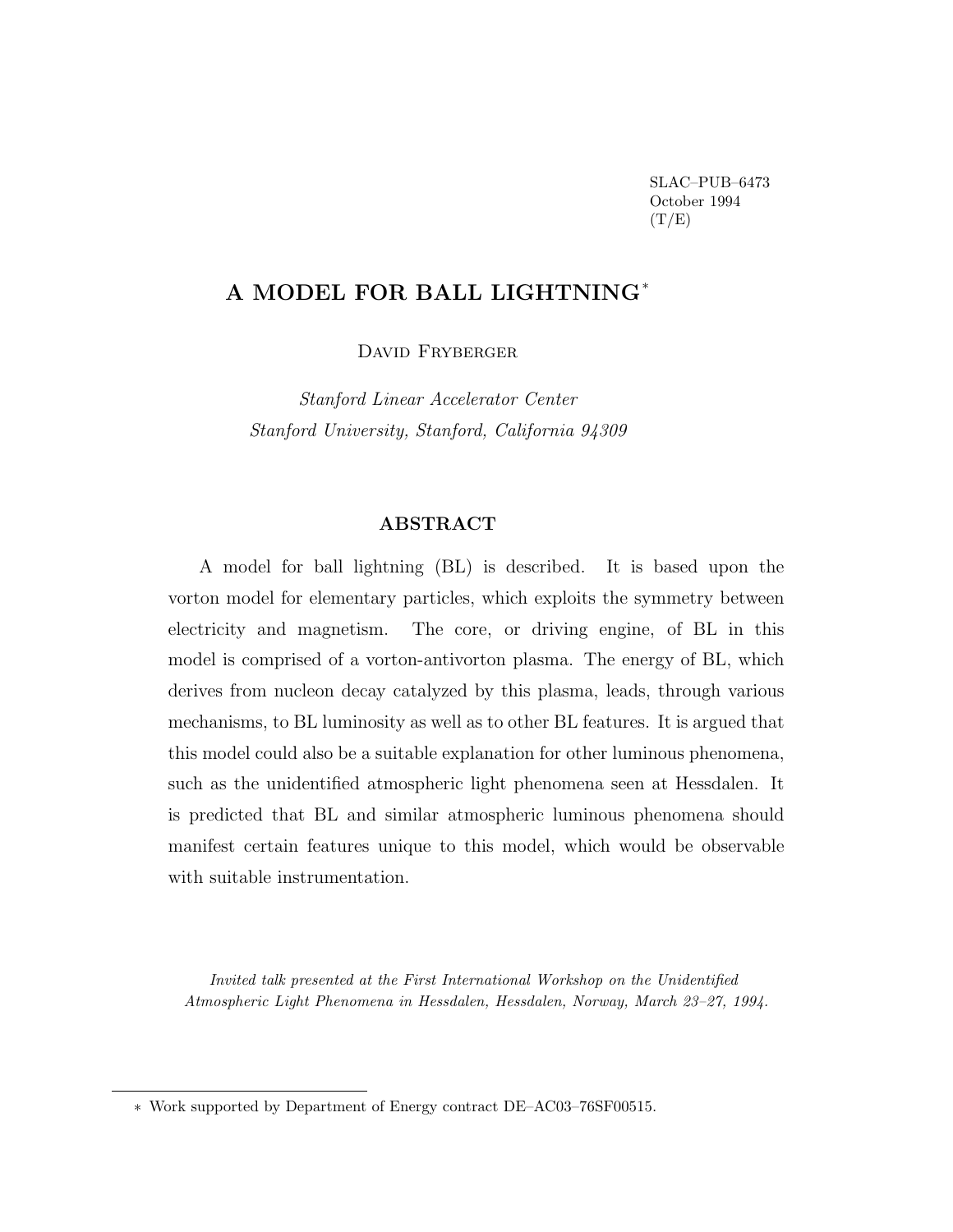# **I. INTRODUCTION**

While there remain a number of skeptics, it is fair to say that there are sufficiently many sightings of ball lightning (BL) by reliable observers to be generally convincing that BL exists as a natural phenomenon and that it is related to thunderstorm activity; the frequency of BL sightings correlates closely with the diurnal frequency of thunderstorms (mostly in the afternoon) and with the annual frequency of thunderstorms (mostly in the summer). More to the point, BL has been observed to appear directly out of the channel of a lightning bolt.

There are available a number of excellent comprehensive reviews of  $BL^{-1-7}$  One can find in these reviews catalogues of BL sightings, which go back several centuries, as well as descriptions of numerous theories and models that have been offered as explanations, or partial explanations, of the phenomenon. However, it has proven most difficult to find a persuasive explanation for the salient features of the observed BL, and none of the theories or models that have been offered to date have gained general acceptance. Furthermore, when the BL phenomenon is considered in more detail, one finds that the features and circumstances of the reported BL are so varied that it is often suggested that there may be more than one type of BL.

While most BL sightings have been during thunderstorm activity, it is also true that a significant fraction of the sightings have occurred during periods of (locally) clear weather.<sup>8</sup> These sightings might be somehow related to more distant thunderstorm activity (They still appear to correlate with thunderstorm frequency.) or perhaps to some other source. Going beyond the collections of BL reports, there are numerous reports of other atmospheric luminous phenomena which, as phenomena, intrinsically appear to have much in common with BL, but which are not considered to be related to thunderstorm activity. These other luminous phenomena are often called earth lights,  $9$  and it has been suggested that they may be associated with various geophysical phonemena: dynamic ones such as earthquakes or volcanoes, or even static aspects such as fault lines or mineral deposits. However, earth lights as a category would also include the atmospheric luminous phenomena that have been reported at locations such as Marfa (Texas) and Hessdalen<sup>10</sup> (Norway) the source for which is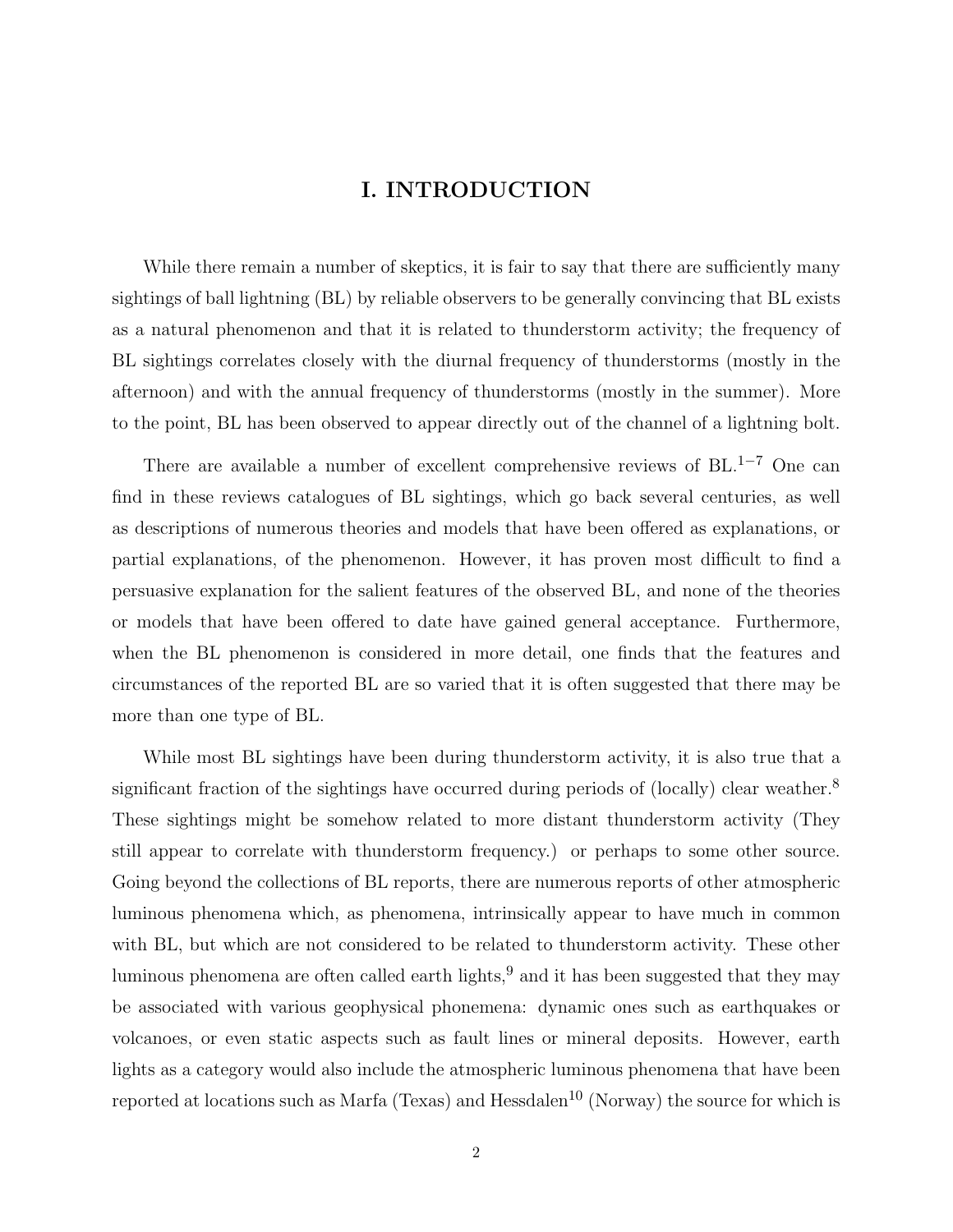not at all clear. Although it is an intriguing topic, it is a most difficult one, and consideration of source mechanisms for other atmospheric luminous phenomena must be deferred to a later time.

It is the purpose of this talk to give a progress report<sup>11</sup> on a model for the ball lightning phenomenon that offers a possibility to explain not only the salient features of BL, as observed, but also much of the variety in detail, as observed. In addition, it is argued that this BL model can be extended in a natural way to accommodate other atmospheric luminous phenomena. At the same time, however, it must be acknowledged that while the general physical concept of this BL model is in place, it is also true that much work remains to be done on numerous aspects of the model. For example, while some general aspects relating to the generation of BL by a lighting stroke are discussed, a detailed understanding is yet to be achieved.

As an assessment of the utility of a BL model, one can look first at the salient features of BL. As a guide, Uman<sup>12</sup> has proposed as criteria that any valid theory for BL should account for the following features: 1) the constant brightness, size, and shape of BL for times up to several seconds; 2) the considerable mobility of BL; 3) that BL doesn't tend to rise; 4) that BL can enter houses and other structures and can exist within these structures; and 5) that BL can exist within closed metal structures. In addition to these criteria,<sup>13</sup> a prime question that any viable model for BL should address is the source of energy that enables BL to exhibit an extended period of luminosity. Catalyzed nucleon decay, the energy source in this model, appears to offer an answer to this question. As will be seen later, this explanation for the source of BL energy can also be applied to other luminous phenomena.

At the next level of inquiry, one should ask if the putative model (or theory) can accommodate the sizeable dispersion in the observed features that have been reported. For this inquiry, it is useful to utilize the catalogues of data available in the review papers, as well as particular sightings that have certain details reliably reported. From a perusal of these data, one sees that these features include size, shape, structure, lifetime, decay mode, motion, color, color changes, heat, and brightness, as well as (stable) multiple BL geometries. While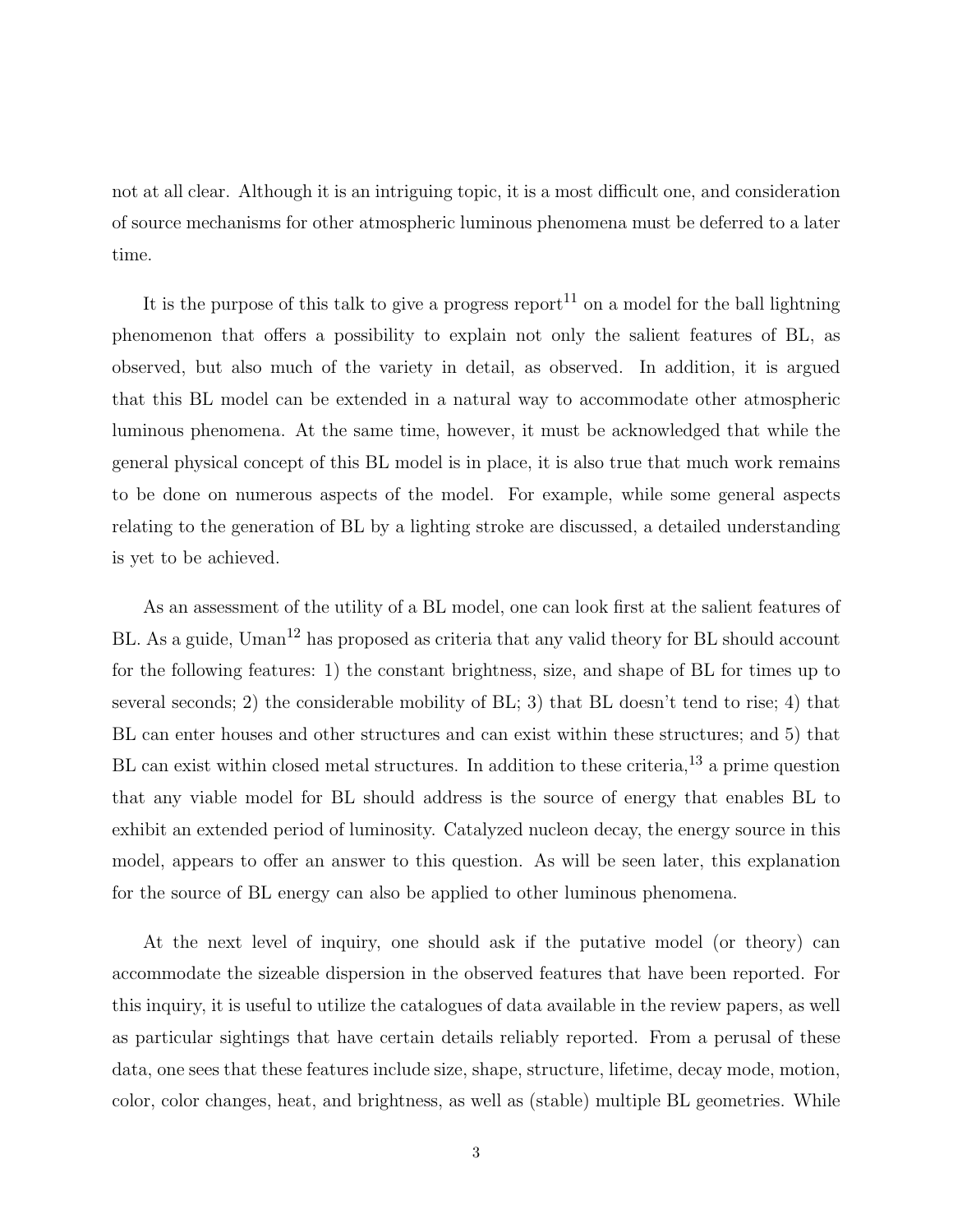there remains a large amount of detailed analysis to do in this area, it is not inconceivable that the answer to this question could also be yes.

It is predicted that BL, as well as earth lights, should exhibit certain features unique to this model, which would serve to distinguish it from other models. Indeed, it is possible that some of these features may have already been observed, and it is fair to say that reports of these observations furnished important motivation for this BL model. While verification of the predicted BL features with suitable instrumentation would be quite a useful step in the substantiation of this model, the ultimate goal is, of course, to achieve enough understanding of BL to produce it in the laboratory. (It is appropriate to remark here that there are already a number of claims of laboratory production of BL, but in general these claims are met with a certain degree of skepticism; these "laboratory BL" generally do not match well with one or another of the salient BL features, e.g., those proposed by Uman.)

# **II. MODEL**

#### **A. Generalities**

This model is based upon "new physics," which is not inappropriate, since past efforts to understand BL in terms of known physics have essentially been unsuccessful. Specifically, this BL model is based upon the vorton model for elementary particles,  $14,15$  which in turn is based on generalized electromagnetism. It was recognized<sup>16</sup> at the turn of the century that one could generalize Maxwell's equations to include magnetic charge and current, as the symmetric partners to electric charge and current. It was later observed<sup>17</sup> (in 1925) that this symmetry was continuous, and that the amount of "mixing" of electricity and magnetism could be described by an angle (called the dyality<sup>18</sup> angle) in the electromagnetic plane. A basic assumption of the vorton model is that dyality symmetry between electricity and magnetism is fundamental; this model for BL exploits this symmetry extensively.

Dyality symmetry is mathematically founded in a two-potential electromagnetic theory18,<sup>19</sup> which recently has been given a more secure theoretical foundation by means of a dyality-symmetric Lagrangian formulation.<sup>20</sup> It is a natural consequence of a dyality-symmetric, two-potential theory of electromagnetism that there be a second, or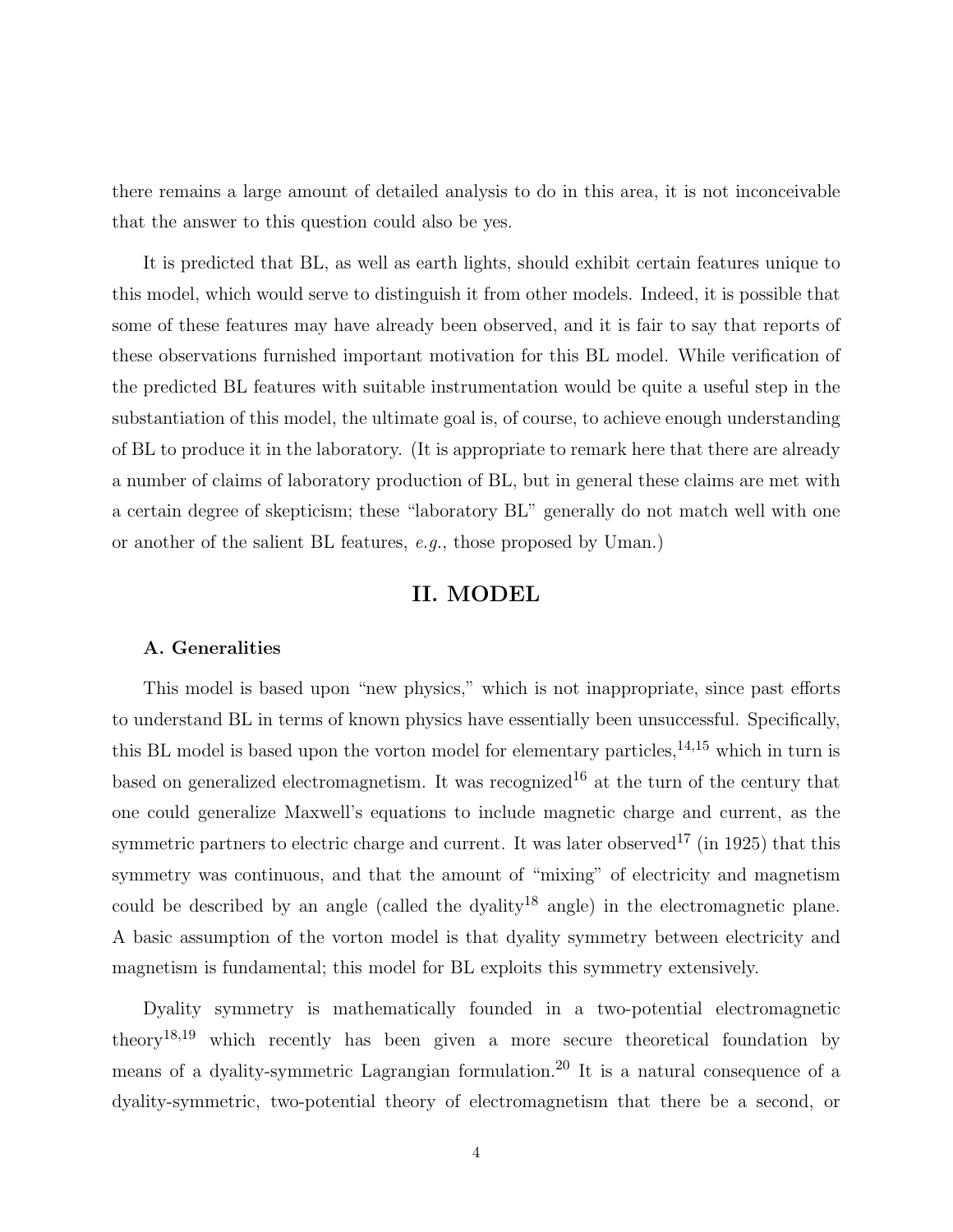magnetic, photon<sup>21</sup> to accompany the conventional, or electric, photon. (This point has recently been clarified.<sup>22</sup>) Hence, allowing theoretical concepts to lead the way, the existence of a magnetic photon and magnetic charge is assumed. A natural extension of this path is that the quantum mechanical vacuum (the Dirac sea)<sup>23</sup> would contain not only the usual (negative energy) particles (*i.e., e, v<sub>e</sub>, p, n*;  $\mu$ ,  $\nu_{\mu}$ ,  $\Lambda_c$ ,  $\Lambda$ ; *etc.*) but also their magnetic analogues. The reason that these analogue magnetic particles have not yet been observed would be that they are very massive.<sup>24</sup>

As a first step in the formation of ball lightning, it is hypothesized that the lightning discharge produces a large number of vorton pairs. Subsequently, a certain fraction of these vortons collect and form what I shall call the core of the BL. From BL observations, one can make estimates of the electromagnetic charge and energy that would characterize this core. Calculations indicate that there is enough energy available in the lightning discharge to form such a core. However, due to lack of reliable theoretical calculations (and certainly no experimental data) on multivorton physics, there is significant uncertainty about the details of the production and formation processes, and this area is left for future study.

Through the modeling (in more or less detail) of various aspects of the core, it is argued that the physics of this core can supply the mechanisms that furnish BL, as well as earth lights, their stability, luminosity, dynamics, and extended lifetime. And in this way, it is shown below that this model has good prospects to satisfy all of Uman's criteria as well as answer the question of the source of BL energy. It is also suggested that quantitative variations in the parameters of the core could explain the extensive variations in the observed features of BL as well as those of other luminous phenomena. No other model for BL that I know of seriously broaches this challenging aspect of BL and other luminous phenomena.

#### **B. The Vorton**

Since this BL model is based on the vorton, it is useful first to briefly review the structure of the vorton itself. The vorton<sup>14</sup> is assumed to be the fundamental electromagnetic object. At rest, it is most appropriately described using a (right-handed) toroidal coordinate system,  $(\sigma, \psi, \phi)$ <sup>25</sup> as depicted in Fig. 1. The ranges of the coordinates are:  $0 \le \sigma \le \infty$ ,  $0 \le \psi$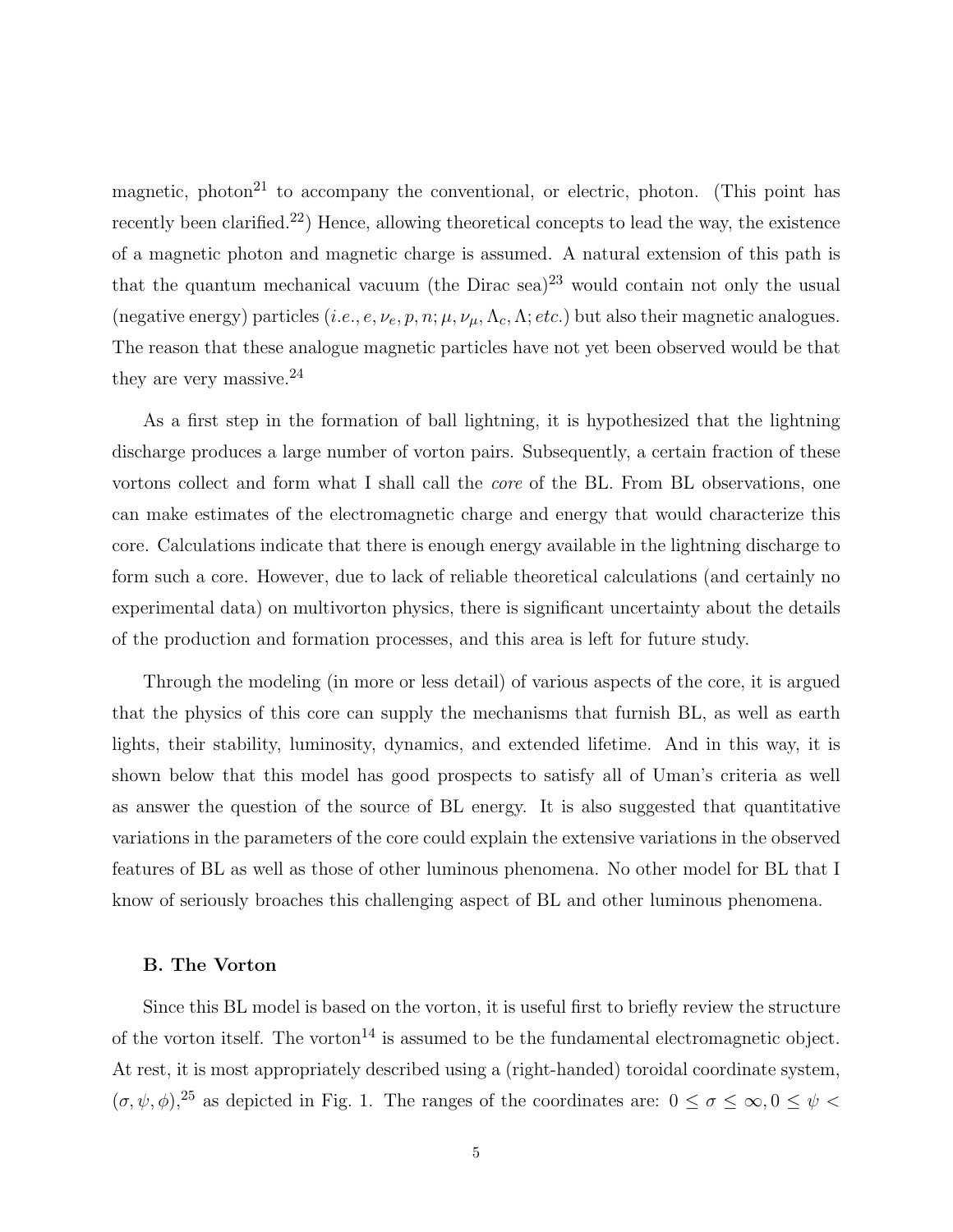$2\pi$ ,  $0 \leq \phi < 2\pi$ . The size or scale of the vorton (which depends upon the details of its production process, see Sec. II D) is characterized by the radius *a*, which sets the scale of the toroidal coordinate system, as shown in Fig. 1.

The electromagnetic charge distribution of the vorton is smooth, continuous, and without singularity, much like a classical fluid. This charge distribution, which is spherically symmetric, is described by a charge density

$$
q = \frac{4a^3Q}{\pi^2(a^2+r^2)^3},\tag{1}
$$

where  $Q$  is given below by Eqs.  $(2)$  and  $(3)$ ; q is plotted in Fig. 2. In a quiescent state, this charge distribution is invariant under rotations with respect to the angles  $\psi$  and  $\phi$ , and the vorton carries angular momenta  $L_{\psi}$  and  $L_{\phi}$  associated with (internal) fluxes of this charge (density) along the direction of the  $\psi$  and  $\phi$  unit vectors, respectively. Hence, these fluxes, depicted in Fig. 3, are orthogonal. The  $\psi$ -flux (along  $1_{\psi}$ ) around the ring of radius *a* resembles the motion of a smoke ring and results in a poloidal angular momentum; the  $\phi$ -flux (along  $1_\phi$ ) around the *z*-axis entails the usual angular momentum. A cut-away view<sup>26</sup> depicting the (combined) vorton flux or flow lines is shown in Fig. 4.

 $L_{\psi}$  and  $L_{\phi}$  are quantized with quantum numbers  $m_{\psi}$  and  $m_{\phi}$ , respectively, where, by definition,  $m_{\psi}, m_{\phi} > 0 \ll 0$ ) when the flux is parallel (antiparallel) to the respective unit vectors. These angular momenta, as indicated in Fig. 3, are (by definition) associated with the *z*-axis of the physical vorton. (Of course, the *z*-axis of the physical vorton can have any orientation in space. Thus, in general, the vorton can have components of intrinsic angular momenta associated with the *x*-, *y*-, and *z*-axes of a laboratory reference frame, depending upon the orientation of the vorton.) The vorton also carries a (topological) Hopf charge<sup>27</sup>  $Q_H$  deriving from the fact that the vorton simultaneously possesses  $L_{\psi}$  and  $L_{\phi}$ . The vorton is arbitrarily defined to carry  $Q_H > 0$  and the antivorton to carry  $Q_H < 0$ . Since topological charge is conserved, vortons can only be produced in pairs, and after production are stable (although annihilation is possible).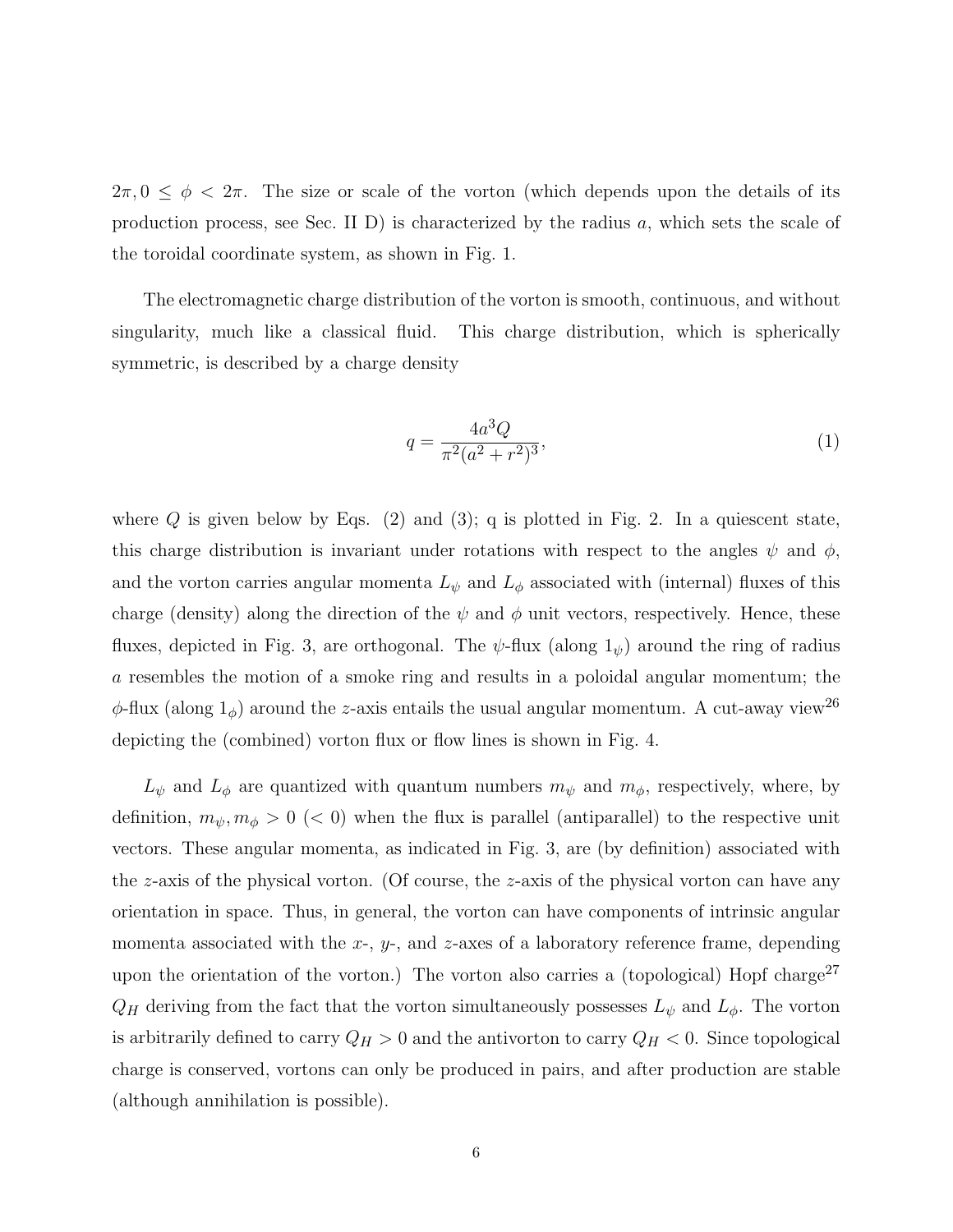

**Figure 1.** The toroidal coordinate system  $(\sigma, \psi, \phi)$  has cylindrical symmetry around the *z*-axis.

**a.** As indicated, the the *z*-axis corresponds to  $\sigma = 0$  and the ring of radius *a* in the *x*-*y* plane to  $\sigma = \infty$ .  $\phi$  is the usual (azimuthal) angle of the cylindrical coordinate system. The coordinate system  $(\sigma, \psi, \phi)$ , as shown, is a right handed system; note the depiction of the unit vectors  $1_{\sigma}$ ,  $1_{\psi}$ , and  $1_{\phi}$  at the point P.

**b.** Section containing the *y-z* plane. Surfaces of constant  $\sigma$  are doughnut shaped and circular in cross section, and are nested around the ring of radius *a*. As shown, cross sections of these tori form nested circles. Surfaces of constant  $\psi$  are spheres passing through the ring of radius *a*, orthogonal to the toroidal doughnuts of constant  $\sigma$ . A cross section of these spheres yields circles in the  $y-z$  plane, as shown. The appropriate angle  $\psi$  is indicated on the segments of these circles.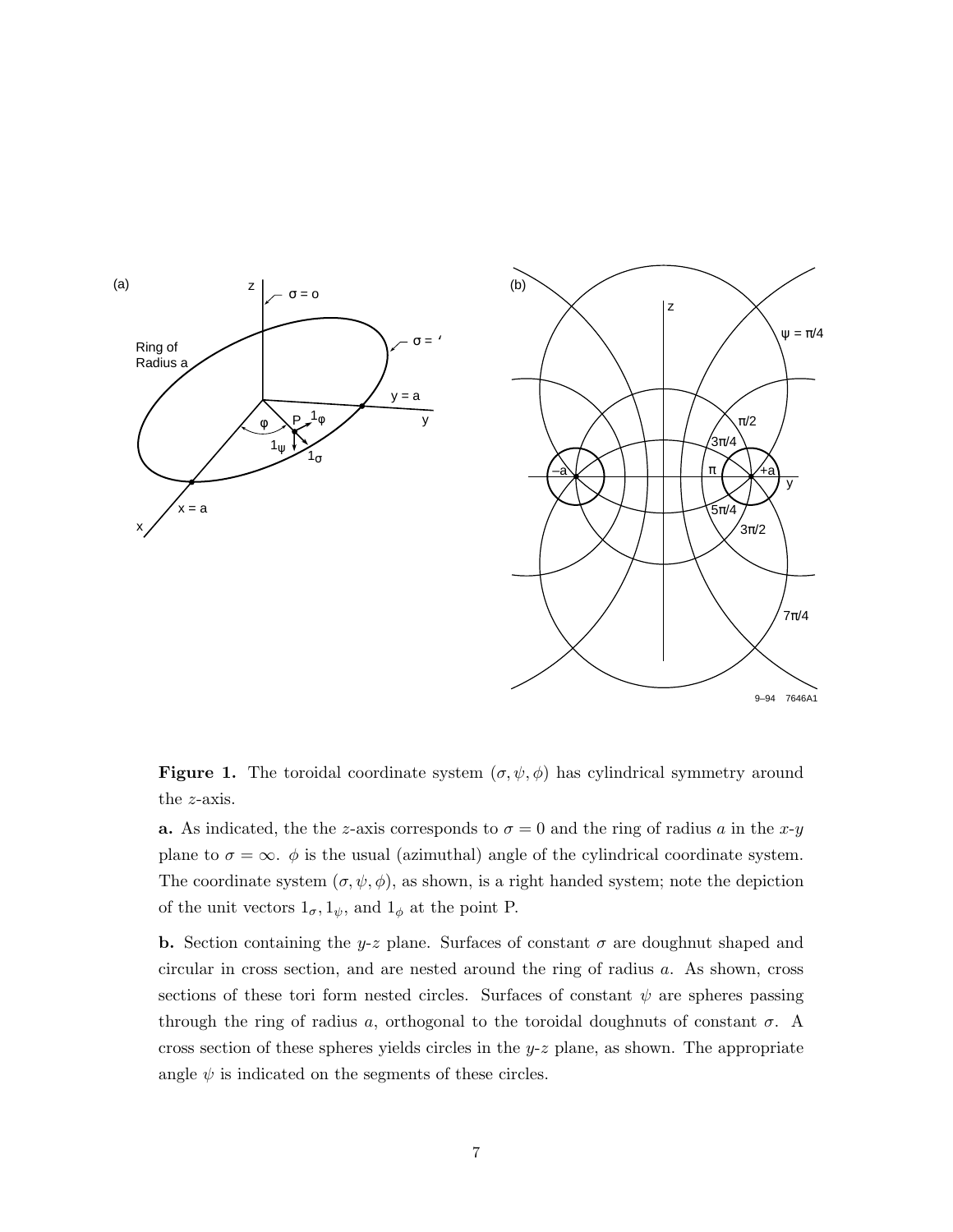

**Figure 2.** The charge density (in units of  $e/a^3$ ) of a ground state  $(Q = Q_0 = 25.83 e)$ vorton as a function of distance from the center in units of the vorton scale *a*.



Figure 3. Depiction of flow or flux lines associated with internal vorton circulations. **a.**  $L_{\psi}$  is associated with a "rotation" or smoke ring motion along  $1_{\psi}$ .  $1_{\psi}$  lies in the surface of a torus of constant  $\sigma$ .  $L_{\psi}$  as depicted is positive; this flow is in the same sense as  $1_{\psi}$ , as depicted here in the *y*-*z* plane.

**b.**  $L_{\phi}$  is associated with a rotation along  $1_{\phi}$ , that is, around the *z*-axis.  $1_{\phi}$  also lies in the surface of a torus (of constant  $\sigma$ ) but is orthogonal to  $1_{\psi}$ .  $L_{\phi}$  as depicted is positive; the flow is in the same sense of  $1_{\phi}$ .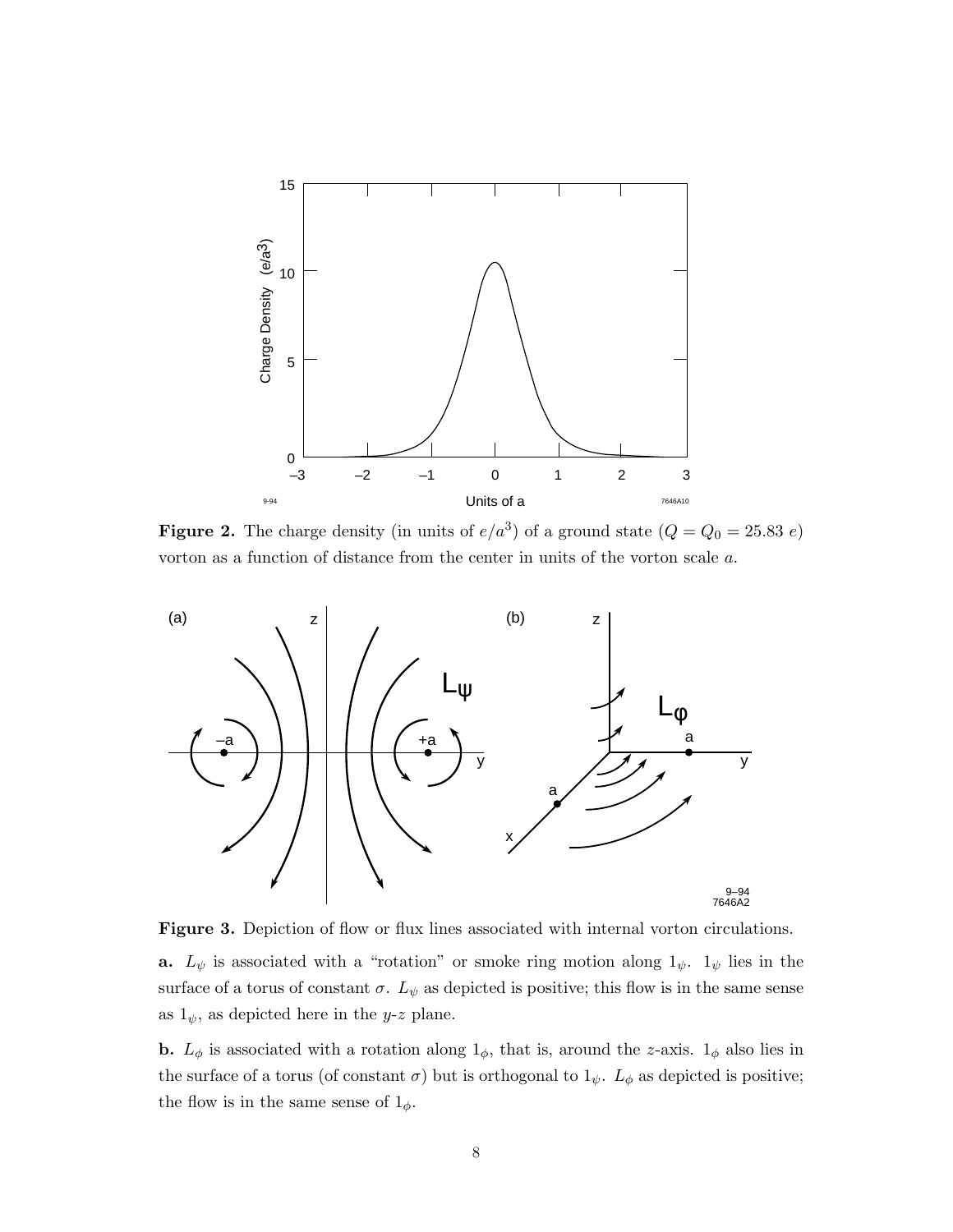

**Figure 4.** A cut-away view of the vorton charge flux lines that result from combining the  $\psi$ -flux and the  $\phi$ -flux. One can see that these flux lines, as indicated by the arrows, all lie in the surface of one of the (nested) tori and are in the sense of increasing  $\psi$  and *φ*. (Three rested tori of constant *σ*, as well as the *σ* = 0 line and the *σ* = ∞ ring, are depicted here; also, cf. Figs. 1a, 1b, and 3.) As discussed in the text, this sense of flux dictates that this configuration would carry a  $Q_H > 0$ .  $(Q_H = +1$  when  $m_{\psi} = m_{\phi} = 1$ .

The electromagnetic charge carried by a vorton in its equilibrium configuration, as determined by quantum conditions (independent of *a*), is of magnitude *Q* at an arbitrary angle  $\Theta$ , the dyality angle, where

$$
Q^2 = Q_0^2 \sqrt{\frac{m_{\psi}^2 + m_{\phi}^2}{2}} \,, \tag{2}
$$

and

$$
Q_0^2 = 2\pi \sqrt{\frac{3}{5}}\hbar c = 4.867 \hbar c ; \qquad (3)
$$

 $\hbar$  and c have their usual significance.  $Q_0$  is the minimum or ground state charge (which state satisfies  $Q_H = \pm 1$  and  $|m_{\psi}| = |m_{\phi}| = 1$ ) and is equal to 1.24 ×10<sup>-8</sup> esu or 25.83 *e*, where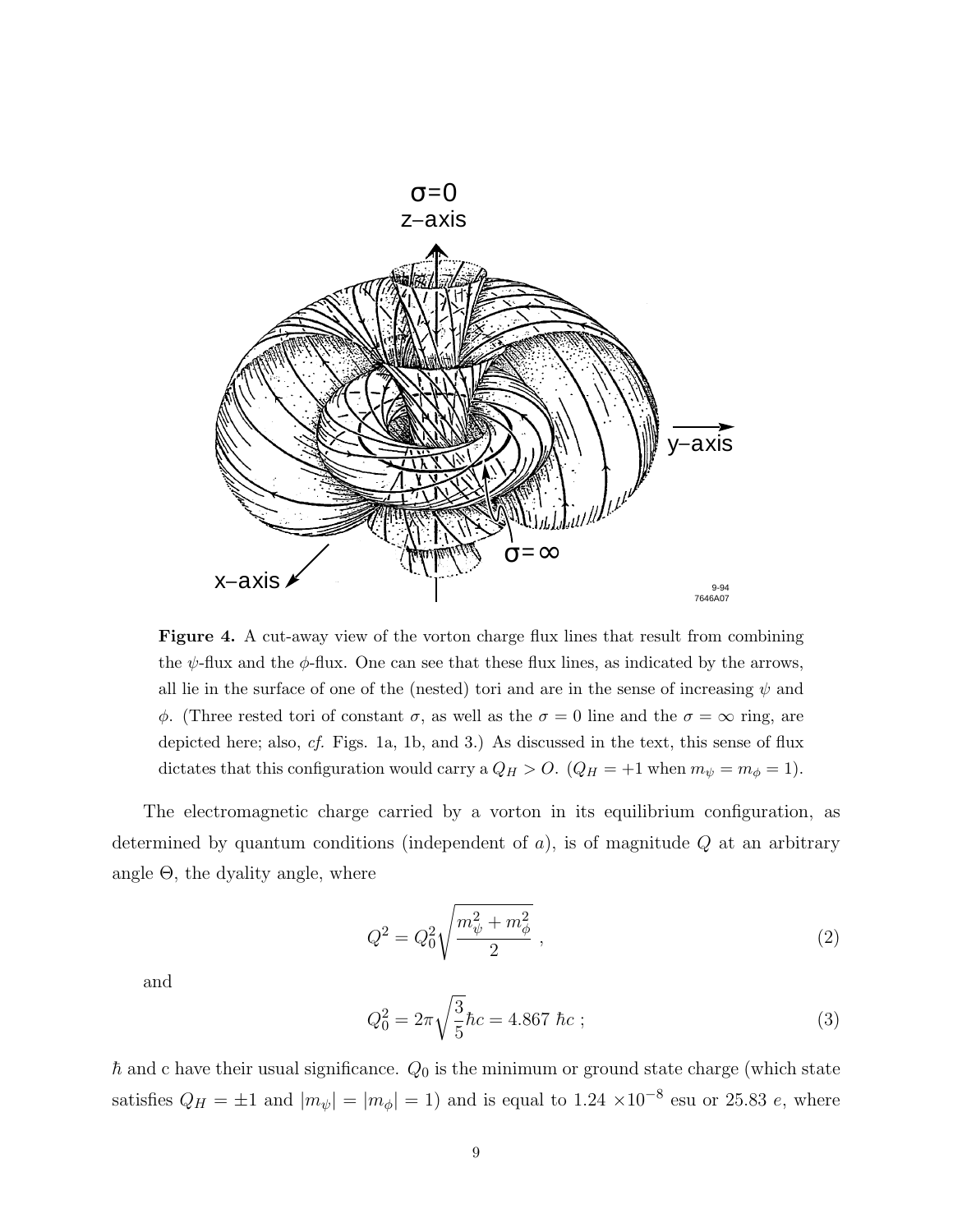

**Figure 5.** The electromagnetic or dyality plane with electric and magnetic axes is shown. The circle of radius *Q*<sup>0</sup> (equivalent to 25.83 *e*), the magnitude of the (ground state) vorton's generalized electromagnetic charge, is also shown. This circle is called the dyality circle. Any point on this circle, designated by its dyality angle Θ, is a possible value for the vorton charge. A  $Q = Q_0$  at  $\Theta = 30^\circ$  is indicated. For orientation, the electron  $e$ , the proton  $p$ , and the argon nucleus Ar  $(Z = 18)$  are plotted. If the vorton is in a state of dyality rotation of angular velocity  $\omega$ , then  $\omega = d\Theta/dt$ , as depicted in the figure.

*e* is the positron charge. It is particularly convenient to use Gaussian units when dyality symmetry is relevant;  $\epsilon_0 = \mu_0 = 1$  in Gaussian units, and esu can consequently be used as units for magnetic as well as electric charge. Hence, I shall (usually) use esu as the unit of length for the magnitude of *Q* in the electromagnetic or dyality plane. Using the angle Θ, the electric and magnetic components of the vorton charge are given by *Q*sinΘ and *Q*cosΘ, respectively, as shown in Fig. 5.

Using the Einstein relationship, the mass for the single vorton configuration<sup>14</sup> is

$$
M = E_{em}/c^2 = \frac{5Q^2}{2\pi ac^2},
$$
\n(4)

where  $E_{em}$  is the electromagnetic energy content of the vorton.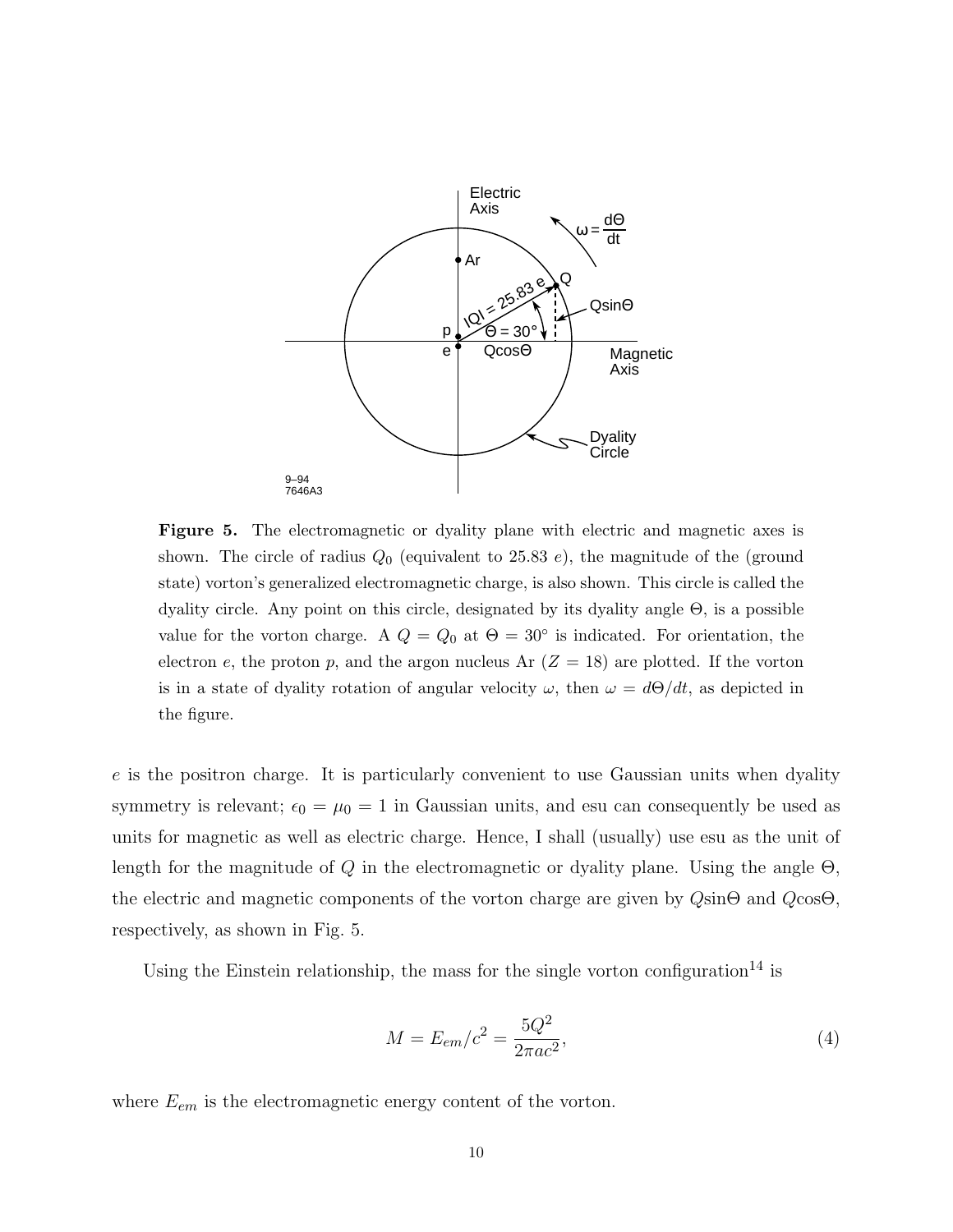#### **C. Dyality Rotation**

After the concepts vortons and vorton production are entertained, dyality rotation, i.e., a rotation of electromagnetic charge in the dyality plane (as depicted in Fig. 5), is perhaps the most difficult physical concept employed in this model; its confirmed existence would add an entirely new phenomenon to known physics. On the other hand, it is a concept that follows quite naturally from the dyality symmetry of Maxwell's equations. For this concept to be physically feasible, it is necessary that photons (actually, for the purposes of this model, both electric and magnetic photons) have a nonzero mass and hence a finite Compton wavelength  $\lambda_{\gamma}$ , which defines the range of the electromagnetic interaction. A finite  $\lambda_{\gamma}$  permits the nonconservation of electromagnetic charge.<sup>28</sup>

While it is convenient to assume that the photon is massless, there is no compelling theoretical basis for such an assumption. And from an experimental point of view, it is only known that the photon mass is very small.<sup>29</sup> Given the assumption of a nonzero photon mass, it is legitimate to view the angle  $\Theta$  as a vortonic degree of freedom; the angular velocity of dyality rotation is simply  $\omega = d\Theta/dt$ .  $\Theta$ , as a degree of freedom, has as a conjugate variable the angular momentum  $L_d$ . (The subscript *d* stands for dyality.) The concept of dyality rotation is explored in Appendices A, B, and C.

Later, I will show that dyality rotation plays a key role in the dynamics of this model for BL. It furnishes the mechanisms that enable BL coherence (overcoming Coulomb repulsion), extended BL lifetimes (acting as a kind of "flywheel"), and the source for BL energy (catalyzed nucleon decay).

#### **D. Vorton Production**

It is proposed that the production of vortons<sup>30</sup> (in vorton-antivorton pairs), that in this model comprise the BL core, takes place through the mediation of "orphaned" magnetic fields associated with lightning discharge currents. To see how this mechanism would operate, let us first consider the lightning discharge current. The current (vector) of a return stroke is schematically depicted in Fig. 6 as flowing upward along the  $z$ -axis;<sup>31</sup> the (azimuthal) magnetic flux loops generated by this current, and which circle the *z*-axis, are also shown.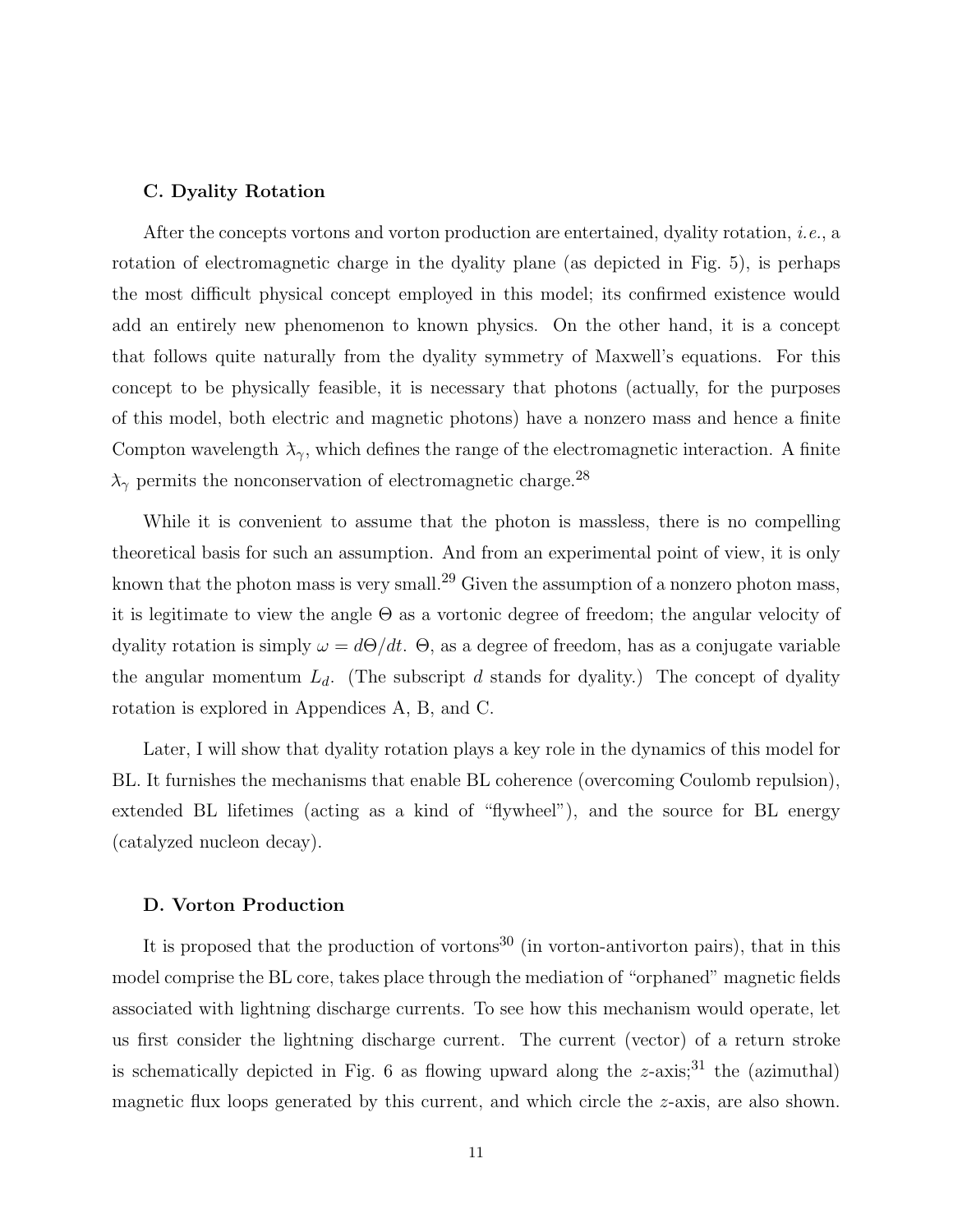

**Figure 6.** The current of a lightning return stroke is depicted flowing upward along the *z*-axis. Around this current are shown the closed loops of magnetic flux that it generates.

While the lightning current is depicted to be along the *z*-axis, it is clear that any orientation of the current flow vector is possible. (Also, we know that the lightning discharge current does not flow in a straight line, but there is no need to include here this bit of realism.)

As the ions and electrons that comprise this discharge current recombine during the course of the lightning discharge, the magnetic fields that they were generating are left abruptly, or orphaned, in space without a source. (Such recombination doesn't take place in metal conductors. Hence, there are no orphaned fields in metal conductors, and the vorton creation process described below is not expected to happen.) Rather than being radiated away, as one would conventionally expect,<sup>32</sup> it is postulated that some fraction of this magnetic field energy will convert into vorton-antivorton pairs *in situ*, the point being that a distribution of suitably oriented vorton-antivorton pairs (with  $\Theta = \pm \pi/2$ , i.e., electric vortons) will give a magnetic field with the same topology and general shape as that generated (and orphaned) by the original lightning current. To best duplicate, or replace, the (orphaned) magnetic fields of the lightning current, these (created) pairs will all be oriented to have an upward flowing (poloidal, *i.e.*, parallel to  $1_{\psi}$ , actually  $-1_{\psi}$ ) current along the *z*-axis. Hence, as does the lightning current, the created vortons will have an azimuthal magnetic field circulating around the *z*-axis due to the sum of their poloidal currents. (This production geometry easily generalizes to more realistic lightning current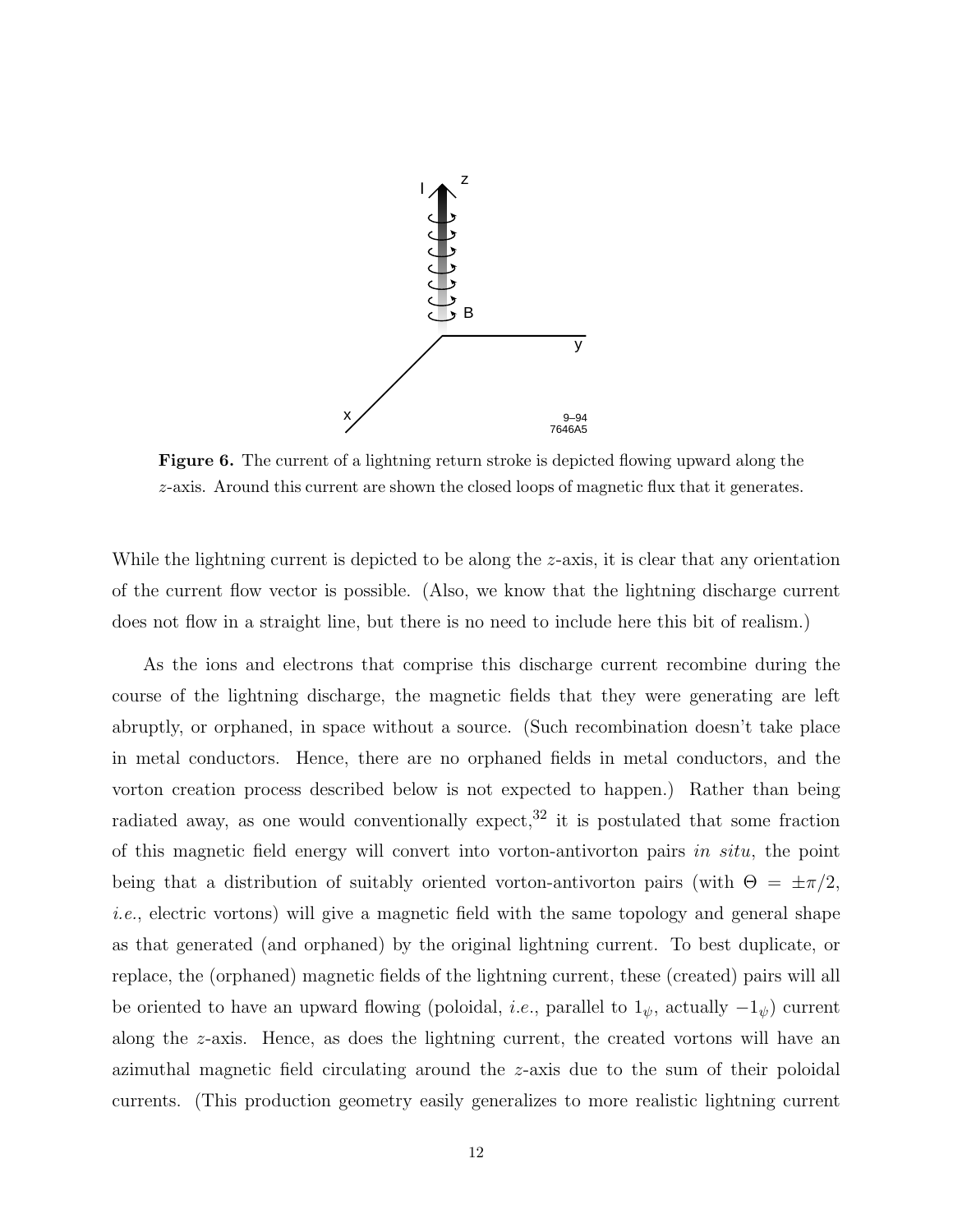

**Figure 7.** Comparison of the field of a lightning current (solid line) to the azimuthal vorton magnetic field (dashed line). The lightning current has a uniform current density out to a radius  $r_0$ , and the vorton field is in the  $x-y$  plane of a vorton as shown in Fig. 4. The fields, as plotted here, reverse in sense at the origin because the positive direction for the magnetic field plot is taken to be into the plane of the paper (rather than along  $1_{\phi}$ ).

flow patterns.) One would expect that the vorton pairs that are generated in this orphaning process will be distributed fairly uniformly along the lightning discharge channel<sup>33</sup> with their *z*-axes parallel and in close proximity to the (local) channel centerline.

Since the vorton configuration of electromagnetism does not have an intrinsic scale,  $^{14}$ the shape and size of the orphaned magnetic fields will determine the scale and locations of the vorton pairs that are formed by this process, the vorton pairs making a "best fit" (to some extent analogous to a Fourier expansion of an arbitrary function) to the shape of the orphaned electron and ion fields. To give an idea of the similarity in shape exhibited by a vorton field and the field of the lightning discharge, the magnitude versus radius of the azimuthal magnetic field of a current channel of uniform current density is shown in Fig. 7, along with an azimuthal vorton field of approximately the same scale.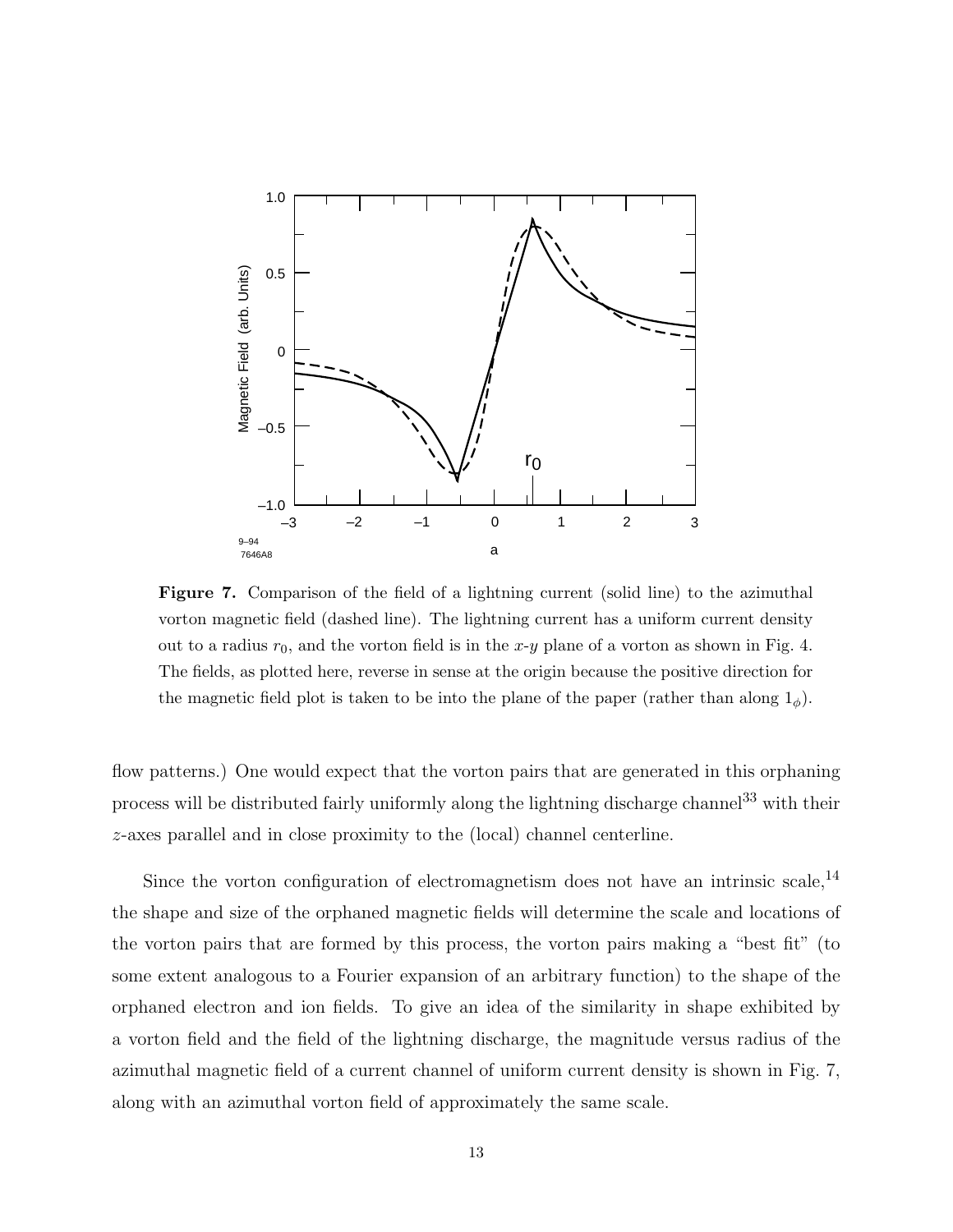From this discussion, and looking at Fig. 7, one can see that the radius of the lightning discharge channel will set the scale of the produced vortons at  $a \sim 2r_0$ . However, to derive an estimate for *a* from knowledge about the radius of the lightning discharge is somewhat problematical. In the first place, estimates of channel radii based upon experimental data vary considerably  $34$ —from millimeters to over 10 cm. This problem is further complicated by the fact that lightning channels expand very rapidly due to the local heating by the lightning current. (The pressure in the channel has been estimated to be on the order of 10 atmospheres.)<sup>34</sup> There is also the question of the timing of the orphaning production process with respect to the current flow waveform of the lightning discharge process. Earlier times, which would be characterized by smaller diameters and the greatest currents, charge densities, and temperatures, would be the most relevant for this model; since recombination proceeds more rapidly where there is more ionization  $(i.e.,$  more current density), vorton production would be expected to peak roughly when and where the current densities are maximum, that is, early in the return stroke current waveform.<sup>35</sup> On this point, the measurement of channel radius by means of radar, which is most sensitive when the electron density is the highest, is perhaps the most relevant experimental number; Holmes *et al.*<sup>37</sup> deduce ∼ 1 cm as the radius of the lightning discharge channel using a radar technique.

A numerical calculation of the various processes that take place in and near the lightning return stroke channel has been performed,  $36$  and this calculation is in reasonable agreement with experimental data. These calculations use a current waveform that peaks at  $5 \mu s$ (somewhat later than the model of Lin  $et al.^{35}$ ), at which instant the calculated lightning channel extends out to a radius of ∼ 0*.*5 cm. Therefore, considering these results, it appears reasonable to use  $a = 1$  cm for the purposes of calculation. (It is also appropriate to observe that  $a = 1$  cm is easily compatible with a mean BL diameter of 19 cm<sup>38</sup> and, in fact, is not in a serious conflict with the smallest reported sizes of BL, which are on the order of a centimeter.38)

As outlined above, then, it is assumed that some fraction of the orphaned magnetic fields will convert into the azimuthal magnetic fields of vorton pairs, that is, into vorton pairs. Two such pair arrangements are shown in Fig. 8. In a state of complete overlap at production, these pairs will have no other electromagnetic fields. For these pairs, being composed of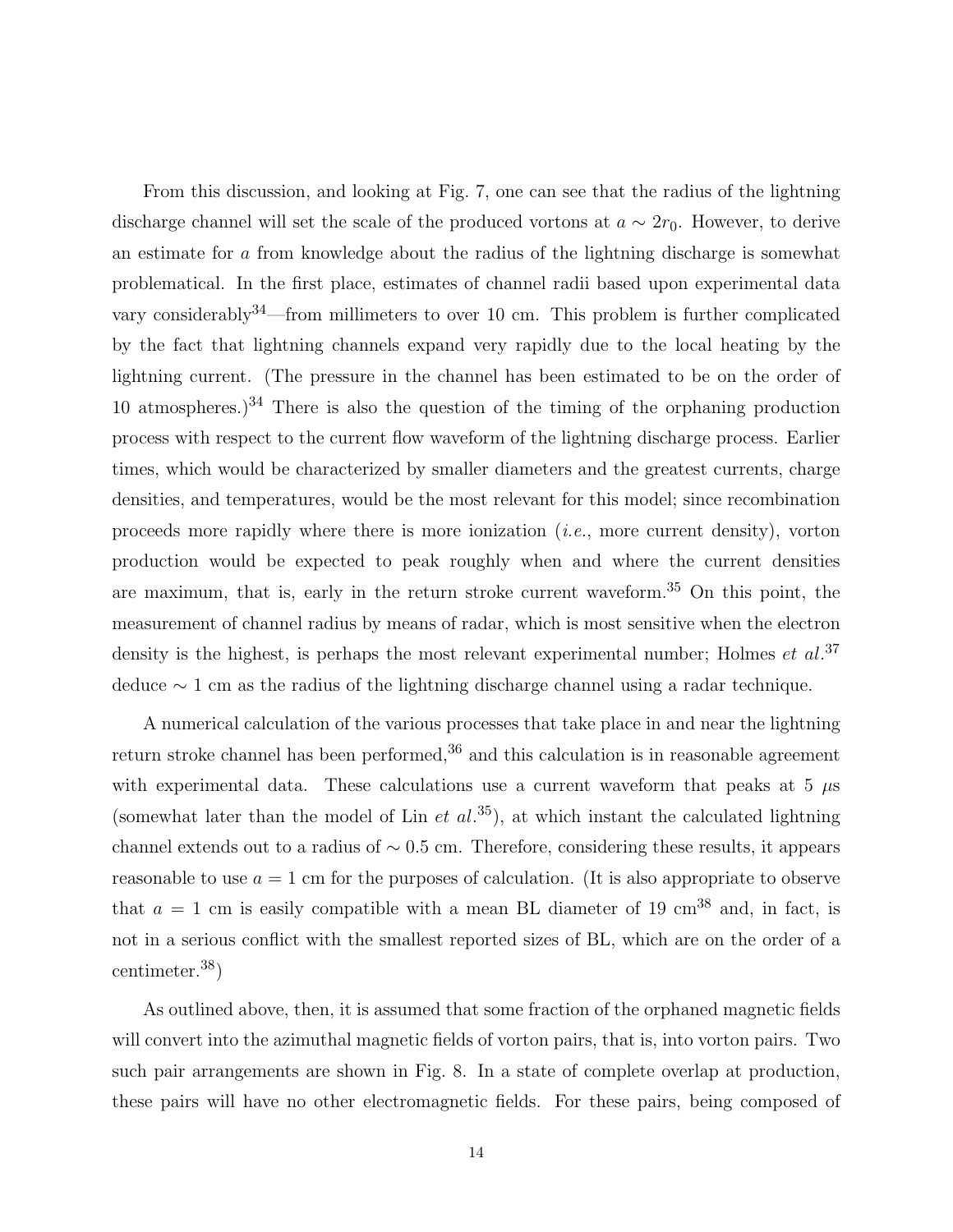

**Figure 8.** The internal flux patterns for two distinct vorton-antivorton pairs are depicted. The directions of the  $\psi$  and  $\phi$  fluxes are indicated by solid arrows, and the accompanying current flow lines by hollow arrows. The dyality angles of the vortons in these pairs are in the electric direction,  $\pm \pi/2$ , as implied by the indicated charges. Both pairs will give an azimuthal magnetic field in the same sense as indicated in Figs. 6 and 7. All of the other vorton fields of these pairs (both electric and magnetic) cancel after summation.

- **a.** Pair configuration with  $Q_H$  and  $Q$  of the same sign.
- **b.** Pair configuration with *Q<sup>H</sup>* and *Q* of opposite sign.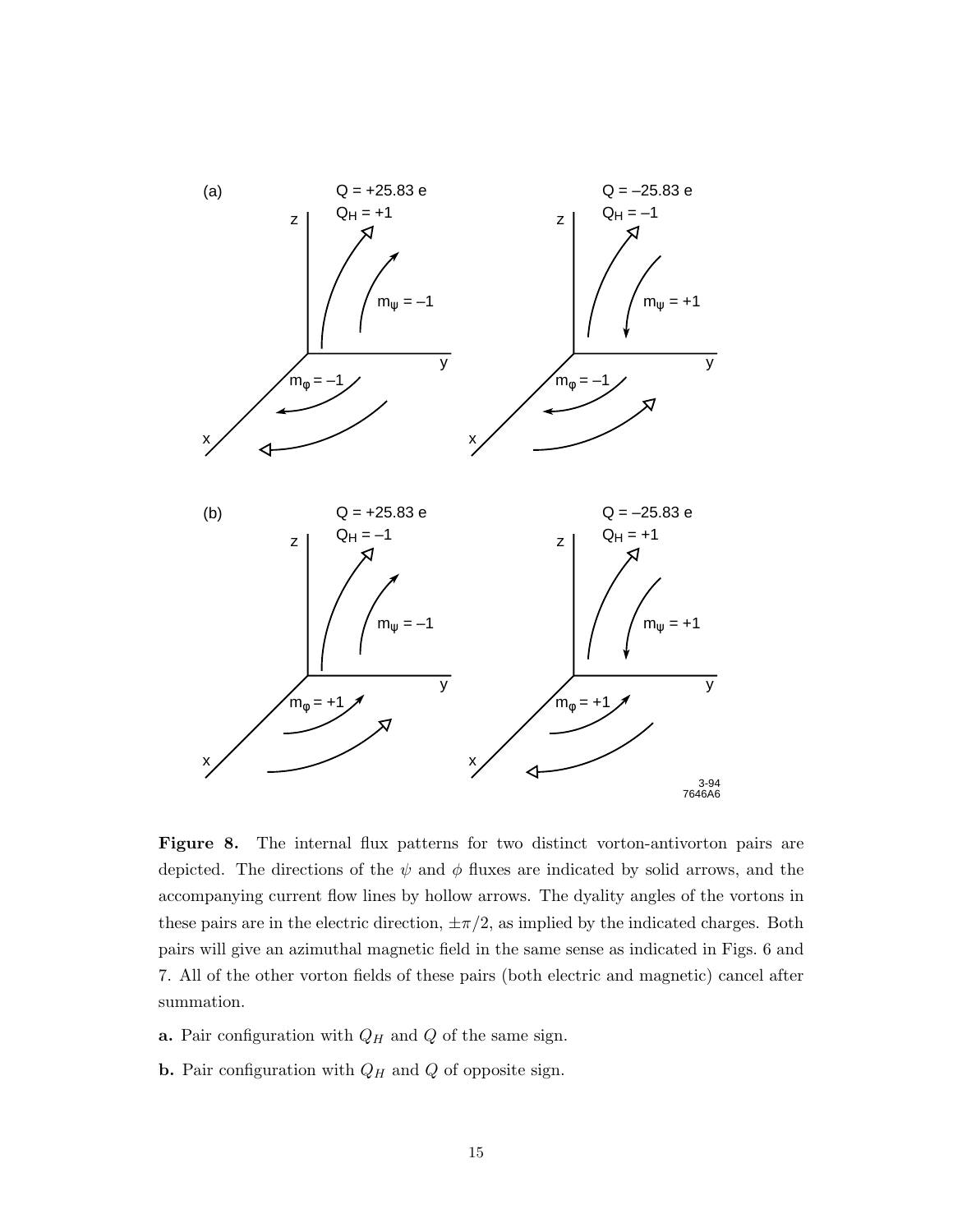vortons of opposite charge, the static electric charge distributions will exactly cancel—thus, no (initial) electrostatic field. It also follows that for such a pair configuration, the poloidal (dipole) magnetic fields due to the sum of the azimuthal currents will also (initially) cancel. The portion of the originally orphaned magnetic field (energy) that the vortons do not accommodate will then radiate away.

#### **E. BL Charge and Energy Content**

It is straightforward to estimate (a range for) the magnitude of the electromagnetic charge in the core of a BL using reports of magnetic effects associated with BL. In one case,<sup>39</sup> a BL influenced the magnetic and radio compasses of a Russian aircraft flying over Irkutsk. In a similar report, $40$  in which a BL collided with an aircraft, the radio compass rotated and the magnetic compass spun erratically for 3–5 minutes after the event. If we now assume that in these cases, the BL (core) produced a magnetic field of 2 G (the field would have to be somewhat larger than the earth's field) at a distance  $\ell = 10$  cm, then the total (magnetic) BL charge estimate is  $Q_{TOT} = B\ell^2 = 200$  esu(equiv). In another case, involving the bell of a church steeple, it was estimated<sup>41</sup> that there was a magnetic field from the BL of 150 G which inhibited the motion of the bell. In this case, using a distance of 12 cm and the estimated 150 G figure, yields  $Q_{TOT} = 2 \times 10^4$  esu(equiv). Using these figures, one obtains an estimate for the (range of) charge in the BL core:

$$
Q_{TOT} = 2 \times 10^{3 \pm 1} \text{ esu}(\text{equiv}) \sim 7 \times 10^{-7 \pm 1} \text{ C.}
$$
 (5)

In view of the uncertain nature of these estimates for the magnetic field, this result isn't particularly precise, but at least it's a place to start.

Using this value for *Q*TOT and data from BL observations, it is possible to estimate the energy content  $E_{BL}$  of the core of BL. It is simply

$$
E_{BL} = \frac{Q_{TOT}^2}{\bar{r}_{BL}},\tag{6}
$$

where the radius  $\bar{r}_{BL}$  typifies the size of the BL core charge distribution. For  $\bar{r}_{BL}$ , we can use the mean observed value for BL diameter as determined (statistically from a log-normal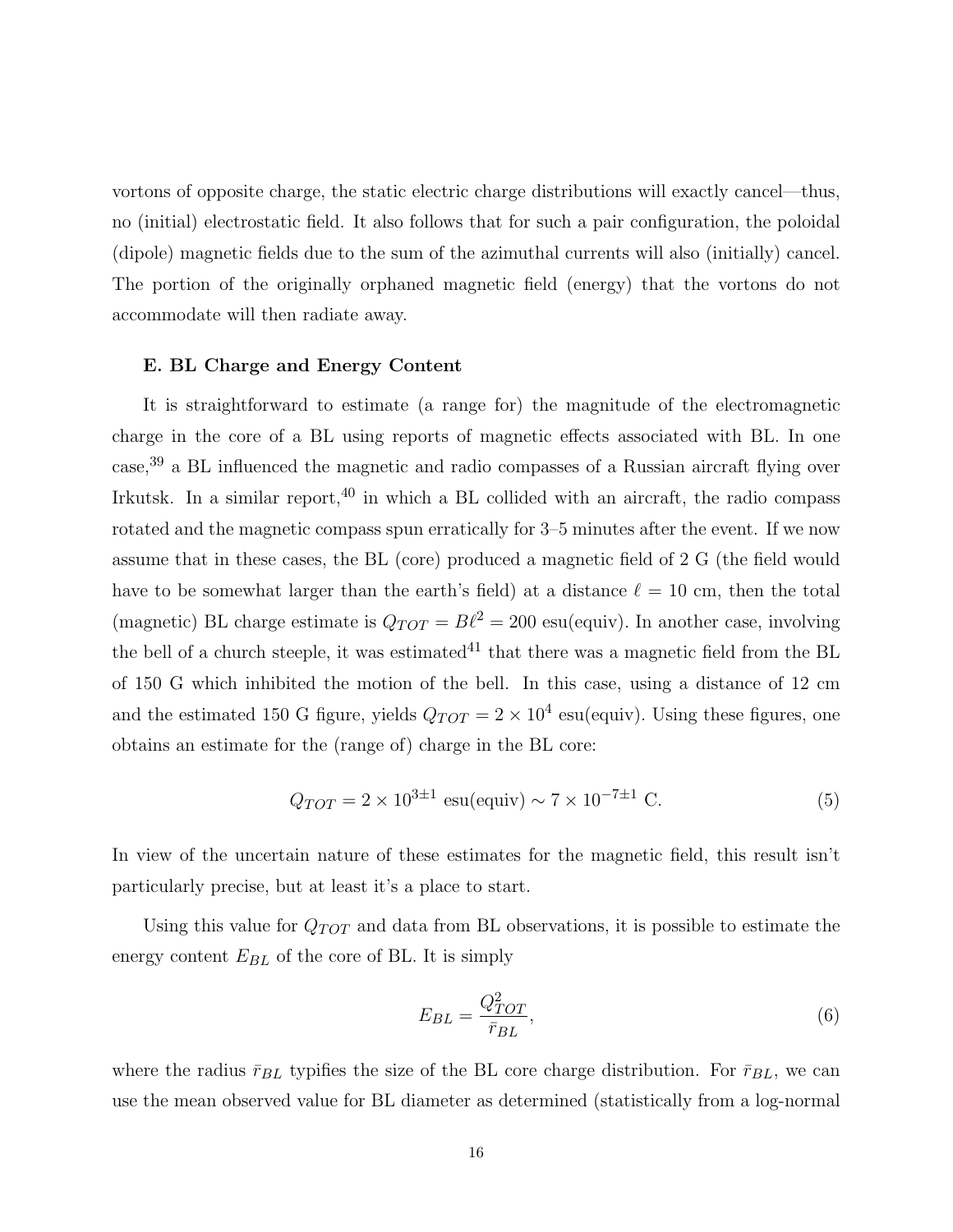distribution) by Dijkhuis.<sup>38</sup> Thus,  $\bar{r}_{BL} = (1/2)\bar{d}_{BL} = (1/2)$  (19 cm) = 9.5 cm, which, using Eqs. (5) and (6), gives an estimate for the range of BL energy content:

$$
E_{BL} = 4 \times 10^{5 \pm 2} \text{ ergs} = 4 \times 10^{-2 \pm 2} \text{ J.}
$$
 (7)

This value is far short of the estimated energy yields of  $BL$ ,  $\frac{7}{7}$  but, as will be described later, this core intrinsic energy is not the source of the energy released by the BL phenomenon. Hence, the magnitude of  $E_{BL}$  given by Eq. (7) does not pose a problem for this model.

It is of interest to use Eq. (5) and the value of *Q*<sup>0</sup> given by Eq. (3) to estimate the number of vortons  $N_v$  in the core of a BL:

$$
N_v = \frac{Q_{TOT}}{Q_0} = \frac{2 \times 10^{3 \pm 1}}{1.24 \times 10^{-8}} = 1.6 \times 10^{11 \pm 1}.
$$
 (8)

This result is based upon an assumption that the quantum condition for *Q*<sup>0</sup> is unaffected by the vorton interaction energies, which in the BL configuration will considerably exceed the self-mass energies.<sup>42</sup> However, even if the actual  $Q$  and  $N_v$  differ substantially from the above values, we would still be working with the same  $Q_{TOT}$ , and the estimate given in the next section indicates that there is sufficient (local) energy in a lightning discharge to create the core of a BL of the general description contemplated here—even if the vorton pair generation process is not particularly efficient. In addition, deductions concerning the general or global features of BL in this model would not be significantly modified by the BL being composed of fewer but heavier and more highly charged vortons.

#### **F. Energy Available for BL Production**

In this model, it is proposed that the magnetic energy of the lightning discharge converts into the vortons that comprise BL. To explore this idea, we estimate the magnetic field and the consequent magnetic energy density associated with a typical lightning stroke and then compare this energy to that of Eq. (7), above. For this purpose, let us assume that we have a uniform current density  $i$  flowing in a channel of radius  $r_0$ . (One might try to use a more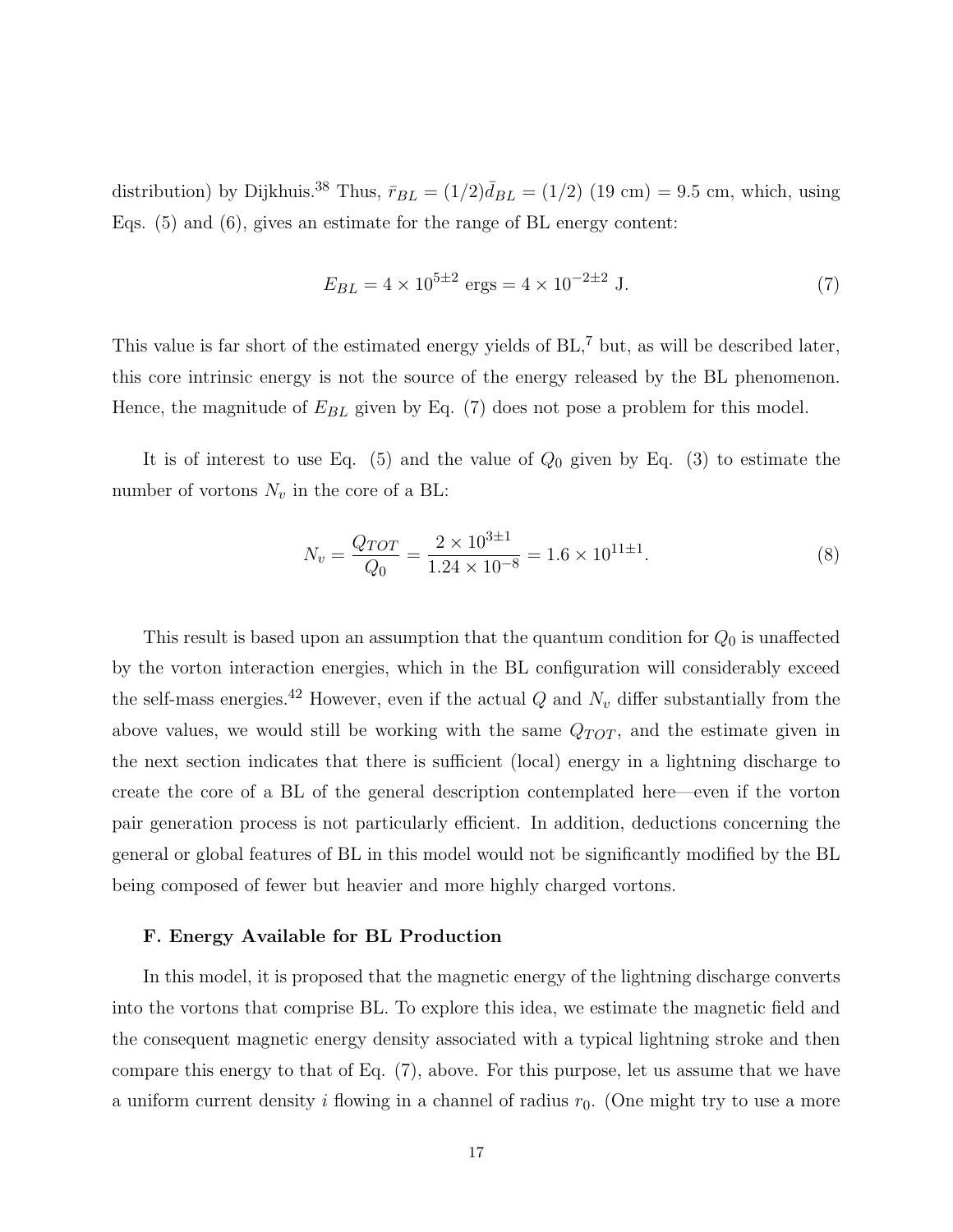realistic distribution for *i*, e.g., a Gaussian, but such a refinement is not warranted at this stage.) In this case, total current in the discharge channel

$$
I_c = 2\pi \int_0^{r_0} i \, r dr = \pi r_0^2 i. \tag{9}
$$

For  $r < r_0$ , the magnetic field

$$
B = \frac{\mu_0 r i}{2} = \frac{\mu_0 r I_c}{2\pi r_0^2},\tag{10}
$$

where  $\mu_0 = 1.26 \times 10^{-6}$  H/m is the permeability of free space. (Rationalized mks units are employed here for convenient use of data on lightning discharges.) For  $r>r_0$ ,

$$
B = \frac{\mu_0 I_c}{2\pi r}.\tag{11}
$$

Using the magnetic energy density, given by  $\frac{B^2}{2\mu_0}$ , yields the energy stored along a current flow of length *L*:

$$
W_c = \frac{L\pi}{\mu_0} \int_0^\infty B^2 r dr \tag{12}
$$

$$
\cong \frac{L\pi}{\mu_0} \left\{ \int_0^{r_0} \left(\frac{\mu_0 r I_c}{2\pi r_0^2}\right)^2 r dr + \int_{r_0}^{\hat{r}} \left(\frac{\mu_0 I_c}{2\pi r}\right)^2 r dr \right\},\tag{13}
$$

where (to eliminate a logarithmic divergence)  $\hat{r}$  is taken as a radius beyond which we assume the conversion (efficiency) of orphaned magnetic field energy into vortons drops to zero. For convenience in evaluating Eq. (13), it is assumed that  $\hat{r} = 5.755 r_0$ . (The result is not particularly sensitive to this assumption;  $\hat{r}$  enters only as an argument of a logarithm.)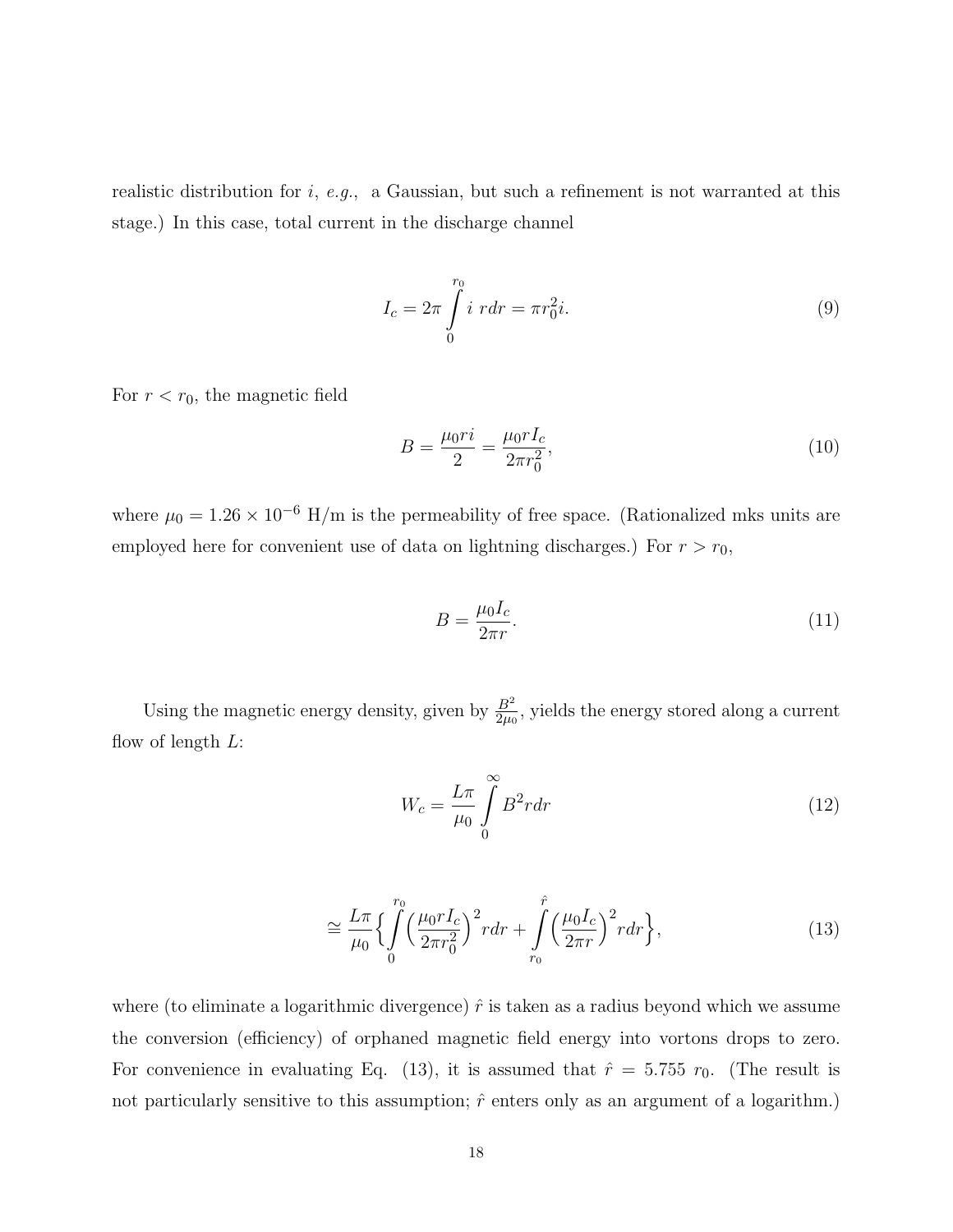Looking at Fig. 7, we see that this value of  $\hat{r}$  implies that the region of active conversion into vortons extends out to about three vorton radii. Thus, Eq. (13) reduces to

$$
W_c = \frac{\mu_0 L I_c^2}{2\pi}.
$$
\n(14)

This energy can be equated to the deduced BL energy (divided by  $\eta_{vp}$ , an assumed energy conversion efficiency for this vorton production) to yield the necessary (minimum) lightning discharge length needed to create a BL. That is,

$$
L_{min} = \frac{2\pi E_{BL}}{\mu_0 I_c^2 \eta_{vp}}.\tag{15}
$$

Taking  $I_c = 10^4$  A,<sup>34</sup>  $E_{BL} = 4 \times 10^{-2}$  J, the central value of Eq. (7), and  $\eta_{vp} = 1$  (for the sake of argument), yields

$$
L_{min} = 2 \times 10^{-3} \text{ m.}
$$
 (16)

An estimate for  $\eta_{vp}$  can now be obtained by assuming that the relevant discharge length for BL production is approximately 0.19 m, the mean BL diameter.<sup>38</sup> In this way, we estimate

$$
\eta_{vp} \sim \frac{2 \times 10^{-3} \text{ m}}{1.9 \times 10^{-1} \text{ m}} \sim 10^{-2}.
$$
\n(17)

Thus, it appears plausible that the lightning discharge can generate in one locale enough vortons for a BL core; the conversion efficiency of magnetic energy into a BL needs to be ∼ 1%. Actually, *η*vp could be an order of magnitude (or more) below this figure if it is only the most powerful lightning strokes that generate BL. These have currents that exceed by more than an order of magnitude<sup>34</sup> the  $10^4$  A used to obtain Eq. (17).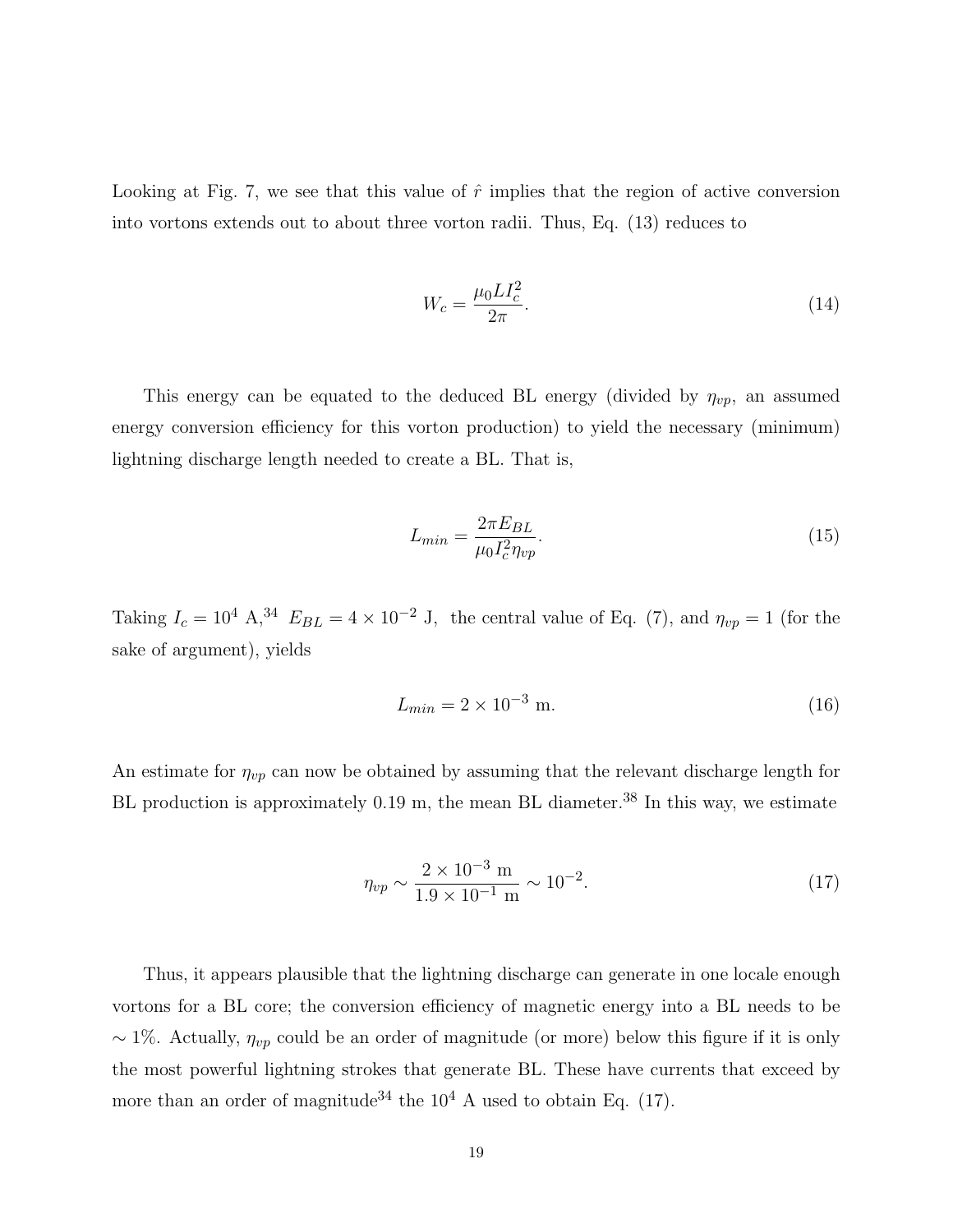#### **G. BL Core Physics**

#### 1. General Remarks

In general terms, once formed,  $43$  the core of the BL has a well-defined physical description (which description could also apply to other atmospheric luminous phenomena) much like a plasma, but with important additional features. It is comprised of macroscopically-sized vortons and antivortons with significant spatial overlap and with electromagnetic charges in a state of coherent dyality rotation. This core is the driving engine that leads to the various observed features of BL as a phenomenon. For example, core mechanisms give the BL a spatial coherence and longevity that is not achievable in other models [especially if one undertakes to explain the observed (greater than) one hour lifetime of (some of) the Hessdalen lights]. In this model, the primary parameters which would characterize the core of an individual BL are  $N_v$  and  $L_d$ ; there are numerous secondary parameters, some of which, in principle, should be derivable from  $N_v$  and  $L_d$ . Other luminous atmospheric phenomena, e.g., the Hessdalen lights, will also fit this prescription, but presumably with larger values for  $N_v$  and  $L_d$ .

# 2. Equilibrium Point

It is shown in Appendix B that as a consequence of dyality rotation in a BL, there will exist attractive forces between like charged vortons, opposing the usual Coulomb repulsion. These forces are strong enough, in fact, that there is a point of stable equilibrium for the BL configuration. Eq.  $(B-6)$ , which shows the trade-off in BL energy between the static  $E_c$  and the dynamic  $E_d$ , is schematically depicted in Fig. 9. The equilibrium point A is indicated at the minimum of the curve  $E_{tot} = E_c + E_d$ . At this equilibrium point,

$$
E_c = E_d,\tag{B-7}
$$

and the angular velocity (or frequency) of the dyality angle

$$
\omega = \sqrt{2}c/(k\overline{\lambda}_{\gamma}) \equiv \omega_0, \tag{B-8}
$$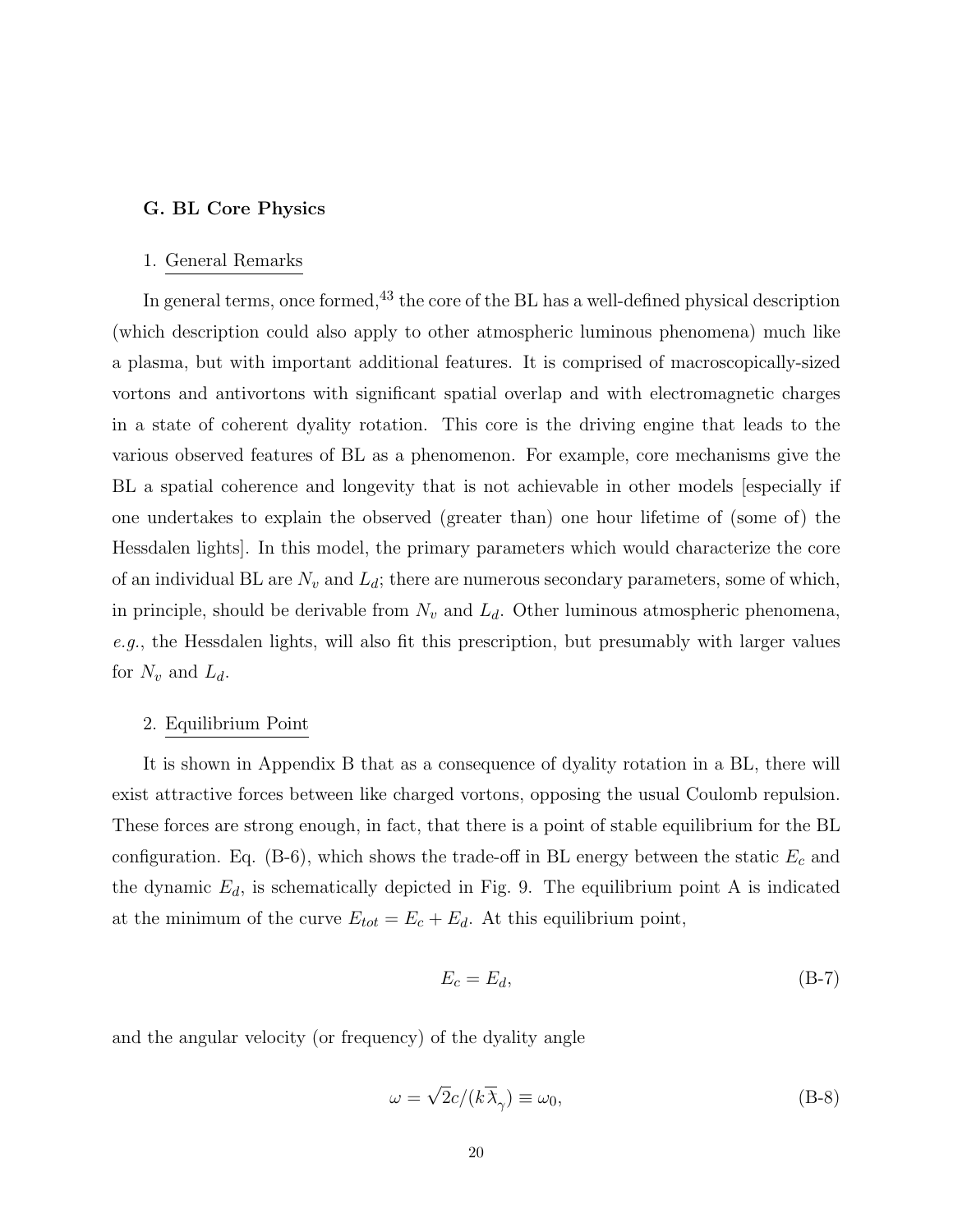

**Figure 9.** Depiction of total vorton energy  $E_{tot} = E_d + E_c$  as a function of  $E_c$ . The point of stable equilibrium A is shown.  $E_{c-max}$ , the maximum value for  $E_c$  ( $r_{BL} = \bar{a}$ ), as described in the text, is also indicated.

where the most recent results<sup>29</sup> for  $\lambda_{\gamma_e}$  (and assuming  $k = \sqrt{2}$ , for convenience) give  $\omega_0 \lesssim 1 \text{ s}^{-1}$ . The existence of this stable equilibrium point is important, for it furnishes the BL of this model a mechanism for coherence and long lifetime. It is interesting to observe that these results are independent of the number of vortons in the BL as well as of  $E_c, E_d$ , and  $L_d$ .  $\omega_0$ , then, being dependent only on the speed of light and  $\overline{\lambda}_{\gamma}$ , the Compton wavelength of the photon, is a fundamental physical constant.

#### 3. Equilibrium Frequency

It is useful to explore further the physics of this equilibrium point and find a more general expression  $\omega_{eq}$  for the equilibrium (angular) frequency. As one imagines a BL of some specified  $N_v$  endowed with a larger and larger  $L_d$ , the appropriate  $E_d$  curve in Fig. 9 will lie higher and higher. This causes the equilibrium point to shift to the right, as the  $E_c$  required for equilibrium would also increase. But still  $E_c = E_d$  and  $\omega_{eq} = \omega_0$  would be maintained. However, this compensation (equal division of energy) cannot continue indefinitely; for a sufficiently high  $L_d$ ,  $E_c$  (and hence also  $I_d$ ) will be at its highest allowed value, which occurs at  $r_{BL} \approx \bar{a}$  (the mean vorton size in the BL). At this point, the vortons will be in full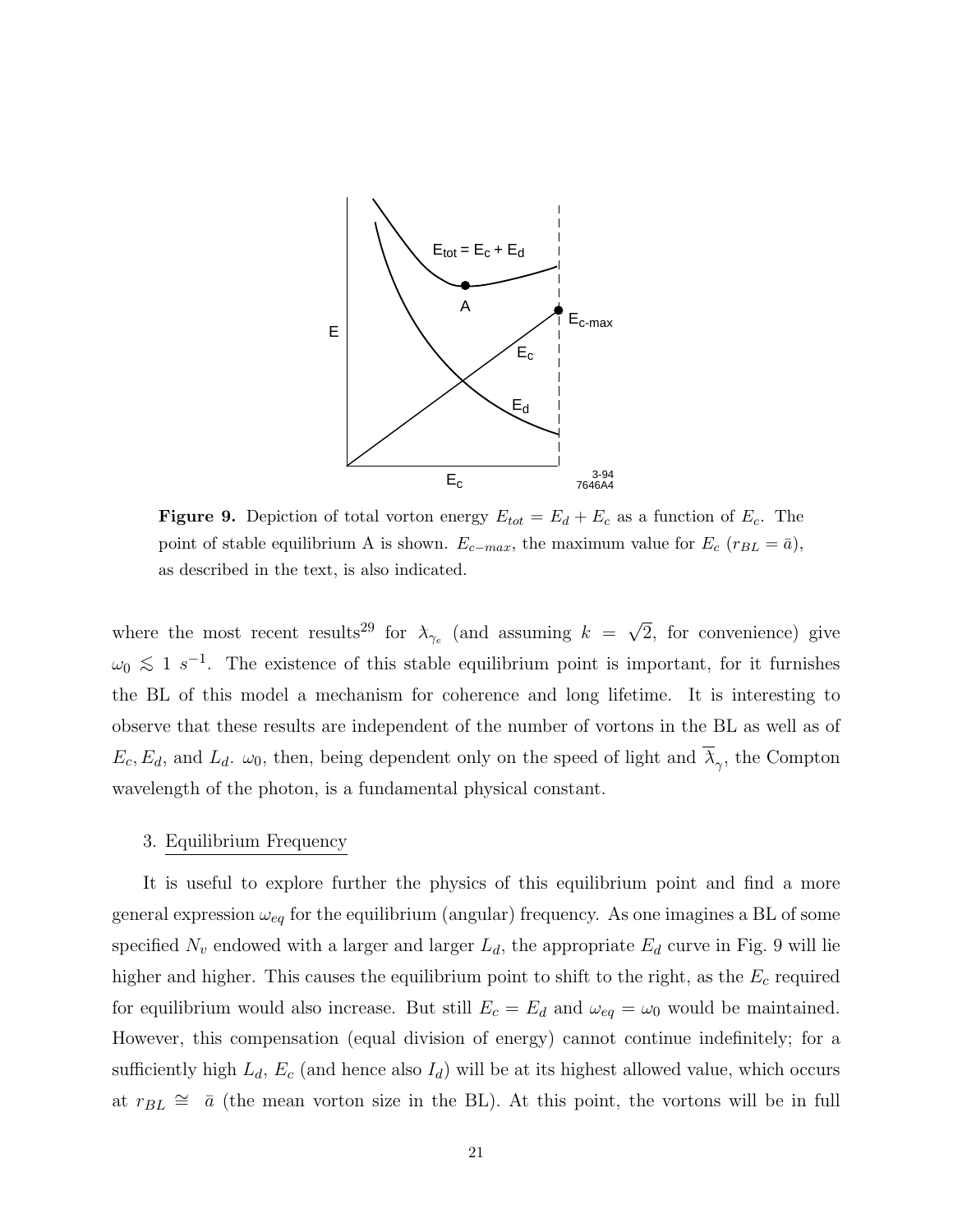

**Figure 10.** A family of  $\omega_{eq}$  curves as a function of the variable  $L_d$  and the parameter *T<sub>k</sub>*. The lowest curve (heaviest line) has  $T_k = 0$  and shows that  $\omega_{eq} = \omega_0$  as  $L_d \to 0$ . For  $T_k > 0$ ,  $\omega_{eq} > \omega_0$ . Several curves for increasing  $T_k$  are indicated with lighter lines. These curves do not extend down to  $L_d = 0$  because the kinetic gas pressure will cause the BL to disintegrate for low  $L_d$ . The conjecture about possible decay paths toward silent demise (smaller  $T_k$ ) or explosive demise (larger  $T_k$ ) are dashed in at the small  $L_d$ end of the curves where a region of instability is indicated.

spatial overlap and with fully coherent  $\Theta_i$ . Beyond this point, as the  $L_d$  is increased,  $\omega_{eq}$ must rise linearly, in proportional to  $L_d$  ( $\omega_{eq} = L_d/I_d$ ). These relationships are depicted in Fig. 10; the lowest curve, starting at  $\omega_0$  for  $L_d = 0$ , is the  $T_k = 0$  curve. ( $T_k$  is a kinetic temperature to be described shortly.) A dashed line is sketched in to suggest a smoother transition between the flat and linear regions.

With this discussion of the  $T_k = 0$  curve as background, we can now refine the analysis for the equilibrium frequency by taking into account the random motions of the individual vortons (and coherent groups of vortons) with respect to the center of momentum of the BL. Assuming that the  $N_v$  vortons constitute an ideal gas at thermal equilibrium at a temperature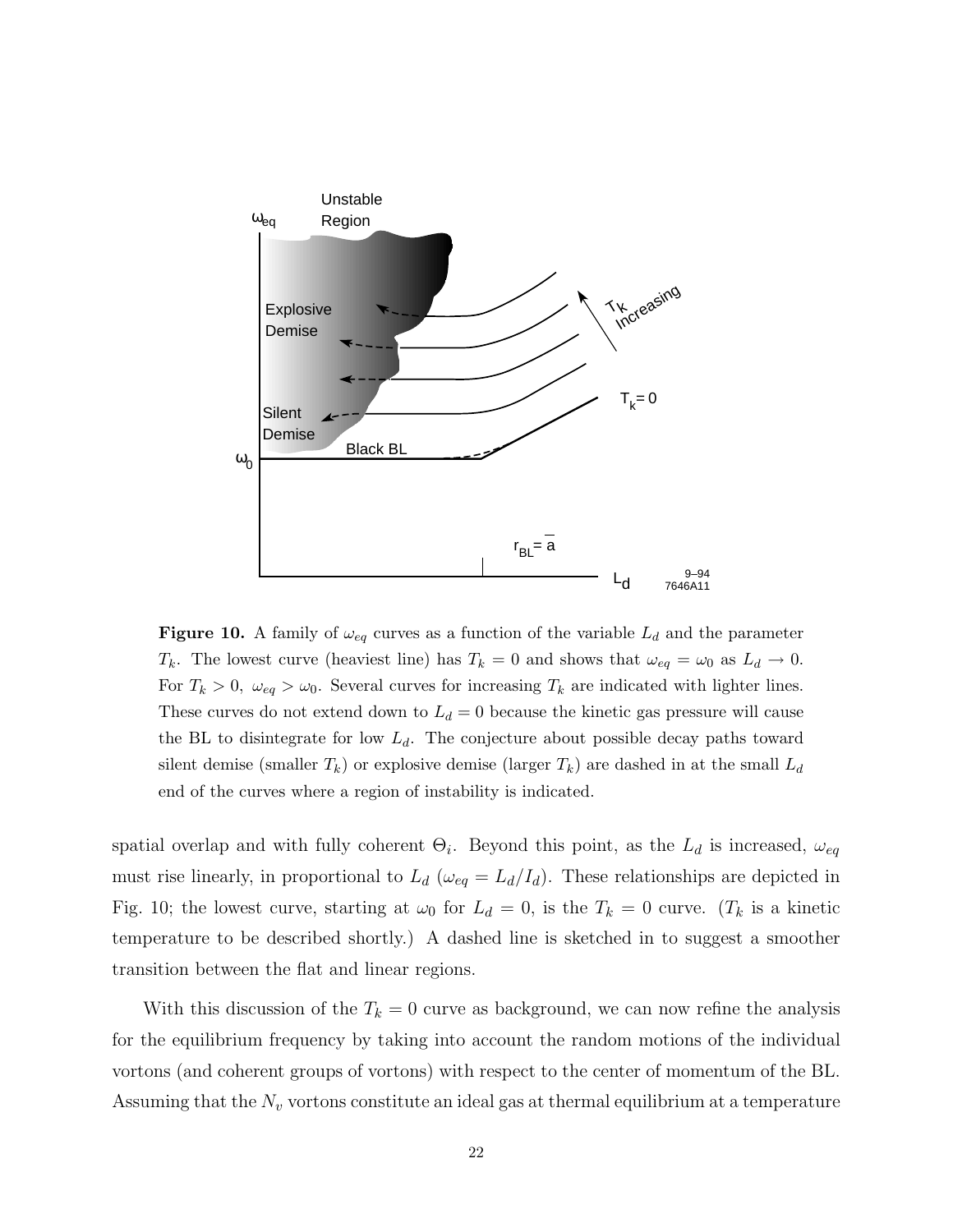$T_k$ , one can calculate the total energy  $E_k$  in the (translational) degrees of freedom of the vortons in a BL:

$$
E_k = N_v n_k k_B T_k / 2,\t\t(18)
$$

where  $n_k$  is the number of (active) degrees of freedom<sup>44</sup> per vorton and  $k_B$  is Boltzmann's constant.  $E_k$  is a form of heat which would derive from the primary BL energy source, catalized nucleon decay, to be described later in more detail.

It is shown in Appendix C that one doesn't need to know details about Eq. (18) to obtain useful results. In simple conceptual terms, this vorton kinetic energy generates an internal pressure in the BL that prevents  $E_c$  from rising to equal  $E_d$ . This result is quantified in Appendix C:

$$
\omega_{eq} = \omega_0 [1 + 3(\gamma - 1) E_k / E_c]^{1/2}, \tag{C-9}
$$

where  $\gamma$  is the ratio of the specific heats of the BL as a vorton gas. Since  $\gamma > 1, \omega_{eq} \geq \omega_0$ , the equality applying when  $E_k = 0$ . Thus, as depicted in Fig. 10, one expects a family of  $\omega_{eq}$  curves above the  $T_k = 0$  base curve.

The fact that there are  $\omega_{eq}$  curves that lie significantly above  $\omega_0$  is an important condition for BL luminosity. Also, these curves can be viewed as (approximations to) BL decay trajectories, to be described in Sec. II G 12.

### 4. Lifetime

With the condition for BL stability in place, the possibility of an extended lifetime for BL (as well as for other atmospheric luminous phenomena) follows in a staightforward way. To visualize this, it is useful to view  $L_d$  and  $E_d$  as the angular momentum and energy of a "dyality flywheel." The flywheel analogue is apt because of the rotation and because the  $L_d$  and  $E_d$  loss mechanisms being relatively weak, would permit the flywheel to "turn" for an extended period of time. As a consequence, the longevity of a given BL will be a function of its initial  $L_d$  and  $E_d$  in this flywheel and can vary over a wide range. This possibility is consistent with observation. For example, taking the mean lifetime of BL to be 7.9 seconds,<sup>38</sup> then the 1.3 min observed<sup>45</sup> duration is ~ 10 mean lifetimes. At the tails of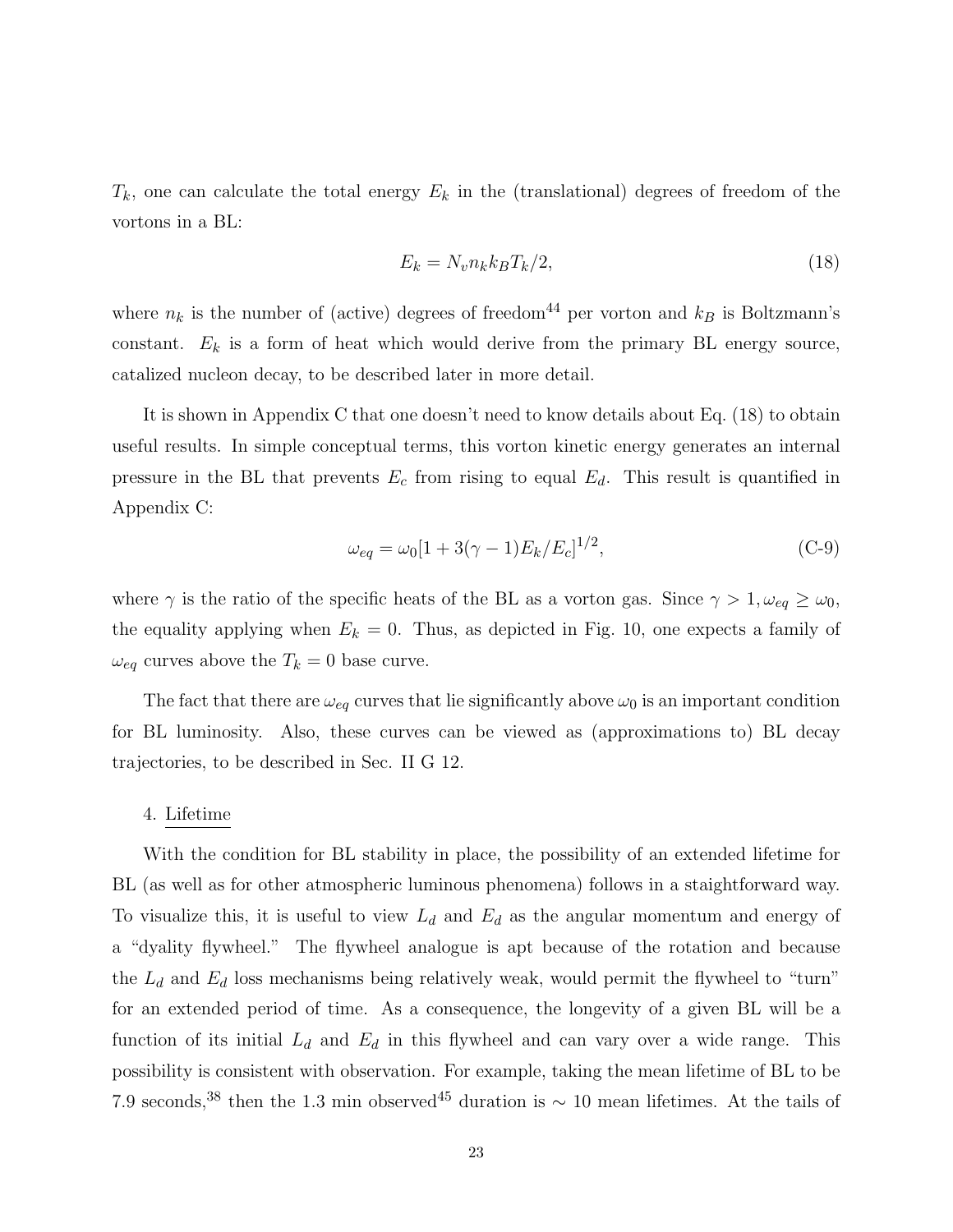the distribution, there are reported BL sightings of even longer durations,  $38$  even as long as 15 min.<sup>46</sup> And it should also be mentioned that if the Hessdalen lights<sup>10</sup> are (essentially) the same phenomenon as BL (as is proposed here), their duration of sometimes over one hour also needs to be accommodated by the model; this requirement would pose a major difficulty for other models. But in this model exceptionally long lifetimes are due to (sufficiently) large initial  $L_d$  and  $E_d$ . Thus, even the very long-lived Hessdalen lights can be accommodated in a natural way.

### 5. Primary Energy Source

The primary energy source in this model is the energy released by catalyzed nucleon decay. This nucleon decay results from perturbations to the nucleon wave functions; these perturbations are the direct result of the dyality rotation of the electromagnetic charge of the BL.

As background information to enable a better visualization of this process, we observe that in the vorton model, the elementary fermions are comprised of vorton pairs.<sup>14</sup> The quantum numbers of fermions that distinguish one particle type from another derive from the specific internal structure of the angular momenta (helicities) of the paired vorton state (i.e., the fermion). In this model, since baryon number and lepton number are not absolutely conserved quantities, nucleon decay is possible. The conversion of a proton (quark) to a positron can be effected by a perturbation of the orientation of the angular momenta of the constituent vortons of the pair. Under normal circumstances, however, conversion between baryons and leptons does not take place because the fermions are (meta)stable eigenstates, respecting a symmetry of the fundamental Lagrangian.

A well-known metastable state that can be cited as an analogue to this BL physics is the 2S state of the hydrogen atom, which is forbidden to decay by one gamma emission, but which by two gamma emission decays to the 1S state, but with a lifetime of 1/7 s. By contrast, the  $2P \rightarrow 1S$  (one gamma) transition (releases the same energy but) has a lifetime of  $1.6 \times 10^{-9}$  s. A small local electric field will break the symmetry of the hydrogen wavefunction, mixing a small amount of the 2P state into the original 2S state. This perturbative mixing leads to a rapid  $1\gamma$  decay of the "impure" 2S state to the lower energy 1S state.<sup>47</sup> The analogy in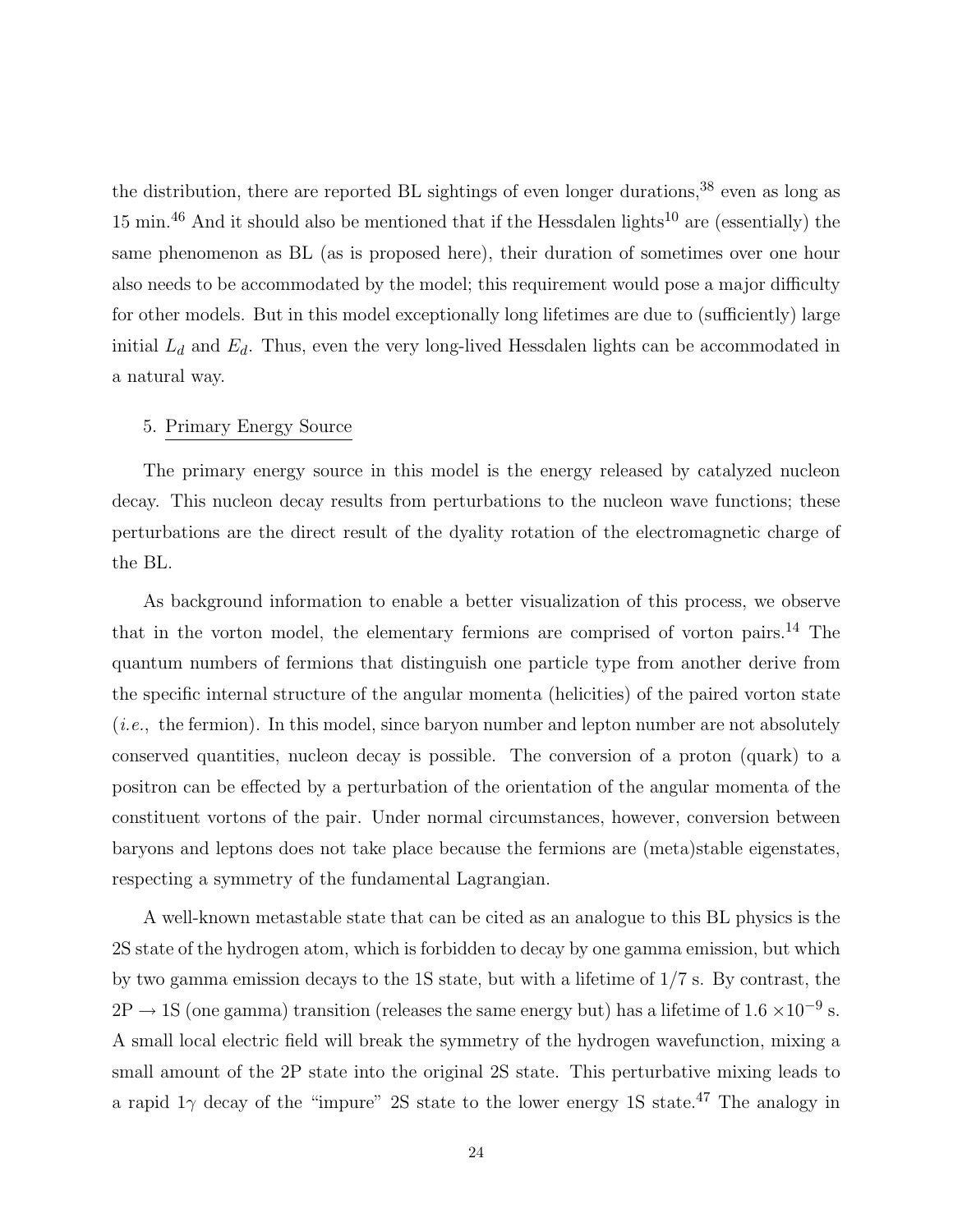this BL model would be a proton to positron or a neutron to antineutrino decay induced by dyality perturbations to the original nucleon wavefunction.

When a large number of  $(B<sub>L</sub>)$  vortons is present, creating a "rotating" electromagnetic field, the dyality angle  $\Theta_0$  of the particles comprising the vacuum (Dirac sea),<sup>23</sup> which serves as a reference for material particles, undulates.<sup>48</sup> If the driving frequency is high enough, then the nucleons in its presence will not be able to maintain dyality alignment with the local vacuum reference. This misalignment will result in a perturbative mixing of the local (positive energy) elementary particle eigenstates, which, in turn, will lead to a finite transition probability between elementary particle eigenstates (where allowed by energy conservation).

Of course, in this picture, any  $\omega > 0$  would presumably lead to a nonzero transition probability, but the "threshold" frequency marking the effective onset of the nucleon decay regime would be expected to be at  $\sim c/\lambda_{\gamma}$  or on the order of  $\omega_0$  as given by Eq. (B-8). In any case, there will be some frequency  $\bar{\omega}_0 \sim \omega_0$  that defines an empirical threshold above which catalyzed nucleon decay becomes significant. Thus, the criterion for BL energy generation and hence BL luminosity becomes

$$
\omega_{eq} > \bar{\omega}_0,\tag{19}
$$

where we can tentatively take  $\bar{\omega}_0 = \omega_0$ , although refinements in the definition of this empirical threshold are to be expected as understanding of this model improves. It is clear, of course, that when  $\omega_{eq}$  is larger, the nucleon decay probability and, hence, the BL luminosity will be larger.

When  $\omega_{eq} > \bar{\omega}_0$ , then, the following general reaction is predicted:

$$
v + N \to v + \bar{\ell} + n\pi + mK, \tag{20}
$$

where N stands for nucleon (neutron or proton),  $\overline{\ell}$  stands for an antilepton (neutral or charged),  $\pi$  (K) indicates a pion (kaon), and n (m) the number of pions (kaons). ( $Q_H$  of the baryon is equal to the  $Q_H$  of the antilepton; thus,  $Q_H$  is conserved.) The vorton, *v*, is symbolically included on both sides of the equation to signify a (kind of) catalysis reaction.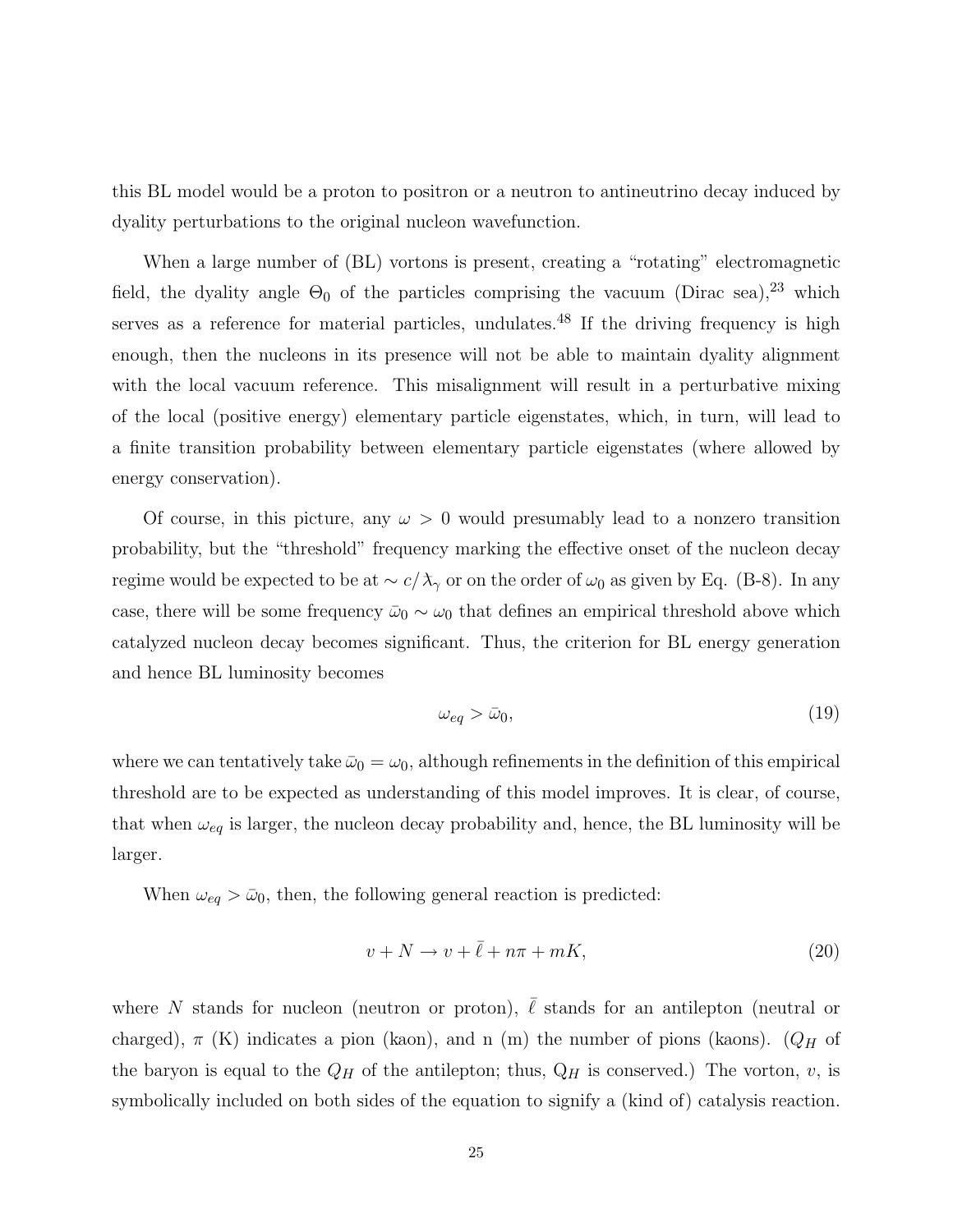The branching ratios of these catalysis reactions of nucleon to specific lepton types ( $e$  or  $\mu$ ) is a question for experiment to decide. However, one presumes that  $e^+$  and  $\bar{\nu}_e$  would be preferred since (we believe) they are of the same generation (the first) as the proton and neutron. As will be seen later,  $e^+$ , being ultra-relativistic, is a much better candidate than  $\mu^+$  for heating the BL core.

It is important to observe that the decaying nucleons that participate in this process and furnish the BL energy are to be found in the nuclei of the atoms in the air (or other material, *e.g.,* glass when a BL penetrates a window) at the location of the BL. Details of these nucleon decays, which would be expected to occur inside of nuclei, and the associated nuclear reactions are explored in Appendix D.

#### 6. Core Heating

We can see that the energy that is made available in the nucleon decay processes, represented by Eq. (20), is almost the full mass equivalent of the decaying nucleon or  $\sim 1$ GeV per decay.<sup>49</sup> A significant fraction of this energy is expected to transfer into the degrees of freedom of the BL core, heating the core.

In this model, there are two important thermal reservoirs for core heat:<sup>50</sup> 1) kinetic energy of vorton motion, characterized by the temperature  $T_k$  (already discussed); and 2) deformation or strain energy of the (individual) vorton charge distributions characterized by the temperature *T*<sup>s</sup> (to be discussed). Since the dividing line between the phenomenology of these reservoirs is the mean vorton size  $\bar{a}$ , it is to be expected that energy from the latter reservoir would be generating the visible blackbody radiation discussed below.<sup>51</sup> However, as we shall see, the kinetic vorton motion plays a crucial role in the observed blackbody radiation spectrum and intensity.

We now focus on the second reservoir, which is associated with deformations of the distribution of charge of the individual vortons themselves. The possibility of such deformations leads to a polarizability of the vorton charge and hence to a polarizability of the BL itself. There are two types of polarization to consider: 1) a spatial shift in the local charge density (a perturbation displacing  $\delta q$  of the distribution q) and 2) a perturbation in a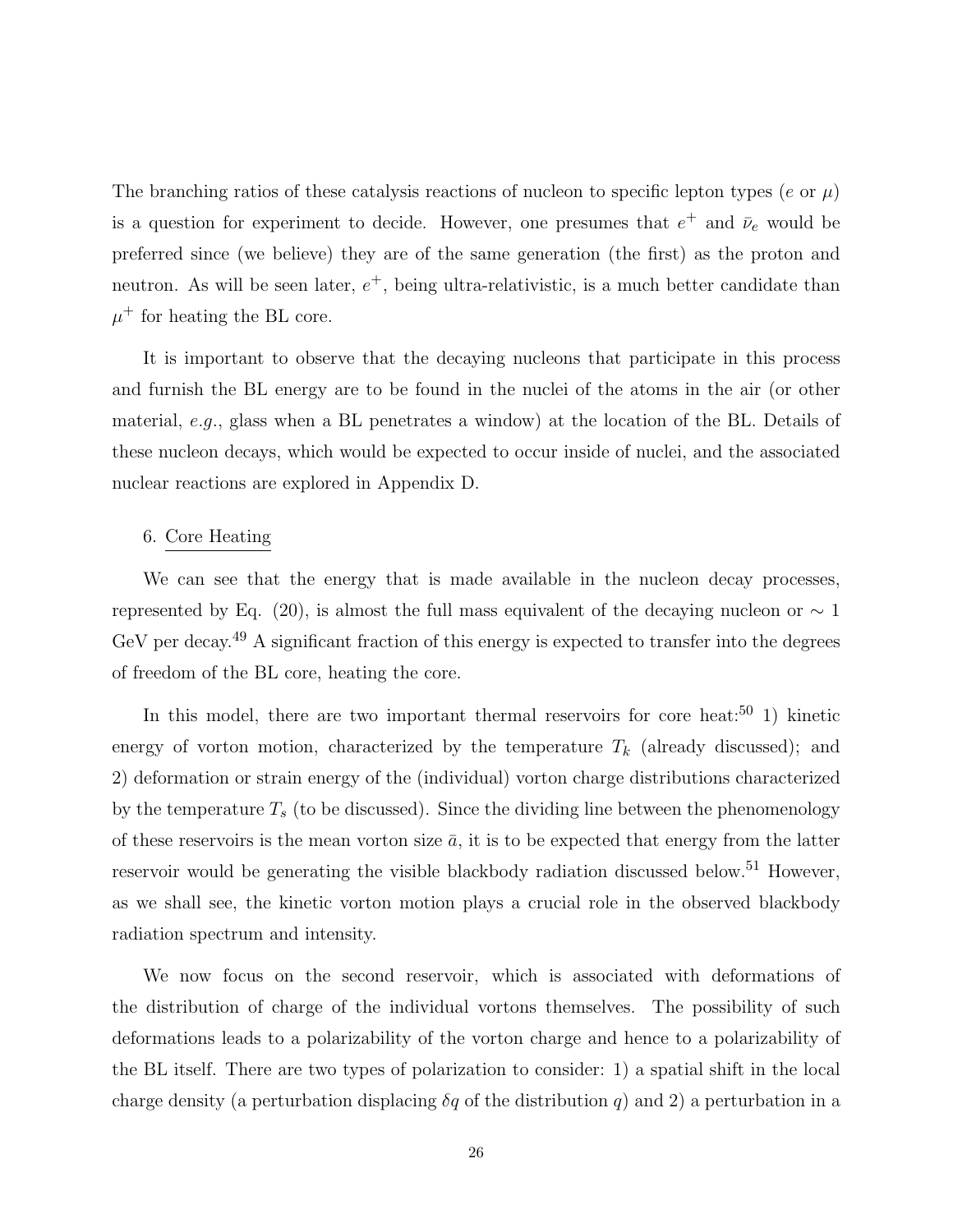

**Figure 11.** The spatial distribution of electromagnetic charge of the vorton is depicted here as a sequence of (adjacent) local vectors of charge density.  $\Theta = \pi/2$  (*i.e.*, positive electric charge) is assumed. Pertubations in the charge distribution that would result in vorton polarization are indicated by a systematic variation in these local charge vectors. The relative magnitude of the local magnetic charge is indicated by the dashed line, that of the local electric charge by the solid line.

**a.** Perturbation in the local charge magnitude will result in an electric dipole, as indicated.

**b.** Perturbation in the local dyality angle will result in a magnet dipole, as indicated.

local dyality angle by  $\delta\Theta$  away from the (mean) value  $\Theta$ . These perturbations are depicted in Fig. 11. It can be seen that perturbations involving  $\delta q$  lead to the usual type of polarizability (electric charge polarized by electric fields, or the analogue of magnetic charge polarized by magnetic fields) while those involving *δ*Θ will lead to a new type of polarizability: electric charge magnetically polarized by magnetic fields, or its analogue, magnetic charge electrically polarized by electric fields. Full dyality symmetry is maintained.

To assist us in understanding this mechanism we again turn to known physics. In a solid, the polarization per unit volume<sup>52</sup>

$$
P = \sum_{i} E^{i}_{loc} N_i \alpha_i,
$$
\n(21)

where  $E_{loc}^i$  is the local field at the  $i^{th}$  atom,  $N_i$  is the number of atoms of type *i* per unit volume and  $\alpha_i$  is the polarizability of an atom of type *i*. This polarizability leads to the (relative) dielectric constant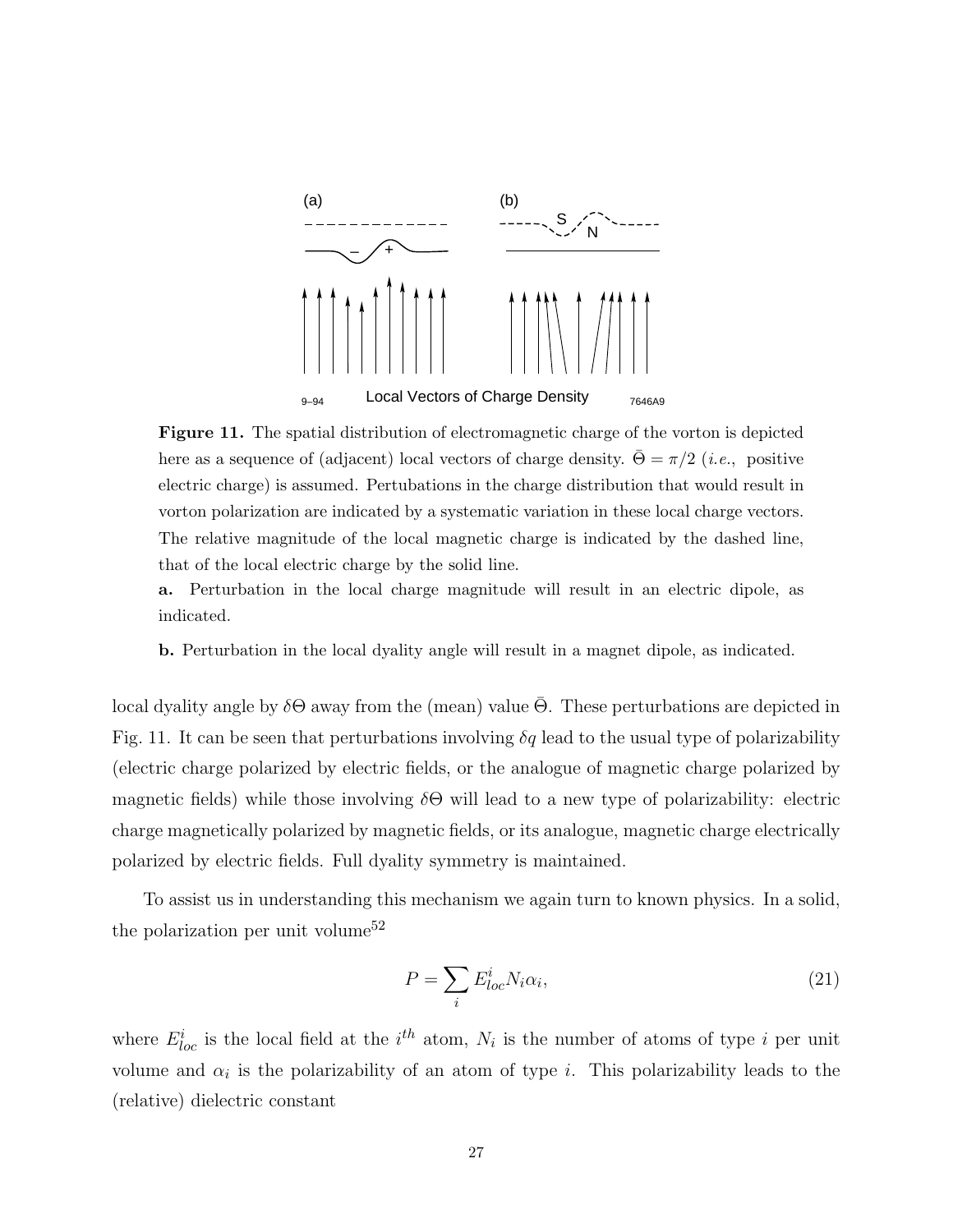$$
\epsilon = \frac{1 + \frac{8\pi}{3} \sum_{i} N_i \alpha_i}{1 - \frac{4\pi}{3} \sum_{i} N_i \alpha_i}.
$$
\n(22)

For a BL, which has a continuous charge distribution, we can replace  $\sum_i N_i \alpha_i$  with  $\mathcal{A}$ , yielding as an analogue to Eq. (22):

$$
\epsilon = \frac{1 + \frac{8\pi}{3}\mathcal{A}}{1 - \frac{4\pi}{3}\mathcal{A}},\tag{23}
$$

where  $\mathcal A$  is the polarizability per unit volume, a parameter deriving from the intrinsic vorton polarizability, but augmented by the number density of vortons in the BL. We would expect to have a similar equation for the second type of polarizability with the A replaced by an analogue quantity B.

It is important to observe that since the vorton charge distribution is smooth and continuous, we would expect that once we are at wavelengths  $\langle \bar{a}, \mathcal{A} \rangle$  and  $\hat{B}$  would remain relatively flat up to very high frequency. This transition at  $\bar{a}$  is similar to those in solids where there are relevant structural features of the material in question and the physics of polarizability changes with wavelength accordingly. (*cf.* Ref. 52, Fig. 7.6). In the case of BL, however, there is only one such structural feature, which is characterized by the dimension  $\bar{a}$ , and hence only one such transition.

The important result that Eq. (23) offers us is that if  $A$  or  $B > 0$  (we also assume that A and  $\mathcal{B} < (3/4\pi)$ , averting a polarization catastrophe),<sup>52</sup> which is what one would expect, then  $\epsilon > 1$ . And furthermore, we can expect  $\epsilon > 1$  to extend up to very high frequencies—much higher than any that are relevant to our region of interest here.

If one now assumes that the (generalized) permeability of the vorton is negligible  $(\mu = 1)$ , then the index of refraction

$$
n = \epsilon^{1/2},\tag{24}
$$

and the velocity of light in the medium

$$
v_{\gamma} = c/n = c/\epsilon^{1/2} < c. \tag{25}
$$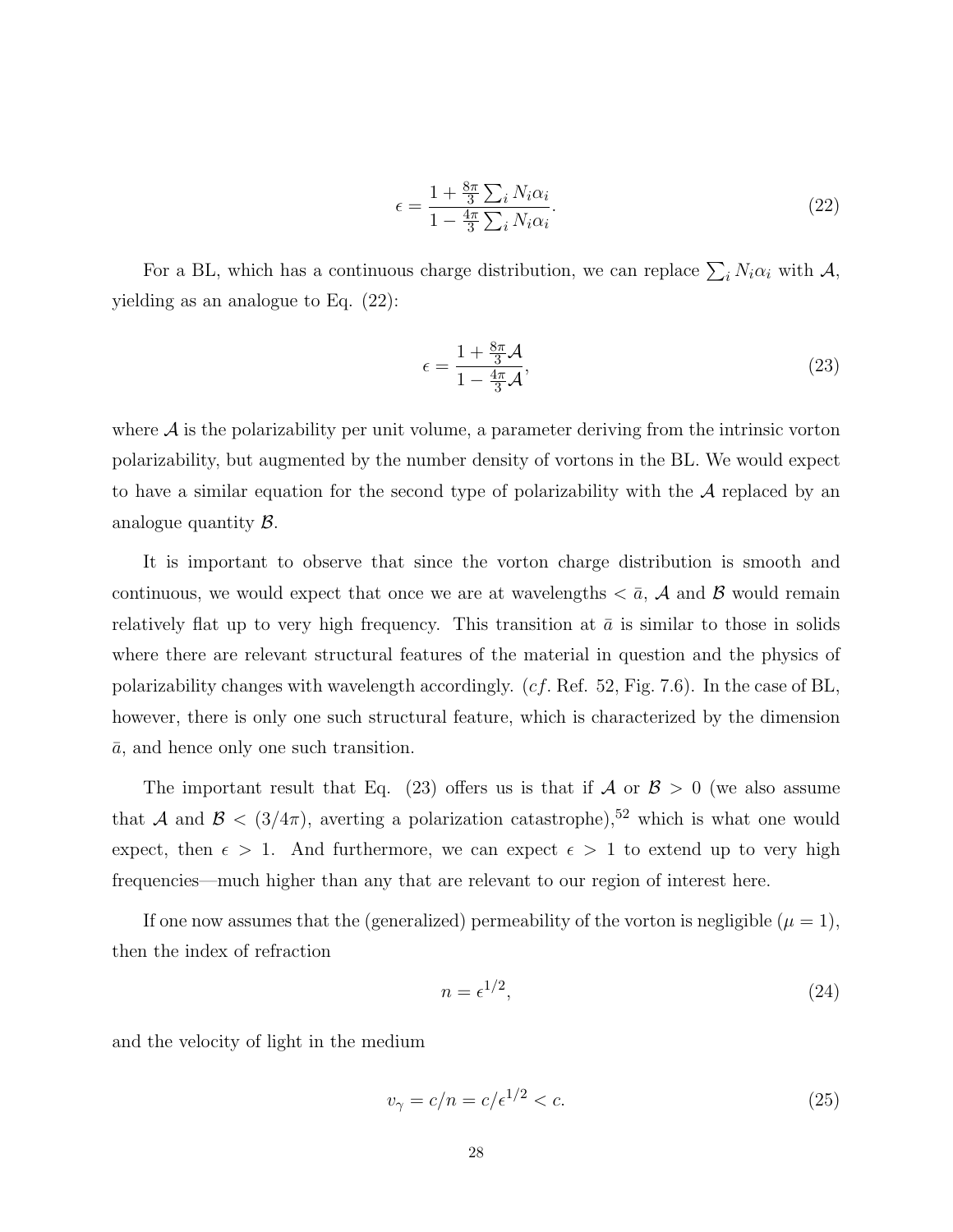Eq.  $(25)$ , of course, enables Cerenkov radiation into a medium by a charged particle with a velocity  $v_p > v_\gamma$ . Čerenkov radiation, then, is the mechanism proposed for core heating.

To estimate the energy transfer from a fast charged particle to the core as an electromagnetic medium, we can use the equation for energy loss per unit path length by  $Cerenkov$  radiation:  $53$ 

$$
\frac{dI(\omega)}{dx} = \frac{e^2 \omega}{c^2} \left[ 1 - \frac{v_\gamma^2}{v_p^2} \right],\tag{26}
$$

the condition for radiation being

$$
v_p > v_\gamma;\tag{27}
$$

 $\omega$  is the (angular) frequency of the gamma radiation.

The energy loss per unit path length, then, is

$$
\frac{dI}{dx} = \frac{e^2}{c^2} \int \omega \left[ 1 - \frac{v_\gamma^2}{v_p^2} \right] d\omega, \tag{28}
$$

where the integral is over the range of  $\omega$  for which Eq. (27) is satisfied. Assuming that the bracket is a slowly varying function, Eq. (28) becomes

$$
\frac{dI}{dx} = \frac{e^2}{2c^2} \left[ \omega_{max}^2 - \omega_{min}^2 \right] < 1 - \frac{v_\gamma^2}{v_p^2} >,\tag{29}
$$

where the bracket  $\langle \rangle$  indicates a suitable average over the range of integration. Eq. (27) ensures that  $\langle \rangle$  is positive. Since there is no small scale structure to the vorton,  $\omega_{max}$  can range up to the full energy of the particle (divided by  $\hbar$ );  $\omega_{min}$  can be set to zero without introducing serious error. This result shows that energy loss by Čerenkov radiation will rapidly bring the particle down to the velocity  $v<sub>\gamma</sub>$ , at which point the Cerenkov radiation ceases. This is essentially a classical result; this energy enters the core charge as a classical photon-like "shock wave."

From Table D-I in Appendix D, it can be seen that decay muons and pions can be expected to be relativistic, while decay positrons will be ultra-relativistic. Thus, positrons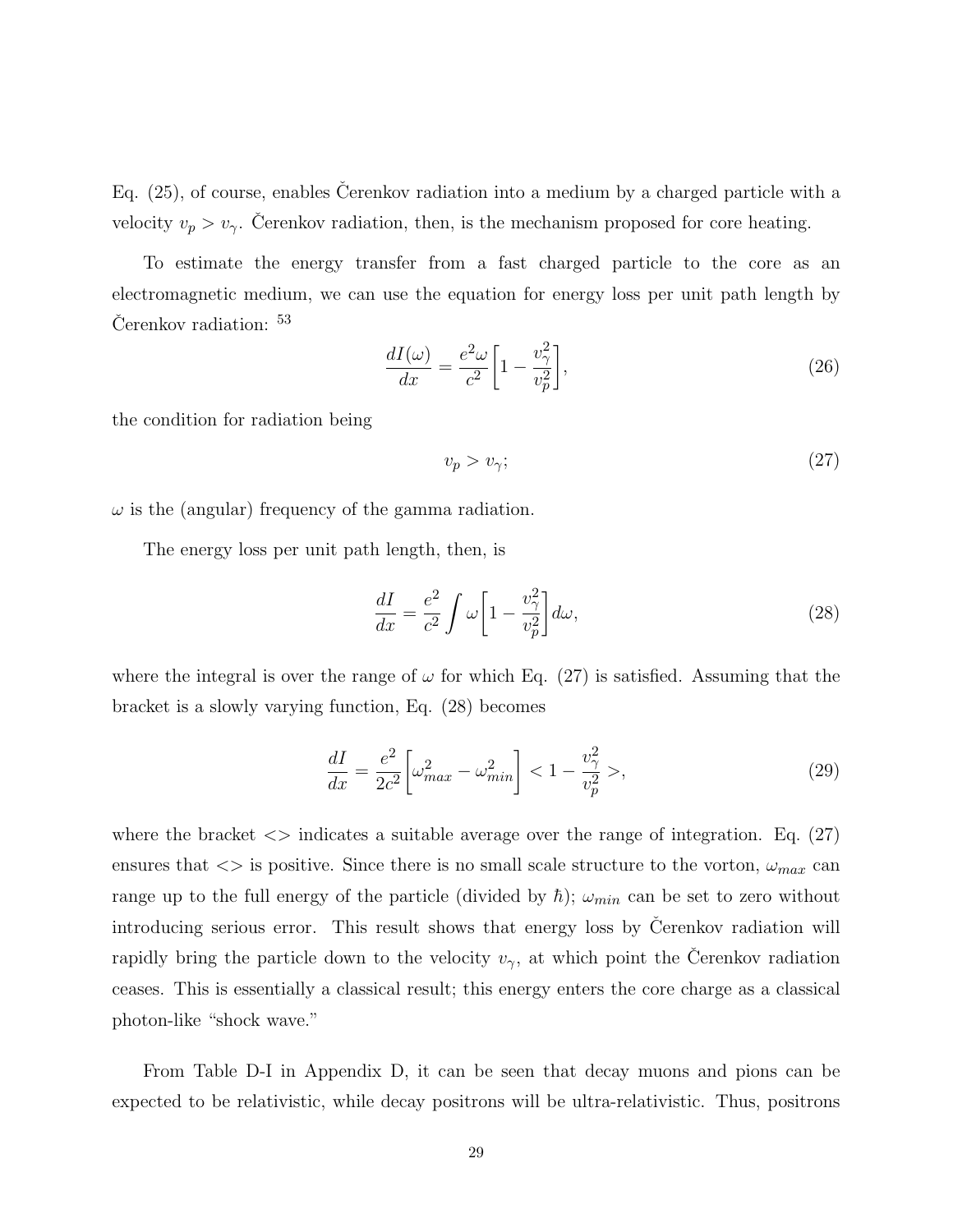

**Figure 12.** Relativistic energy loss by Cerenkov radiation as a function of the index of refraction  $n = c/v_\gamma$  that characterizes the BL core. The particles (e,  $\mu$ , and  $\pi$ ) are all assumed to start with a kinetic energy of  $220 \text{ MeV}$ . The Cerenkov threshold (for  $220 \text{ MeV}$  is the point at which the curves abruptly rise from the (Loss  $= 0$ ) line at the bottom of the figure.

would be much more effective as Cerenkov core heaters. Specifically, for positrons (assuming a kinetic energy of 220 MeV) the Cerenkov threshold is at  $n = 1.00000268$ . For muons and pions (having the same kinetic energy), it is at 1.057 and 1.085, respectively. In Fig. 12, the fraction of energy loss by a particle (e,  $\mu$ , or  $\pi$ ) traveling through a BL core is given as a function of the velocity of light in that core. It can be seen that there is a large range in the index of refraction for which only the positron contributes to core heating. (The muons and pions are below Cerenkov threshold.) Furthermore, throughout most of this range, the positron will give up most of its kinetic energy.

From this discussion, we see that even if there is only a minute amount of vorton polarizability, we can expect that core heating by nucleon decay (positrons) will be reasonably efficient. While at the present time there is no reliable way to estimate  $\epsilon, n$ , or  $v_{\gamma}$ , the use of a "reasonable" number for  $v<sub>\gamma</sub>$  is instructive. For  $v<sub>\gamma</sub> = 0.999 c$ , the Cerenkov process will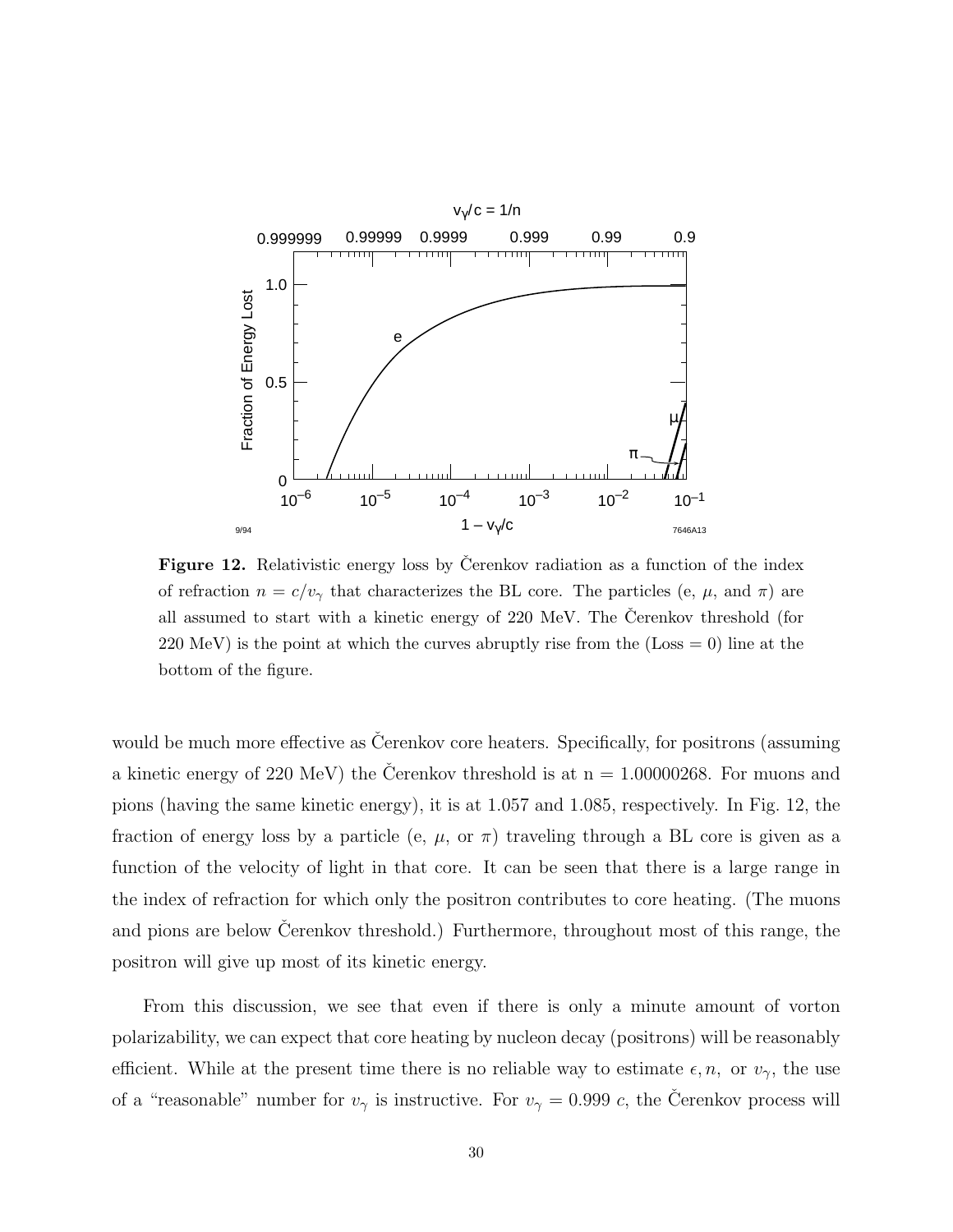transfer essentially all of the positron energy (but no muon or pion energy) into the BL core. Using this result and a crude estimate (∼ 3*/*18) for the fraction of the energy/decay carried by the decay positrons as indicated in the set of Eq.  $(20')$  listed in Appendix D, heating efficiency would be  $\sim 15\%$ . That is,  $\sim 150 \text{ MeV}/\text{decay}$  would end up as core heat. (It is also conceivable that the relativistic and pions would also satisfy the Cerenkov radiation condition. To the extent that this is true, the the heating core efficiency would be higher.) About the highest efficiency one could postulate, in which the BL would extract all of the positron, muon, and pion energies, is  $\sim 90\%$ ; the neutrinos will always escape with their kinetic energy. Thus, in rough approximation, we can say that the core heating efficiency

$$
\eta_{ch} = 10^{-1 \pm 1}.\tag{30}
$$

The next conceptual step is to enter the quantum domain and assume that the core degrees of freedom are appropriately analyzed in terms of core excitations or normal modes. It is useful to think of these core excitations as analogues to excitations in solids,<sup>54</sup> e.g., phonons, plasmons, photons, etc. Through a variety of scattering processes (nonlinearities), these excitations will become thermalized,  $55$  and they will then be characterized by Maxwell-Boltzmann or Bose-Einstein distributions at some temperature. The details of the thermalization process are not important, as long as the process is sufficiently rapid to reach something like an equilibrium temperature. This temperature will then lead to observable blackbody radiation, discussed in the next section.

# 7. Blackbody Radiation

#### a. General Remarks

The mechanism that in this model is postulated to be the explanation (for the major part) of BL luminosity is blackbody thermal radiation from the BL charge. This process appears to be the most efficient in terms of visible photon energy per nucleon decay, and perhaps more important, given appropriate circumstances, it can exhibit features that are in reasonable accord with (the wide variety of) observations.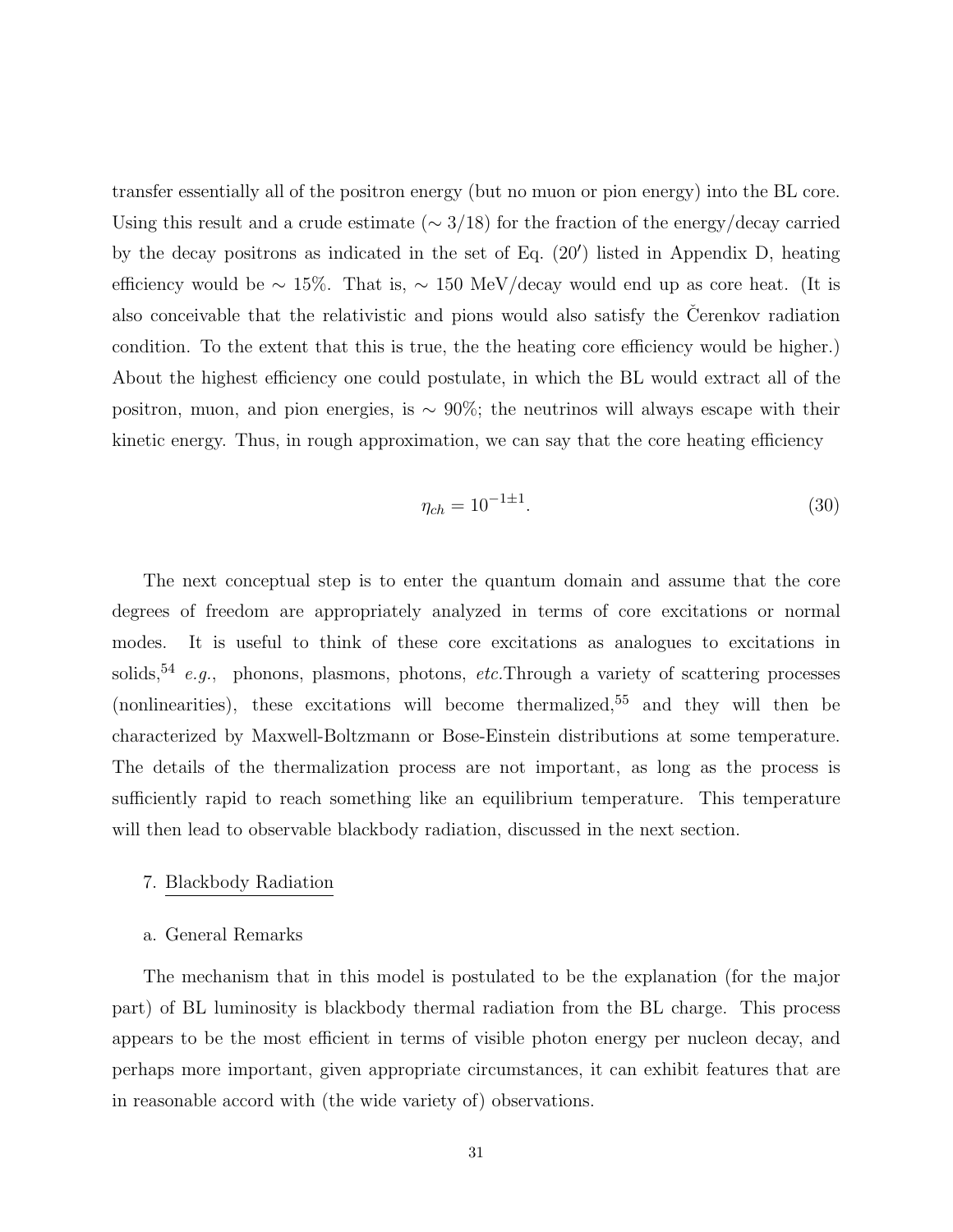Possible other sources for the BL luminosity, *i.e.*, scintillation of air molecules and electrical or corona discharge, are discussed in Appendices D and E, respectively. But these sources do not appear to be satisfactory explanations for the major part of BL luminosity; they have a low energy conversion efficiency into visible photons and they would not be expected to exhibit the variety of colors that have been reported. That is, their photon emission derives from radiation transitions between states of specific energy (hence yielding a sum of specific spectral lines). And while one could argue that the emitted spectral lines could correspond to one or even a few of the observed BL colors, this process is not consistent with the wide variety of observed colors and, furthermore, emission in the form of line spectra does not easily explain observations in which the BL actually changes color.<sup>3</sup> In fact, it is the observation of color changes that is perhaps the strongest argument for a blackbody radiation mechanism.

#### b. Color Temperature

As background for this discussion, let us review common experience. We know that as one heats up a blackbody, at about 800 K one can just barely see (in a darkened room) a dull red glow. As one continues to heat the blackbody, it changes color from dull red to red to orange to yellow to white as the peak of the emitted power continues to move on to shorter wavelengths. These various (perceived) colors, then, are used to define a color temperature *T*<sup>c</sup> which is (essentially) equal to the temperature of the radiating blackbody. (Optical pyrometry is based upon this principle.) When the peak of the blackbody thermal radiation spectrum is in the wavelength defined as green  $(490 \text{ to } 560 \text{ nm})$ ,<sup>56</sup> the emitted spectrum is actually perceived as white light because the emission power per unit wavelength is almost flat throughout the visible region. As interesting reference points, I note that the range of equivalent blackbody temperatures that are defined as "white" for the purposes of signal lights<sup>57</sup> is from 3000 to 6740 K. The CIE Standard Source A corresponds to a tungsten lamp at 2854 K, and is classified as white/yellow. Standard household lamps generally run cooler than this—around 2400 K. The incandescent spot on the anode of a carbon or tungsten arc at atmospheric pressure ranges from 4000 to 4250 K.<sup>58</sup>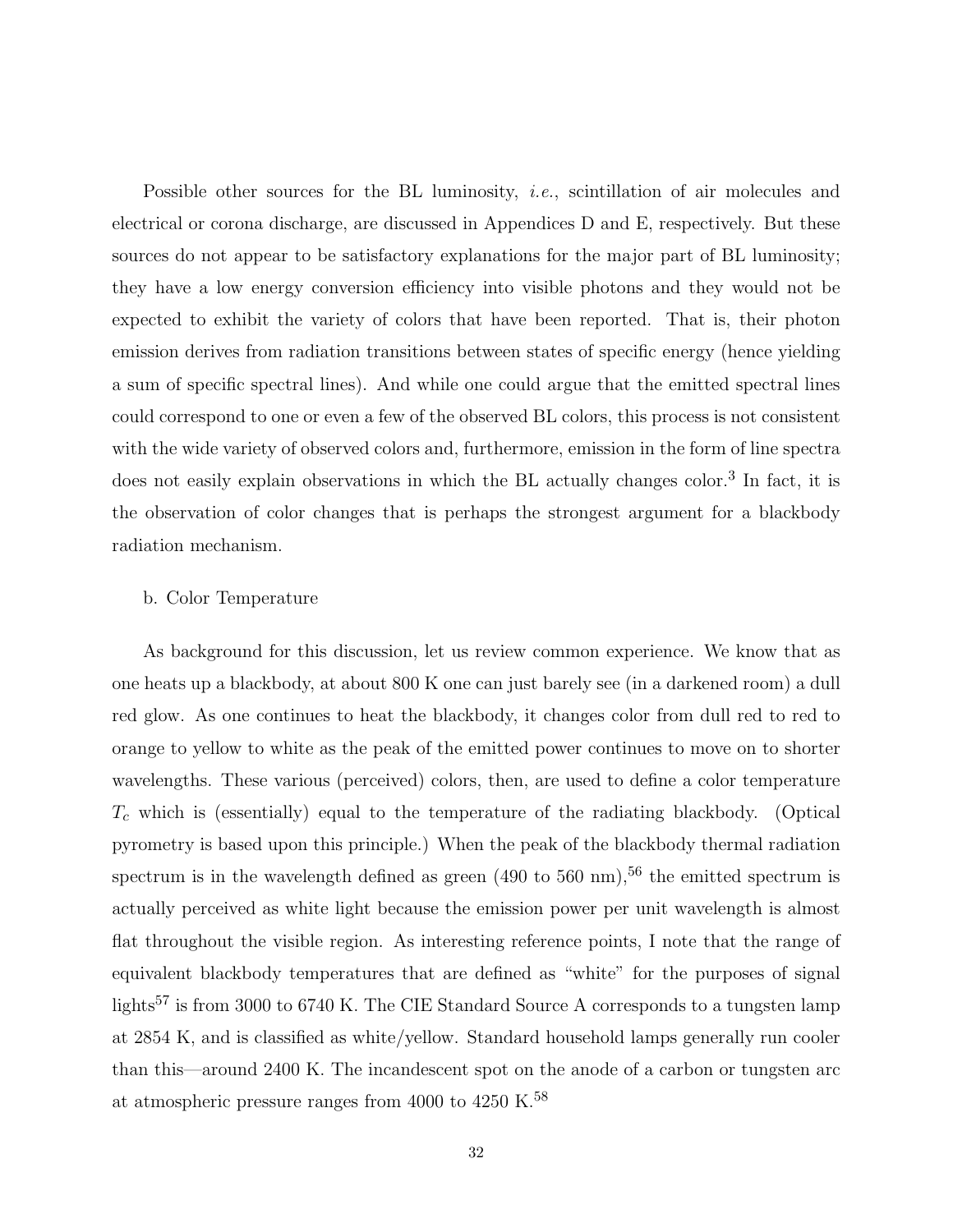Now turning to BL data, we look at a recently tabulated frequency of observed BL colors for  $4112$  events<sup>7</sup>:

| Color        | Percent |
|--------------|---------|
| White        | 20.9    |
| Red, Pink    | 17.7    |
| Orange       | 23.1    |
| Yellow       | 20.2    |
| Green        | 1.4     |
| Blue, Violet | 11.4    |
| Mixture      | 5.3     |

Thus, we see that blackbody thermal radiation has color characteristics which make a good match to (most of) the observed BL colors (the exceptions being Green and possibly Mixture). While there is less data on earth lights, luminosity due to thermal radiation also appears to be a good match to observation, although green lights are reported here as well.<sup>59</sup> The different observed colors, then, have a  $T_c$  which would be directly related to the temperature of a blackbody radiator, where the  $T_c$  will range from 1000 K and up. It is difficult to set a maximum temperature; it would depend upon whether the luminosity of the blue BL's is strictly of thermal origin or not. The color temperature of blue sky is estimated to be  $\sim 2 \times 10^4$  K,<sup>56</sup> which, since it significantly exceeds the other color temperatures, constitutes an empirical basis for an argument that there may be nonthermal contributions to BL luminosity as well.

Thus, it is possible to account for  $\sim 90\%$ , or more, of the observed BL colors with a simple model of blackbody thermal radiation. The green colored BL's, and perhaps (some of) the blue ones as well, might be better explained as due to Cerenkov radiation (anyone who has looked into the water pool surrounding a nuclear reactor will recall the characteristic green light due to Cerenkov radiation.), or perhaps to gas scintillation. As is apparent from Eq.  $(26)$ , Cerenkov radiation tends to have a higher spectral intensity at shorter wavelengths. This Cerenkov radiation could be escaping gamma rays (perhaps somewhat degraded in energy) from the original heating mechanism rather than the subsequent thermal radiation. (Thus, the lack of a complete thermal equilibrium may play a role here.) Also, it is possible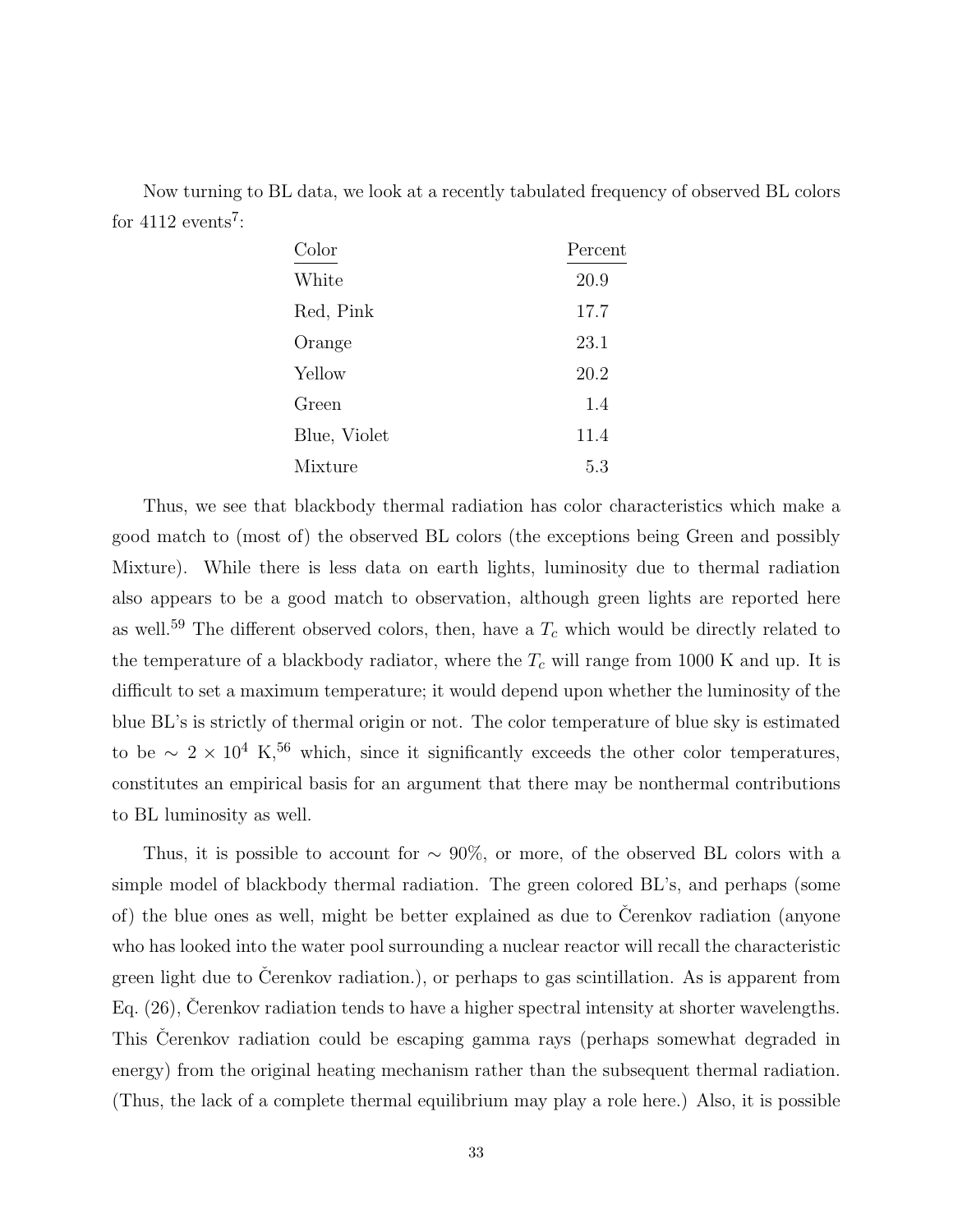that absorption processes could be at work, which could distort the originally radiated blackbody spectra. On balance, while the green and possibly blue BL raise a question, it should be kept in mind that we are only talking about  $\sim 10\%$  of the observations; this fraction does not seem large enough to reject the general utility of the blackbody thermal radiation model as an explanation for BL luminosity.

There is one other important set of data which is both consistent with the blackbody radiator model for BL luminosity and difficult to explain by other models. These data are the reports of color changes.<sup>3</sup> While in the case of BL, only a small fraction of the observations report this phenomenon, it is so striking that serious skepticism does not seem warranted. Color changes from an initial red or yellow to a dazzling white ball would in this model be explained by an increase in the blackbody temperature of the ball. Accompanying this increase in temperature is a large increase in intensity. (The total power radiated by a blackbody obeys the Stefan-Boltzmann law $60$  and is proportional to the fourth power of the absolute temperature.) However, color change from violet to white has also been reported. These data do not fit quite so well into this picture because violet has a higher color temperature than white. Thus, for these reports to fall within the scope of this BL model, either the perceived violet color might in reality be a very dull red associated with a low temperature, or perhaps it is due to an mixture from a nonthermal source, e.g., Cerenkov or scintillation radiation. (One must also keep in mind that the designation of BL and earth light colors is by human observers with their attendant errors in perception.) It is appropriate to note here that there are numerous observations of color changes in earth lights, and these color and intensity changes appear to be qualitatively consistent with the hypothesis of blackbody radiation<sup>61</sup> and kinetic temperature.<sup>62</sup>

#### c. Optical Thickness

An optically thick, blackbody radiator has recognizable features which an alert (and knowledgeable) observer can discern: 1) when hot enough to radiate, the intensity of radiation is uniform over the surface, independent of the angle the radiating surface makes with the line of observation; and 2) when the radiator is too cold to radiate a significant amount of energy in the optical region, it will completely absorb the (optical) radiation that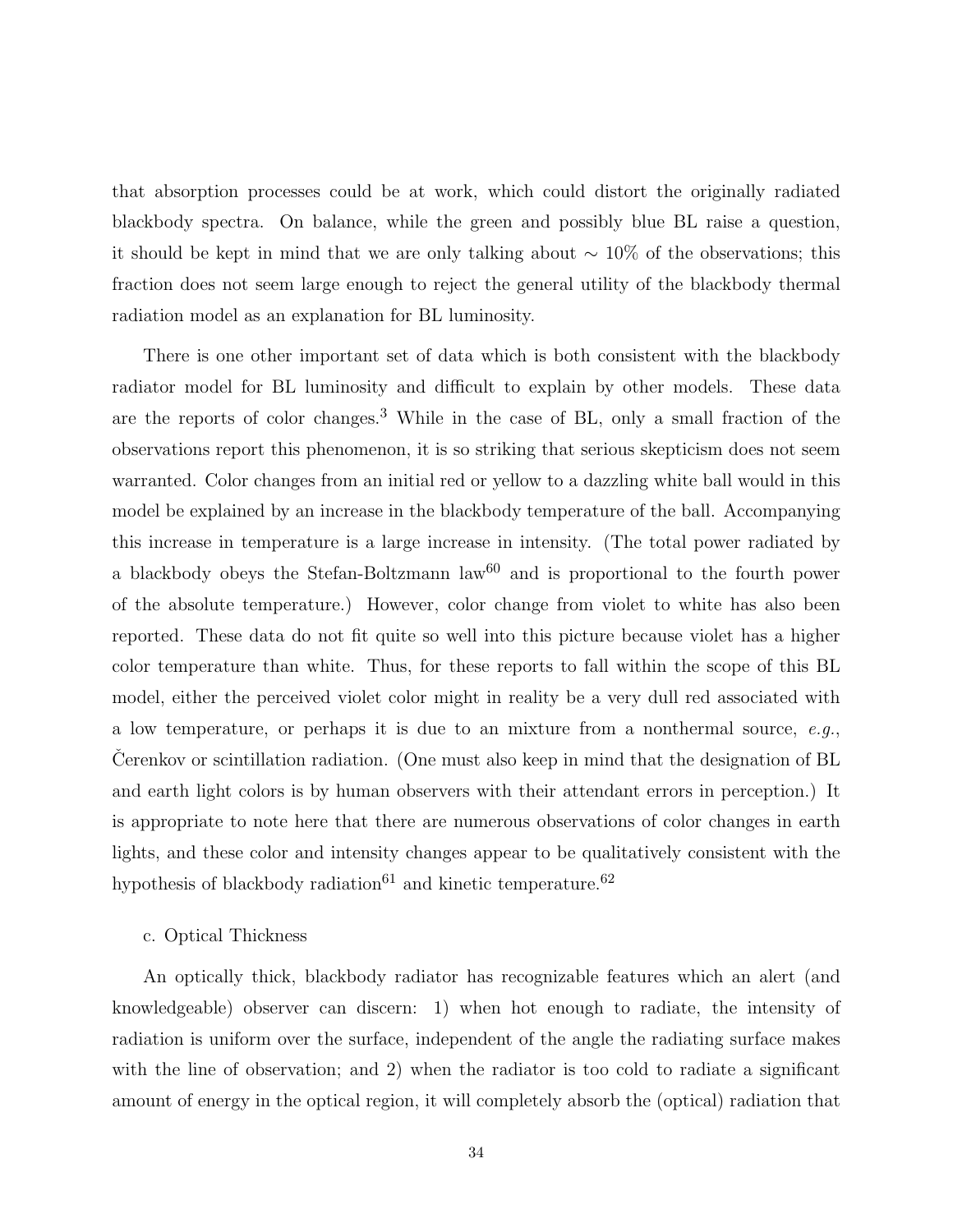falls on it, manifesting a totally black object.<sup>63</sup> Keeping these features in mind, it is possible to argue that we are (more likely to be) dealing with a blackbody radiator (an optically thick source) rather than a graybody radiator (an optically thin source); examples of both 1) and 2), above, have been observed. Totally absorbing objects are particularly strong evidence for the blackbody (versus graybody) model.

As an example of the hot radiator case, a scientist (known to the author) got an excellent opportunity to observe a blue-white  $(22 \pm 2 \text{ cm } \text{dia})$  BL from close range  $(50 \text{ cm})$  and concluded from the distribution of intensity over the sphere that it was an optically thick object.<sup>64</sup> And examples of BL in the second category have also been observed.<sup>65</sup> Furthermore, black disks or balls have been seen in conjunction with volcanoes<sup>61</sup> as well as with no obvious source.<sup>66</sup> Thus, there is again a unity in the BL and earth light phenomena in that there exist both hot and cold BL as well as hot and cold earth lights, and this BL model is able to accommodate in a natural way observations that to date have otherwise evaded explanation.

- d. Intensity
- 1) Problem

While modeling the core of a BL as a ball of electromagnetic charge, that when cold absorbs like an optically thick blackbody and when hot radiates like an optically thick blackbody appears to give reasonably good qualitative agreement with observed colors (including a totally absorbing black) and color changes, there is a serious problem. One cannot simply postulate enough core heating to put  $T_s$  into the range of observed  $T_c$ . A blackbody radiating a characteristic white or even yellow light would be a much more powerful source of heat and light than BL is observed to be.

A sample calculation will illustrate this problem. The total radiated power *P* of a blackbody<sup>60</sup> of temperature *T* and area *A* is

$$
P = \sigma T^4 A,\tag{31}
$$

where  $\sigma = 5.6686 \times 10^{-12}$  W/(cm<sup>2</sup>K<sup>4</sup>) is Stefan's constant. Consider the Jennison report<sup>64</sup> of a BL of 22 cm diameter (spherical area <sup>∼</sup> 1500 cm2) and of blue-white color—a typical report.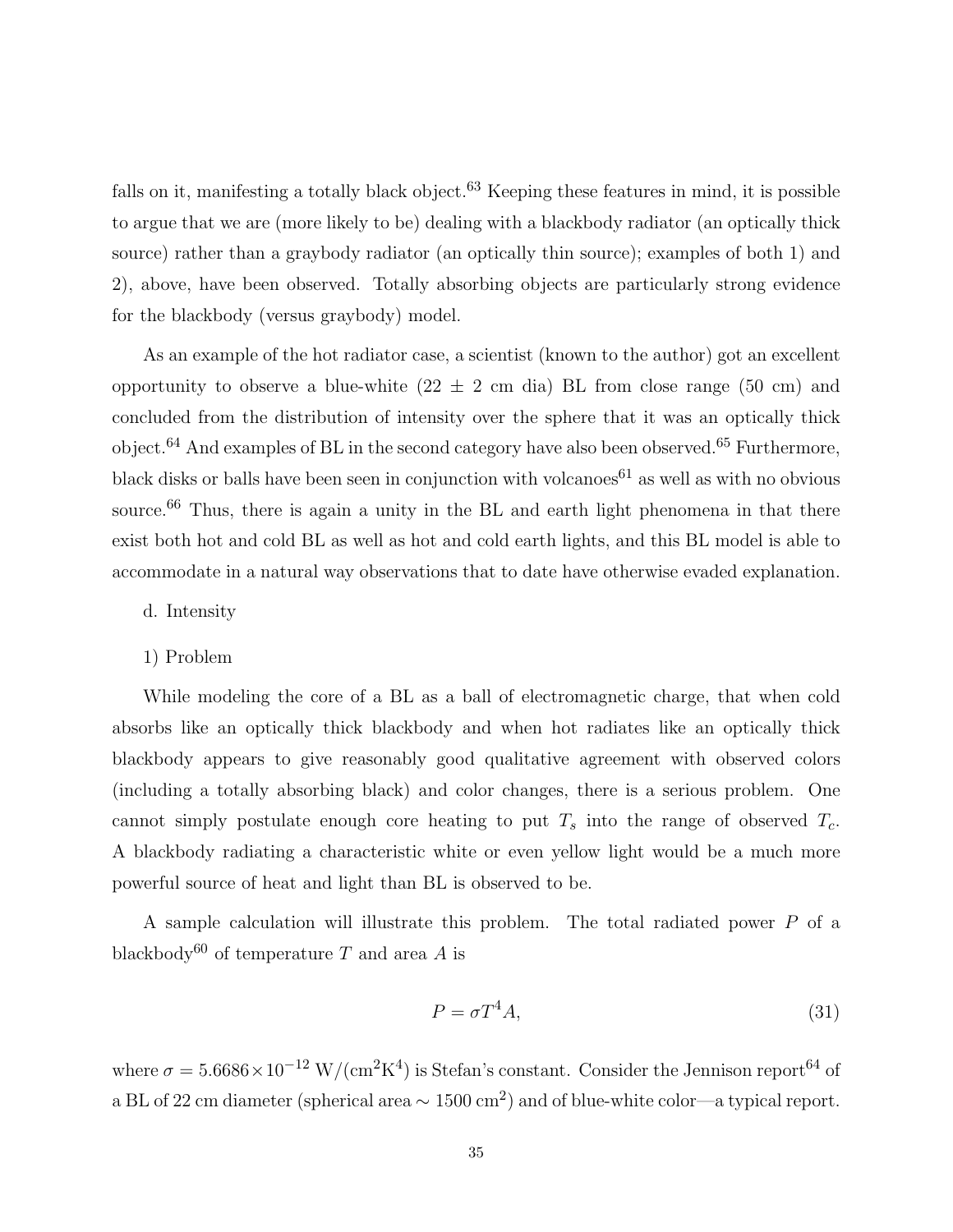If one assumes a blackbody color temperature of 3200 K (which is in the color temperature range defined as "white"),  $57$  then the total radiated power from this BL (modeled by a blackbody) would be  $\sim 9 \times 10^5$  W, and the power in the visible spectrum would be  $\sim 70$  kW. And even if we argued that the color temperature should be reduced by a factor of 2 to 1600 K, putting us in the orange region, we would still be dealing with a BL emitting a total of ∼ 56 kW with several kW in the visible range. This result is clearly at variance with the report, for Jennison estimated the optical output to be 5-10 W and stated, ". . . the object did not seem to radiate any heat."

Thus, we have arrived at a paradox: the character of the bulk of the observations suggests that BL and other earth lights are blackbody radiators at some appropriate temperature, but a straightforward calculation of the total radiated power by such a blackbody using the appropriate color temperature yields total intensities far too large to be in agreement with observed intensities of light or heat.

One way around this problem would be to assert that BL (and also earth lights) are optically thin. But, as discussed in the last section, this is not in accord with with cases of total blackbody absorption<sup>61,65,66</sup> or with the conclusion of Jennison himself. Furthermore, as we can see from the above sample calculation, to postulate an optically thin or graybody solution to the Jennison report, for example, would call for a factor of at least  $10^3$  reduction in emissivity and in the optical density of the BL. By the second law of thermodynamics, a reduction of emissivity, or radiating power, entails at the same time an equivalent reduction in absorptivity. If this were the case, such an object would be essentially transparent with no significant ability to absorb incident radiation. As such, it would be almost impossible to observe unless it were radiating  $(i.e.,$  totally unsuitable as a model for the black BL and earth lights). And even in the presence of radiation, Jennison, for example, would have been able to see right through the BL. In contrast, however, he observed that the BL had "an almost solid appearance." Hence, to find consistency, we must look for another possibility in this BL model for a satisfactory resolution of this contradiction.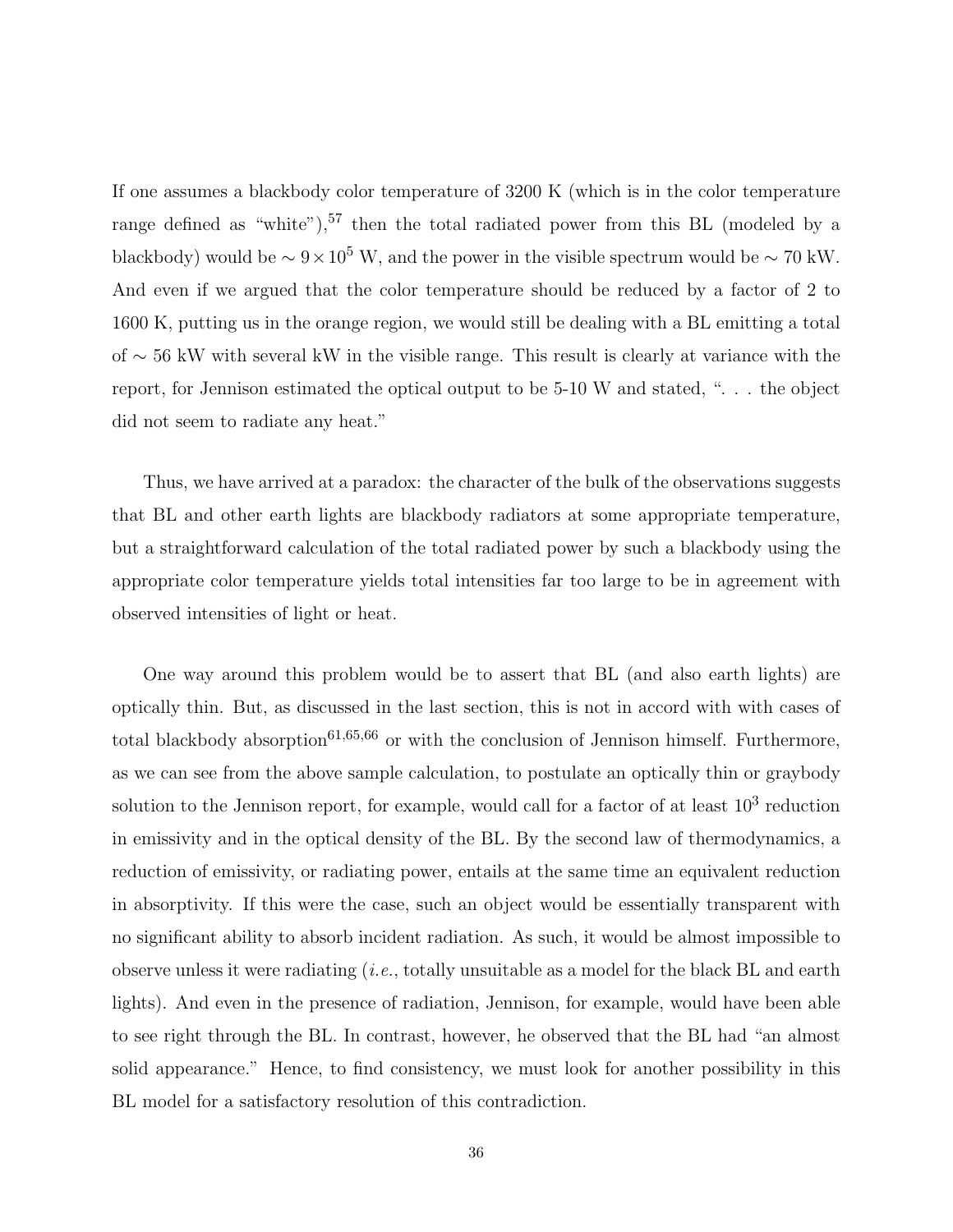### 2) Resolution

The possibility of a resolution is found by a closer look a the details of the BL as a blackbody radiator. Recall that in this model, it is the excitations (of polarization) of the charge of the BL vortons that are emitting the thermal radiation. But at the same time these BL vortons, when viewed as a gas, are moving with velocities consistent with their kinetic temperature<sup>67</sup>  $T_k$ . These motions will Doppler shift the radiated blackbody energy to a higher color temperature when they are toward the observer and shift it to a lower color temperature when they are away. Using Eqs. (3) and (4), one sees that for ground state BL vortons (and  $a = 1$  cm) these velocities will be relativistic for any

$$
T > \frac{5Q_0^2}{2\pi ak_B} \sim 1 \text{ K.}
$$
\n
$$
(32)
$$

Of course, collective effects will tend to increase the effective mass and hence reduce the velocity of BL vortons, but such effects will be diminished on the "surface" of the BL (lower vorton density), which is where the observed blackbody radiation would emanate from.

Specifically, the formula for the observed (Doppler shifted) frequency of a photon radiated from a object moving with a velocity  $\pm \beta = \pm v/c$  (toward or away) is<sup>68</sup>

$$
\omega' = \omega \left(\frac{1 \pm \beta}{1 \mp \beta}\right)^{1/2} \equiv B\omega.
$$
\n(33)

Using Eq. (33), it is easy to show that the uniform Doppler shifting of a blackbody spectrum of temperature *T* by a Doppler factor *B* will lead to another blackbody spectral shape characterized by temperature

$$
T' = BT.
$$
\n<sup>(34)</sup>

After shifting, the radiated power density, however, will go like  $BT^4$  rather than  $(T')^4$ . One can refine this picture yet further by recognizing that *B* is not a single number, but will be taken from a distribution dictated by the kinetic velocity distribution associated with  $T_k$ . Although this process will yield a sum of blackbody spectra (this might also help explain some of the observed colors and color mixtures), the spectra upshifted by the largest *B* factors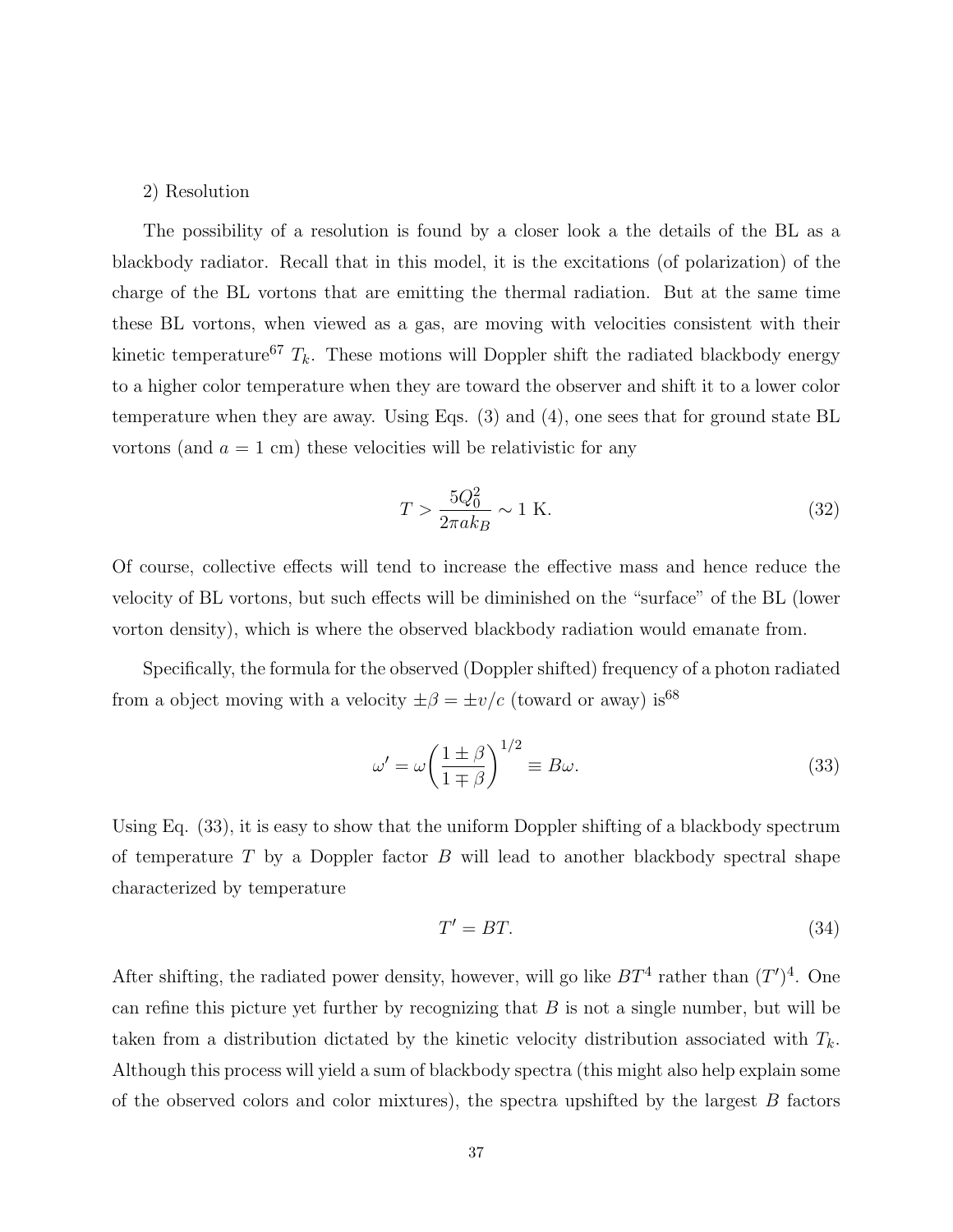will be the most significant and will tend to be those that characterize the observations. This means that it will be the tails of the (kinetic) velocity distribution that are the most important. Furthermore, it will be those vortons with the largest radial momentum that will penetrate to the surface of the BL.

Denoting the effective (weighted) frequency upshifting factor by  $\overline{B}$ , one can write

$$
T_c \sim \bar{B}T_s. \tag{35}
$$

As discussed above, the weighting process to determine an appropriate  $\bar{B}$  will emphasize the (low probability) tails of the  $T_k$  distribution. The color temperature of a BL, then, is derived from a blackbody spectrum upshifted (mainly) by the high velocity tails of the kinetic motion of the vortons. And since it is only the vortons in the tails of the curve that (effectively) participate (recall, of course, that the tails are sparsely populated), the total radiated power will still be determined by the temperature *T*s. That is, the total power will still go like  $\sim T_s^4$ . Thus, this mechanism renders it possible to have a  $T_c$  appropriate for blackbody radiation into the visible spectrum and still have a relatively cool, low-power radiator; the problem is resolved.

As an example, we revisit the Jennison report. Jennison reports an optical output of 5-10 W, which we assume to mean 5 to 10 W<sub>W</sub>; 5 to 10 W of true optical output (*i.e.*, optical photon power) would be equivalent to a tungsten light bulb power rating of 320 to 640 W.<sup>69</sup> This would be an extremely bright light—not appropriate to the term "glowing sphere" used by Jennison. At 5 to 10 W<sub>W</sub>, or  $\sim 10^{-1}$  W of actual visible photon power, the Jennison sighting is roughly 10% of the mean BL value<sup>38</sup> of 68 W<sub>W</sub> (or  $\sim$  1 W of photon power), which is shown below to require a radioactivity  $\mathcal{R}_{BL} \sim 1800$  Ci to sustain it. (An 1800 Ci BL releases a total of 10<sup>4</sup> W.) Thus, the Jennison BL would have had  $\mathcal{R}_{BL} \sim 180$  Ci, releasing ~ 1000 W of total power. Using  $\eta_{ch} = 0.1$  means the core received a heating power<sup>70</sup> of  $\sim 100$  W. Using Stefan's law, it is easy to show that a blackbody core of 1500 cm<sup>2</sup> area and a temperature of  $T_s \sim 370$  K will be in thermal equilibrium at this power level.<sup>71</sup> Thus, the estimated core temperature is  $\sim 100^{\circ}$ C or 212°F, somewhat above ambient, but not much, and is consistent with observation, i.e., no noticeable heat. Using a Doppler shift factor of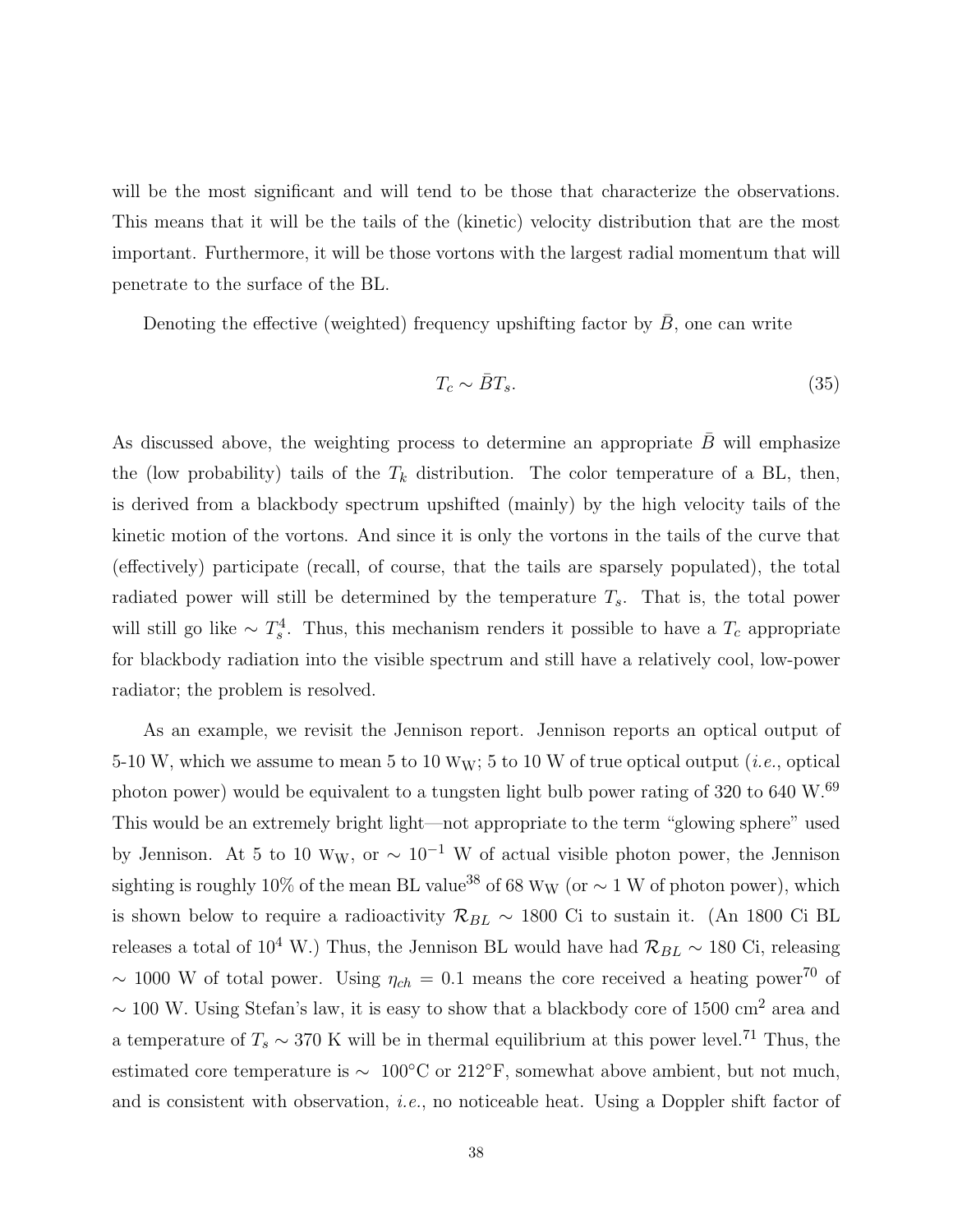$\bar{B} = 10$  ( $\beta = 0.98$ ), say, would yield a  $T_c \sim 3700$  K, a reasonable number for the observed visible spectrum. Using the efficiencies postulated in the next section, one expects 0.1 W of optical photon power, and the blackbody mechanism of this model has the capability to give a fully consistent description for this well-reported BL observation.

### 8. Luminosity Components

### a. Blackbody Radiation

In Appendix D, using data for pions stopping in carbon, estimates are made for the more likely secondary reactions that can be anticipated as a result of the primary nucleon decays, represented by Eq. (20), taking place inside a nucleus. As described above, it is the relativistic charged particles ( $e^+$  and possibly  $\mu^+$  and  $\pi^{\pm}$ ) that would, in this BL model, be responsible for the core heating.

For the purposes of estimating the efficiency of the blackbody process, one can use the approximate efficiency factors of the several steps from radioactive decay, which yields 5.6 W/Ci (see Appendix D), to visible photons:

> Core heating efficiency :  $\eta_{ch} \sim 10^{-1}$ Doppler upshifting fraction :  $\eta_{du} \sim 10^{-2}$ Visible fraction of upshifted blackbody spectrum :  $\eta_{vf} \sim 10^{-1}$

This yields an overall efficiency estimate of  $10^{-4}$  (visible photon energy/radioactive energy released) for the blackbody process. Using the tungsten lamp efficiency of 0.0156, this corresponds to  $3.6 \times 10^{-2}$  W<sub>W</sub>/Ci. Needless to say, this estimate is subject to considerable uncertainty but it, with observed BL luminosities, can be used to estimate a range for BL radioactivity  $\mathcal{R}_{BL}$ .

The range of observed luminosities in terms of a standard tungsten light bulb<sup>72</sup> is from 10 to *>* 200 W. A statistical fit of a sample size of 1918 BL reports to a log-normal distribution function,  $38$  yields a geometric mean value of 68 W<sub>W</sub>. It is useful to convert the 68 W<sub>W</sub> back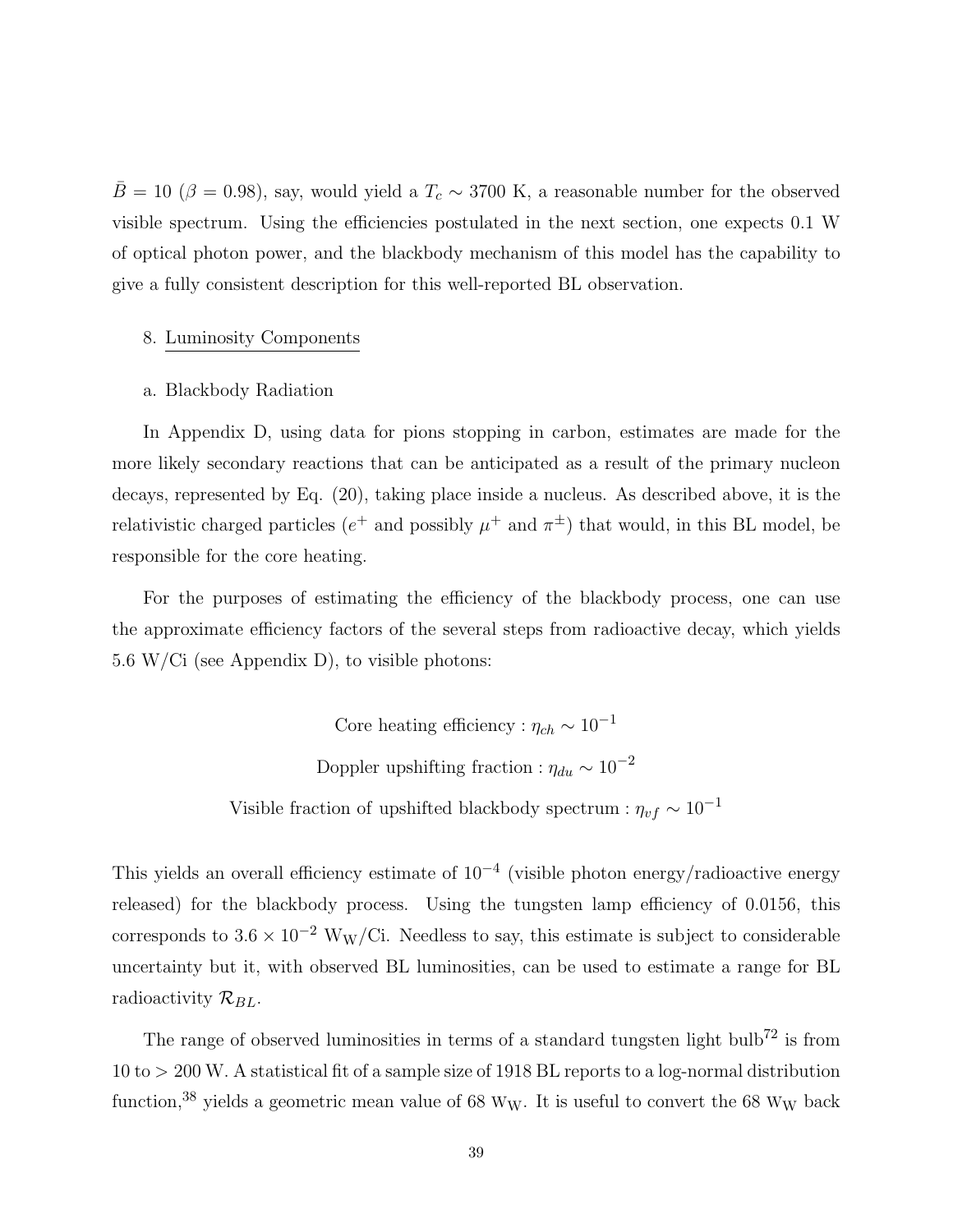into actual radiated power as visible photons. Again using 0.0156 as the absolute efficiency factor, we obtain

$$
68 WW \rightarrow 0.0156 \times 68 \cong 1 Wvis , \qquad (36)
$$

which, using the above efficiency factors for the blackbody radiator model, corresponds to  $\sim 10^4$  W of radioactive decay power. Again, using the ratio 5.6 W/Ci, one calculates that the mean observed BL luminosity of 68 W<sub>W</sub> requires in this model  $\mathcal{R}_{BL}$  ∼ 1800 Ci to sustain it. Similarly, the luminosity range of 10 to 200 W<sub>W</sub> converts to a range in  $\mathcal{R}_{BL}$  of 280 to 5600 Ci.

b. Scintillation Light

There is also a category of lower energy particles that evolves from the nuclear absorption of energetic pions of several hundred MeV energy. Before they emerge from the nucleus, these energetic pions tend to form  $\Delta$ 's, which in their subsequent decay tend to eject nucleons from the nucleus. Sometimes these nucleons will pick other nucleons as they leave the nucleus. In addition, there is simple evaporation of low energy particles from the heated nucleus. The particles from these processes  $(p, n, d, t, \,^3\text{He}, \alpha)$  comprise a low energy, short range component of the decay radiation. (Actually, the neutron, being neutral, would be expected to have a relatively long range – some hundreds of meters, with some fraction traveling a kilometer or more. And these also should be detectable with suitable instrumentation.) These particles, mainly those with  $Z \geq 2$ , would generate considerable local ionization, which would lead to a component of BL luminosity by scintillation of the local air molecules. The efficiency of this scintillation process is estimated (in Appendix D) to be  $3 \times 10^{-6}$ (visible photon energy/radioactive energy released) with a yield in terms of an equivalent power rating of a tungsten lamp (W<sub>W</sub>) of  $10^{-3}$  W<sub>W</sub>/Ci. This is small (~ 3%) in comparison to the yield by the blackbody process, estimated above.

### c. Corona Discharge

In Appendix E, it is estimated that the corona discharge process will yield  $W_{vis} \sim 10^{-6}$  W/Ci, which is equivalent to  $\sim 10^{-4}$  W<sub>W</sub>/Ci. This is considerably smaller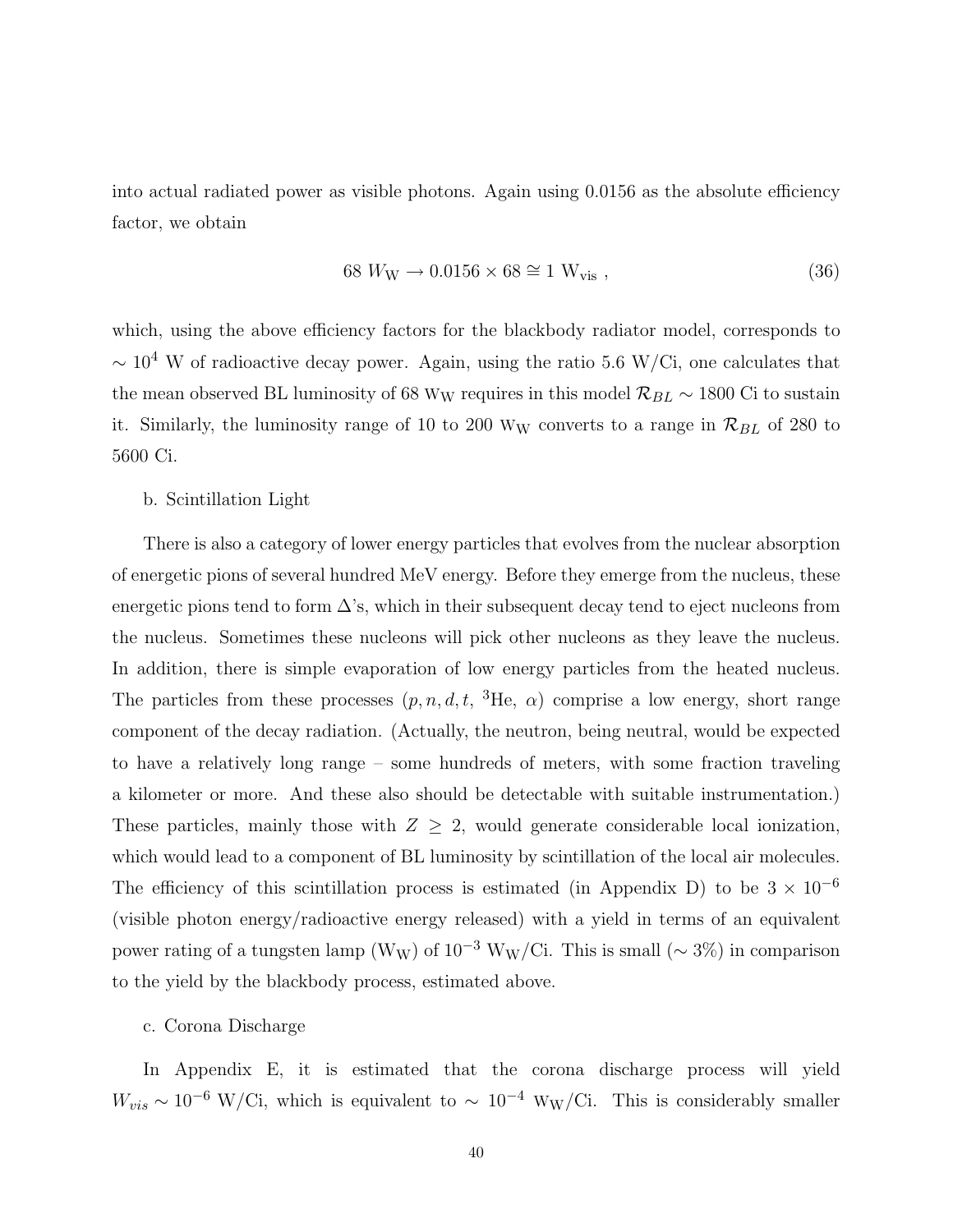than direct scintillation light and even less relevant when compared to blackbody radiation. Hence, in this model, the corona discharge plays no significant role in BL luminosity.

### d. Some General Remarks

While these estimates indicate that blackbody thermal radiation would dominate the light due to scintillation or corona discharge, it is certainly conceivable that scintillation light might be significant enough to contribute to the observed blue (or green?) in BL, and also possibly to the appearance of illuminated layers<sup>73</sup> around a central BL core. Čerenkov light may play a role here too.

It is, of course, straightforward to apply this BL model to other luminous phenomena, e.g., the Hessdalen lights, where a luminosity diameter of a meter or more has been observed, and the luminous power may range up into the thousands of  $W_W$ .<sup>74</sup> The physics of the light generation would be the same, but the requisite radioactivity for earth lights would be proportionately higher. This would result from higher values of  $N_v$  and  $L_d$  for earth lights.

### 9. BL Shape

Most of the observed BL are spherical, but there is a significant fraction of other shapes recorded, e.g., elliptical, pear-shaped, disk, cylindrical, *etc.*1,3,<sup>7</sup> Looking into earth light data, we note that a variety of luminous shapes have also been reported at Hessdalen.<sup>10</sup> While no analysis using this model has been performed on this aspect of BL, it is worth mentioning that if the poloidal and conventional dipoles of the constituent vortons should mutually align, in a fashion analogous to ferromagnetism, say, that significant departures from the most frequently observed spherical shape could be expected.

### 10. BL motion

It is calculated in Appendix E that the particles ejected from the nuclei constitute a net positive radial current of  $I_r = 6 \times 10^{-9}$  A/Ci. Some (most?) of the particles which comprise this decay driven current have hundreds of MeV in kinetic energy and consequently will come to a stop at a considerable distance from the BL. For the region close to the BL, it is also appropriate to include the protons in  $I_r$ , for with a range of 1.4 m, they will stop outside the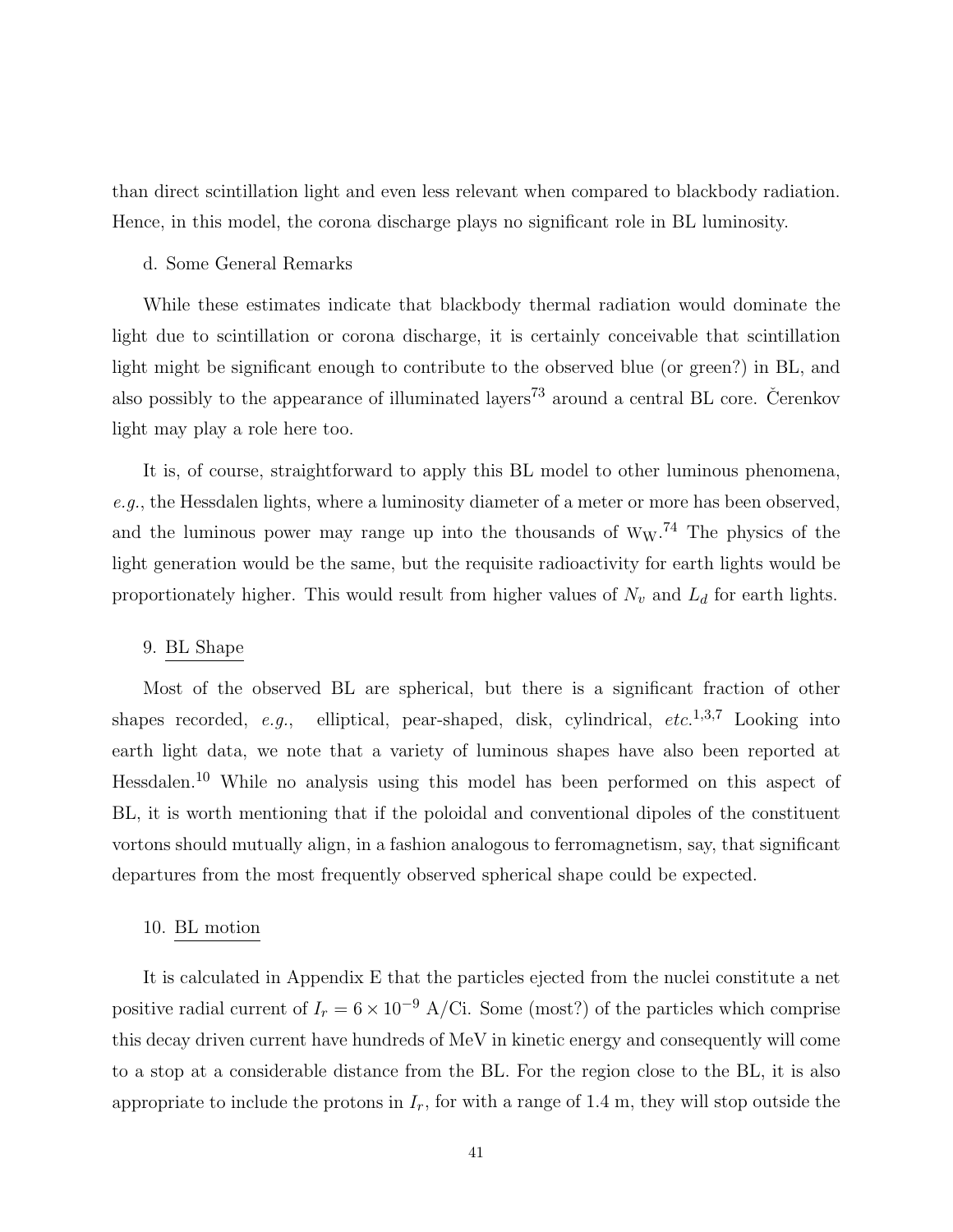luminous region of the BL. To the extent that these particles escape from the BL core, this current leaves the core region of the BL negatively charged. This residual negative charge will induce a counter current flow  $I'_r$ , which will tend to neutralize the (negative) charge.  $I'_r$ will consist of a flow of positive (negative) ions in the air toward (away from) the BL.

It is proposed that this negative residual charge at the BL and the ionic currents that it induces in the air are major factors in the motion and mobility of the BL (at least when BL velocities are rather small). For example, in many accounts BL is seen descending from the clouds. Now it is known that usually the cloud base of thunderstorms is predominantly negatively charged. In this BL model, then, the electrostatic field from the base of the cloud would push downward the negative ions generated by the primary nucleon decays induced by the BL. If the BL were entrained<sup>75</sup> by these downward moving (local) negative ions, then it would descend with them. This downward motion would stop at some height above the ground when the flow of negative ions (as part of  $I'_r$ ) away from the BL region builds up a surface charge on the ground that would be of sufficient strength to cancel out the original field from the cloud. At this point, there will be a vertical equilibrium, but the BL would still be free to move horizontally. Gentle horizontal drifting motion above the ground is often observed, as, for example, in Ref. 45.

If the BL is inside a room (as is often the case), then these radially moving negative ions will deposit on the walls (one assumes that the high energy particles from the nucleon decay will penetrate the walls and thus be too far away to influence BL motion), and if the walls are poor conductors, these negative ions will build up a static surface charge. This accumulation of negative charge on the walls will tend to repel the residual negative charge at the location of the BL. This effect would lead to the observed motion of BL parallel to the walls of a room. In addition, one can see that this effect would also account for the fact that BL often tends to avoid walls and various other solid objects – often opting to go through an open window or door. This mechanism could also account for the often seen propensity for a BL to move toward a conductor. If the conductor has a path which tends to drain off the negative charge to ground, then it, like the open window, will represent a place where there is no negative charge build-up; the negative charges on other surfaces will push the BL towards the conductor.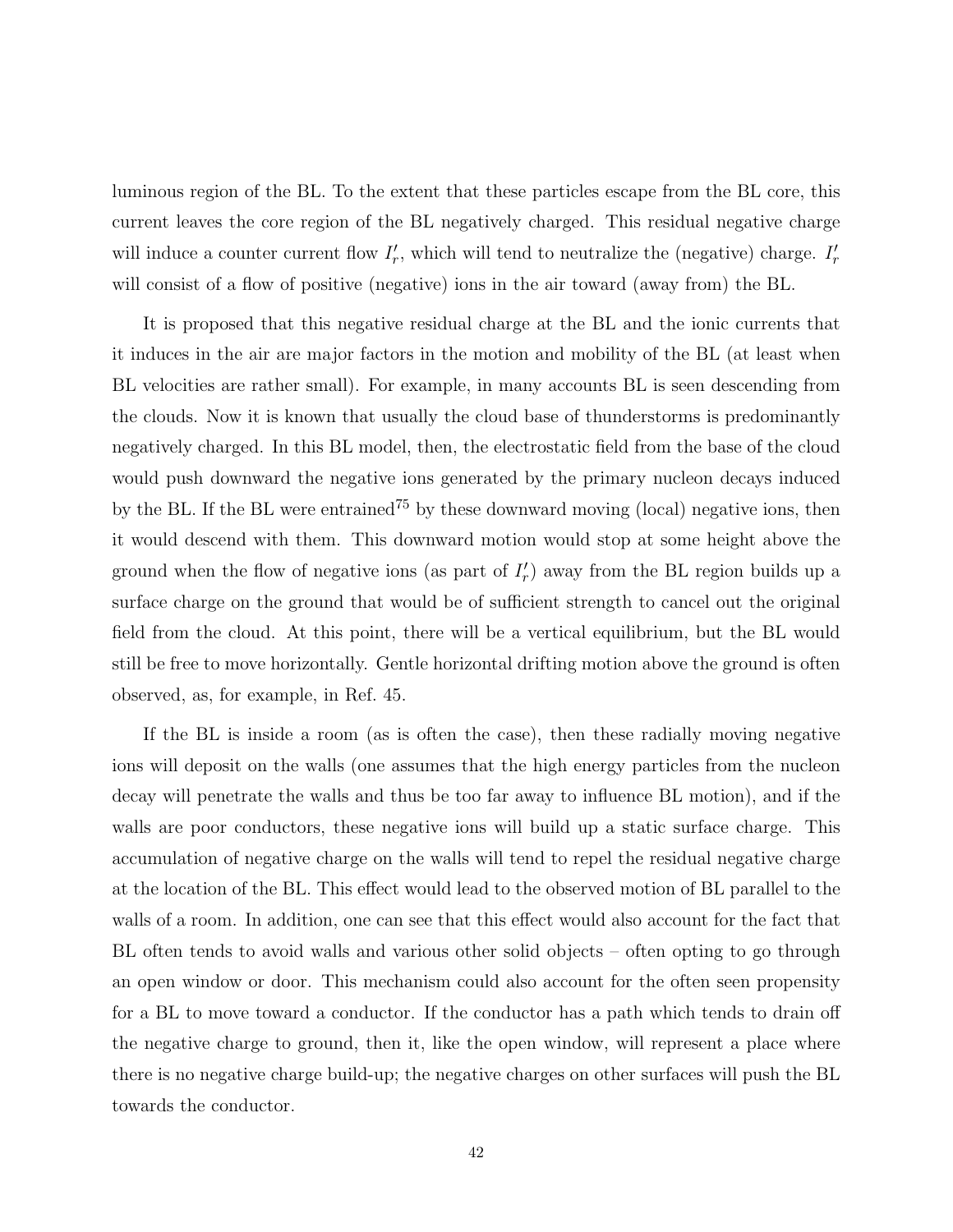Rapid motion of BL and earth lights is also often observed. For example, one of the Hessdalen lights was tracked by radar at a speed of ∼ 8500 m/s or ∼ 18,000 mi/h. Whether this motion is simply a case of Newton's first law<sup>76</sup> in action (one can only speculate about the nature of the initial impulse) or the result of some propulsion mechanism is an intriguing question that needs further consideration.

### 11. Multiple BL

Occasionally, two (or more) BL are reported in a connected geometrical arrangement.<sup>1,65</sup> Similar examples of multiple lights in geometrical arrangement have been reported at Hessdalen.<sup>10</sup> It is evident that, as in Appendix B, an energy minimization can be performed on this multilight system by augmenting the number of independent parameters to include not only  $r_i$ , the radii of the individual lights, but also the distances  $R_{ij}$  between the  $i^{th}$  and  $j<sup>th</sup>$  lights. When this is done, for the same reasons as with the  $r_i$  (*cf.* Appendices B and C), one expects to find energy minima (and hence points of stability) with variations of the  $R_{ij}$ . Thus, not only does the mechanism of dyality rotation give stability to the individual lights, it also can give stability to geometric configurations of two or more lights.

#### 12. BL Decay

And now it is time to consider BL decay, for which purpose it is useful to refer to Fig. 10. The lowest line can be viewed as a "decay trajectory" for an idealized BL with  $T_k = 0$ . A hypothetical  $(T_k = 0)$  BL, when formed, would be endowed with some  $L_d$ , and thus be located somewhere on this  $T_k = 0$  curve. As  $L_d$  diminishes due to dissipative forces, the locus of the BL would move along the curve to the left until it would be on the  $\omega_{eq} = \omega_0$ portion. (For a smaller initial value of  $L_d$ , it might even start on this portion). With further dissipation of  $L_d$ , the locus would continue to move to the left, maintaining  $\omega_{eq} = \omega_0$ , until  $L_d = 0$ . In principle, a BL with  $T_k = 0$  would be stable at  $L_d = 0$ , but, by Eq. (B-10),  $r_{BL}$  would be infinitely large.

This idealized picture is easily extended to include the effects of a nonzero  $T_k$ . This more general situation is represented in Fig. 10 by the family of  $T_k > 0$  curves, where  $T_k$  is a parameter. Strictly speaking, when these curves are viewed as possible BL decay trajectories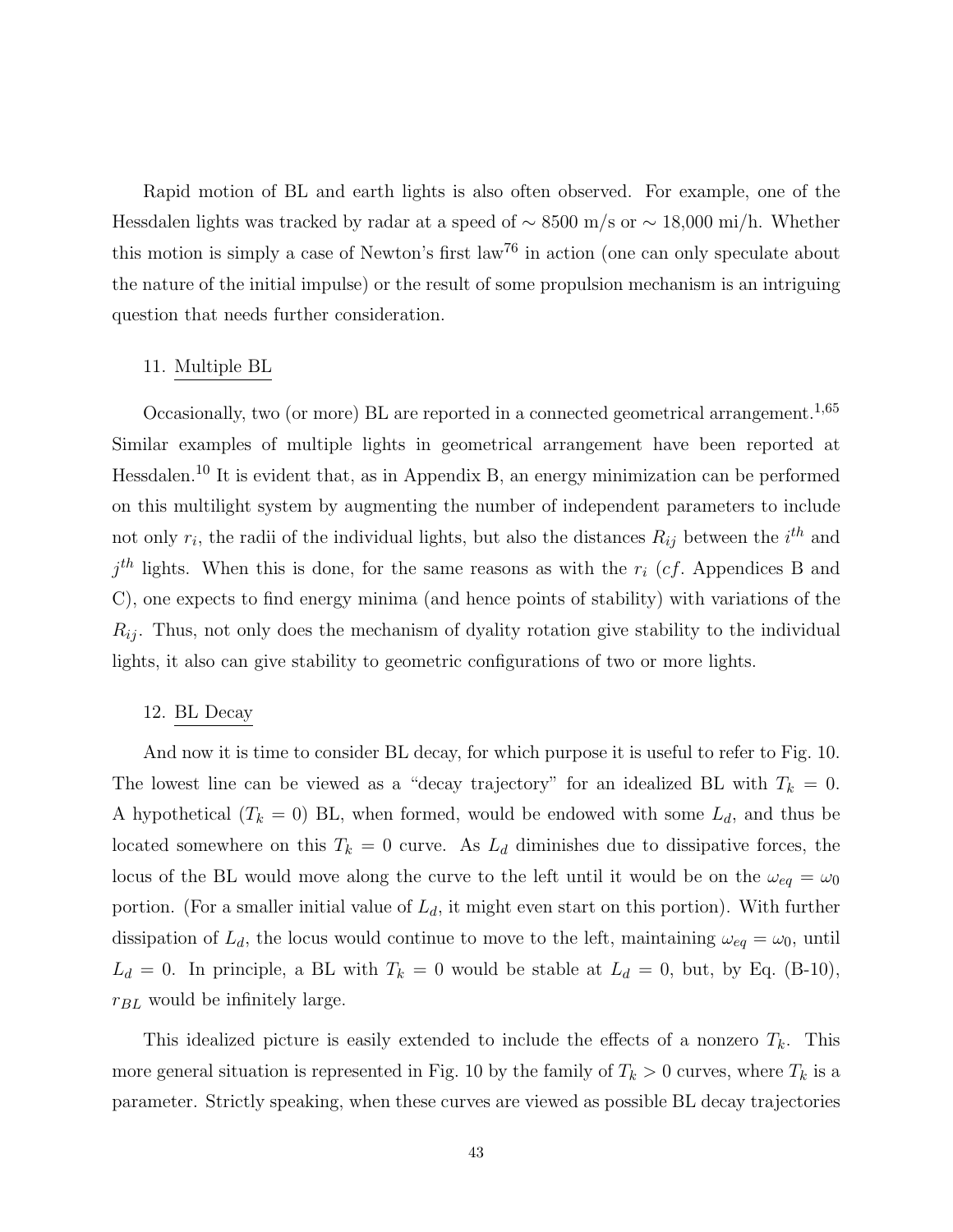for physical BL, they would not necessarily be curves of constant  $T_k$ ; it is known that BL and other luminous atmospheric phenomena can vary in brightness as they evolve in time. But to the extent that  $T_k$  doesn't change as the BL evolves in time, the decay trajectory of a BL or earth light will move to the left along one of these curves. Finally, as  $L_d$  continues to diminish due to dissipative forces, a threshold will be reached below which the attractive forces due to the dyality rotation are not strong enough to hold the BL together. This threshold is at (or near) the entrance to the unstable region: Coulomb repulsion and the kinetic plasma pressure take over and the vorton plasma disintegrates, dispersing the vortons.

It is possible to envisage scenarios which would be consistent with the two common modes of observed BL demise: 1) silent demise associated with a decrease in brightness and diameter, and 2) explosive demise, sometimes preceded by an increase in brightness and a change in color. It is logical that which mode a BL chose for demise would depend upon one or more of the BL parameters as  $L_d$  approached the threshold for demise. In addition, it can be seen that there is a possible feedback mechanism which would augment the instability as  $L_d$  approaches this threshold. For example, if the decay trajectory BL in parameter space (*cf.* Fig. 10) entailed a reduction in  $\omega_{eq}$ , then core heating would diminish and the core would cool and contract. This contraction would increase the Coulomb energy, increase  $I_d$ , and hence reduce  $\omega_{eq}$  yet further  $(L_d = \omega I_d$  is conserved), augmenting the original reduction in  $\omega_{eq}$ . This would lead to the silent demise. On the other hand, if the decay trajectory in parameter space lead to an increase in  $\omega_{eq}$ , then core heating would increase, expanding the core. This would cause a reduction of both the Coulomb energy and  $I_d$ . In this case,  $\omega_{eq}$  would increase and again we have positive feedback. The expected sequence in this case would be further heating and ultimately the possibility of an explosive demise. It is conjectured that these two scenarios would be differentiated by  $T_k$ , as indicated in Fig. 10.

It is of interest to mention here an account<sup>76</sup> of E. C. Hendricks describing his observation of some earth lights at Marfa, Texas: "Prior to the moment that I observed an individual light to divide into a pair, in each case I recall, the original light grew very brilliant. I began to anticipate seeing a light divide when I noticed this quick brightening, and it usually did so." While earth light division rather than demise is the case here, I suggest that the physics is much the same as that in the explosive BL demise, just described.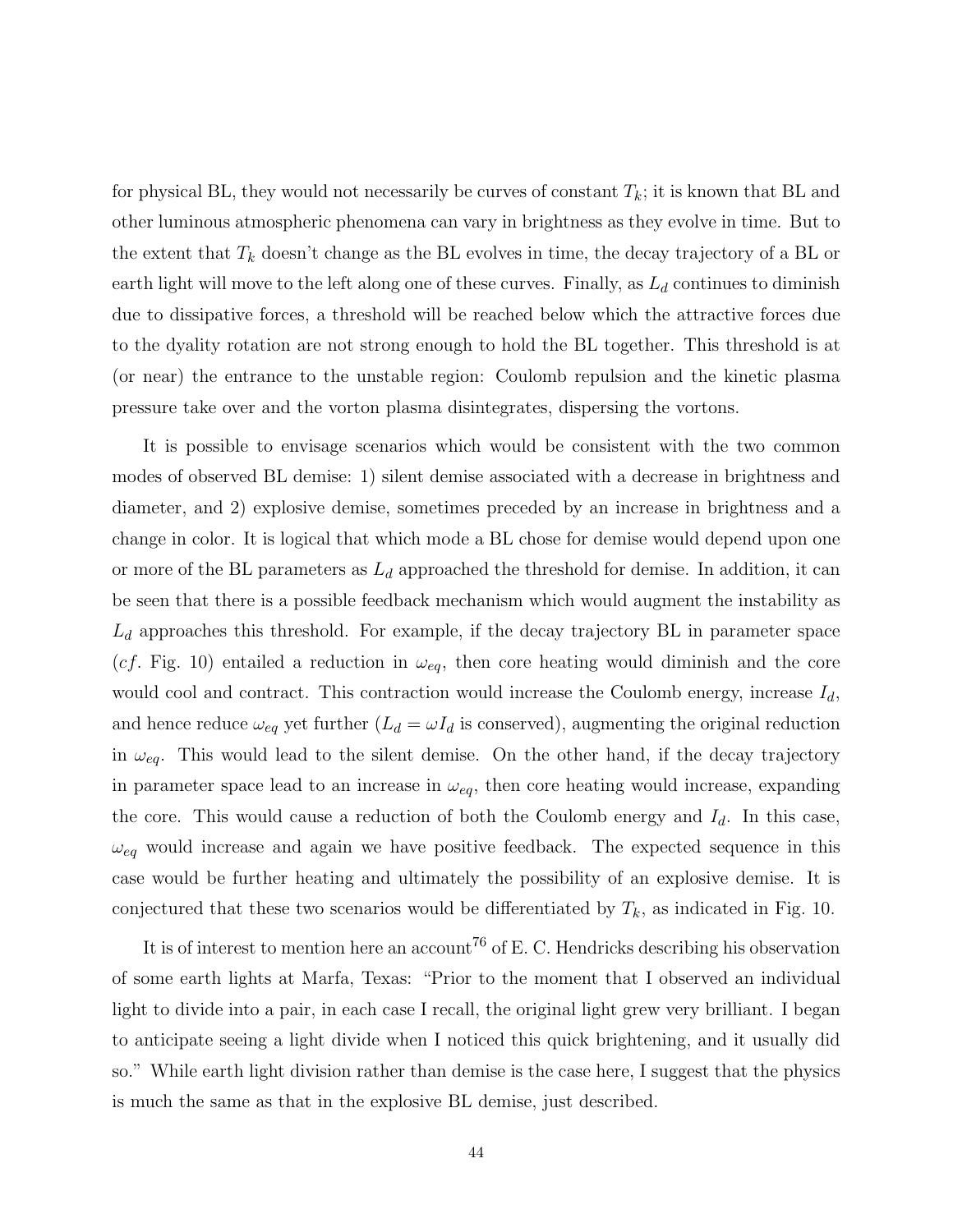# **III. RECAPITULATION**

At this point, it is useful to summarize the above discussions by reviewing the salient features of BL as described by this model. The core, and driving engine, of BL is a coherent plasma of a large number of vortons. These vortons are scaled to the size of the lightning channel that created them, and have a size of  $\sim 1$  cm. Not knowing the source of the vortons which comprise earth lights (e.g., Hessdalen lights), no scale is assigned. (It is conceivable that the vortons in earth lights might be relics of lightning produced vortons.)

The coherent dyality rotation of these vortons, acting much like a mechanical flywheel, not only furnishes coherence forces for the BL, but also catalyzes local nucleon decay. High energy particles (mainly positrons) from this nucleon decay transfer by Cerenkov radiation a large fraction of their energy into the degrees of freedom of the BL core, heating the core to a modest temperature, 320 to 400 K, say. The heated core, acting like a blackbody radiator, radiates this energy in a Planck blackbody distribution. The relativistic motion of the individual vortons (also a manifestation of core heat) causes a Doppler shifting of the frequency of (some of) this blackbody radiation up to Planck distributions with visible color temperatures (red, orange, yellow, white, and perhaps blue) in accord with (most of the) observations. It is this Doppler upshifting which enables consistency between the observed color temperature of BL  $(T_c$  of several thousand K) and observed heat and light output of BL (very limited). The sometimes reported black BL and earth "lights" would be a coherent core, but one too cool to radiate in the visible range—even with Doppler upshifting. As a blackbody, it would absorb all visible radiation and manifest itself as a totally black object. The extensive range in size, luminosity, and lifetime of the BL and earth lights phenomena, then, can easily be accommodated by the mechanisms of this BL model. Earth lights would be governed by the same physical principles, but would be comprised of more vortons.

The catalyzed nucleon decays will drive a radial current *I*r, which will build up a large electrostatic potential  $(10^{5\pm1} \text{ V}, \text{say})$  at the BL location, and also cause the deposition of electrostatic charges on various surfaces in the vicinity. It is the interaction of electrostatic fields (from these surface charges and elsewhere) with the local ions that dictates the motion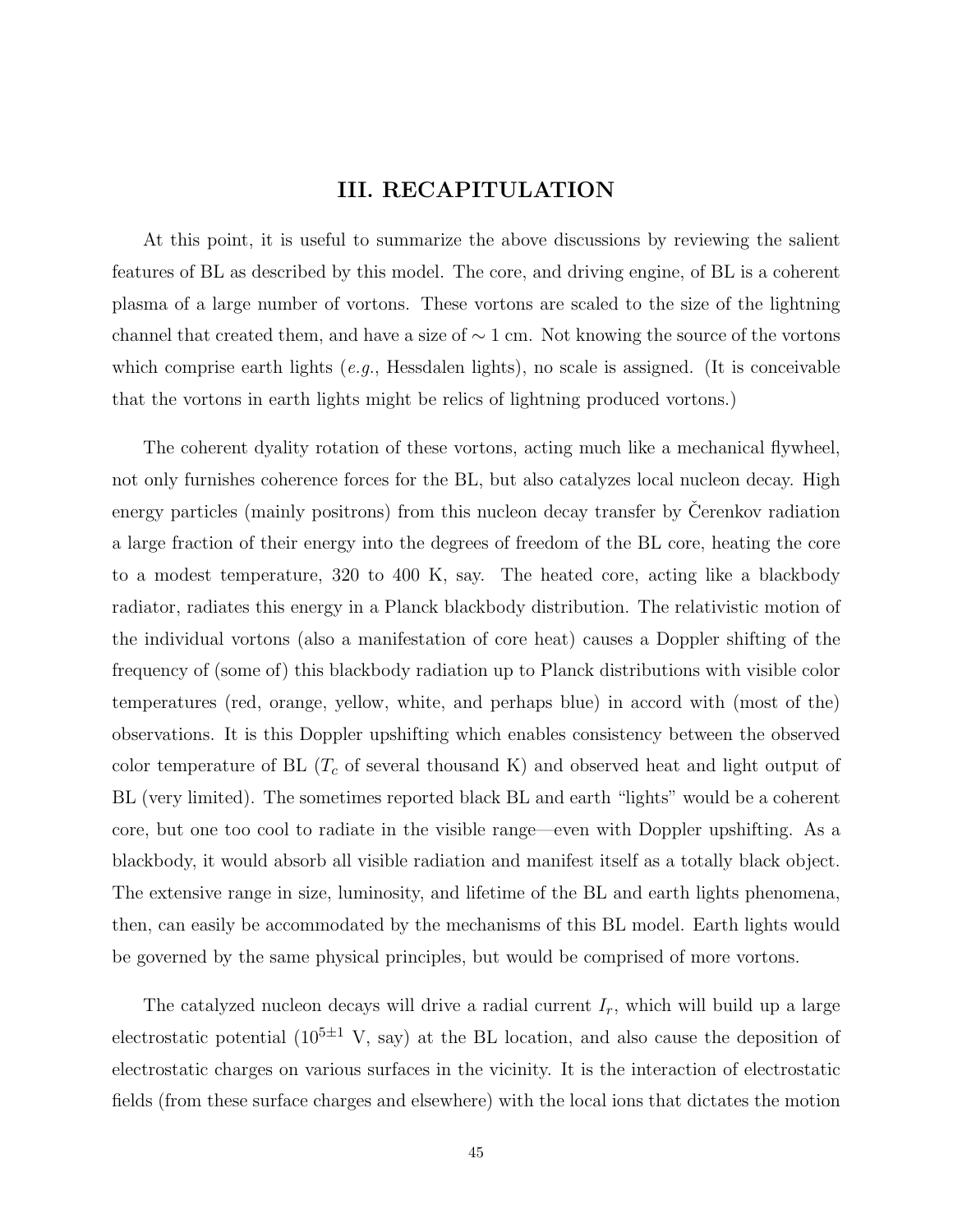of the BL, causing it to hover, drift, or move erratically. This mechanism would also account for the predilection of BL to pass through open doors and windows.

It is suggested that various BL and earth light shapes, in addition to the most common spherical shape, would be made possible by a ferromagnetic-like interaction of the dipole forces of the individual vortons.

The stability mechanism for individual BL or earth lights also applies to geometric patterns of multiple BL or earth lights. This fact, then, furnishes an explanation for such sightings. (One such sighting of three lights in a row was made here at Hessdalen as recently as last Sunday, before the start of this workshop.)

The lifetime and decay mode of the BL will be governed by a trajectory in BL parameter space as the angular momentum  $L_d$  of the dyality flywheel dissipates. BL's with a large initial  $L_d$  would have a relatively long lifetime. Depending upon the specific BL trajectory in parameter space, the demise of the BL can be either silent or explosive. It is suggested that the division of earth lights, which is sometimes observed, is governed by these same dynamic principles.

Compiled data gives typical (mean of a log-normal distribution) BL parameters as follows:<sup>38</sup>

| Parameter                    | Value                            |
|------------------------------|----------------------------------|
| Diameter                     | $19 \text{ cm}$                  |
| Lifetime                     | 7.9 s                            |
| Luminosity                   | $68\ \mathrm{W}_{\mathrm{W}}$    |
| Distance away                | $3.5 \text{ m}$                  |
| Velocity                     | $0.9 \text{ m/s}$                |
| Internal Energy <sup>+</sup> | $2.5 \text{ to } 3.6 \text{ kJ}$ |
| Electromagnetic charge*      | $7 \times 10^{-7}$ C             |
| Radioactivity*               | 1800 Ci                          |
| Total Power <sup>*</sup>     | $10^4$ W                         |

<sup>+</sup> This estimate derives from BL effects rather than proper measurements; hence, it is not particularly useful for comparison to this model.

∗ The last three parameters derive from this model.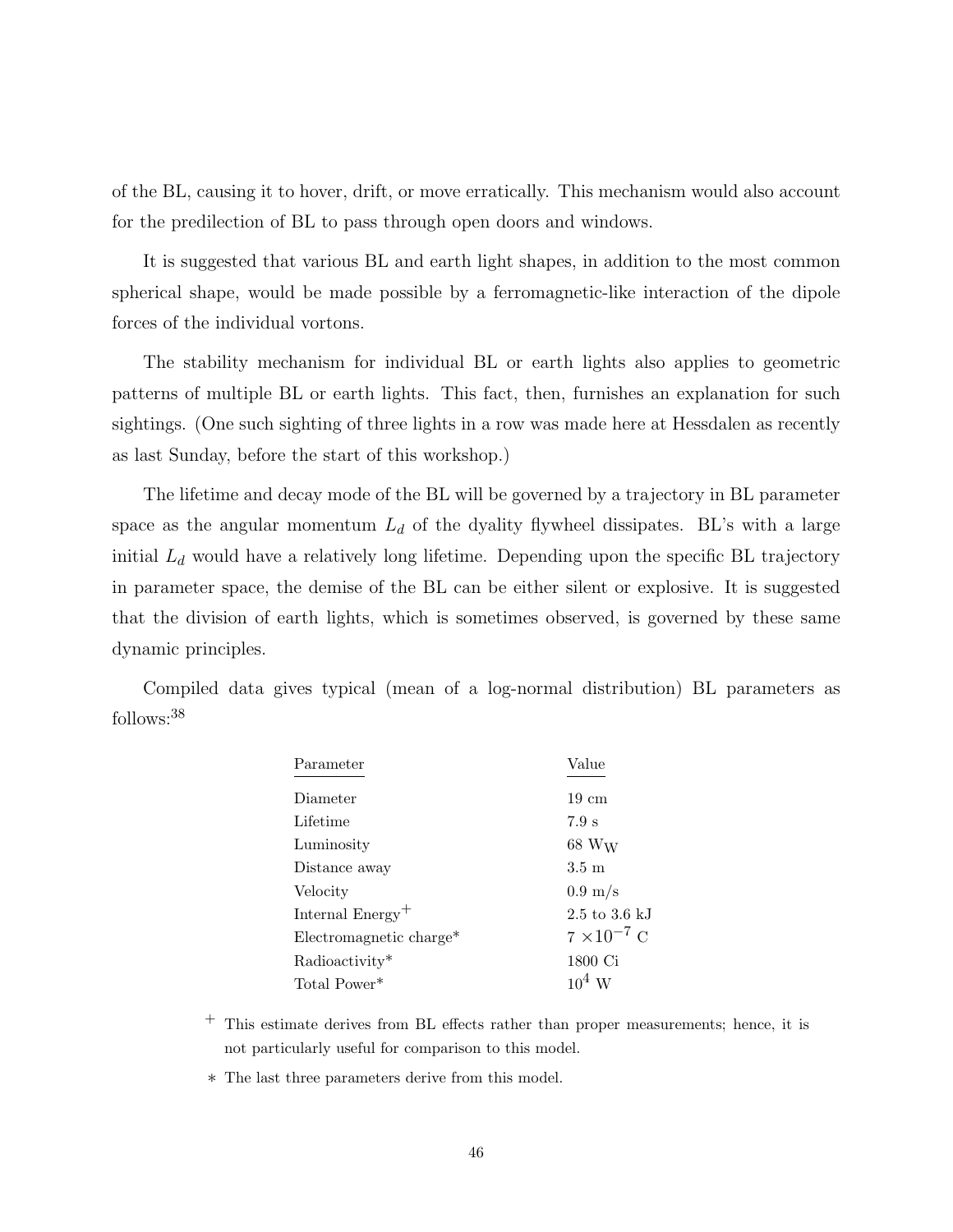# **IV. ASSESSMENT**

At this juncture, having stepped through BL in this model from birth to death, it is appropriate to make an assessment, confronting the above detailed description with Uman's criteria.

#### 1) Constant size*,* brightness*,* and shape of the BL for periods up to several seconds*.*

A mechanism (dyality rotation of the intrinsic electromagnetic charge) that holds the ball together is an integral part of this BL model. The energy and momentum stored in this dyality flywheel is central to this mechanism, giving the BL its longevity. In addition, it would operate to maintain the size of the ball over its (luminous) lifetime. At the same time, this mechanism catalyzes the release of the energy that results in the luminosity of the BL. Since dissipation of dyality angular momentum can be expected to be a slow process (dyality rotation does not furnish the BL luminosity directly, but rather through a catalysis process), the energy release rate can be expected to be relatively constant while the  $\omega$  exceeds  $\bar{\omega}_0$ . When  $\omega$  reaches  $\bar{\omega}_0$ , the nuclear decay reactions and hence the luminosity effectively cease. Given a sufficiently large initial impulse of dyality torque, this model easily extends to comprehend the durations of long-lived BL, and even can include the lifetimes of one hour or more exhibited by the luminous phenomena observed here at Hessdalen.

### 2) The considerable mobility of the BL.

Once formed, the BL of this model does not depend upon any external power source. Hence, it has no need to attach itself to anything for sustenance—as does St. Elmo's fire. The BL motion will be dictated by the electrostatic forces deriving from the charge imbalance and radial currents resulting from proton decay. Since the BL is a coherent but detached entity, it does not need to follow the motion of the local air (wind). One anticipates that electrostatic forces could easily dominate aeolian forces. BL's that do not move along with the local wind are frequently reported. The observations of BL outside of a flying aircraft, but moving along with it, are even more relevant.<sup>1</sup>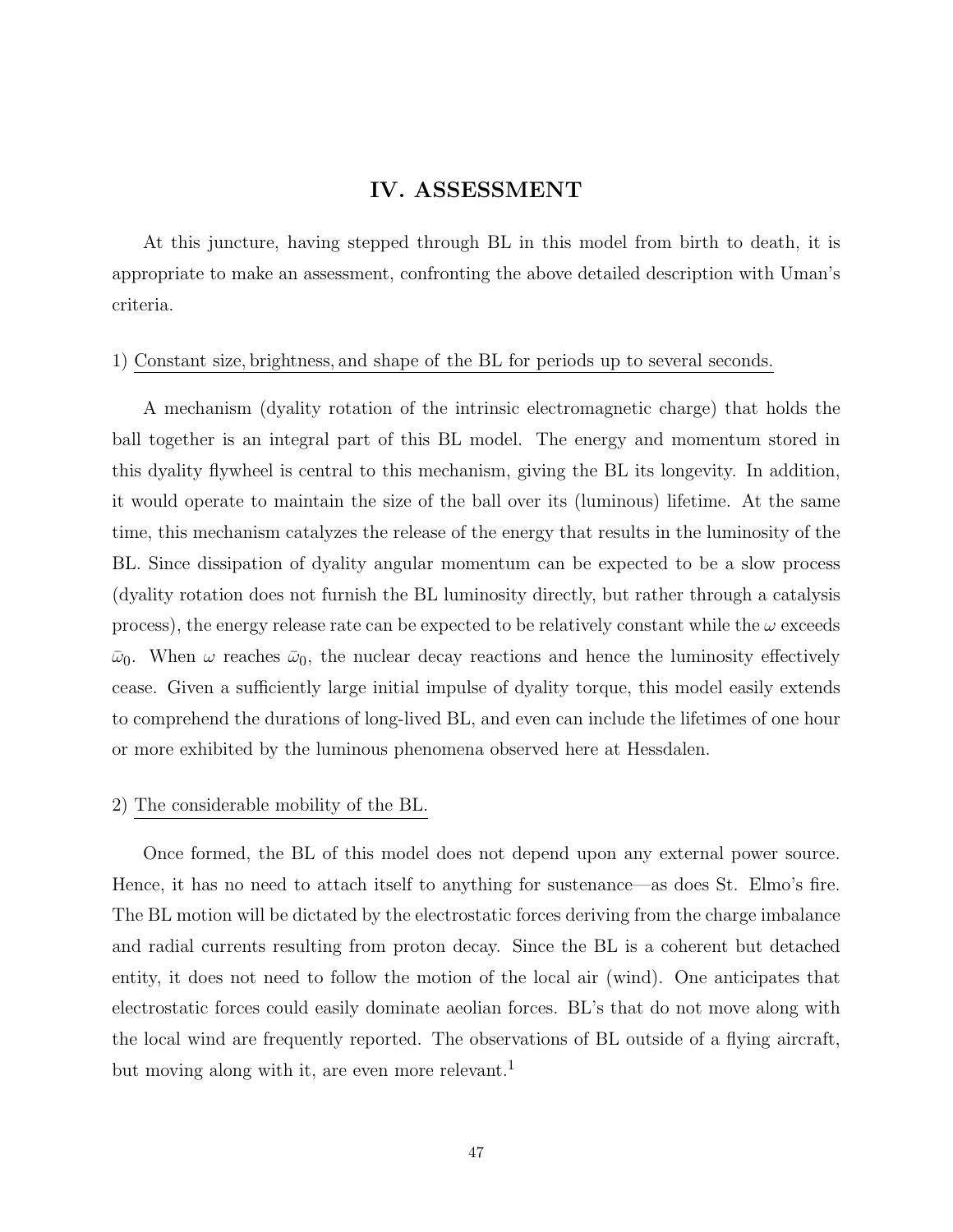#### 3) That BL doesn't tend to rise.

While it is true that the BL will deposit energy locally in the air, which will raise its temperature somewhat, the neutral component of this heated air is not "attached" to the BL. Hence the slightly warmer air would rise unnoticed, as dictated by its buoyancy, without affecting the motion of the BL phenomenon, which motion is dictated by electrostatic forces, as described above.

### 4) That BL can enter houses and other structures and can exist within these structures.

The BL of this model, being an independent entity, will, as described above, go where the various electrostatic forces move it. The decay driven currents and surface charge depositions make open windows and doors a favored means of entry and exit. This argument can even be extended to smaller openings such as keyholes. Being of a very tenuous nature, with little mass and no strong local interaction forces with matter, the BL of this model can penetrate (nonconducting) material objects such as glass windows with relative ease. The amount of damage it would leave depends upon the speed of penetration and the density of the material; this could vary widely.<sup>78</sup> Having a local energy source, BL existence inside a structure presents no problem.

### 5) That BL can exist within closed metal structures.

This criterion militates against BL models that draw their energy from some external electric or electromagnetic source. The Jennison report,  $64$  in which a BL was observed inside a modern aircraft, is typical as a basis for this criterion. Since the source of energy for the BL of this model is local (nuclear), this criterion poses no difficulty.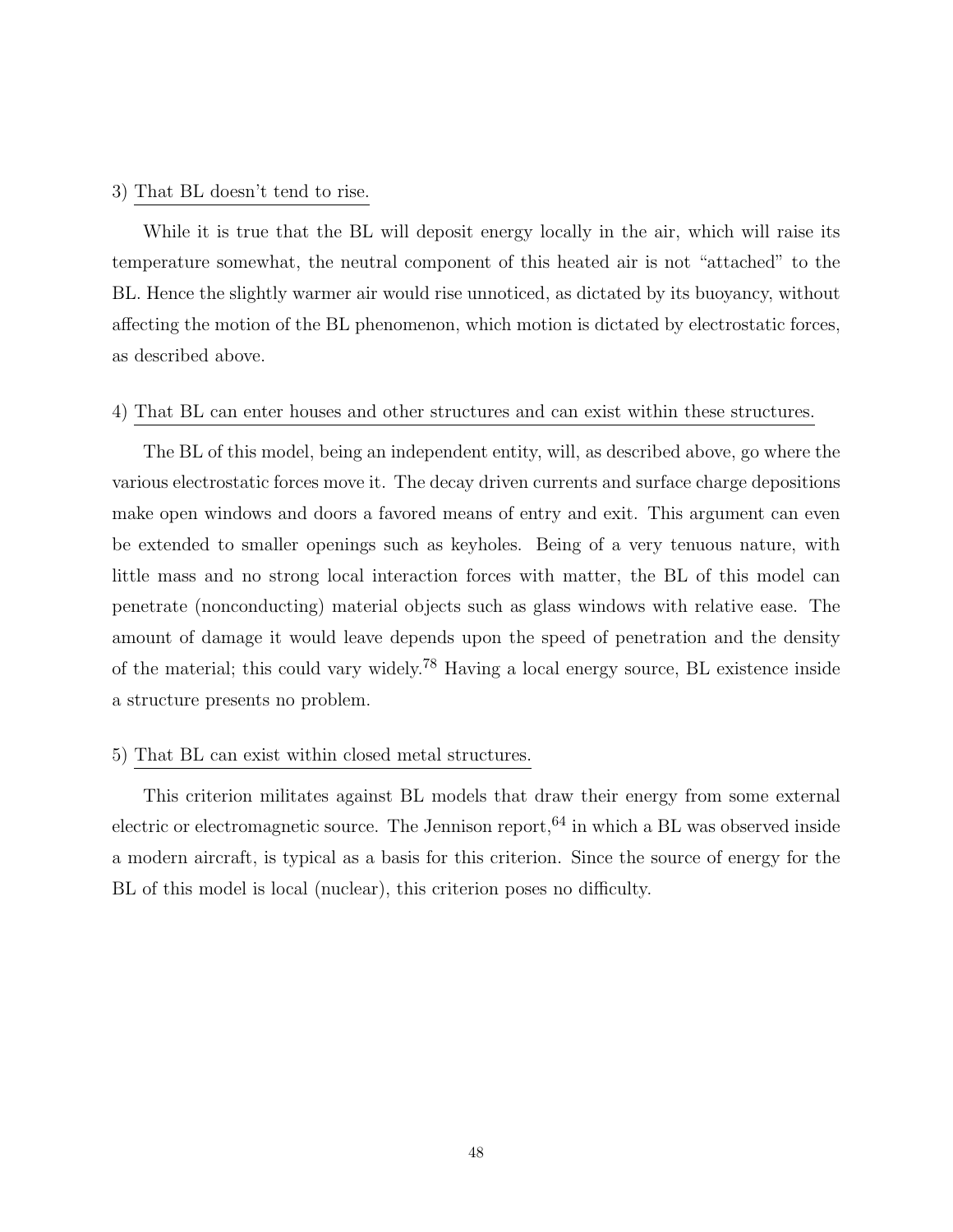## **V. PREDICTIONS**

Looking over this analysis, one can see that several unique predictions deriving from the model are possible. Most of these predictions derive from the fact that in this model the source of BL energy is nuclear, i.e., catalyzed radioactivity.

The first and, perhaps the easiest to observe (although still not so easy—one has to have one's instrumentation within some hundreds of meters of the active BL or earth light) is that there should be numerous  $e^+e^-$  annihilations, resulting mainly from the annihilation of the positron emitted from the original proton decay. (There would also be contributions from the  $\pi^+\mu^+e^+$  decay chain and possibly from gamma induced showers as well.) When numerous such annihilations take place at rest, a characteristic 511 keV gamma line will be seen. A rough estimate of the detection range of this signature can be obtained by noting that the radiation length for air at STP is ∼ 300 m. Since the total cross section for a 511 keV gamma ray in air is about twice that at higher energies (which the radiation length represents), the appropriate range for a 511 keV gamma in air at STP would be  $\sim 150$  m. The  $e^+$  range prior to annihilation will increase the detection range of this signature.<sup>79</sup> If the source is copious enough, one could expect to detect this signature out to several times 150 m—possibly even to a kilometer for strong sources.

A second prediction is that the neutrons evaporating from the heated nuclei should be detectable—perhaps as far away as a kilometer or more. (Neutron cross sections are about half that of the 511 keV  $\gamma$  ray, hence the greater range of possible detection.)

A third prediction is that there should be a copious amount of ionizing radiation in near proximity to the BL. (To observe this effect, one should probably be within  $\sim 10$  m, or less.)

A fourth prediction is that there should be some residual radioactivity from BL, in particular in those cases in which the BL had extended contact with solid materials. A good possibility for such radioactivity would be the 511 keV and 1275 keV gammas emanating from <sup>22</sup>Na (half-life = 2.6 y) created from <sup>28</sup>Si in glass or rock with which BL had come in contact. A rough estimate (in Appendix F) for a typical BL penetrating a window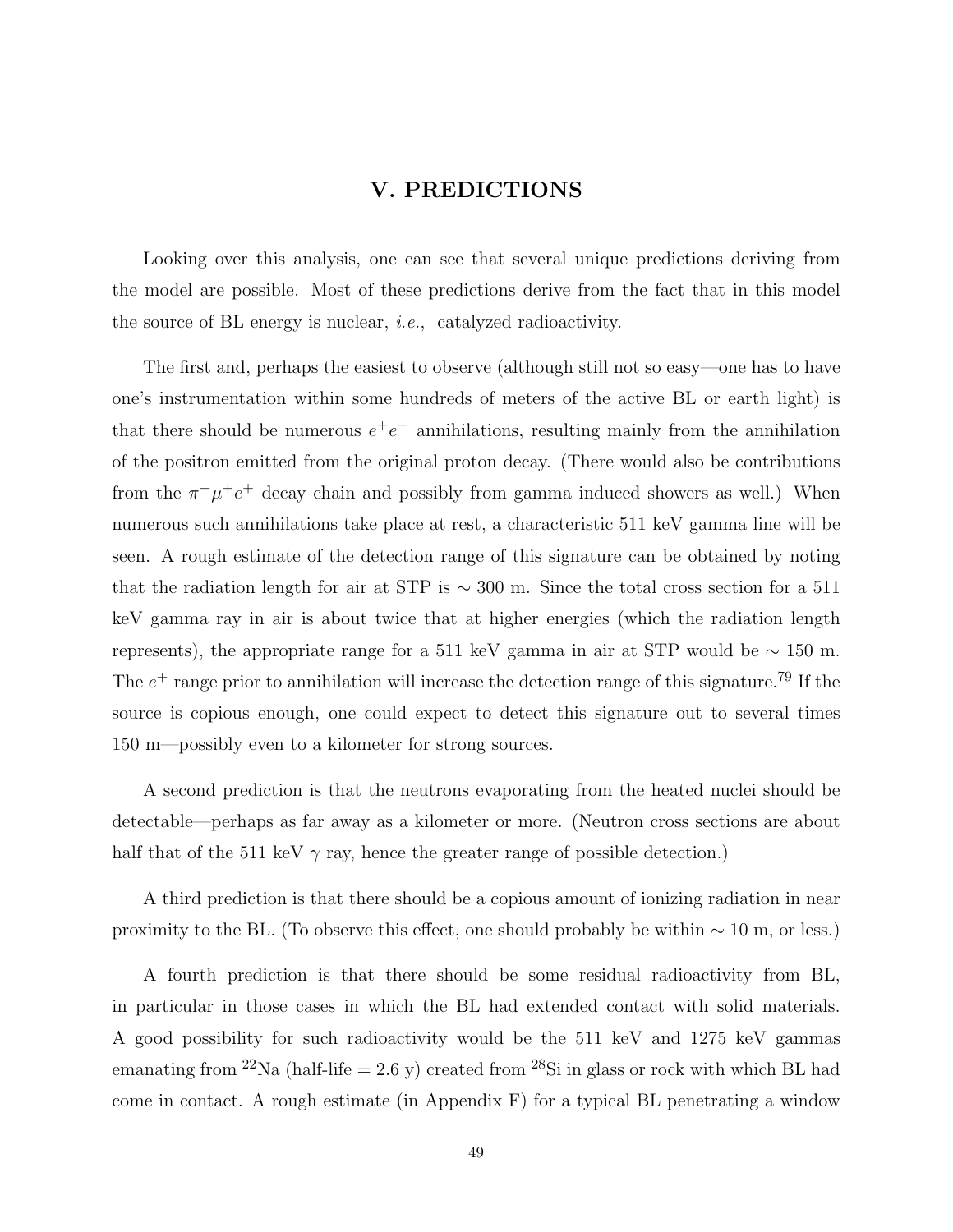pane (in 0.1 s) yields a residual <sup>22</sup>Na radioactivity of <sup>∼</sup> <sup>3</sup> *<sup>µ</sup>*Ci in the glass. A radioactivity of this magnitude should be detectable for a number of half-lives.

Fifth, since most of the long range particles will be positive (the nucleus is positive), one expects the region of the ball to become negatively charged. In Appendix E, the radial current  $I_r$  due to this effect for a BL is estimated to be 6 ×10<sup>-9</sup> A/Ci. A "typical" BL, characterized by an estimated  $\mathcal{R}_{BL} \sim 1800$  Ci, thus would have  $I_r = 10^{-5}$  A. While this current would tend be neutralized by a radial flow of ions through the air, there would be a remaining equilibrium electrostatic voltage. However, even though this voltage might be as high as  $10<sup>6</sup>$  volts or more, such a voltage would be difficult to reliably detect during thunderstorm conditions—although it is certainly large enough to administer a serious electrical shock.

Sixth, as with any electrical gas discharge, one might realistically expect avalanching and other unstable variations in ionization due to  $I_r$  to lead to electromagnetic interference detectable on radios and TV's. It is also possible that vibrational modes of the BL charge as a whole might be excited, (like the giant dipole resonance in nuclei) $80$  leading to strong radio frequency emissions of quasi-line spectra.

A seventh prediction is that due to the dyality rotation, there should be low frequency oscillating electric and magnetic fields associated with BL. The frequency of this oscillation would be expected to be a few Hertz. While it would be almost impossible to convincingly observe such an oscillating electric field in a thunderstorm, it is conceivable that one could detect a rather small oscillating magnetic field. Using  $Q_{TOT} \sim 2 \times 10^3$  esu for the charge of a (typical) BL and a minimum detectable oscillation of  $10^{-5}$  G, peak-to-peak, puts the maximum detection range of this feature of BL at 150 m. (For every order of magnitude increase in *QTOT* the r<sup>−2</sup> law dictates a factor of  $\sim$  3 increase in the detectable range of this oscillating magnetic field.)

Eighth, one would expect the BL to be a strong radar target, with a radar cross section on the order of its visible size. Furthermore, there should be a transition between a strongly reflecting target to an almost completely absorbing target in the vicinity of  $\lambda = \bar{a} \sim 1$  cm. Although this model's prediction of a transition wavelength is new, in view of the very well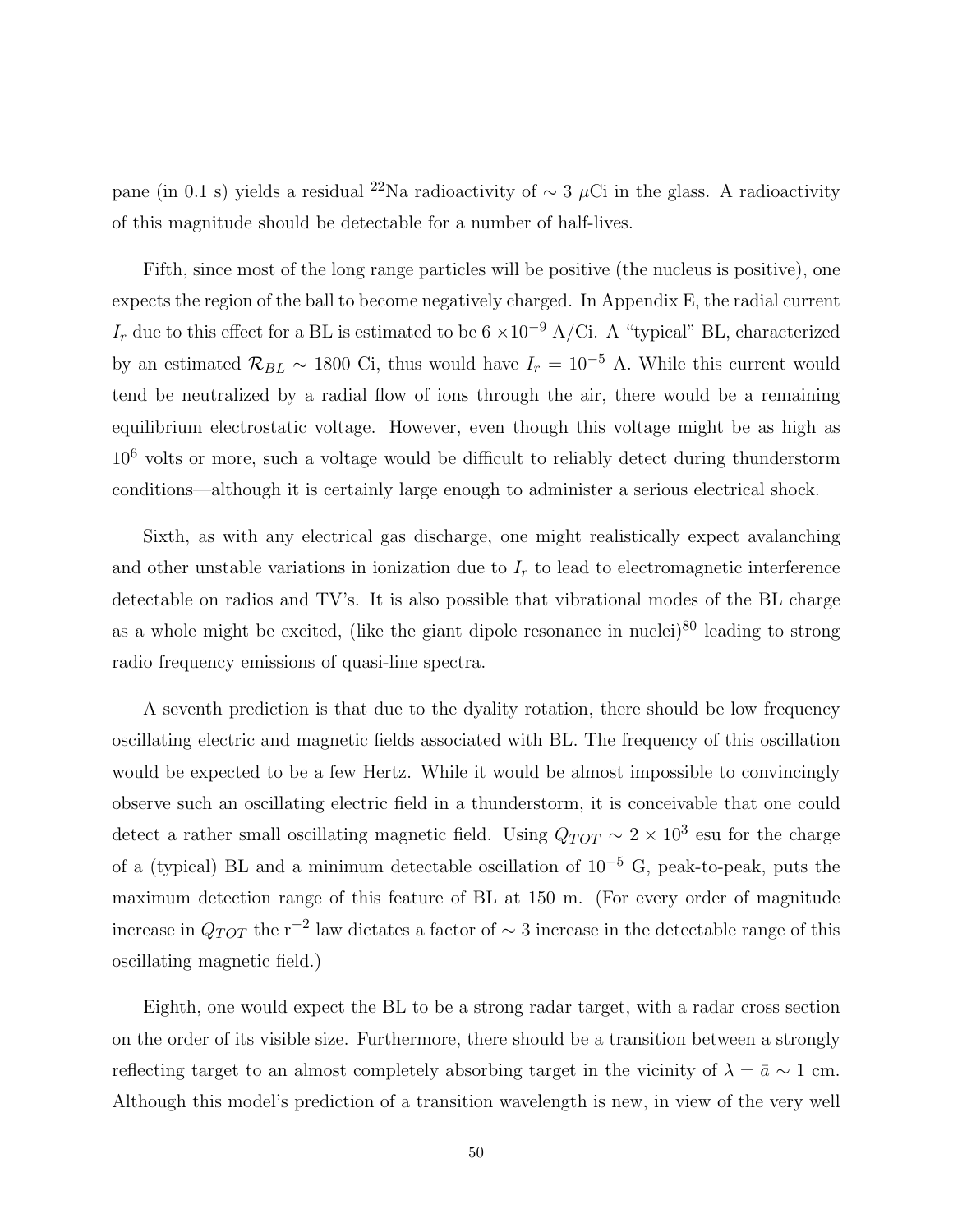documented data from the Hessdalen Project, the expectation of a strong radar target might be better termed a retrodiction.

### **VI. POSSIBLE SUPPORTIVE EVIDENCE**

As mentioned earlier, there are already some BL reports that may bear on several of the above predictions. Also, many of the observations here at Hessdalen can be construed as supportive of this BL model.

It has been reported  $81$  that several intense bursts of gamma ray activity have been observed, compatible with the 511 keV annihilation peak, with durations of the order of a few seconds, the typical BL lifetime. There is evidence, although not conclusive, that (some of) this activity is associated with thunderstorms. Since this model is also applicable to earth lights, it is possible that some of the Ashby and Whitehead events were not BL but rather due to some form of earth light. Of course, to be considered as a proper substantiation of this model, the 511 keV annihilation data needs to be sufficiently detailed to eliminate possible competing theories of *e*<sup>+</sup> production.<sup>82</sup>

It has been reported  $83$  that in lighting triggered events, there are (multiple) prompt excess neutrons (*i.e.*,  $\geq$  2). This rate of excess neutrons (2.9%) is (statistically) considerably above the neutron background rate (1.2%) associated with random triggers. Thus, if one supposes that these neutrons are due to the BL mechanism described in this paper, one obtains both a substantiation of this model, and at the same time an estimate BL production rate of  $≥ 1.7\%$  per lighting discharge. (Note that if the lighting trigger range exceeds the neutron range, the actual rate will be *>* 1.7%, while if the neutron range is equal to or greater than the lighting trigger range, then the value 1.7% is the proper estimate.)

Another paper<sup>45</sup> reports a measured radiation level in a gamma scintillation radiometer. It is not clear what this level is, however. In the original Russian version, the level is given as 1.2 millirad/h at a distance of 2 m from the BL, whereas in the English translation of that article, it is given as 1.2 Megarad/h at 2 m. (Something was gained in translation?) While this latter value is too large to be credible, it still seems to me to be reasonable to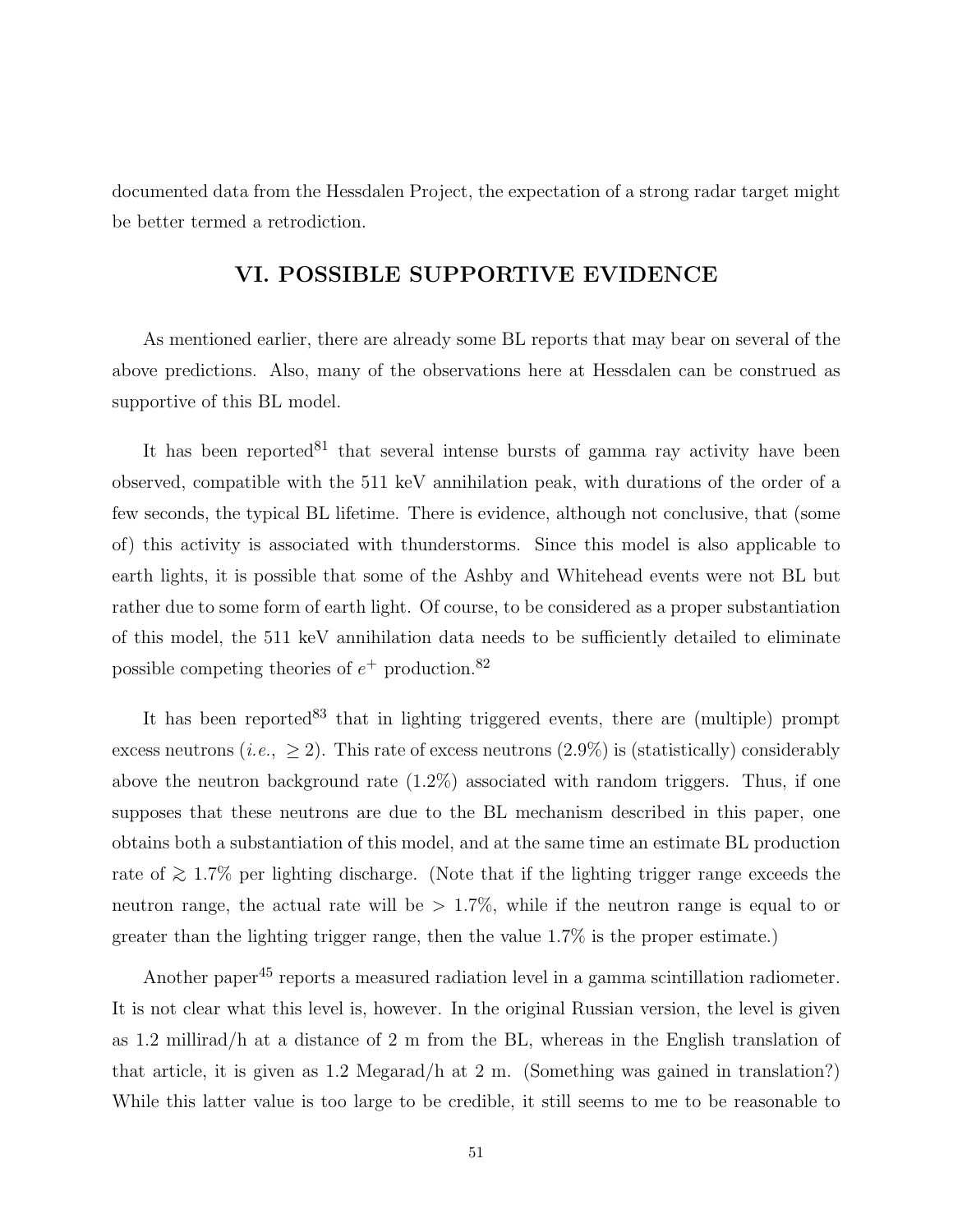view this data as indicative that BL manifests radioactivity at some level. There is also an old report which can be interpreted that BL can induce radiation sickness.<sup>84</sup> It is clear that these suggestive reports need to be confirmed with proper instrumentation before one can feel assured that the predicted types of radioactivity are indeed present. (There also exist reports that indicate that BL is not a strong source of radioactivity, $85$  but again, the best test is through the use of proper instrumentation.)

It is of interest to examine in the context of this model the "water tub" account.<sup>86</sup> As reported in this account, the BL entered a tub of water, causing the water to boil; the heat released in this incident has been estimated to be  $3 \times 10^6$  J. Now in this BL model, one expects that the nucleon decay rate triggered by the BL will be proportional to the density of nucleons at the location of the BL. Hence, since water is ∼ 800 times as dense as air, it is straightforward to estimate that when immersed in water our nominal 1800 Ci BL will release energy at a rate of ∼ 8 MW. Due to the higher density of water, a good fraction of the released energy will be deposited locally in the water, heating it. For the sake of argument, let us take the heating efficiency to be twice that for a BL in air, or ∼ 20%. Thus, the 8 MW of total available BL power yields a heating power of 1.6 MW. At this rate, it would take about 2 s for a typical BL to deposit the estimated  $3 \times 10^6$  J in the water tub. (A smaller BL would take somewhat longer. Thus, this estimate has enough leeway to take into account some possible unspecified BL quenching effects in water (or maybe the BL in this instance was smaller than "typical"). This estimate shows that this BL model offers a consistent explanation for this particularly intriguing account. There are also other instances of BL heating effects—for example, a gold ring and polyester material,  $87$  asphalt,  $88$  window glass,  $78$ etc. The same calculation as that done in the water tub incident would apply; the amount of heating is proportional to the nuclear density of the material and the time duration of contact with the BL. Thus, the contradiction is resolved: if in intimate contact with a dense material, BL can generate very large amounts of heat and yet in air it can appear to be intrinsically a relatively cool object.

There are reports in which observers received an electric shock from contact with a BL.<sup>89</sup> The circumstances of these reports appear to preclude the conclusion that the shock derived from a conventional (linear) lighting stroke. It is clear that the decay driven currents can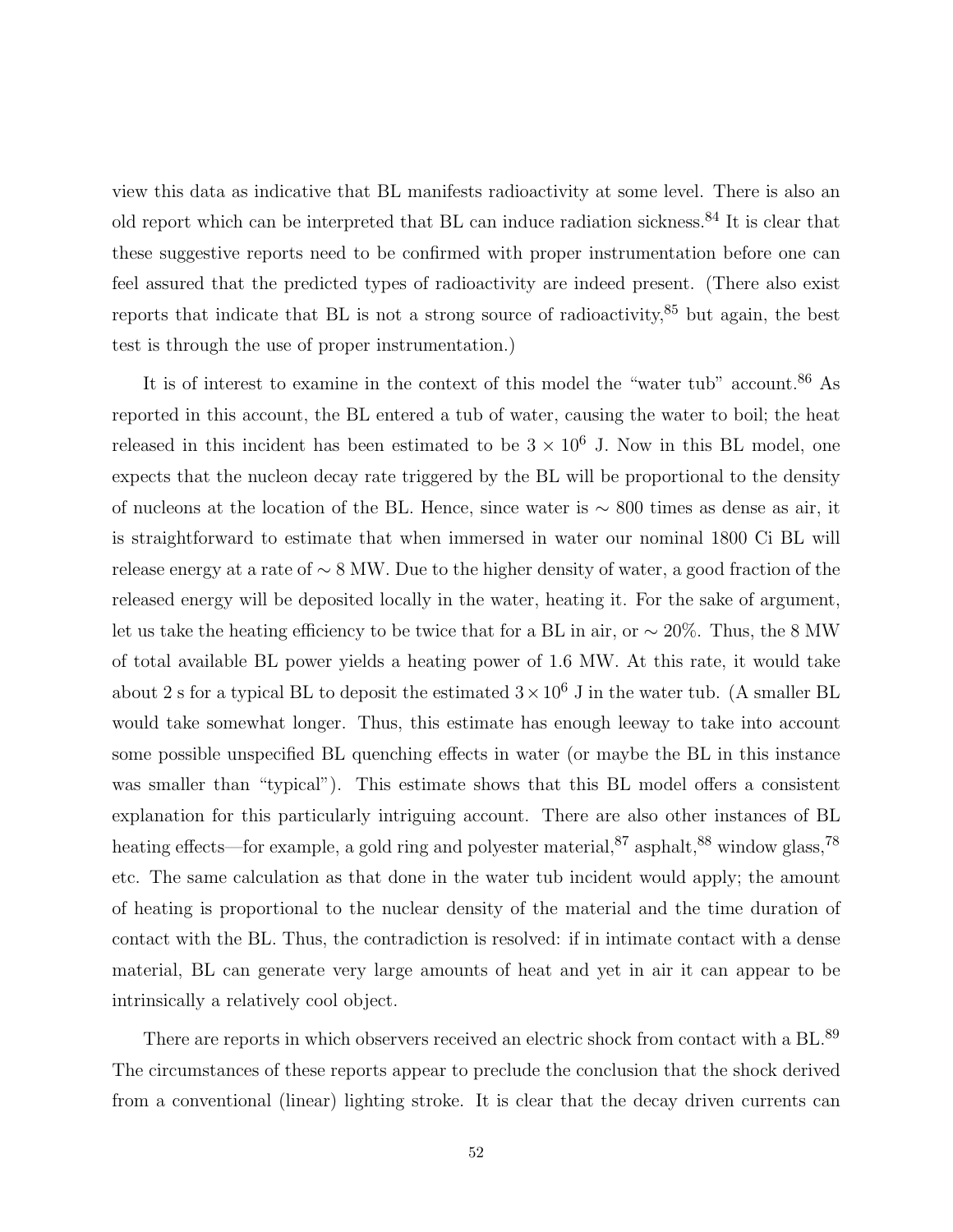be expected build up electrostatic potentials, and that these potentials would be adequate to deliver an electric shock upon contact.

As to electromagnetic effects, it is appropriate to mention again the event of Dmitriev.<sup>45</sup> He noticed an ongoing static on a small radio while the BL was in the vicinity. Similarly, during some of the Hessdalen events, a certain amount of television interference was observed.<sup>74</sup>

The motion of the compass "after" the event is interpreted in this model as being due to the coherent, but nonluminous, stage of BL, for which  $\omega_{eq} \sim \omega_0$ . In the context of this model, both of these cases, and in particular the latter, indicate that  $\omega_0$  is a fairly low frequency; if  $\omega_0$  were more than a few Hertz, the inertia of the compasses would preclude such a response. Present day experimental limits<sup>29</sup> indicate that  $\omega_0 \gtrsim 1 \ s^{-1}$ , which is consistent with these compass observations. Of course, as with the reports of ionizing radiation, these reports of magnetic effects must be viewed with caution, as there are other BL reports that tend to refute them.

With reference to the above estimate of  $\omega_0$ , it is relevant to note the account of Dmitriev *et al.,*<sup>90</sup> in which a BL was observed to pulsate in size and luminosity with an estimated frequency of 3–5 Hz. In this model, this would be a consequence of the  $\omega$  ( $>\bar{\omega}_0$ ) associated with the luminous stage. In this regard, it is important to point out that there is a photograph of a luminous object taken in 1984 here in  $Hessdalen<sup>10</sup>$  in which the track of the luminous object was observed to oscillate with a frequency of  $7 \pm 2$  Hz, consistent with the BL model of this paper. Fig. 13 reproduces this photograph. One possibility to explain these oscillations in the context of this model would be to assume that this luminous object entered a region of high electrostatic field, with which the varying electromagnetic charge (due to dyality rotation at the frequency  $\omega_{eq}$  of the "BL" was interacting. Another more complicated possibility would be to assume that this earth light was suffering from some kind of dynamic instability driven at the rate of  $\omega_{eq}$ , or one of its harmonics. Since the light was observed to extinguish in the course of these oscillations, one is tempted to speculate that electrodynamic tidal forces (valid for both these suppositions) caused its abrupt demise.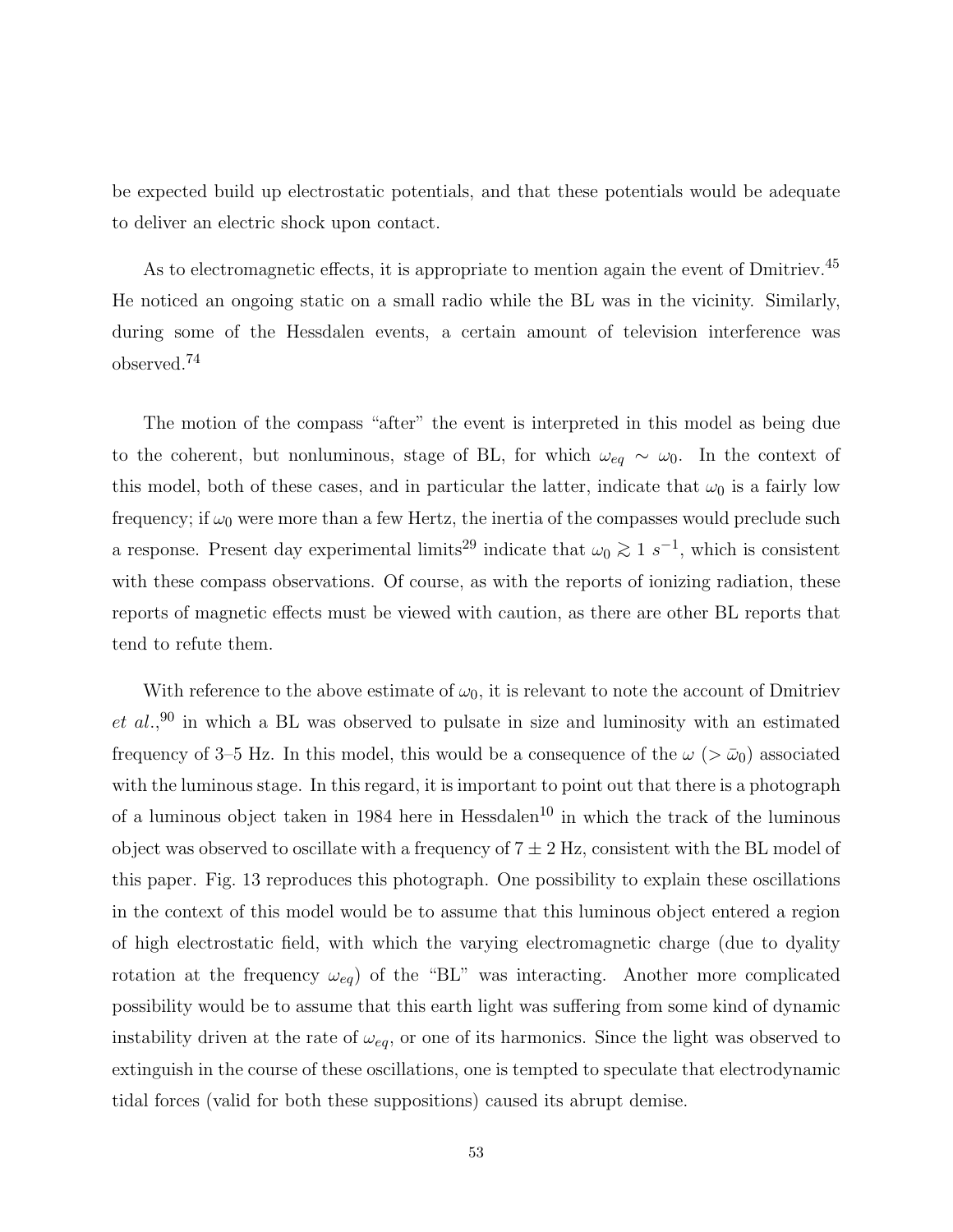

**Figure 13.** Photo taken during Hessdalen project (Fig. A12).<sup>10</sup> Reproduced with permission. The light is moving to the right. After the shutter closed, observers at the scene noted that the magnitude of the oscillation became much larger, and then the light abruptly disappeared.

- **a.** The total exposure time (open time of the shutter) is 10 s.
- **b.** Blowup of the last half of the path length.

As support for the prediction of a strong radar target, it should be mentioned that during February of 1984, the Project Hessdalen<sup>10</sup> observers reported numerous radar reflections from the luminous phenomena—often simultaneously with reliable visual sightings and/or photographs. The target return strength was on occasion comparable to that of major land targets. A radar calibration would indeed be most useful for any follow-on project. The radar cross section could then be measured and compared with other data.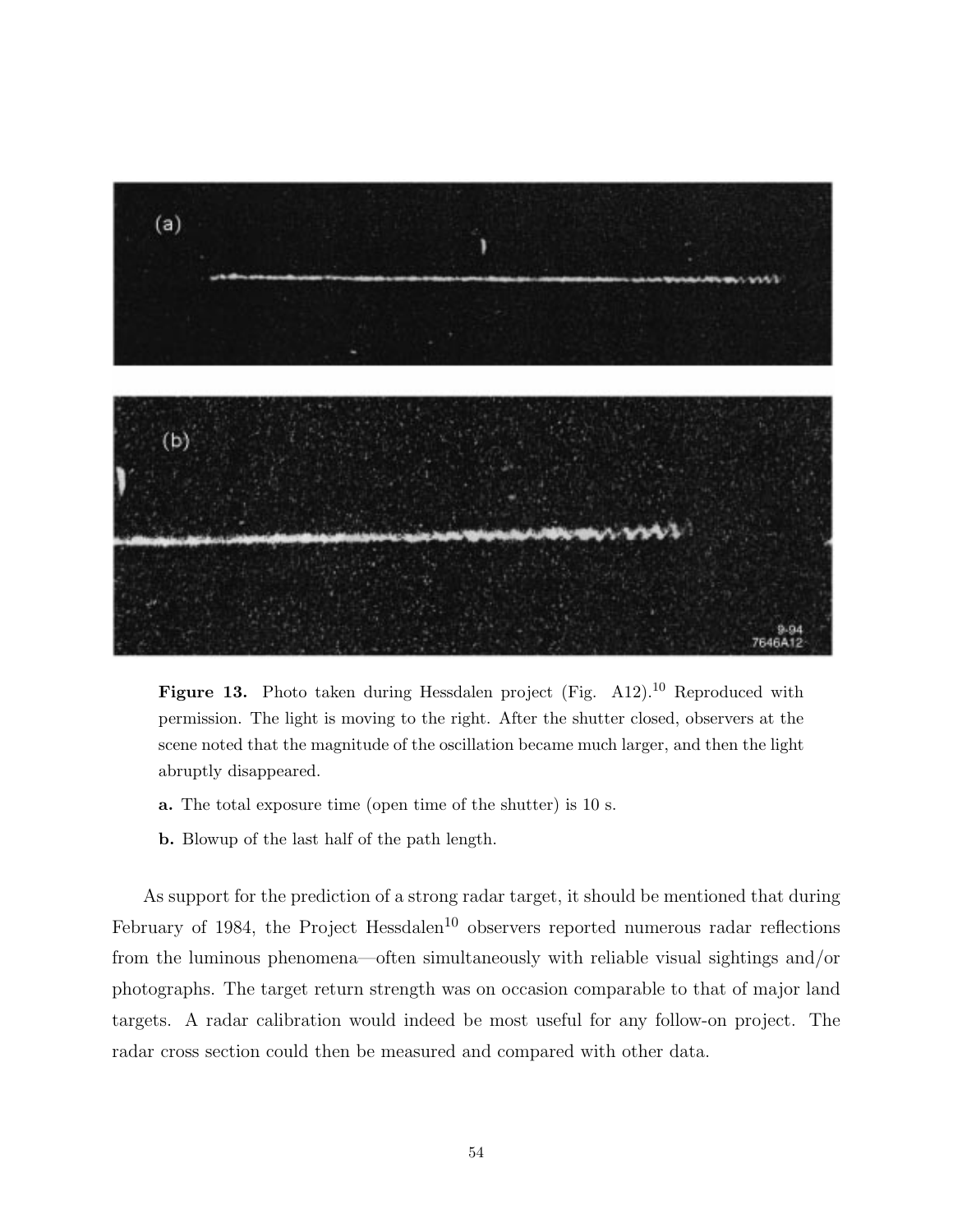# **VII. CONCLUSIONS**

In this talk, I have described in some detail a model for BL based upon the vorton model for elementary particles. This model is able to satisfy the criteria set forth by Uman. Furthermore, when one investigates the BL phenomenon at greater depth, this model appears to be robust enough to offer possible explanations for BL size, shape, structure, lifetime, decay mode, motion, color, color changes, heat, brightness, and (stable) multiple BL geometries. In addition, many (if not most) aspects of the earth lights, such a those seen here at Hessdalen, also appear to fall within the purlieu of this model.

Finally, the analysis of this model enables a number of predictions, which were listed above. The possibility of prediction stem from the (proposed) electromagnetic nature of BL and earth lights and the fact that their source of energy stems from catalyzed nucleon decay. Suffice it to say that in appropriate circumstances these predictions should provide a definite test of this model, and I recommend that any follow-on to Project Hessdalen should incorporate appropriate instrumentation to try to verify these predictions.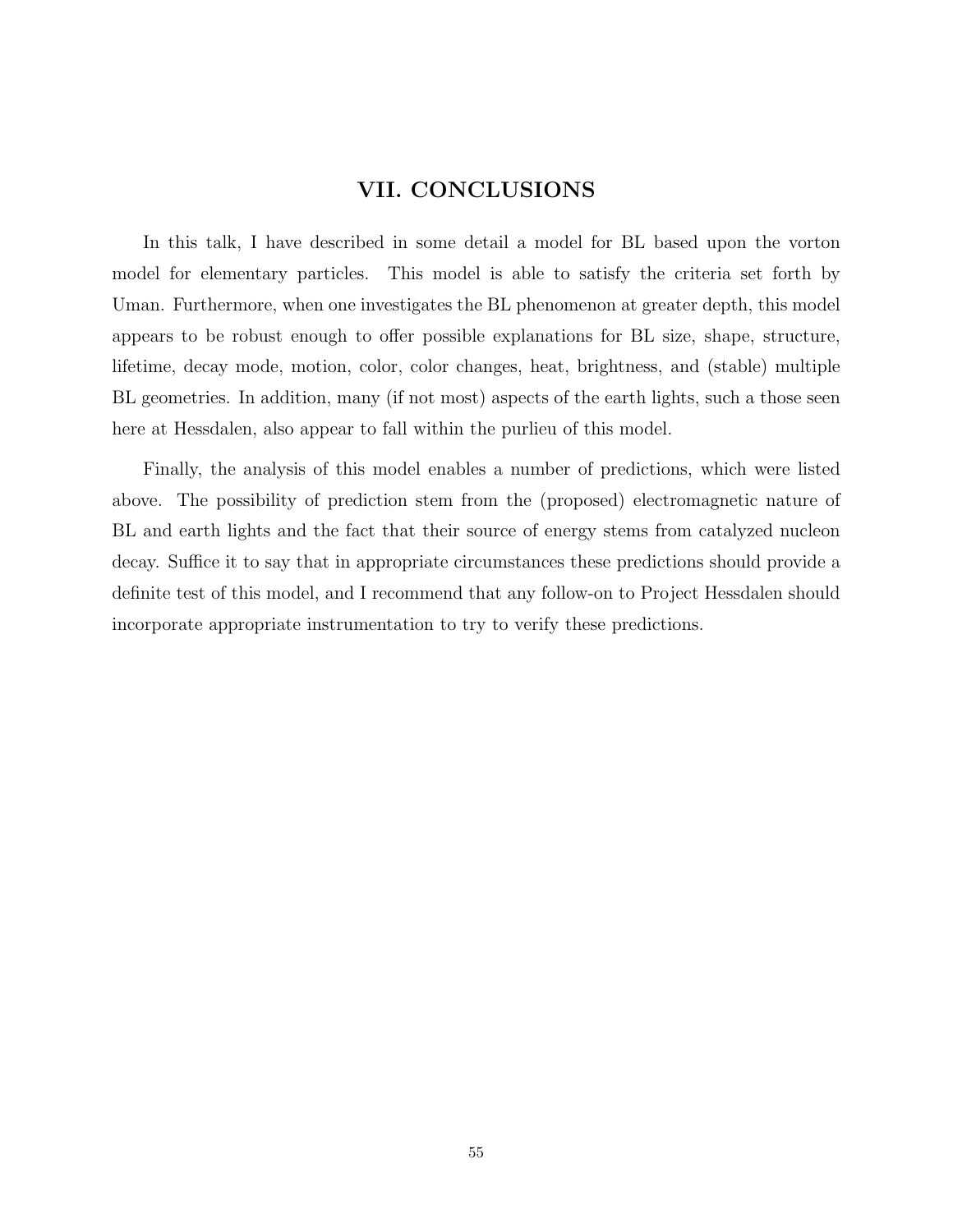# **ACKNOWLEDGEMENTS**

Conversations with many colleagues have proven useful in the evolution of this model. In particular, I would like to thank M. Sullivan for discussions about vorton structure and physics; R. Arnold and H. Jackson for discussions about nuclear physics; E. Hoyt for information about optical pyrometry; S. Rokni for useful information about radiometry; I. Wieder for providing some useful references; E. Strand, L. Havik, and O. G. Røed for discussions about the phenomena at Hessdalen; and P. Devereux and E. Bach for interesting information about earth lights seen throughout the world. And finally, I wish to thank Erling Strand, his colleagues, and the citizens of Hessdalen for their hospitality and dedication in putting together this most excellent workshop.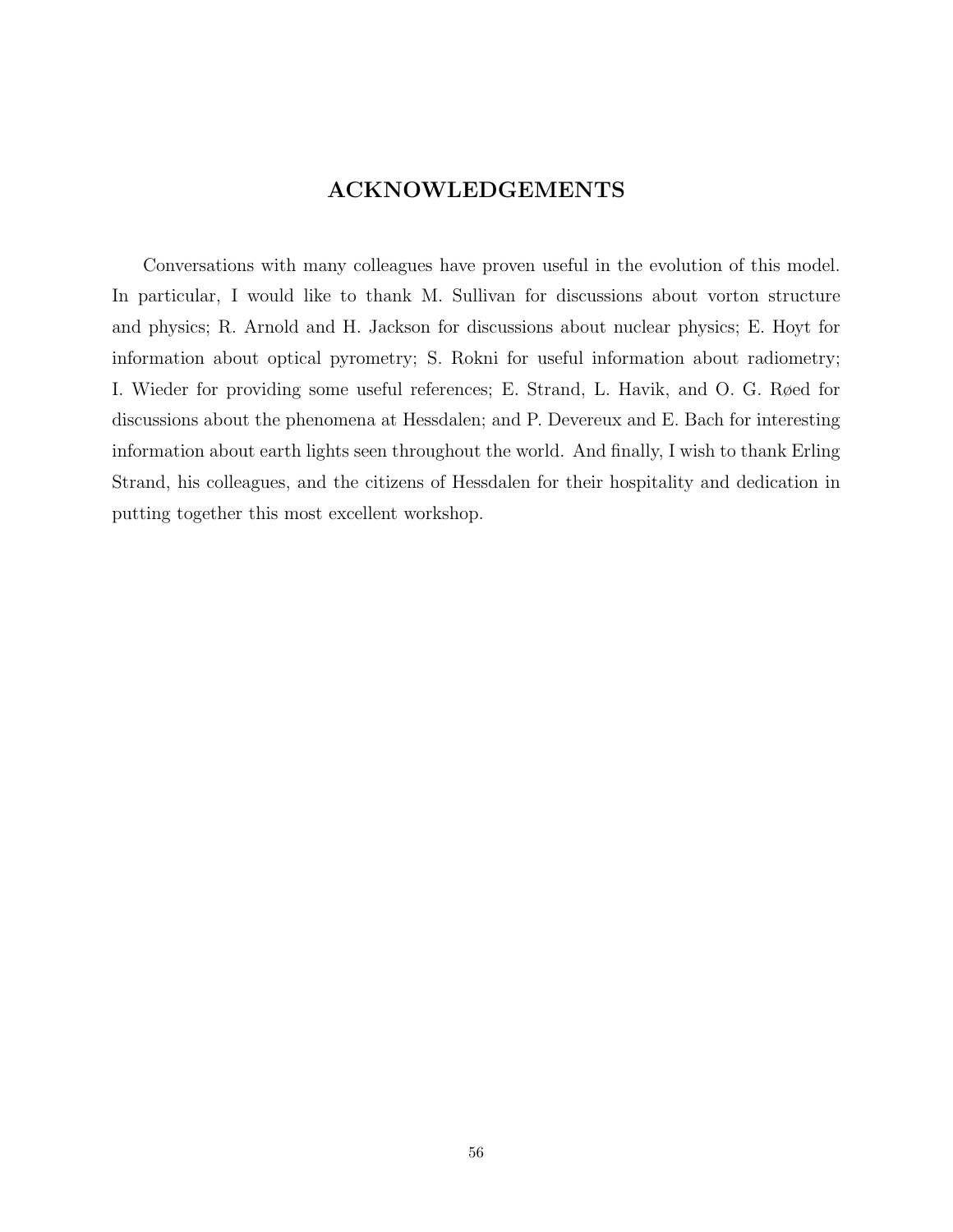### **APPENDIX A**

#### **Dyality Rotation of a Single Vorton**

The concept of dyality rotation as a degree of freedom naturally entails an associated angular momentum  $L_d$  and energy  $E_d$ . As guidance for the understanding of  $L_d$  and  $E_d$ , we can turn to the classical equations for angular momentum and write

$$
L_{d_i} = \omega_i I_{d_i} \tag{A-1}
$$

and

$$
E_{d_i} = \frac{\omega_i^2 I_{d_i}}{2} = \frac{L_{d_i}^2}{2I_{d_i}} , \qquad (A-2)
$$

where the subscript *i* indicates an individual or  $i<sup>th</sup>$  vorton. The quantity  $I_{d_i}$ , then, is a moment of inertia characteristic of the dyality rotation of a vorton, and  $\omega_i = (d\Theta_i/dt)$  is the angular velocity of that rotation.

For insight into the nature of the quantity  $I_{d_i}$ , we note that in mechanics

$$
I = \int \rho^2 dM , \qquad (A-3)
$$

which for a point mass M yields

$$
I = \rho^2 M \tag{A-4}
$$

where  $\rho$  is the distance from M to the axis of rotation. By analogy, for the case of dyality rotation, the equivalent of the mechanical mass should be proportional to the Coulomb energy  $E_{c_i}$  which is the energy associated with the electromagnetic charge of the vorton; after all, it is the charge that is doing the "rotating." Using the Einstein relationship,  $91$  then, we write

$$
M_{d_i} = E_{c_i}/c^2 \t\t( A-5)
$$

In looking for the appropriate radius to associate with dyality rotation, we recall that this effect (apparently) violates the conservation of charge, both electric and magnetic.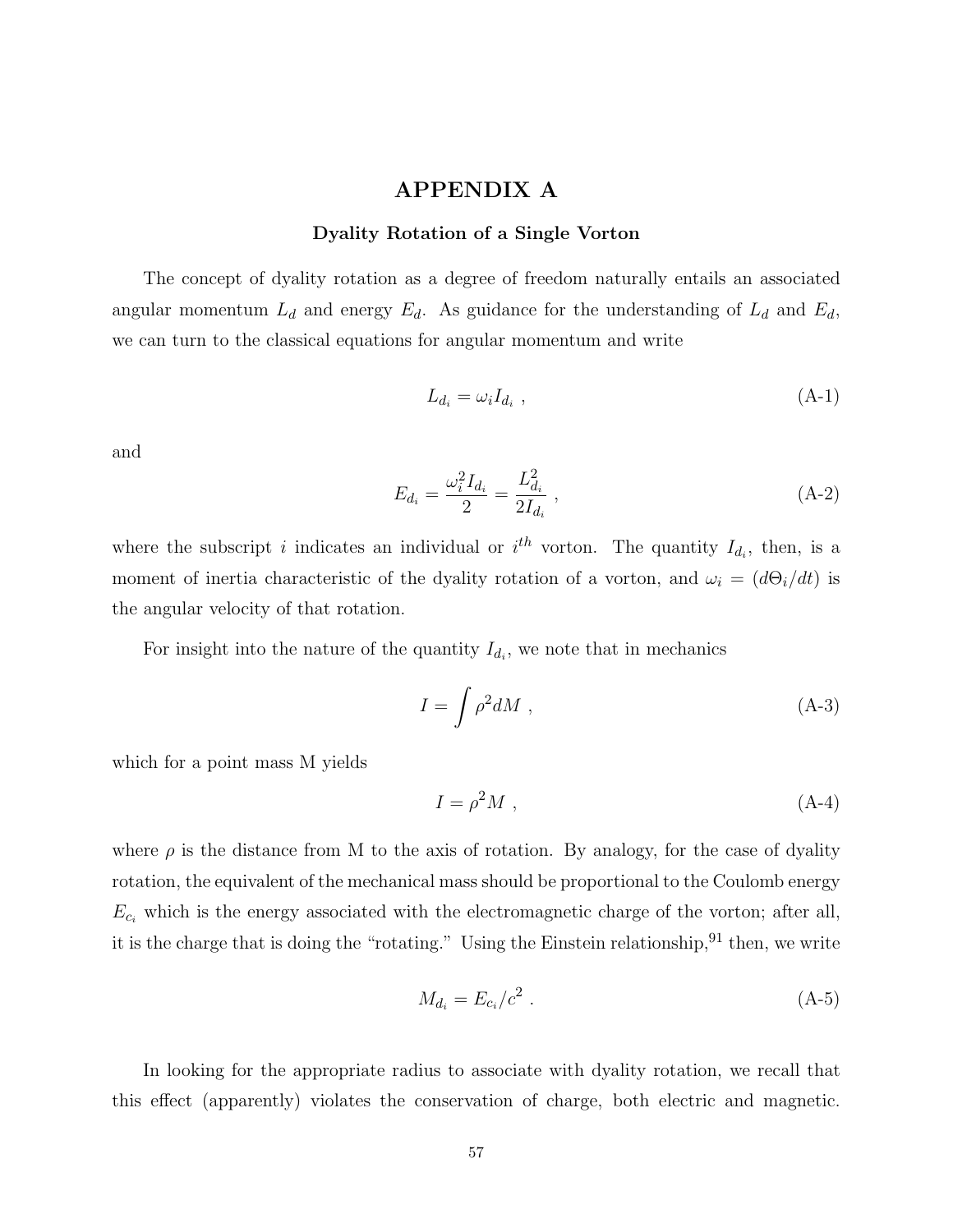Now, since charge violation must be associated with a range on the order of the photon Compton wavelength, it is reasonable to assume that the (effective) Compton wavelength of the photon  $\lambda_{\gamma}$  is the appropriate length scale (What other scale is there?) and write the dyality analogue of Eq. (A-3) as

$$
I_{d_i} = k_I^2 \lambda_\gamma^2 E_{c_i}/c^2 \,, \tag{A-6}
$$

where  $k_I$  is a constant of order unity, which is included to account for ignorance about this aspect of vorton physics, e.g., the extent of relativistic corrections, *etc.* [It is tempting to set  $k_I = \sqrt{2}$ , which would eliminate numerical constant from Eqs. (A-11) and (B-9), but such a step is better based upon empirical evidence rather than theoretical prejudice.] It is appropriate to remark here that the moment of inertia will vary with dyality angle if  $\lambda_{\gamma_e}$ , the Compton wavelength of the electric photon, and  $\lambda_{\gamma_m}$ , that of the magnetic photon, differ. But if they are roughly equal, without serious error one may define

$$
\overline{\lambda}_{\gamma}^{2} \equiv \frac{1}{2} (\lambda_{\gamma_e}^{2} + \lambda_{\gamma_m}^{2}), \qquad (A-7)
$$

and then use Eqs.  $(A-1)$  and  $(A-6)$ , to obtain

$$
L_{d_i} = \omega_i k_I^2 \overline{\lambda}_{\gamma}^2 E_{c_i}/c^2; \tag{A-8}
$$

Eqs.  $(A-2)$  and  $(A-6)$  yield

$$
E_{d_i} = \frac{L_{d_i}^2 c^2}{2k_I^2 \overline{\lambda}_{\gamma}^2 E_{c_i}} \,, \tag{A-9}
$$

and

$$
\omega_i^2 = \frac{2E_{d_i}}{I_{d_i}} = \frac{2E_{d_i}c^2}{k_I^2 \overline{\lambda}_{\gamma}^2 E_{c_i}},
$$
\n(A-10)

or

$$
\omega_i = \frac{\sqrt{2}c}{k_I \overline{\lambda}_{\gamma}} \sqrt{\frac{E_{d_i}}{E_{c_i}}}.
$$
\n(A-11)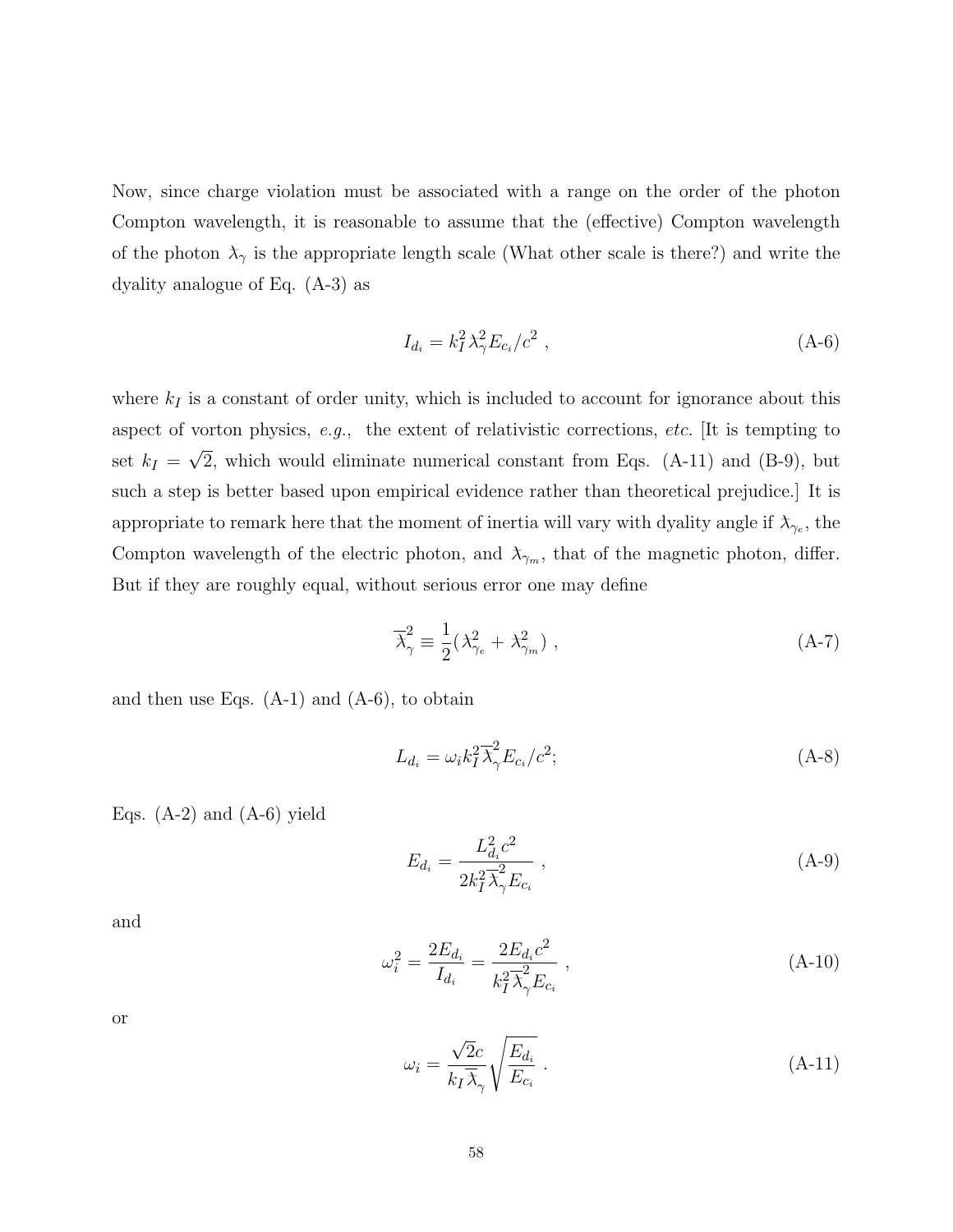### **APPENDIX B**

#### **BL Coherence Forces**

To extend the analysis for a single vorton (in Appendix A) to a collection of vortons, one merely writes  $L_d$ ,  $E_d$ , and  $I_d$ , the appropriate (collective) quantities characterizing the BL, in place of  $L_{d_i}, E_{d_i}$ , and  $I_{d_i}$ :

$$
L_d = \omega I_d \tag{B-1}
$$

$$
E_d = (1/2)\omega^2 I_d = L_d^2/(2I_d) \tag{B-2}
$$

and

$$
I_d = k_I^2 \overline{\lambda}_{\gamma}^2 E_c / c^2 , \qquad (B-3)
$$

where it is assumed that the individual vortons comprising this collection of vortons (BL) have a common angular velocity of dyality rotation *ω*. This assumption is justified below, where it is shown that due to dyality rotation, there are coherence forces which tend to synchronize the dyality angles of the constituent vortons. Following Eqs. (A-8) and (A-11), we write

$$
L_d = \omega k_I^2 \overline{\lambda}_{\gamma}^2 E_c / c^2
$$
 (B-4)

and

$$
\omega = \frac{\sqrt{2}c}{k_I \overline{\lambda}_{\gamma}} \sqrt{\frac{E_d}{E_c}} .
$$
\n(B-5)

Using these equations to describe the core, it is straightforward to demonstrate that there is a stable equilibrium point associated with dyality rotation. This point of stability results from energy exchange in the BL between the (static) Coulomb energy *E*<sup>c</sup> and the (dynamic) dyality energy  $E_d$ . There are other components of energy in the BL, but since they enter as refinements to the basic electromechanics of BL stability, they are ignored (set to zero) in this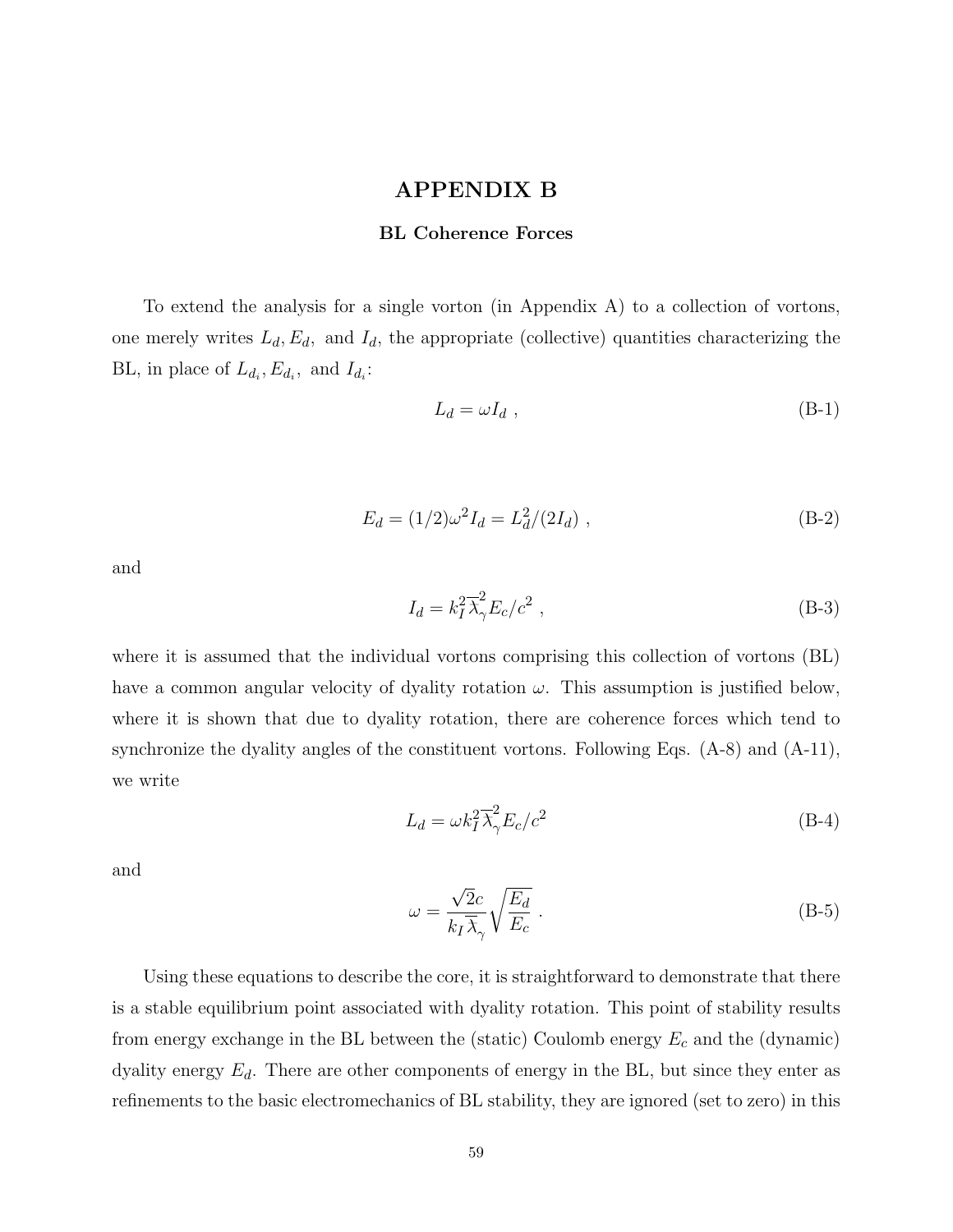initial stability analysis. To proceed, then, we consider a BL of  $E_{tot} = E_{tot}(E_c; L_d)$ , where the functional dependance is such that  $E_c$  is (viewed as) a parameter and  $L_d$  is specified and constant.  $(L_d$  is a conserved quantity.) Using Eqs.  $(B-2)$  and  $(B-3)$ , then, we write the total BL energy

$$
E_{tot}(E_c; L_d) = E_c + E_d(E_c; L_d) = E_c + L_d^2 c^2 / (2k_I^2 \overline{\lambda}_{\gamma}^2 E_c) \ . \tag{B-6}
$$

We now investigate the condition  $dE_{tot}/dE_c = 0$  to obtain

$$
E_c = E_d = L_d c / (2k_I^2 \overline{\lambda}_{\gamma}^2)^{1/2} , \qquad (B-7)
$$

which, since  $E_{tot}$  is at a minimum, is a stable equilibrium point. Putting this result into Eq. (B-5) yields

$$
\omega = \sqrt{2}c/(k_I \overline{\lambda}_{\gamma}) \equiv \omega_0 , \qquad (B-8)
$$

which is a characteristic dyality rotation frequency for a BL, independent of the number of vortons that comprise it or the angular momentum that sustains it. This result is generalized in Appendix C where it is shown that as a result of the kinetic energy in the vorton gas pressure, the actual equilibrium frequency for a BL,  $\omega_{eq}$ , will be displaced above  $\omega_0$ .

In similar fashion, this approach can also be used to calculate the BL radius *r* at the stable equilibrium point; instead of  $E_c$  as the parameter, one uses  $r$  by employing

$$
E_c = \frac{Q^2}{r} \tag{B-9}
$$

in Eq. (B-6) and then setting  $dE_{tot}/dr = 0$ . This prescription yields

$$
r = \frac{\sqrt{2}k_I \overline{\lambda}_{\gamma} Q^2}{L_d c} , \qquad (B-10)
$$

which of course is the condition for  $E_c = E_d$ .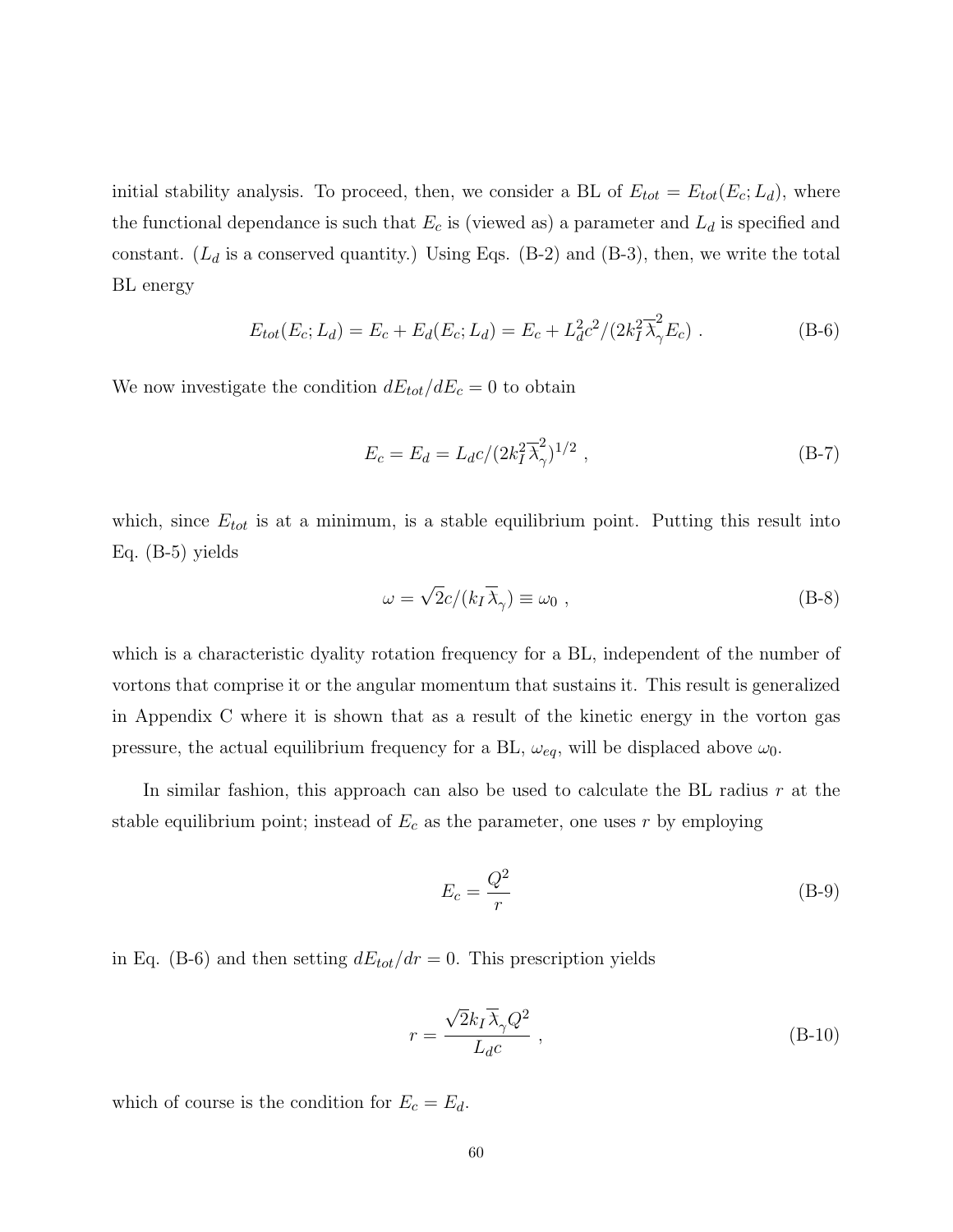We now see the origin of internal coherence forces in this model for BL and earth lights. Looking again to a mechanical analogue for guidance, we consider briefly the rotating figure skater. Here we see that there is a centrifugal force given by −*dE*r*/dρ*, where *E*<sup>r</sup> is the kinetic energy of rotation. This centrifugal force tends to extend the skater's arms, increasing the moment of inertia. The effect is to reduce the kinetic energy of rotation, putting that energy into whatever object is resisting the centrifugal force  $(e.g.,\)$  the skater's arms). Since the skater exerts no torque on any external object, angular momentum is conserved in this process.

In this model for BL, the analogous force is given by  $-dE_d/d\chi_i$ , where  $\chi_i$  is an appropriate coordinate parameter for an individual vorton, of which there are two interesting sets. One is the distance  $r_i$  of the  $i^{th}$  vorton from the center of charge of all of the rest of the vortons, and the other is the dyality angle  $\Theta_i$  of that vorton with respect to the mean (rotating) dyality angle of the rest of the vortons. As with the skater, both of these forces will tend to increase the moment of inertia of the system, reducing the energy of (dyality) rotation, while conserving angular momentum. One sees, then, that the force  $-dE_d/dr_i$  will manifest itself as a force of attraction between the vortons of like charge (in opposition to the repulsive Coulomb force), tending to increase  $E_c$  and giving a spatial coherence to the BL. Similarly, the force  $-dE_d/d\Theta_i$  will also tend to increase  $I_d$  and hence  $E_c$ . It does this by synchronizing the rotation of the vortons' dyality angles. The forces −*dE*d*/dχ*<sup>i</sup> are, of course, opposed by the forces  $-dE_c/d\chi_i$ . These two sets of forces are at an equality at the equilibrium point found above at which  $dE_{tot}/d\chi_i = 0$ .

In essence, the action of these forces transfers energy between  $E_d$  and  $E_c$  to minimize total energy. The result is an equilibrium point at which there exist attractive forces are strong enough to hold the BL core together in a state of equilibrium (once the core has been formed).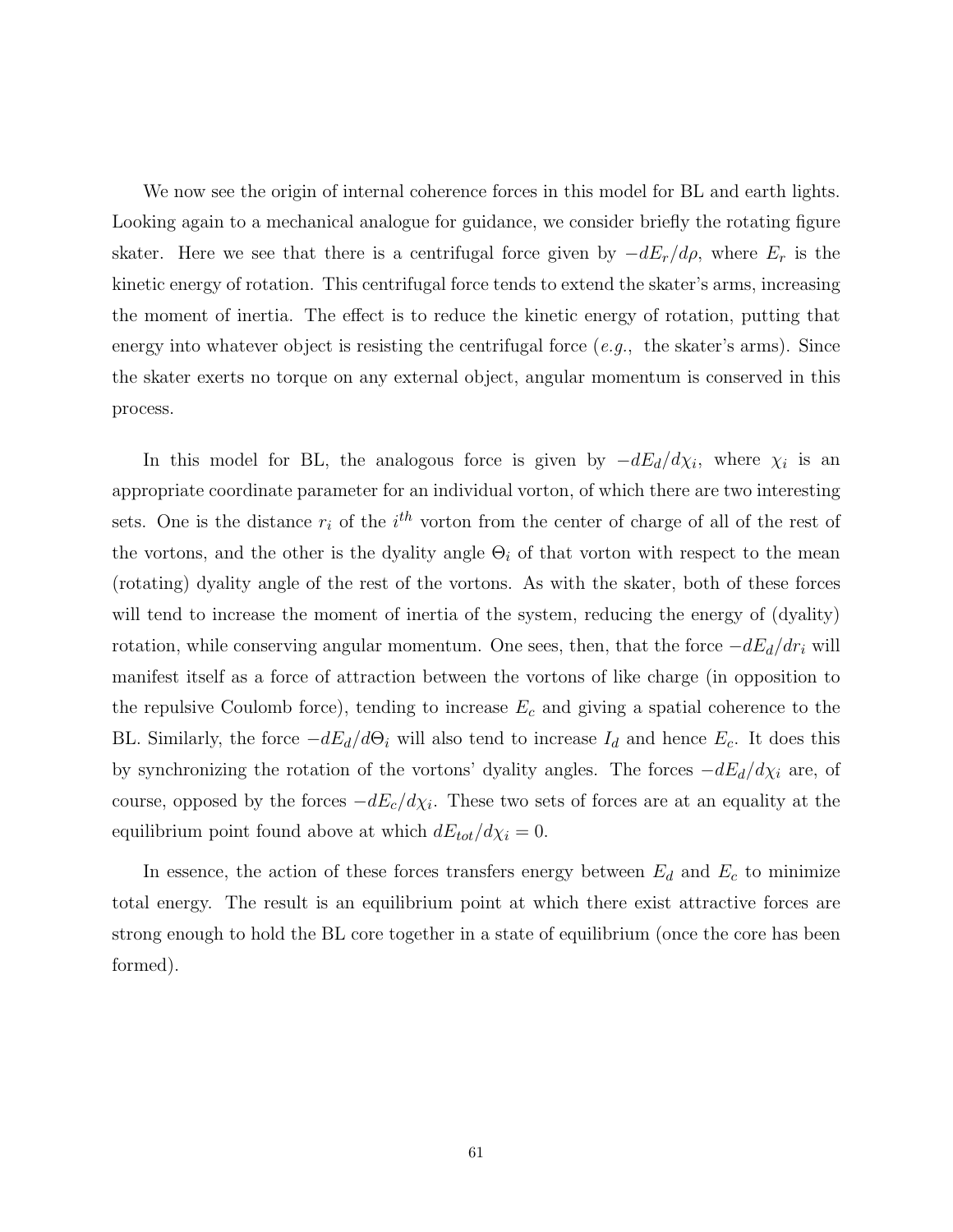# **APPENDIX C**

### **BL Equilibrium Frequency**

It is of interest to explore the stability and equilibrium frequency  $\omega_{eq}$  of BL when  $T_k > 0$ . To do this, we generalize Eq.  $(B-6)$  to include  $E_k$ , and write

$$
E_{tot} = E_c + E_k + L_d^2 c^2 / (2k_I^2 \overline{\lambda}_{\gamma}^2 E_c) ,
$$
 (C-1)

where, as described in the text,  $E_k$  is the kinetic energy of motion of the individual vortons in a BL.

Modeling the BL core as a gas, we note that for an adiabatic process the volume *V* and temperature  $T$  of a gas are related by  $92$ 

$$
TV^{\gamma - 1} = K_1 , \tag{C-2}
$$

where *K*<sub>1</sub> is a constant and  $\gamma = c_p/c_v$  is the ratio of specific heats. Using  $V_{BL} = (4/3)\pi r^3$ and Eq. (18), we can obtain  $E_k$  as a function of  $r$ :

$$
E_k = \frac{K_2}{r^{3(\gamma - 1)}}\tag{C-3}
$$

where

$$
K_2 = \frac{N_v n_k k_B K_1}{2} \left(\frac{3}{4\pi}\right)^{\gamma - 1}.
$$
 (C-4)

Thus, as a function of *r*,

$$
E_{tot} = \frac{Q^2}{r} + \frac{K_2}{r^{3(\gamma - 1)}} + L_d^2 c^2 r / (2k_I^2 \overline{\lambda}_{\gamma}^2 Q^2) \tag{C-5}
$$

Setting  $dE_{tot}/dr = 0$  obtains

$$
0 = -\frac{Q^2}{r^2} - \frac{3(\gamma - 1)K_2}{r^{(3\gamma - 2)}} + L_d^2 c^2 / (2k_I^2 \overline{\lambda}_{\gamma}^2 Q^2) . \tag{C-6}
$$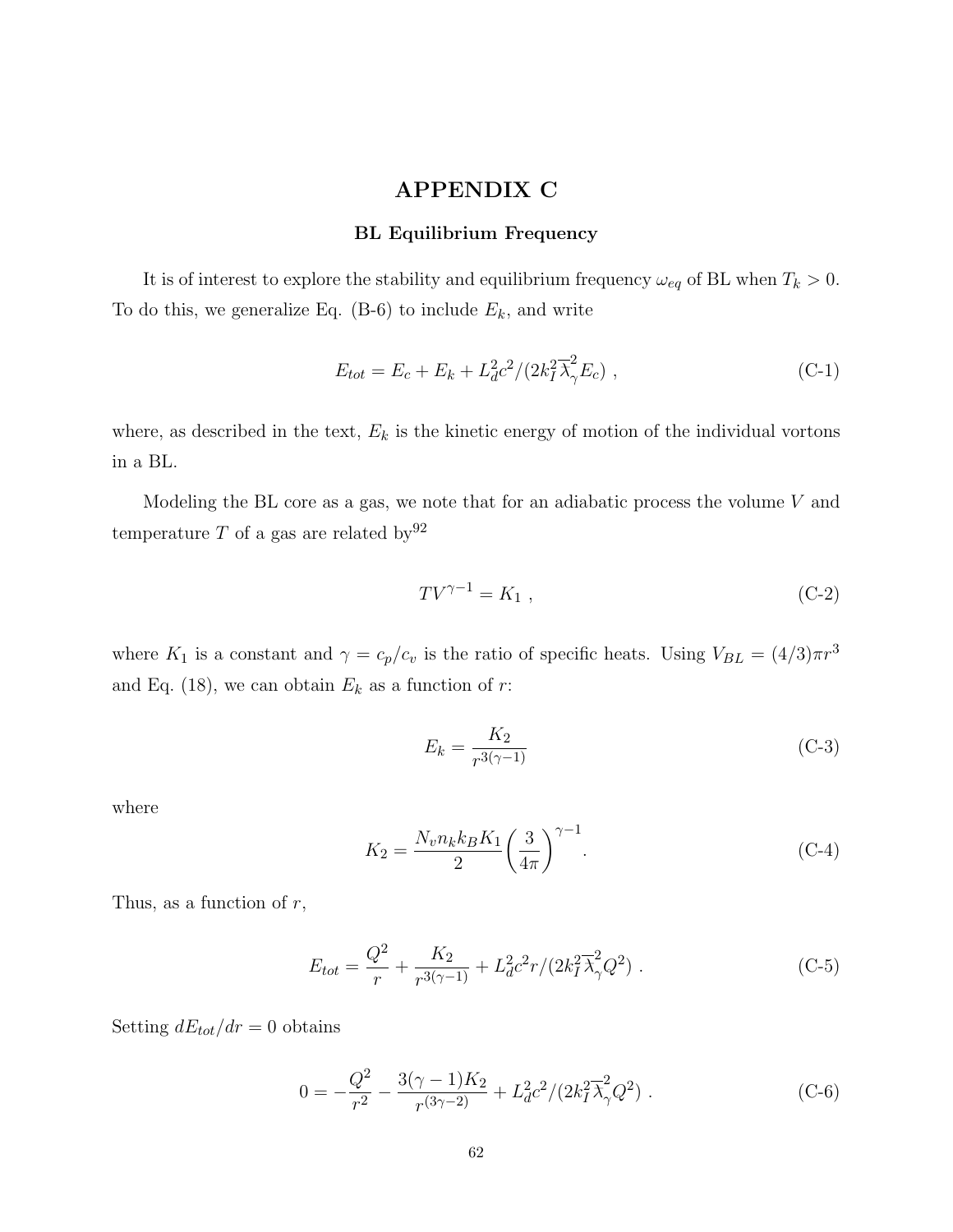Eq. (C-6) can be solved for  $r = r_{eq}$ , but it is more useful to multiply it by  $r$  and obtain

$$
0 = -E_c - 3(\gamma - 1)E_k + E_d , \qquad (C-7)
$$

or

$$
E_d = E_c + 3(\gamma - 1)E_k .
$$
 (C-8)

Substituting Eq. (C-8) into Eq. (B-5) yields

$$
\omega_{eq} = \frac{\sqrt{2}c}{k_I \overline{\lambda}_{\gamma}} \left( \frac{E_c + 3(\gamma - 1)E_k}{E_c} \right)^{1/2} = \omega_0 [1 + 3(\gamma - 1)E_k/E_c]^{1/2} . \tag{C-9}
$$

For a monatomic gas $^{93}$   $\gamma = 5/3,$  and Eq. (C-9) becomes

$$
\omega_{eq} = \omega_0 \sqrt{1 + 2E_k/E_c} \tag{C-10}
$$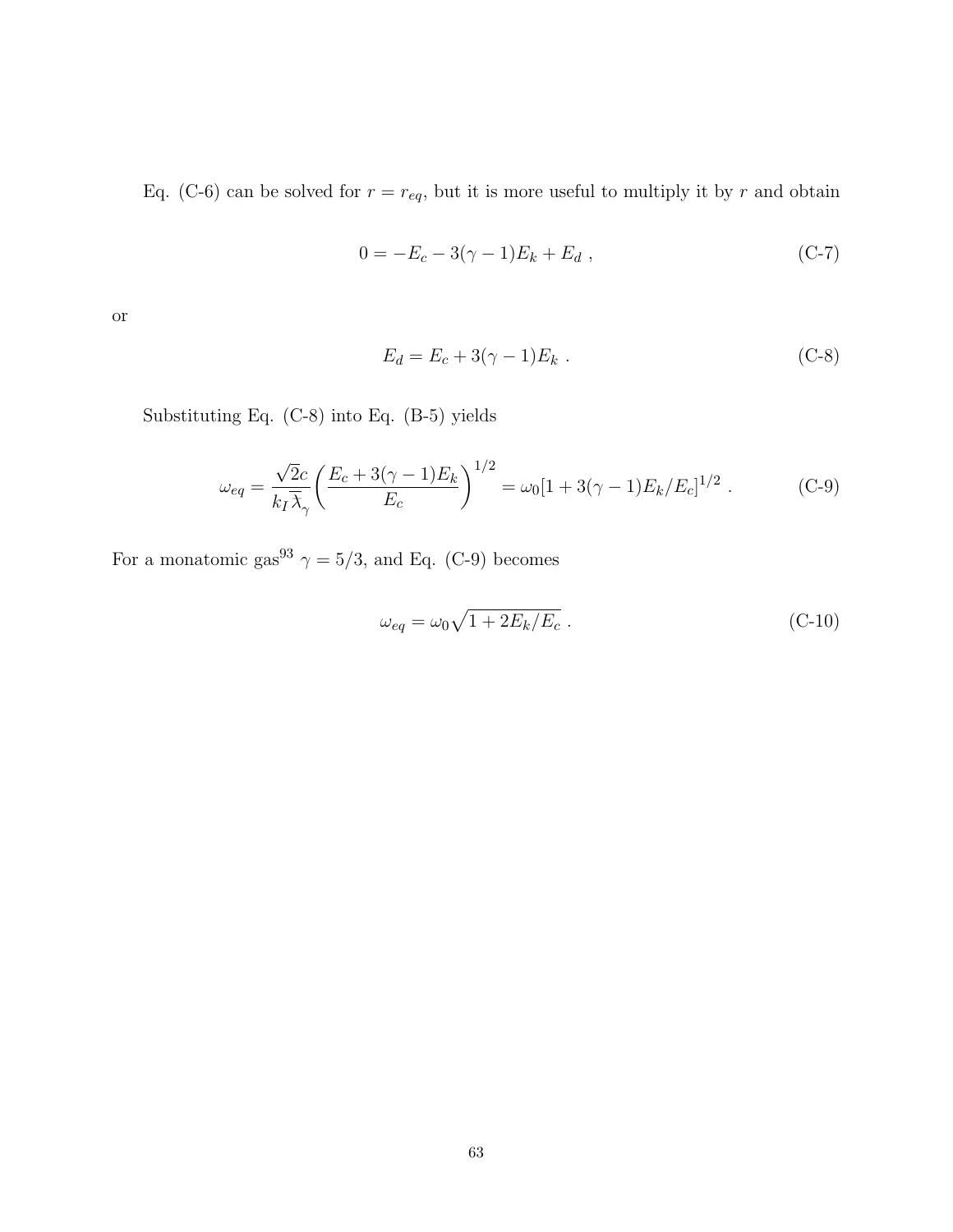# **APPENDIX D BL Radioactivity**

Simply put, the model for BL radioactivity is catalyzed nucleon decay described by Eq. (20), where the nucleon is a member of the nucleus of an atom at the location of the BL. In Eq. (20), one of the quarks in the nucleon makes the transition, but there are two other "spectator" quarks that still are hadronic in nature; these will lead to nonbaryonic hadronic debris, *i.e.,* pions and perhaps some kaons. The number, types, and energies of the pions and kaons released in these reactions are best described by phenomenological distributions. While detailed knowledge of the *π*-K distributions is not essential to the concept of the BL model at this stage, the assumption that a few energetic pions would be emitted appears quite reasonable and will enable some estimates of the BL energy budget.

For the purposes of calculation, it is assumed that there are produced on the average two energetic pions (and no kaons) accompanying the lepton in each nucleon decay process, and that these three particles share equally in the available kinetic energy from the decay. (A three particle phase space would be more precise, but then one should also include the possibility of other numbers of pions and kaons as well; sufficient information is not available to justify such refinements.) Such an assumption should be good to a factor of two or three, which is quite adequate for the purposes of this appendix. In the same spirit, the following possible reactions represented by Eq.  $(20)$ , assuming  $n = 2$  and  $m = 0$ , are recorded:

$$
vp \rightarrow ve^{+}\pi^{+}\pi^{-}
$$
  
\n
$$
vp \rightarrow ve^{+}\pi^{\circ}\pi^{\circ}
$$
  
\n
$$
vp \rightarrow v\bar{\nu}_{e}\pi^{+}\pi^{\circ}
$$
  
\n
$$
vn \rightarrow v\bar{\nu}_{e}\pi^{\circ}\pi^{\circ}
$$
  
\n
$$
vn \rightarrow v\bar{\nu}_{e}\pi^{\circ}\pi^{\circ}
$$
  
\n
$$
vn \rightarrow ve^{+}\pi^{\circ}\pi^{-}
$$
  
\n
$$
(20')
$$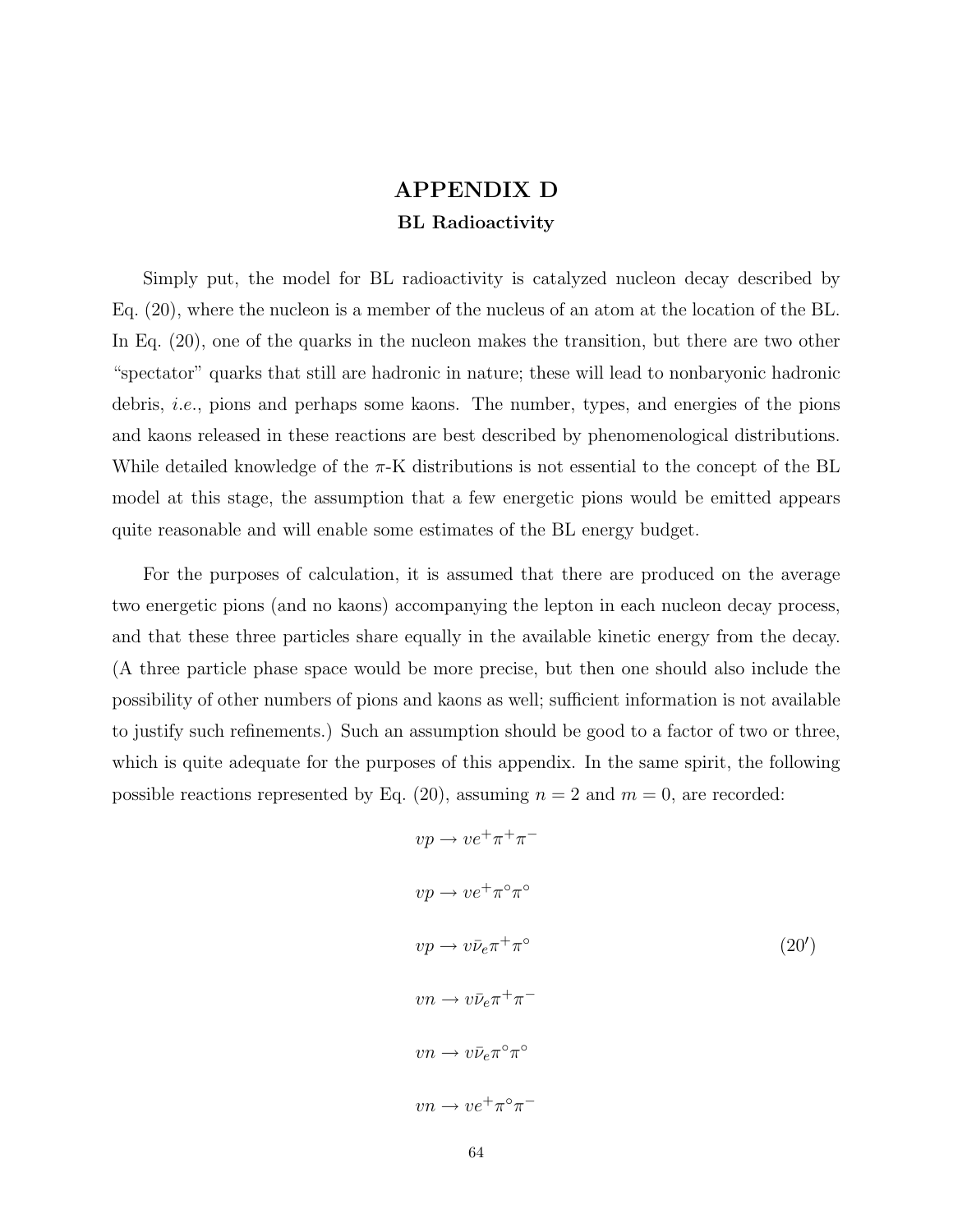Final states with  $e^-$  and  $\nu_e$  are precluded<sup>15</sup> by conservation of  $Q_H$ . Reactions to  $\mu^+$  and  $\bar{\nu}_{\mu}$  in the final state are also possible, but their inclusion above would not substantially change the energetics (although the muons in the final state would be much less efficient at heating the BL core). For simplicity, it is assumed each reaction of Eq.  $(20')$  has the same probability. Further, it is assumed that the leptons escape the nucleus with no energy loss and that one half of the pions also escape (without energy loss), the other half being absorbed. (Actually, since the nucleons are decaying inside the nucleus, the pion absorption rate probably exceeds 0.5, but again at this stage such a refinement is unwarranted.) Since air is 80% nitrogen, we can assume without serious error that the nucleon decays inside an <sup>14</sup>N nucleus. When a proton decays to  $e^+$  or  $\bar{\nu}_e$  we get

$$
^{14}\text{N} \to {}^{13}\text{C} + \bar{\ell}_e + 2\pi , \qquad (D-1)
$$

where  $\bar{\ell}_e$  represents the  $e^+$  or  $\bar{\nu}_e$ , and the pions balance the charge. Similarly, when a neutron decays to a  $\bar{\ell}_e$ , we get

$$
^{14}\text{N} \to {}^{13}\text{N} + \bar{\ell}_e + 2\pi \ . \tag{D-2}
$$

For the purposes of estimation, we assume that the available kinetic energy  $(M_N - 2m_\pi)$  $\sim$  660 MeV is divided equally between the lepton and the two pions. Thus, we have 440 MeV escaping kinetic energy and  $220 \text{ MeV} + 140 \text{ MeV} = 360 \text{ MeV}$  being absorbed into the nucleus. The absorbed pion will heat the nucleus, causing a variety of particles to evaporate.

As a basis for core heating estimates, the calculations in Table D-I are useful.

|             |                         | TABLE D-I    |            |                       |
|-------------|-------------------------|--------------|------------|-----------------------|
| Particle    | Mass                    | Total Energy |            | $1 - \beta$           |
| $e^{\pm}$   | $0.511 \text{ MeV}/c^2$ | 220.511 MeV  | 0.99999732 | $2.68 \times 10^{-6}$ |
| $\mu^{\pm}$ | 105.658                 | 325.658      | 0.946      | $5.41 \times 10^{-2}$ |
| $\pi^{\pm}$ | 139.568                 | 359.568      | 0.922      | $7.84 \times 10^{-2}$ |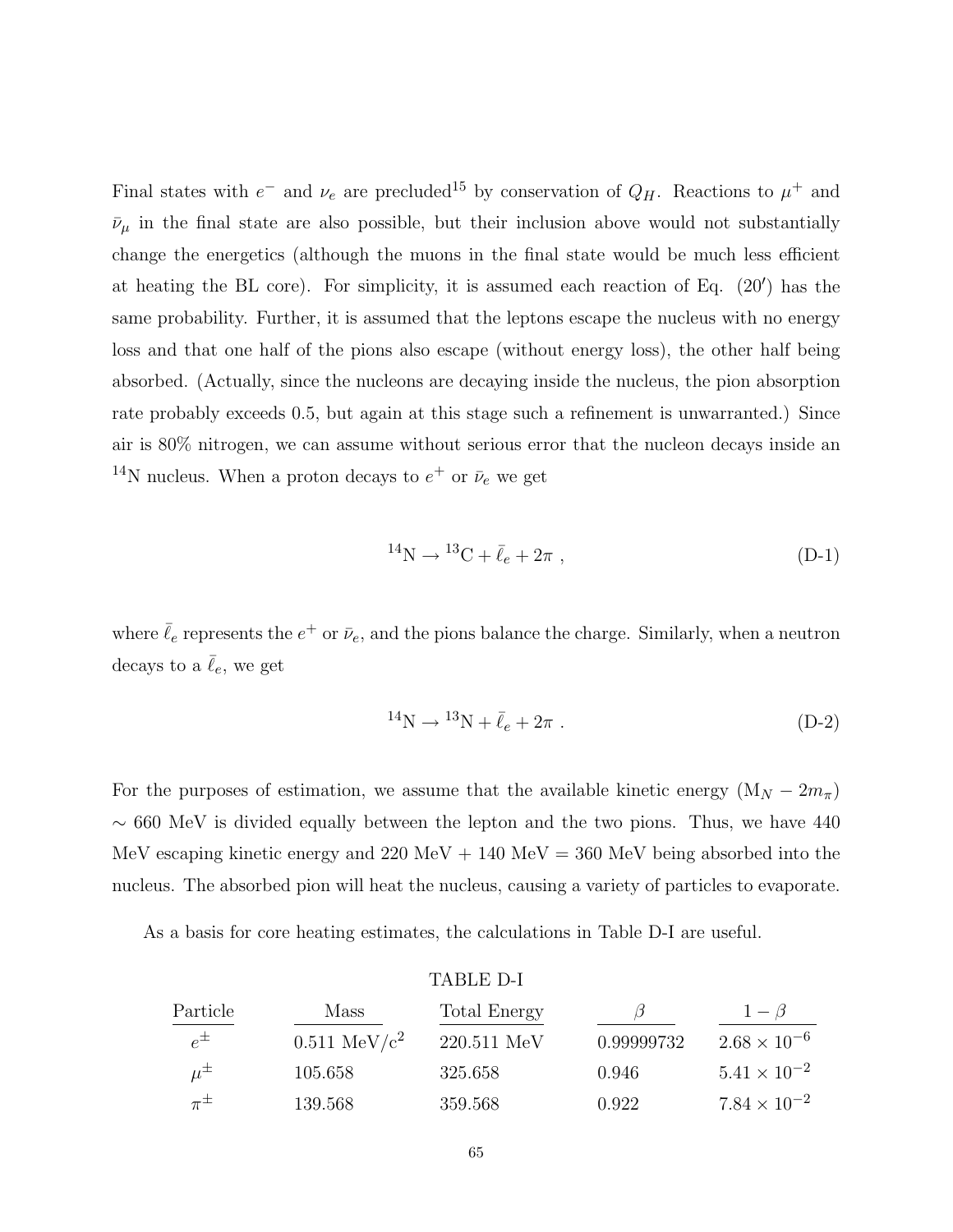The calculations for Table D-I assume that the particle kinetic energy is 220 MeV. While one would realistically expect a distribution of kinetic energies, using a specific energy is useful for the purposes of comparison.

Data for the absorption of stopped  $\pi^-$  in carbon<sup>94</sup> indicates that the ejected and evaporated particles are mainly  $p, d, t$ , and  $\alpha$ . (Neutrons were not detected in this experiment.) From Table 1 of Ref. 94, we list in Table D-II the percent yields per absorbed pion and the mean kinetic energies of the distribution of particles.

### TABLE D–II

| Particle       | Yield in $%$  | Mean Kinetic Energy | $Energy/\pi^-$    |
|----------------|---------------|---------------------|-------------------|
| $\mathcal{P}$  | $39 \pm 7$    | $24 \text{ MeV}$    | $9.4 \text{ MeV}$ |
| $\overline{d}$ | $30 \pm 5$    | 19                  | 5.7               |
| $t\,$          | $20 \pm 6$    | 13                  | 2.6               |
| ${}^{3}$ He    | $9 \pm 3$     | 47                  | 4.2               |
| $\alpha$       | $81 \pm 24$   | 9                   | 7.3               |
| Li             | $1.4 \pm 0.4$ | 18                  | 0.3               |

Using Table D-II, (and assuming the neutron yield equals the proton yield) the total change in atomic number is  $\Delta A = -5.5$ , yielding a daughter nucleus with an estimated mean atomic number of 6.5.

Based upon the above discussion (and assuming that carbon at  $Z = 6$  is indicative of how nitrogen at  $Z = 7$  and oxygen at  $Z = 8$  will behave), we obtain the Table D-III for the estimated energy distribution among the various final state particles.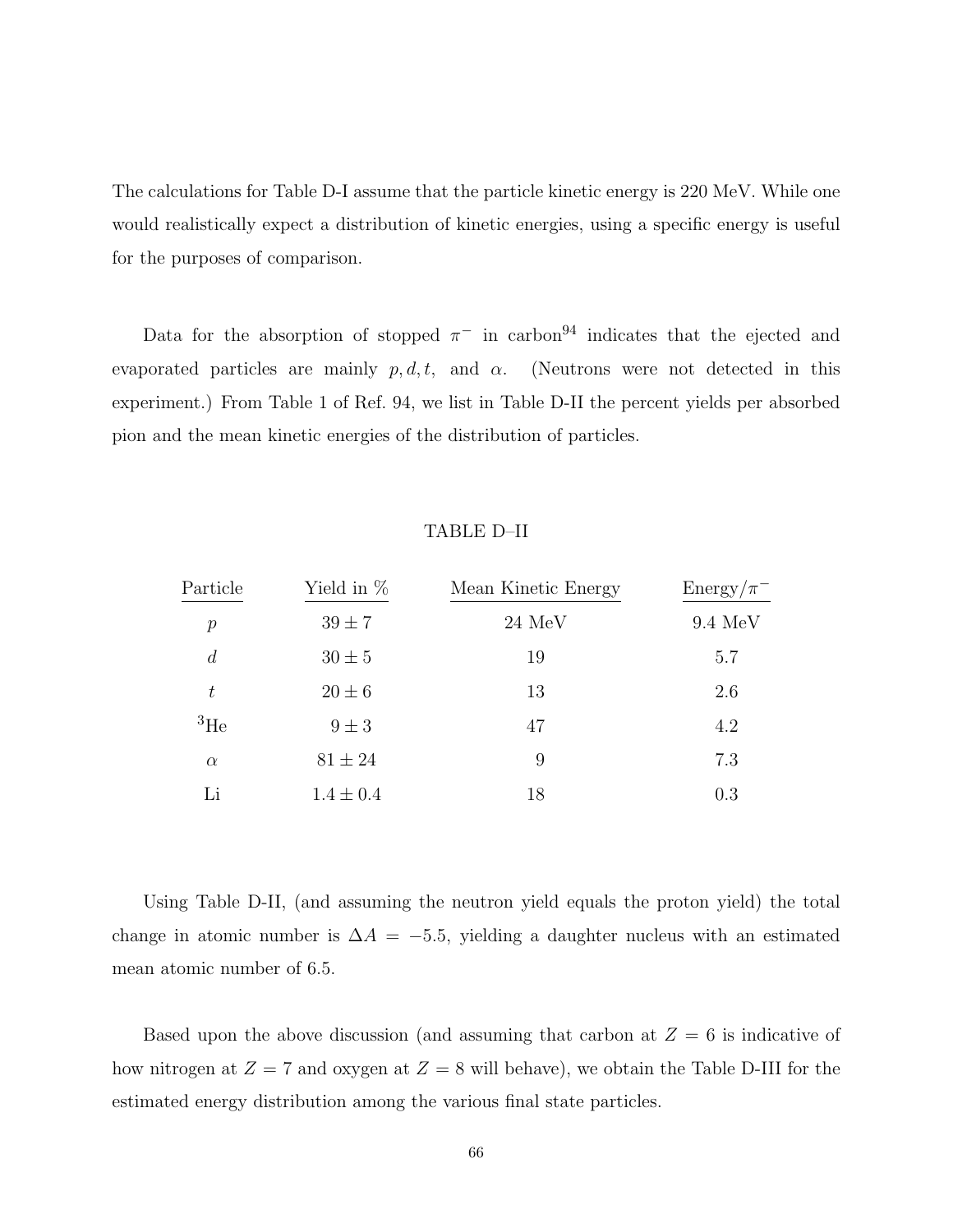| Emitted                                  | Yield per | Kinetic Energy    | <b>Typical Range</b> |
|------------------------------------------|-----------|-------------------|----------------------|
| Particle                                 | Decay     | per Particle      | in air               |
| charged lepton                           | 0.50      | $220 \text{ MeV}$ | 470 m                |
| neutrino                                 | 0.50      | 220               | infinite             |
| charged pion $(\pi^{\pm} \to \mu^{\pm})$ | 1.0       | 220               | $1000 \; \mathrm{m}$ |
| $\text{gamma}(\pi^{\circ} \to 2\gamma)$  | 2.0       | 180               | $300 \text{ m}$      |
| proton                                   | 0.4       | 9.4               | $1.4 \text{ m}$      |
| neutron                                  | 0.4       | 9.4               | $500 \text{ m}$      |
| deuteron                                 | 0.3       | 5.7               | $35 \text{ cm}$      |
| triton                                   | 0.2       | 2.6               | $6 \text{ cm}$       |
| ${}^{3}$ He                              | 0.1       | 4.2               | $\sim 1$ cm          |
| alpha                                    | 0.8       | 7.3               | $4 \text{ cm}$       |
| Z > 2                                    | 1.0       | $\sim 20$         | $\sim 5$ cm          |
|                                          |           |                   |                      |

TABLE D-III

In order to estimate the (average) kinetic energy of the daughter nucleus, we assume that 10 percent of the 220 MeV kinetic energy of the emitted pion is internally converted to kinetic energy of the final daughter nucleus. Consequently, the Z *>* 2 daughter (this includes the Li) will have a kinetic energy of ∼ 20 MeV, as is indicated in the Table D-III. (This is also consistent with the 18 MeV found for the Li kinetic energy as given in Table D-II.) Thus,  $\sim 30$  MeV/decay or  $\sim 3\%$  of the decay energy will be deposited locally. It is also clear from Table D-III that one expects that most of the decay energy will be transported by the high energy particles to some distance from the BL. (Note that a summation of the energy in the final state particles as tabulated above exceeds the nucleon mass by  $\sim 4\%$ , but for the purposes of this estimate, the implied small normalization adjustment is not useful.)

At this juncture, it is of interest to estimate the contribution of scintillation of the air to BL luminosity. If we consider, for the purposes of this estimation that Eq. (20) is proceeding at a nominal 1 Ci rate  $(3.7 \times 10^{10} \text{ decays/s})$ , then the total energy release will be  $3.7 \times 10^{10} \times 0.94 = 3.5 \times 10^{10}$  GeV/s = 5.6 W (per Ci), and if there is only the usual energy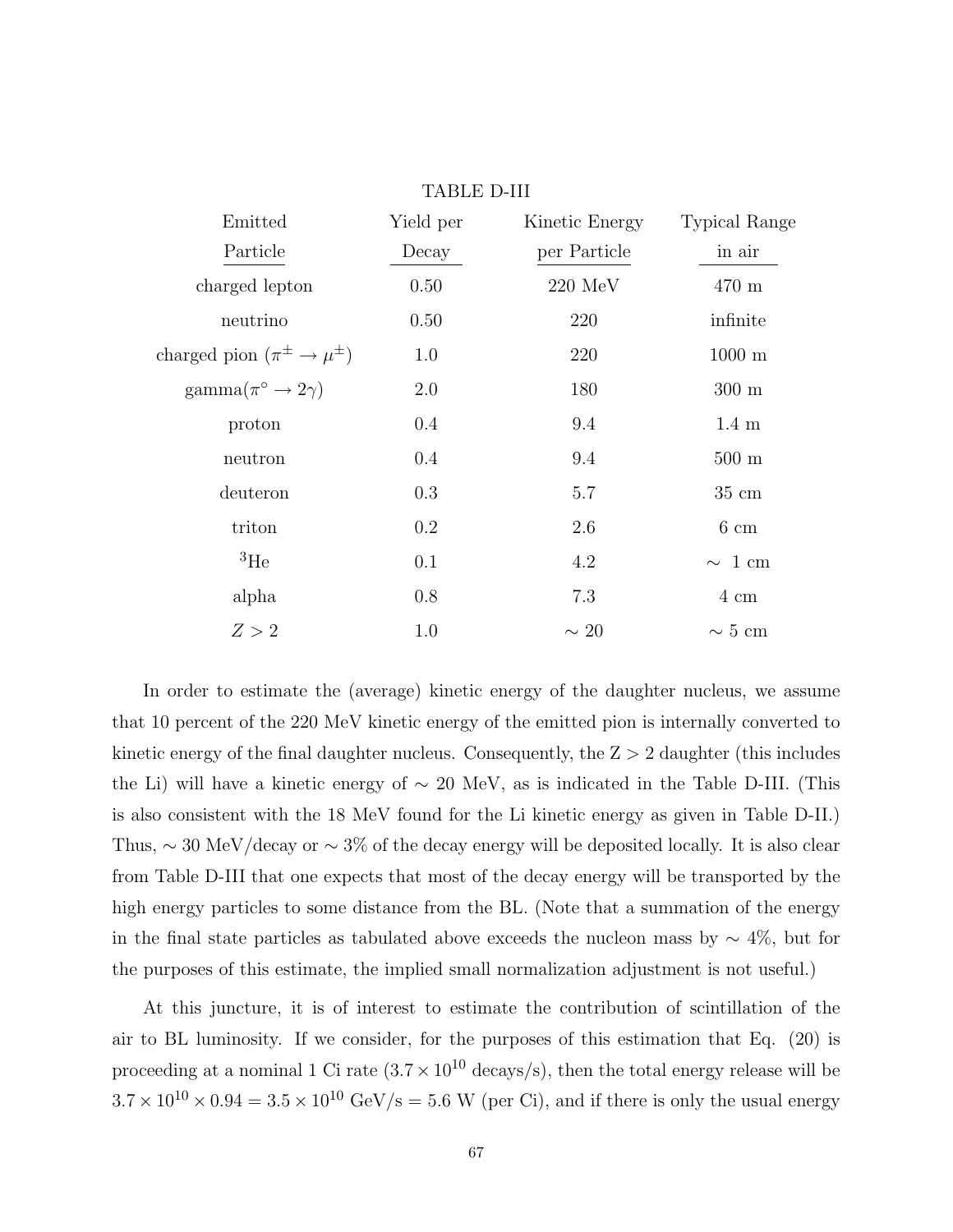absorption mechanisms active, then  $\sim 10^{18}$  eV/s or 0.17 W will be deposited locally (in the air). Based upon calculated scintillation rates for air,<sup>95</sup> we use an efficiency factor of  $10^{-4}$ for the yield of this locally deposited energy (ionization and excitation) into photons in the visible region (emitted by the resulting ion pair recombinations, and emissions by excited atoms and molecules). Thus, one estimates a yield  $1.7 \times 10^{-5}$  W of visible photons for the nominal 1 Ci BL. It would appear reasonable to assert that this estimate is good to a factor of two or three. Using 0.0156 as the absolute efficiency factor for a typical (25 W) tungsten light bulb,<sup>69</sup> we find that our nominal BL of 1 Ci has a luminance equivalent to a  $10^{-3}$ Watt tungsten light bulb. We use  $W_W$  as the unit for this (equivalent) quantity. Thus, the coefficient for the scintillation component of BL luminosity is  $10^{-3}$  W<sub>W</sub>/Ci. The efficiency for this process (visible photon energy/radioactive energy released) is  $3 \times 10^{-6}$ , quite low in comparison to the blackbody thermal process discussed in the text.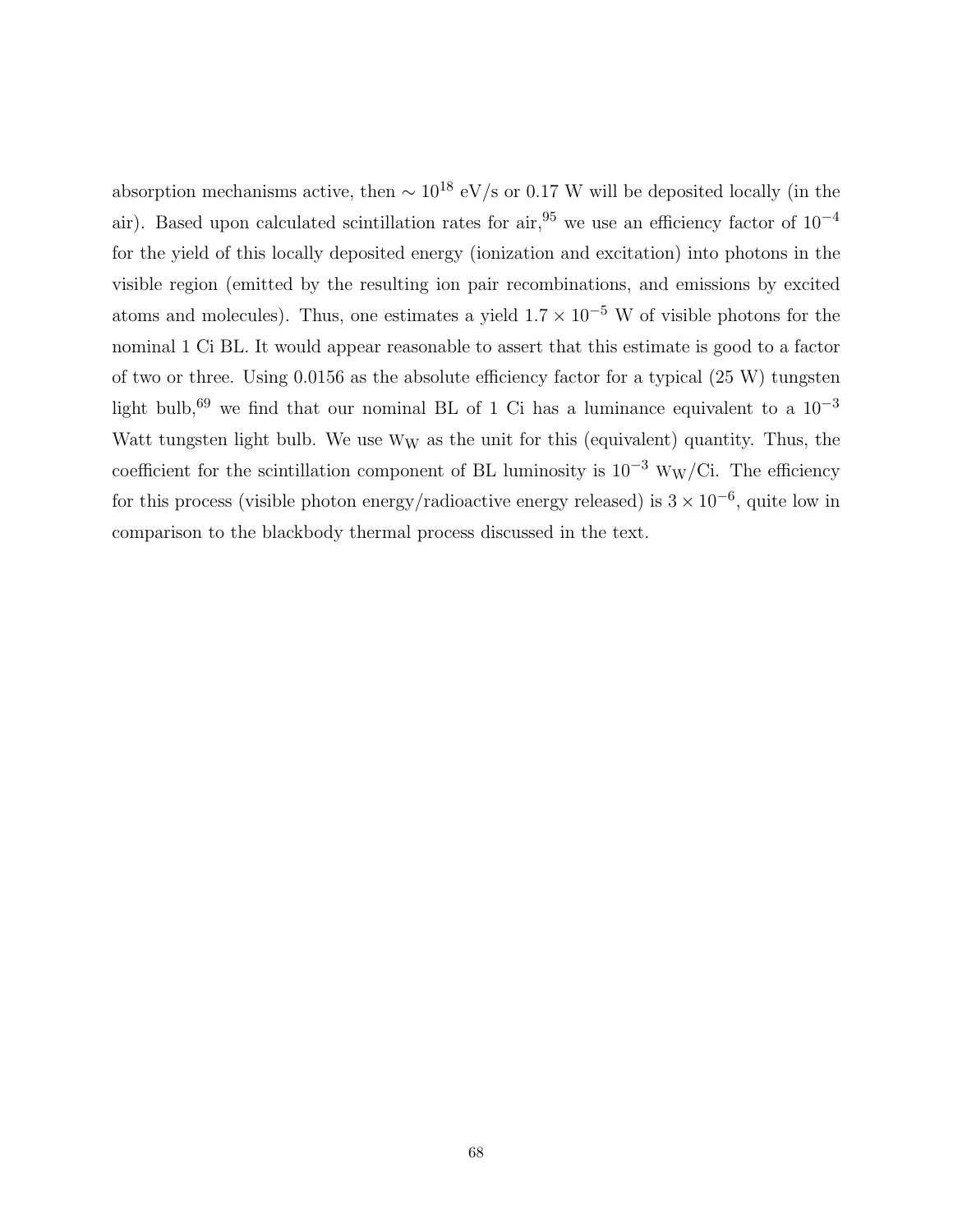### **APPENDIX E**

#### **BL Decay Driven Current**

Due to catalyzed nucleon decay, the BL has the character of a current source, suspended in space. This current, which is due to the excess of long-range positive charges leaving the BL region, will be radial in flow pattern. Looking at Table D-III in Appendix D and setting the charged pion excess at 0.1, we estimate that on average (including both signs of pion charge), there is the equivalent of one high energy positive charge/decay. Thus, a nominal BL of 1 Ci will drive a radial current

$$
I_r = 3.7 \times 10^{10} \times 1.6 \times 10^{-19} = 6 \times 10^{-9} \text{ A/Ci.}
$$
 (E-1)

As one considers larger and larger spheres out from the BL, this radial current (through the sphere) will diminish monotonically as the radius of the sphere in question exceeds the range of the high energy (positive) particles which comprise *I*r.

Since the BL also creates numerous ion pairs in its vicinity, this (high energy) outward current will be balanced by radial ionic currents, positive ions flowing toward the ball and negative ones flowing away. The residual voltage that builds up at the BL to drive these currents will depend upon the ion density (and ion mobility) in the air surrounding the BL. Since ionic mobility and density is finite, there will be a voltage build up at the BL. While under these circumstances, an equilibrium static voltage at the core is difficult to calculate, it is easy to imagine that this current source can build up a (negative) static potential of 3 to  $4 \times 10^5$  V, consistent with the value deduced by Dmitriev<sup>45</sup> from measured ozone/nitrogen dioxide ratios. A voltage of  $-4 \times 10^5$  V =  $-1.3 \times 10^3$  statvolts for a BL of radius 10 cm implies a net ion charge =  $-1.3 \times 10^4$  esu. This is comparable in magnitude to (and probably somewhat larger than) the  $Q_{TOT}$  indicated by Eq. (5). It is argued in the text that (for low velocities, at least) the motion of this negative charge dictates the motion of the BL.

If the driving *I*<sup>r</sup> is large enough, this voltage may be sufficient to create additional local ionization, that is, it could generate a corona discharge. An estimate of this effect is of some interest, and, in view of the fact that the corona light is shown to be small, a crude estimate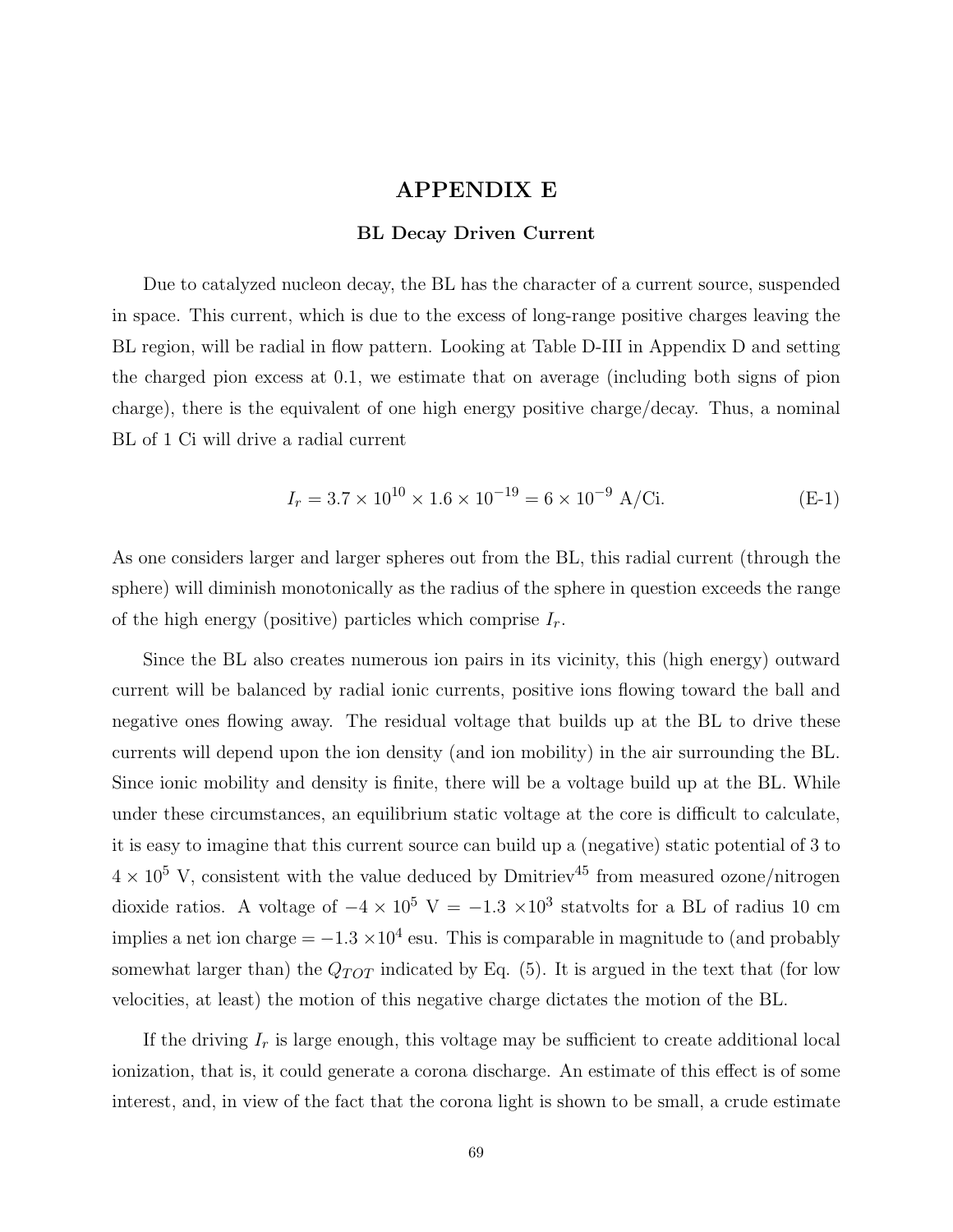should be adequate. Using the current of  $6 \times 10^{-9}$  A/Ci, and assuming Dmitriev's voltage and gradient,<sup>96</sup> independent of  $I_r$ , yields  $3 \times 10^{-4}$  W/Ci. If this power goes into photons at an efficiency of  $4 \times 10^{-3}$  (the corona process in air is not a very efficient way to produce visible light), then the visible photon power  $W_{vis} = 1.2 \times 10^{-6}$  W/Ci the equivalent tungsten bulb power is  $\sim 10^{-4}$  W<sub>W</sub>/Ci, an order of magnitude less than the luminance due to direct local ionization with subsequent scintillation of the air, and yet (at least) another order of magnitude below the blackbody thermal radiation from the core.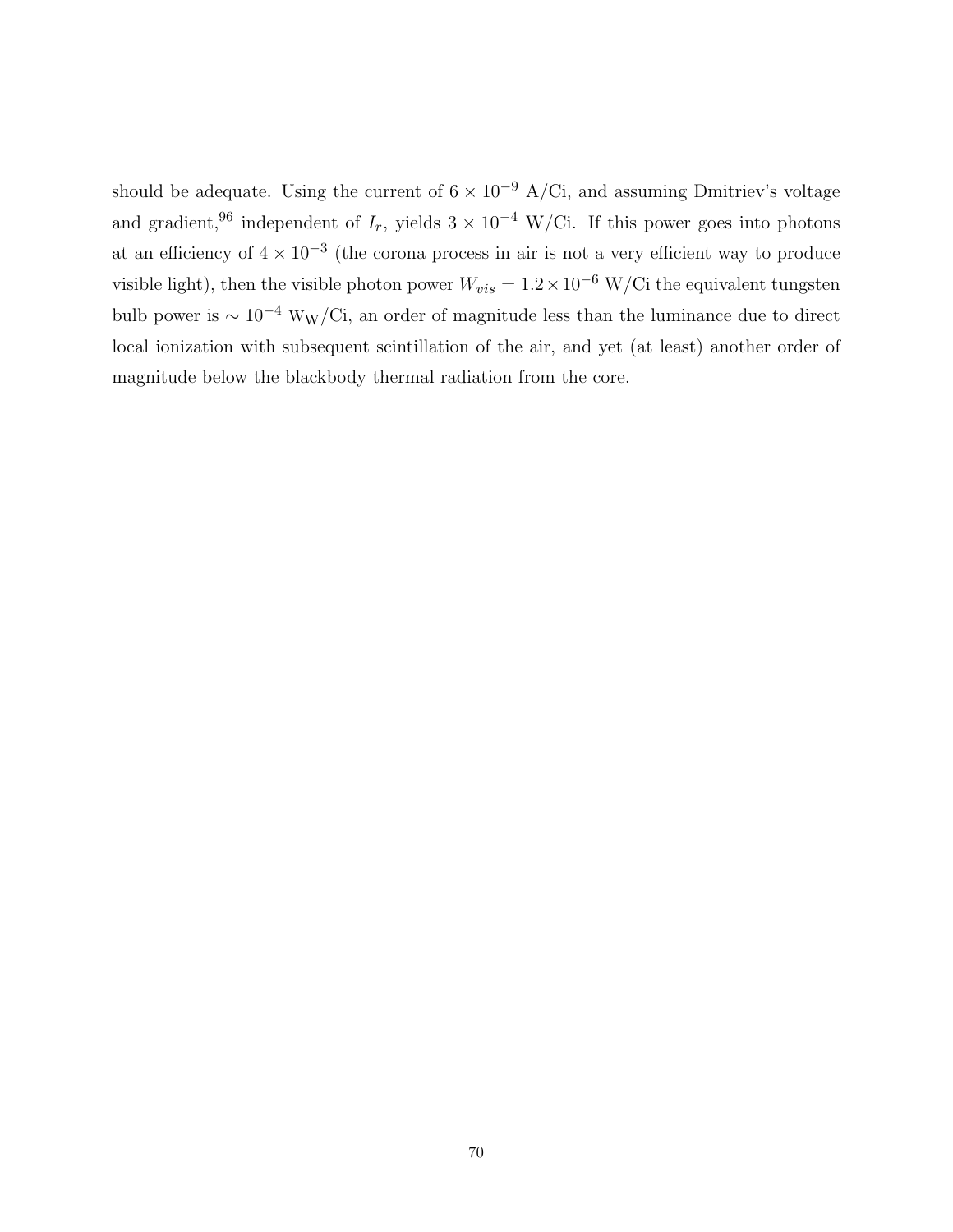### **APPENDIX F**

#### **Estimate of Residual Radioactivity**

One can use the estimate of the BL radioactivity in air to estimate residual radioactivity in solid materials that come into contact with a BL. I make such an estimate here for glass since it is often penetrated by ball lightning, frequently with witnesses present. While the composition of various types of glass varies considerably, the major component of most commercial glasses<sup>97</sup> is  $SiO<sub>2</sub>$ . As a result of catalyzed nucleon decay, one expects the silicon and oxygen nuclei to yield daughter products of lower *Z*. Upon consulting the radioactive nuclides listed $60$ 

for  $A < 28$  (silicon), we find:

| Nuclide    | Half-Life           |
|------------|---------------------|
| $^{3}$ T   | $12.26$ y           |
| $^{10}$ Be | $2.7 \times 10^6$ y |
| $^{22}Na$  | 2.6y                |

For the purposes of this calculation, the most interesting of these is  $22\text{Na}$ . This conclusion follows from the fact that the mean  $\Delta A$  in the carbon data was  $-5.5$ , and the  $\Delta A$  from <sup>28</sup>Si to <sup>22</sup>Na is −6. Thus, <sup>22</sup>Na would be expected to be near the peak of the distribution of the Z *>* 2 daughter products from BL catalized decay of <sup>28</sup>Si. In addition, <sup>22</sup>Na has a characteristic signature that would be easy to detect: two 511 keV *γ*'s and a 1275 keV *γ* per <sup>22</sup>Na decay. On the other hand, <sup>3</sup>T and <sup>10</sup>Be both give off a low energy  $\beta^-$ , which would be more difficult to detect.

The reaction of interest, then, is

$$
{}^{28}\text{Si} + v \rightarrow {}^{22}\text{Na} + v + \text{X},\tag{F-1}
$$

where X stands for all other reaction products.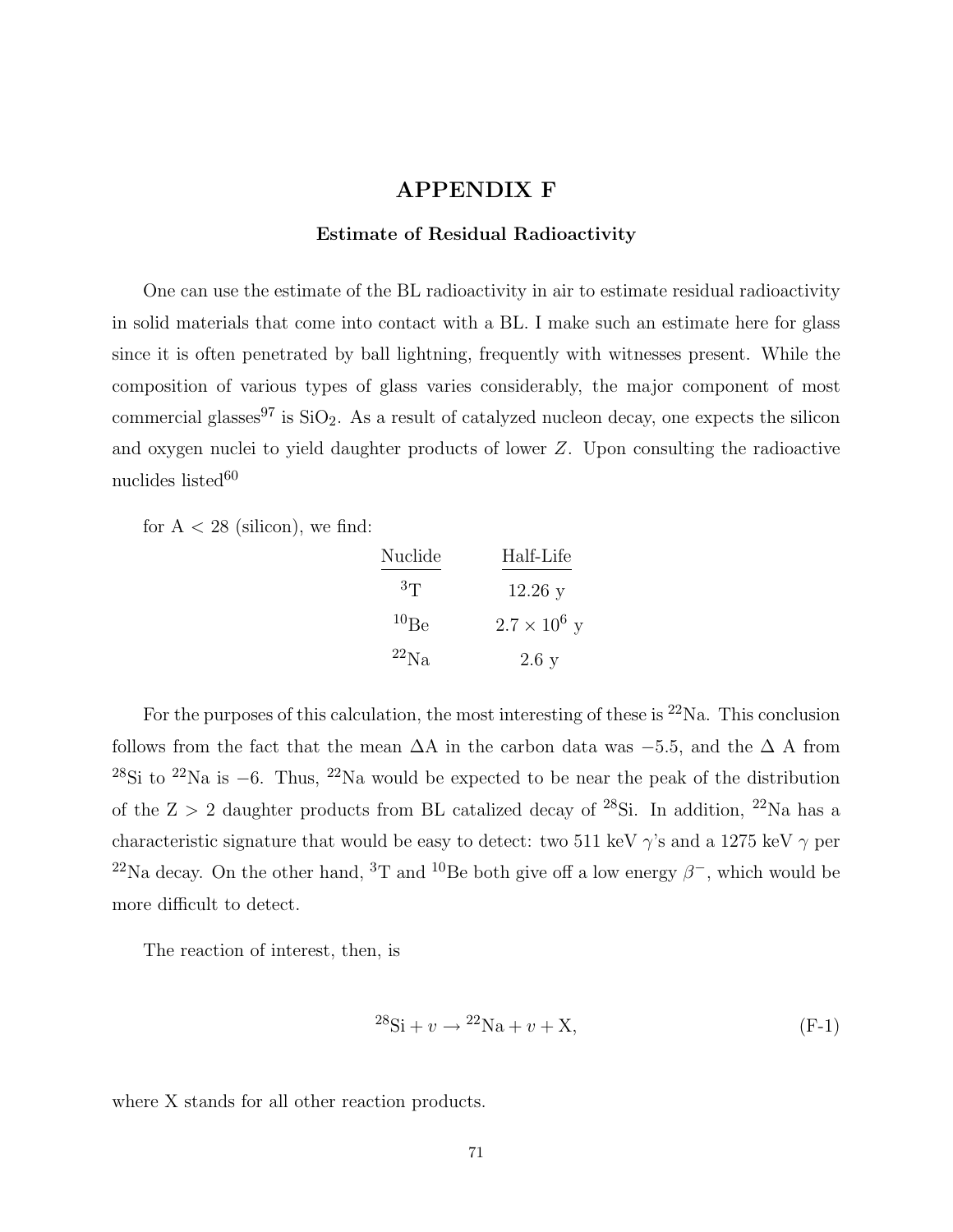The number of BL catalyzed decays which yield  $^{22}$ Na will be given by

$$
N_c = \frac{\rho_{\rm Si0_2}}{\rho_{\rm air}} \mathcal{R}_{BL} \frac{V_{\rm Si0_2}}{V_{BL}} K T \eta_c \tag{F-2}
$$

where  $\rho$  indicates density,  $\mathcal{R}_{BL}$  the radioactivity of the BL in air, *V* denotes volume,  $K = (28/60) = 0.47$  is the nucleon ratio of Si in SiO<sub>2</sub>, *T* is the time of BL contact with the glass, and.  $\eta_c$  is the fraction of catalyzed <sup>28</sup>Si decays which actually yield <sup>22</sup>Na.

In order to make an estimate of  $N_c$ , we note that  $(\rho_{\text{Si0}_2}/\rho_{\text{air}}) = (2.20/0.0012) = 1.83 \times 10^3$ , assume a window pane  $1/8'' = 0.3$  cm thick and use a "typical" BL with  $\mathcal{R}_{BL} = 1800$  Ci. For the purpose of this calculation, the other factors for Eq. (F-2) are:

$$
V_{\text{SiO}_2} = \pi r_{BL}^2 \times 0.3 = \pi (9.5 \text{ cm})^2 \times 0.3 = 85 \text{ cm}^3,
$$
  

$$
V_{BL} = \frac{4}{3} \pi r_{BL}^3 = \frac{4\pi}{3} (9.5 \text{ cm})^3 = 3600 \text{ cm}^3,
$$
  

$$
T = 0.1 \text{ s},
$$

and

$$
\eta_c=0.1,
$$

which yield

$$
N_c = 1.83 \times 10^3 \times 1800 \times 3.7 \times 10^{10} \times \frac{85}{3600} \times 0.47 \times 0.1 \times 0.1
$$

$$
= 1.3 \times 10^{13} \text{ atoms of } ^{22}\text{Na.}
$$

(N.B. The 2.6 y half-life of <sup>22</sup>Na is equivalent to a 3.75 y =  $1.2 \times 10^8$  s exponential lifetime.) Using the lifetime of  $1.2 \times 10^8$  s for <sup>28</sup>Na, then, yields an estimated initial decay rate for the  $22$ Na left in this sample of glass:

$$
\mathcal{R}(^{22}\text{Na}) = 1.3 \times 10^{13} / 1.2 \times 10^8 = 10^5 / \text{s} \sim 3 \ \mu\text{Ci}.
$$

A radioactivity of this magnitude is not particularly hazardous and is easy to detect.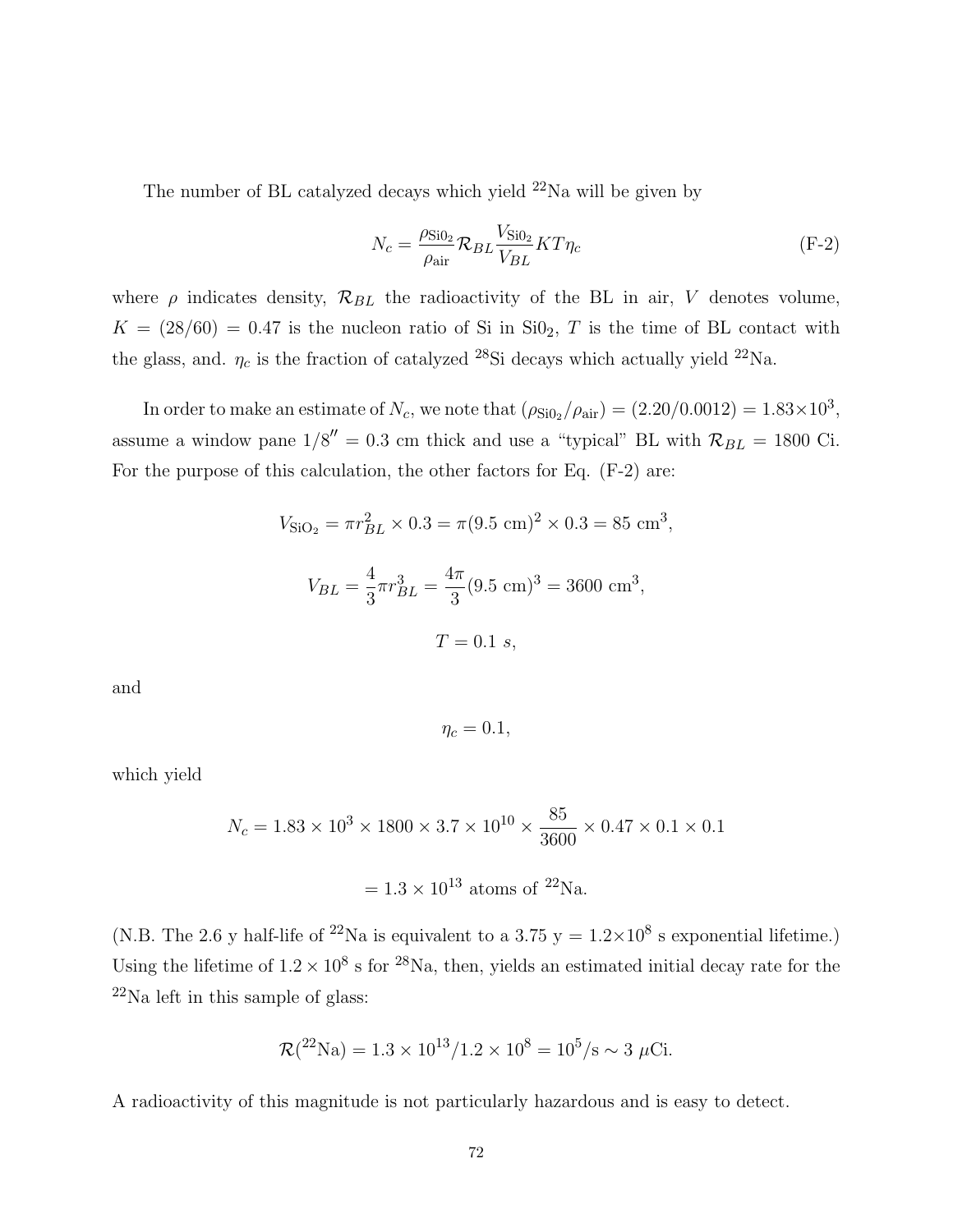## **REFERENCES AND FOOTNOTES**

- 1. S. Singer, The Nature of Ball Lightning (Plenum Press, New York, 1971).
- 2. W. N. Charman, Phys. Rep., **54**, 261 (1979).
- 3. J. D. Barry, Ball Lightning and Bead Lightning (Plenum Press, New York, 1980).
- 4. B. M. Smirnov, Phys. Rep., **152**, 177 (1987).
- 5. Y.–H. Ohtsuki, Ed., Science of Ball Lightning (World Scientific, Singapore, 1989).
- 6. B. M. Smirnov, Usp. Fiz. Nauk, **162**, 43 (1992) [Sov. Phys. Usp., **35**, 650 (1992)].
- 7. B. M. Smirnov, Phys. Rep., **224**, 151 (1993).
- 8. G. Egely in Ref. 5, p. 19; Y.–H. Ohtsuki and H. Ofuruton in Ref. 5, p. 31.
- 9. P. Devereaux, Earth Lights Revelation (Blanford Press, London, 1989).
- 10. E. Strand, Project Hessdalen 1984, Final Technical Report, Part One.
- 11. Since additional progress in the development of this model has occurred between the time of the talk in March and submission of the paper for publication in September, appropriate updates are included in this written version of the talk. The major update is a better understanding of the mechanisms leading to the heating of the BL core and the subsequent re-radiation of energy in the visible region.
- 12. M. A. Uman, Jour. Atmos. and Terr. Phys., **30** 1245 (1968).
- 13. Uman's criteria militate against some of the simpler models for BL: 1) Relative stability in size and shape tends to rule out models dependent upon thermally stored energy, which would diminish in effect as the BL cooled; 2) Mobility rules out various forms of corona discharges such as St. Elmo's fire, which are attached to conductors or other material objects (such as masts or spars); 3) Not rising is another argument against a thermally driven BL; 4) and in particular 5) rule out models that rely upon external electromagnetic radiation or external electric currents as sources for BL energy.
- 14. D. Fryberger, Hadronic Jour., **4**, 1844 (1981).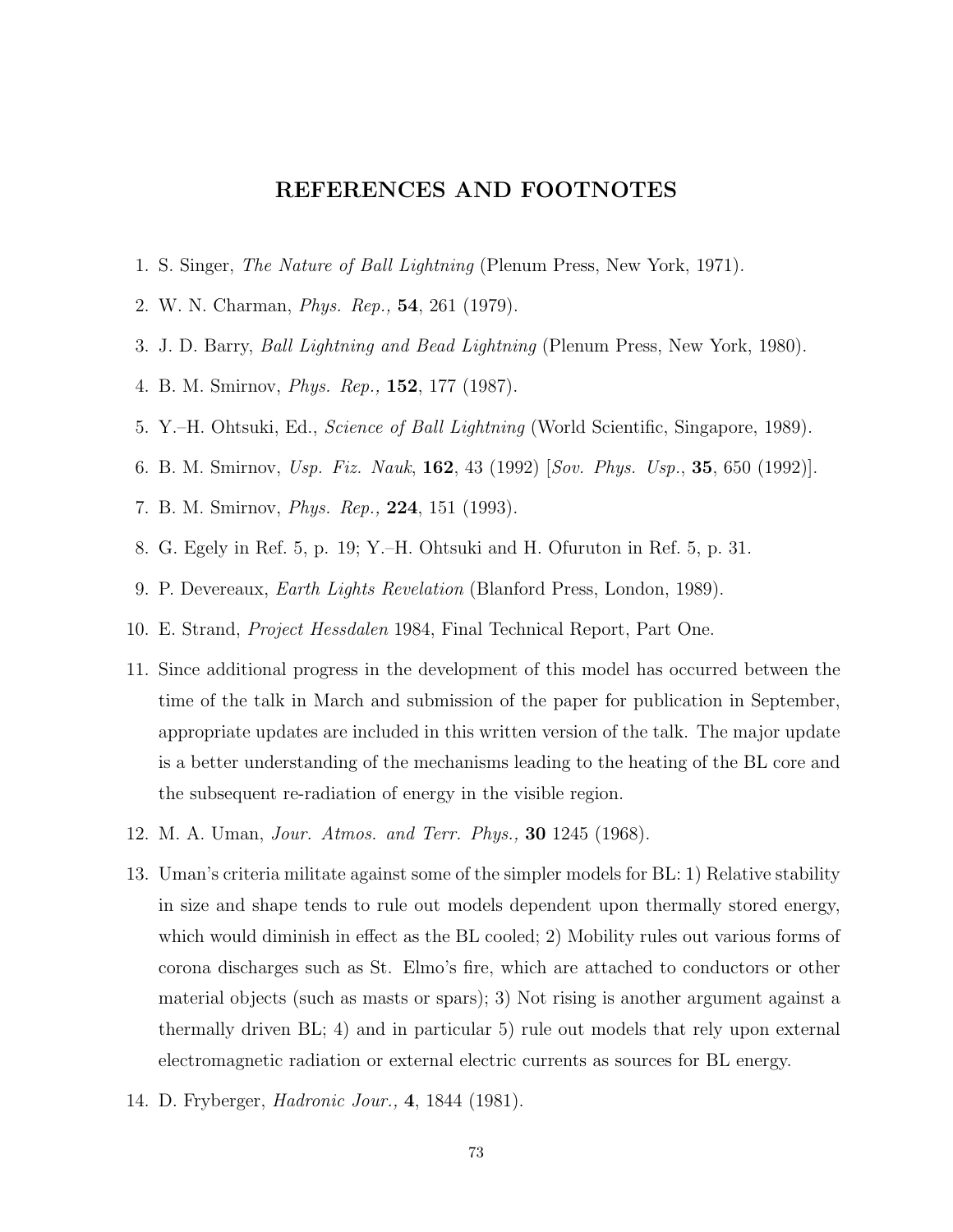- 15. D. Fryberger, Found. Phys., **13**, 1059 (1983).
- 16. O. Heaviside, *Electromagnetic Theory* (Chelsea Publishing Co., London, 1892).
- 17. G. Y. Rainich, Trans. Am. Math. Soc., **27**, 106 (1925).
- 18. Y. Han and L. C. Biedenharn, Nuovo Cimento, **2A**, 544 (1971) introduced the word "dyality" for this symmetry to avoid the (often used, but confusing) use of "duality," which has a different meaning in other contexts.
- 19. N. Cabibbo and E. Ferrari, Nuovo Cimento, **123**, 1147 (1962); S. Shanmugadhasan, Can. J. Phys., **30**, 218 (1952).
- 20. D. Fryberger, Found. Phys., **19**, 125 (1989); Found. Phys. Lett., **3**, 375 (1990).
- 21. A more complete discussion of the two-photon question in the context of the vorton model is planned for a later paper.
- 22. J. Wei and W. E. Baylis, Found. Phys. Lett., **4**, 537 (1991).
- 23. For example, cf., J. D. Bjorken and S. D. Drell, Relativistic Quantum Mechanics (McGraw Hill Book Co., New York, 1964), p. 64 et seq.; S. Saunders and H. R. Brown (Eds.), The Philosophy of the Vacuum (Clarendon Press, Oxford, 1991); and P. W. Milonni, The Quantum Vacuum (Academic Press, Inc., San Diego, 1994).
- 24. As an exception to this remark, one supposes that the magnetic analogue neutrinos are light, but that they couple only through the magnetic analogue of weak bosons, which do not couple to the usual (electric) particles, essentially precluding their observation. Similarly, the magnetic photon is presumed to be light, but being radiated only by magnetic charges, it also would be quite rare.
- 25. P. M. Morse and H. Feshbach, Methods of Theoretical Physics (McGraw Hill Book Co., New York, 1953), p. 666. We use here the symbols of H. Bateman, *Partial Differential* Equations of Mathematical Physics (Cambridge Univ. Press, Cambridge, 1959), p. 461, to free  $\mu$  and  $\theta$  for other notation.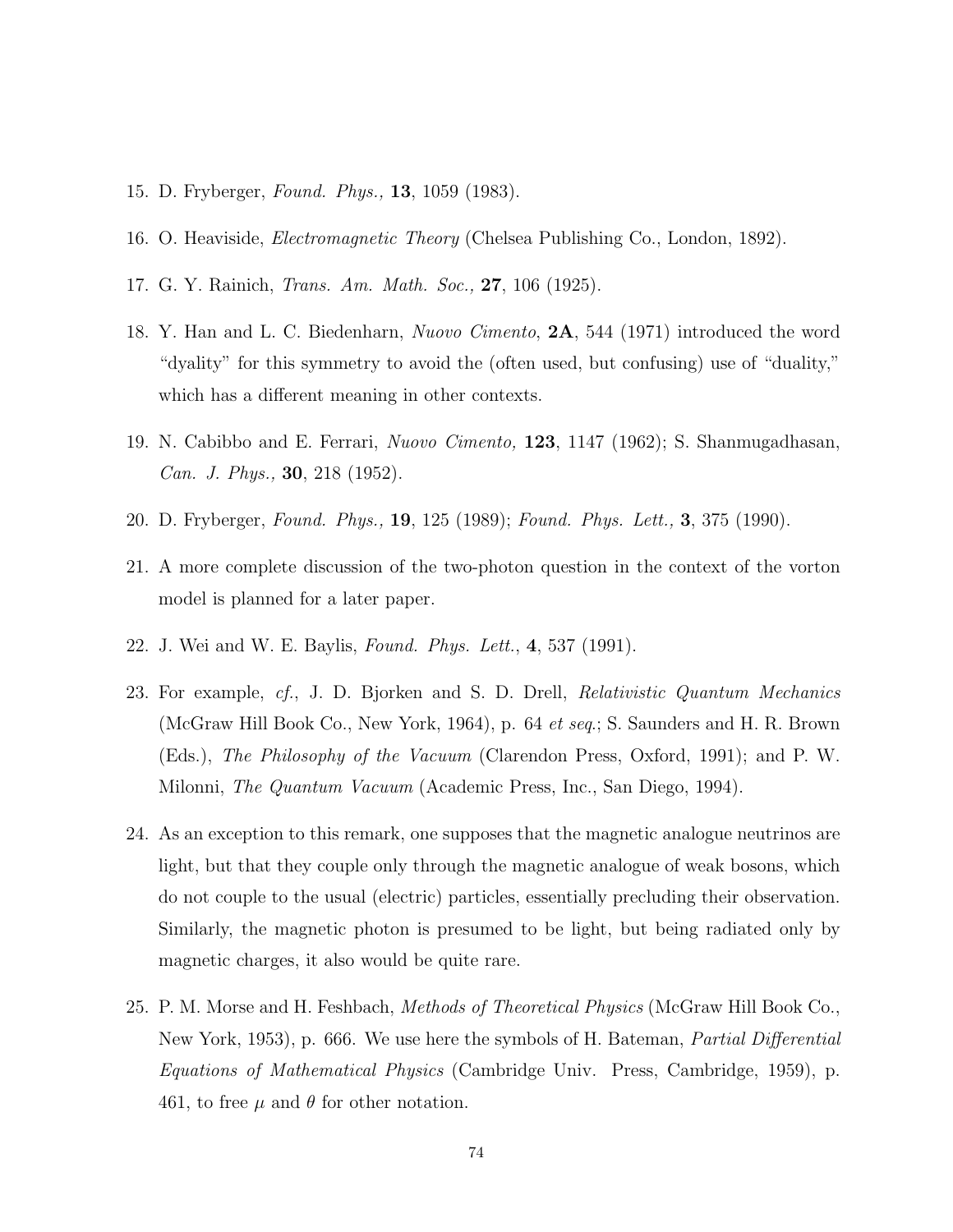- 26. Fig. 4 is adapted from R. Penrose and W. Rindler, Spinors and Space-Time, Vol. 2 (Cambridge University Press, Cambridge), Fig. 6-3, p. 62. This figure demonstrates that vorton structure bears a close resemblance to (a projection of) the twistor.
- 27. Numerically,  $Q_H = m'_\psi \times m_\phi = m_\psi \times m'_\phi = C \times m'_\psi \times m'_\phi$  where *C* is the largest common factor in  $|m_{\psi}|$  and  $|m_{\phi}|$ ; *i.e.*,  $|m_{\psi}'|$  and  $|m_{\phi}'|$  are relatively prime. This topic is discussed in Ref. 14.
- 28. It is of interest to observe that dyality rotation involves an infinitesimal violation of the conservation of charge, which is less restricted than a finite violation: M. B. Voloshin, and L. B. Okun, Zh. Eksp. Teor. Fiz. Pis'ma Red., **28**, 156 (1978) [JETP Lett., **28**, 145 (1978)]; L. B. Okun and Ya. B. Zeldovich, Phys. Lett. B, **78**, 597 (1978); A. Yu. Ingnatiev, V. A. Kuzmin, and M. E. Shaposhnikov, Phys. Lett., **84B**, 315 (1979).
- 29. It is conventionally assumed that the rest mass of the photon is zero  $(\lambda_{\gamma_e}=\infty)$ , but experimentally it is only known that  $\lambda_{\gamma_e} \gtrsim 3 \times 10^8$  m: E. Fischbach, H. Kloor, R. A. Langel, A. T. Y. Lui, and M. Peredo, Phys. Rev. Lett., **73**, 514 (1994). Earlier refrences for  $\lambda_{\gamma_e}$  are: L. Davis, A. S. Goldhaber and M. M. Nieto, *Phys. Rev. Lett.*, **35**, 1402 (1975); G. V. Chibisov, Usp. Phys. Nauk, **119**, (1976) [Sov. Phys. Usp., **19**, 624 (1970)].
- 30. In the interest of brevity, the word "vortons" will be used to refer to vortons or to a combination of both vortons and antivortons. Context will provide the intended meaning.
- 31. Although the upward flow of current (lowering negative charge) is the most common cloud-to-ground discharge, this is not an essential feature of the model; it will apply to cloud-to-cloud discharges as well as to cloud-to-ground discharges that lower positive charge to ground.
- 32. The inverse of this problem, the abrupt creation of a current by beta decay, is treated by J. D. Jackson, Classical Electrodynamics (J. Wiley & Sons, Inc., N. Y., 1962), p. 526.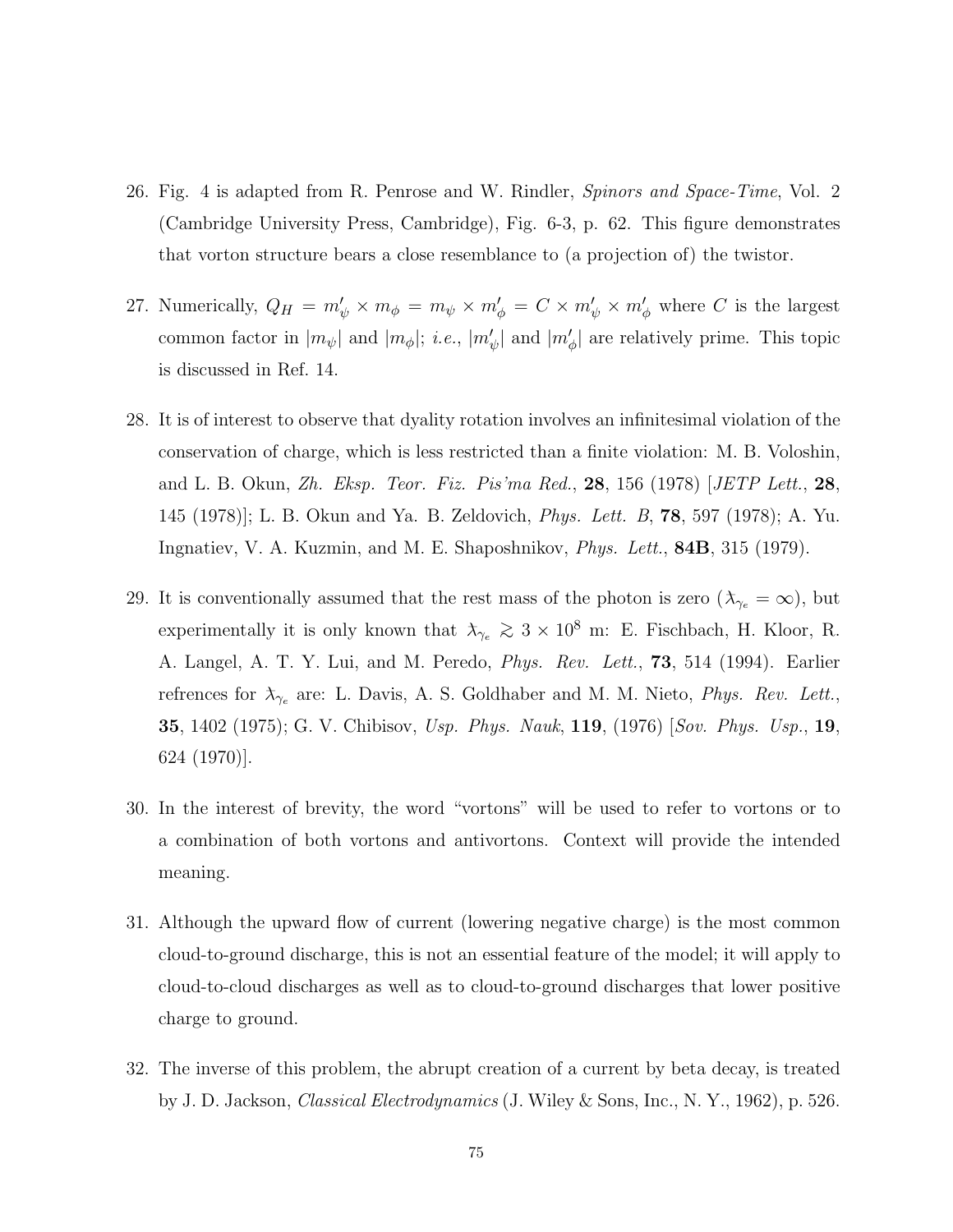- 33. This picture of vorton generation also makes it plausible that this model might also explain the phenomenon of bead lightning.<sup>3</sup> However, this intriguing possibility is not explored here.
- 34. M. A. Uman, Lightning (Dover Publication, Inc., N.Y., 1982).
- 35. Y. T. Lin, M. A. Uman, and R. B. Standler, J. Geophy. Res., **85**, 1571 (1980) postulate that the return stroke is composed of three components: 1) a short duration pulse that produces the fast peak current, 2) a uniform current, and 3) a "corona" current. This model has the peak current flowing at ∼ 1 *µ*s after the moment of onset, and yields results in reasonable accord with measurements.
- 36. A. H. Paxton, R. L. Gardner, and L. Baker, Lightning Return Stroke: A Numerical Calculation of the Optical Radiation, Lightning Electromagnetics, R. L. Gardner, Ed. (Hemisphere Publishing Corp., NY, 1990), p. 47.
- 37. C. R. Holmes, E. W. Szymanski, S. J. Szymanski, and C. B. Moore, J. Geophys. Res., **85**, 7517 (1980), p. 47
- 38. G. C. Dijkhuis, "Statistics and Structure of Ball Lightning," Proceedings of the  $3<sup>rd</sup>$ International Ball Lighting Symposium, S. Singer, Ed. In press.
- 39. S. Singer, op. cit., p. 40.
- 40. Ibid., p. 42.
- 41. A. J. F. Blair, Nature, **243**, 512 (1973).
- 42. It is also conceivable that lightning produced vortons are excited above the ground state level (thus having  $|m_{\psi}|, |m_{\phi}| > 1$  and  $Q > Q_0$ ), by the high temperature in the lightning discharge channel, for example. But this possibility is not explored here; as noted in the text, this modification would not significantly affect the physics of this BL model.
- 43. A detailed description of the process(es) by which the lightning produced vortons (Sec. II D) form a coherent and active BL core is an important topic for future study. Since Sec. II F indicates that it is plausible that every lighting discharge produces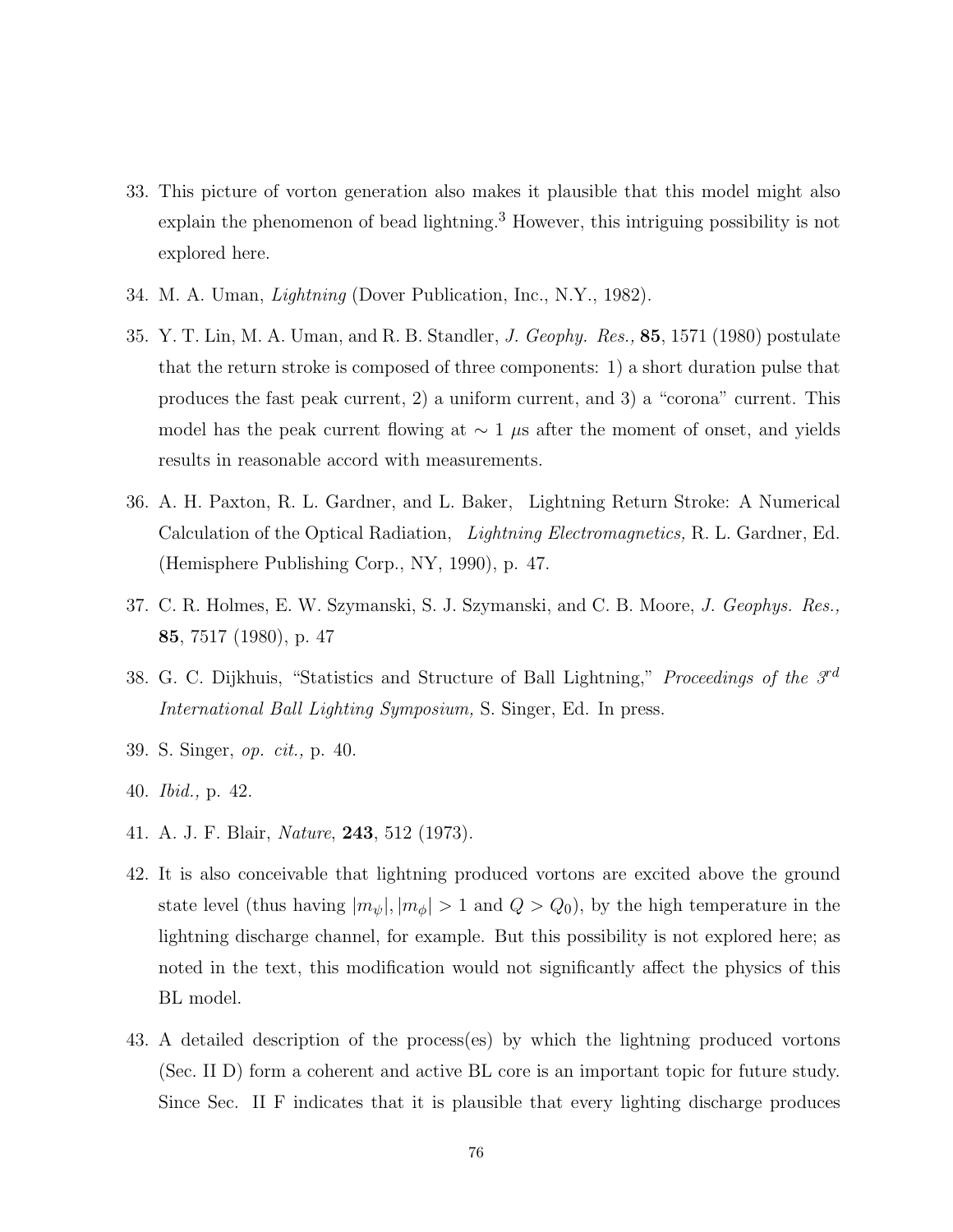enough vortons to populate numerous BL's, it appears likely that this formation process, going from produced vortons into a coherent BL core, would have a low probability and is the step that makes BL a rare phenomenon. The requisite energy for production is easily available, but the development of coherence is a rare occurrence. To understand this aspect of the phenomenon is quite difficult, therefore, because, like trying to understand "the tails of a curve," it is the improbable processes and reactions that are the most important.

- 44. Although one expects  $n_k = 3$ , yielding  $3N_v$  normal modes associated with the translational degrees of freedom in a BL, it may be more appropriate to view these degrees of freedom as harmonic oscillators having  $k_B T_k$  as their mean energy content (versus the  $(1/2)k_BT_k$  for a monatomic gas). This change would remove the factor  $(1/2)$  in Eq.  $(18)$ . However, the excitations of these normal modes can still be characterized by a Maxwell-Boltzmann (or Bose-Einstein) distribution at a temperature  $T_k$ . Here again, is an area for future refinements.
- 45. M. T. Dmitriev, Zh. Tekh. Fiz., **39**, 387 (1969) [Sov. Phys.—Tech. Phys., **14**, 284 (1969)].
- 46. S. Singer, op. cit., p. 67.
- 47. H. A. Bethe and E. E. Salpeter, The Quantum Mechanics of One and Two Electron Atoms (Academic Press, NY, 1957), p. 285, *et seq.*
- 48. This local undulation of the  $\Theta_0$  of the Dirac sea is what compensates for the apparent charge nonconservation implied by the dyality rotation of the BL. Under normal circumstances,  $\Theta_0$  is a fixed value over all space, defined by the quiescent Dirac sea.
- 49. The amount of energy released by nucleon decay is several hundred times that of a typical nuclear beta decay.
- 50. By equipartition, the bulk of this core heat energy would end up in excitations of the core polarization, since each vorton would have a large number of such excitations (infinite?) versus the three kinetic degrees of freedom per vorton.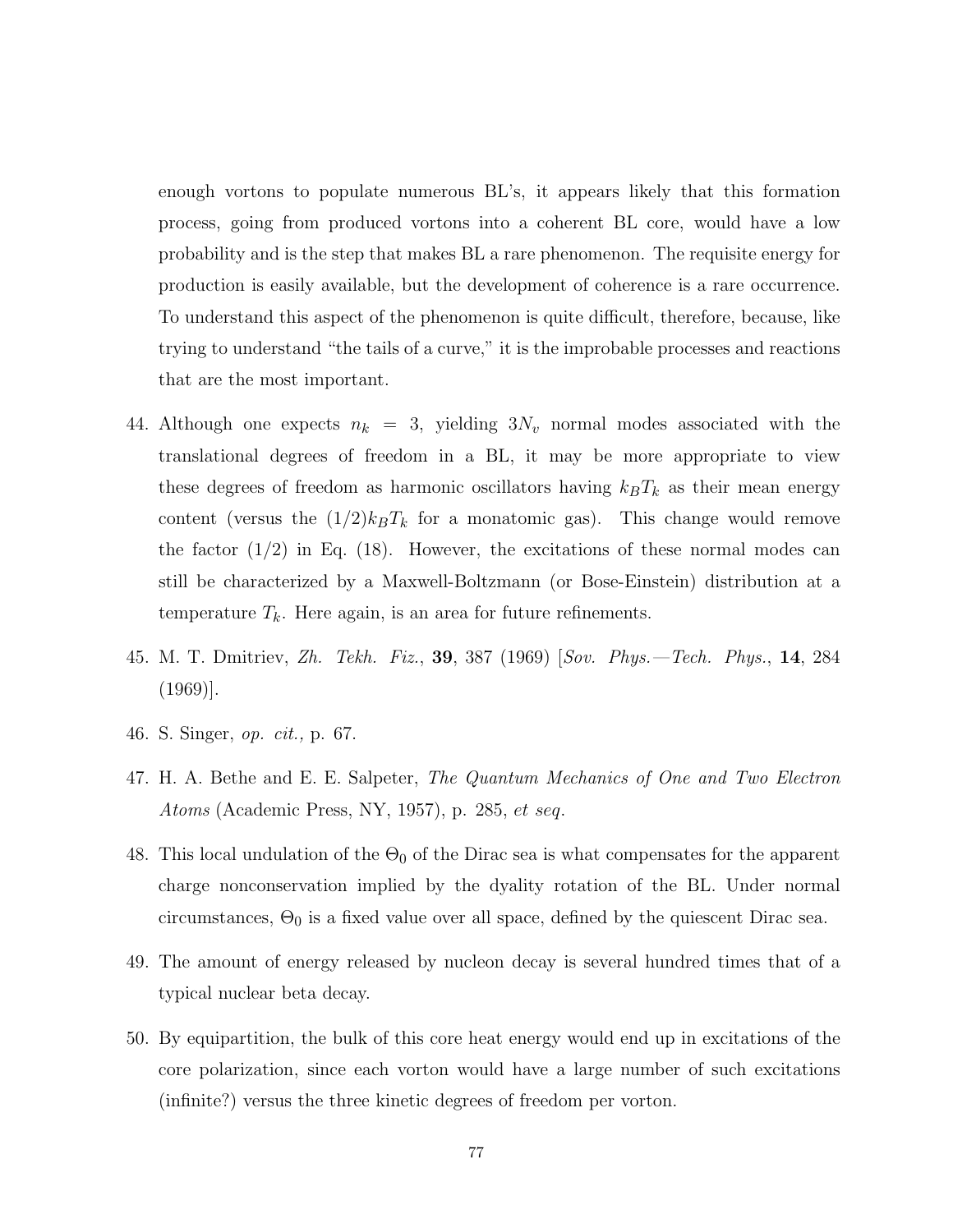- 51. The amount of coupling between the kinetic degrees of freedom and the polarization degrees of freedom would (with other factors) determine the relationship between *T*<sup>s</sup> and  $T_k$ . Analysis of this relationship is left for future study.
- 52. C. Kittel, Introduction to Solid State Physics, 2nd edn. (John Wiley & Sons, Inc., 1956).
- 53. J. D. Jackson, op. cit., p. 498.
- 54. D. Pines, Elementary Excitations in Solids (W. A. Benjamin, Inc., New York, 1963).
- 55. Actually, since BL supports a complicated set of dynamic processes with energy being continually supplied and lost, at best only an approximate state of thermal equilibrium can be expected.
- 56. D. L. MacAdam, Color Measurement, 2nd revised edn. (Springer-Verlag, Berlin, 1985).
- 57. G. Wyszecki and W. S. Stiles, Color Science (John Wiley & Sons Inc., New York, 1966), p. 470.
- 58. J. D. Cobine, Gaseous Conductors (Dover Publications, Inc., 1958).
- 59. M. Ouellet, Nature, **348**, 492 (1990).
- 60. R. B. Leighton, Principles of Modern Physics (McGraw Hill Book Co., Inc., New York, 1959).
- 61. E. W. Bach, "UFOs" from the Volcanoes (Hermitage Publishers, Tenafly, NJ, 1993). While one may not agree with Bach's theoretical speculations, he deserves credit for compiling an extensive and most useful catalogue of observations.
- 62. As these balls get brighter (higher temperature), they also expand, which can be interpreted as evidence of a higher  $T_k$  and its associated kinetic pressure.
- 63. In fact, it is natural to propose that a "BL" with a small  $T_k$  and  $\omega \sim \omega_0$  would be the black or gray BL that are occasionally reported. Although this BL could still be coherent, it would have no luminosity, and electromagnetic charge of  $\sim 7 \times 10^{-7}$  C would tend to be opaque to impinging electromagnetic radiation with  $\lambda < \bar{a}$ . Shades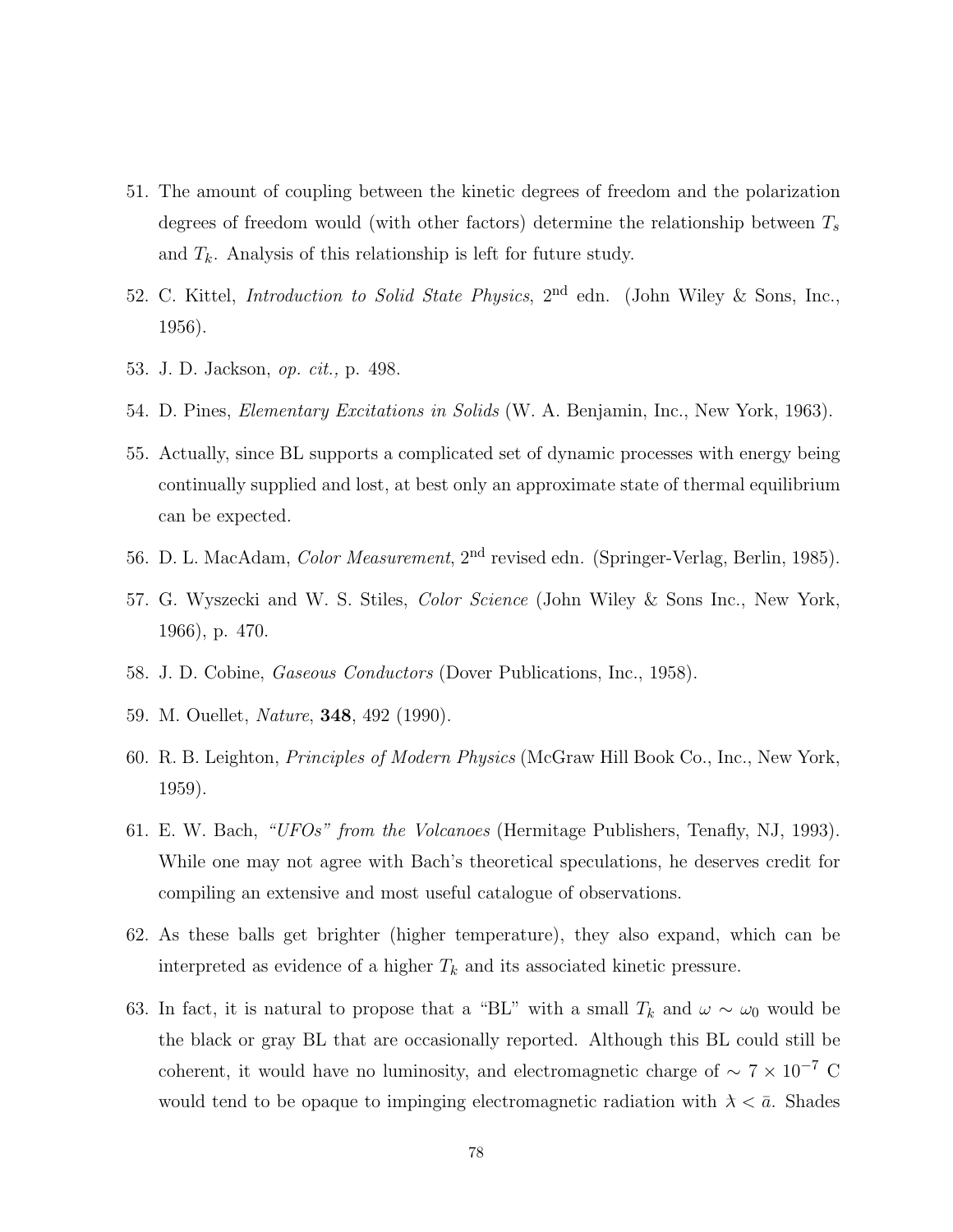of gray are possible as variations in optical thickness resulting from a variation in the number of vortons in the BL or earth "light."

- 64. R. C. Jennison, Nature, **224**, 895 (1969).
- 65. W. R. Corliss, Lightning, Auroras, Nocturnal Lights, and Related Luminous Phenomena (The Sourcebook Project, Glen Arm, MD, 1982).
- 66. P. Devereux, Earth Lights (Turnstone Press, 1982), p. 19.
- 67. It is important to observe that independent of temperature this kinetic motion would not be expected to result in significant blackbody radiation at wavelengths shorter than the typical vorton size  $\bar{a}$ . Hence, with  $\bar{a} \sim 1$  cm, the kinetic temperature plays no direct role in BL luminosity.
- 68. J. D. Jackson, op. cit., p. 364.
- 69. This calculation uses 0.0156 as the absolute efficiency of a typical (25 W) tungsten bulb: Handbook of Chemistry and Physics (The Chemical Rubber Company, Cleveland, Ohio, 1967, 48th Ed.), p. E-132.
- 70. As one can see from the analysis in Appendix D, the high energy particles emitted in the nucleon decays will carry most of the decay energy to a considerable distance from the BL, significantly reducing local heating.
- 71. As part of the heat balance, one must account for the fact that a blackbody also absorbs radiation from the environment; a blackbody sphere of area  $1500 \text{ cm}^2$  in an environment of  $68°$ F = 20°C = 293 K will be absorbing ~ 63 W.
- 72. A. I. Grigorjev, I. D. Grigorjeva, and S. O. Shirjajeva, "Statistical Analysis of the Ball Lightning Properties," in Ref. 5, p. 88.
- 73. S. Singer, op. cit., p. 30 and p. 70.
- 74. E. Strand, Private communication.
- 75. The physics of BL entrainment by local ion motion is another area in need of detailed study.
- 76. G. Joos, Theoretical Physics, 3rd ed. (Hafner Publishing Co., New York, 1957), p. 83.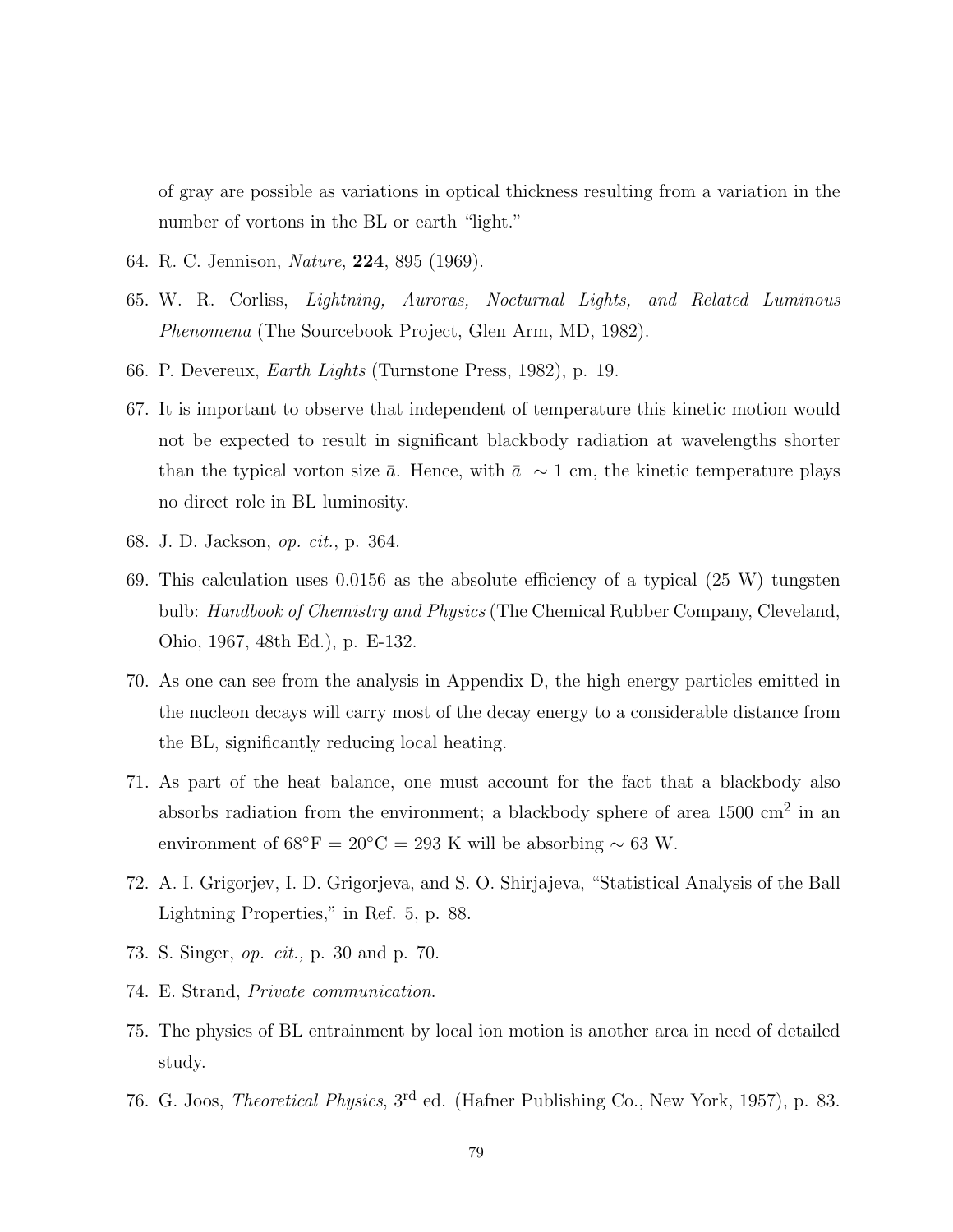- 77. P. Devereux, The Ley Hunter, **114**, 3 (1991).
- 78. Two cases of BL penetrating glass windows are listed by J. R. Powell and D. Finkelstein, American Scientist, **58**, 262 (1970). In one case there was no damage, and in the second a hole 28 cm in diameter was melted in the glass. There are numerous other examples given by A. I. Grigor'ev, I. D. Grigor'eva, and S. O. Shiryaeva, Jour. Sci. Exp., **6**, 261 (1992).
- 79. One expects that positrons from  $\mu^+ \to e^+ + \bar{\nu}_\mu + \nu_e$  would (probably) have less energy than the primary  $e^+$  from Eq. (20). Hence, should the dominant lepton in Eq. (20) be the muon, then the detection range of the 511 keV annihilation line would be expected to be somewhat less.
- 80. G. E. Brown, Unified Theory of Nuclear Models and Forces ( North Holland Publishing Co., Amsterdam, 1967).
- 81. D. E. T. F. Ashby and C. Whitehead, Nature, **230**, 180 (1971).
- 82. It should be noted that the original motivation for the Ashby and Whitehead experiment was to investigate the possibility that BL was due to antimatter annihilation. They subsequently abandoned their hypothesis, D. E. T. F. Ashby, Private communication. Ashby and Whitehead's data also tended to refute the (atmospheric) radioactivity theory of M. D. Altschuler, L. L. House, and E. Hildner, Nature, **228**, 545 (1970). Another possible source of  $e^+$  associated with thunderstorm activity is the runaway electron hypothesis: C. T. R. Wilson, Proc. Roy. Soc. A, **92**, 554 (1916); A. V. Gurevich, G. M. Milikh, and R. Roussel-Dupre, Phys. Lett. A, **165**, 463 (1992). It should be noted that the result in which no significant annihilation gamma radiation was found in association with 12 documented nearby lighting discharges [D. Fryberger, "An Experimental Search for Gamma Radiation Associated with Thunderstorm Activity," Proceedings of the  $3rd$  International Symposium on Ball Lightning, S. Singer, Ed., in press] tends to refute the hypothesis that runaway electrons (or anything else, for that matter) cause electromagnetic showers beneath thunderstorms. On the other hand, there is revived interest in the runaway electron theory, which might be associated with luminous flashes seen high in the atmosphere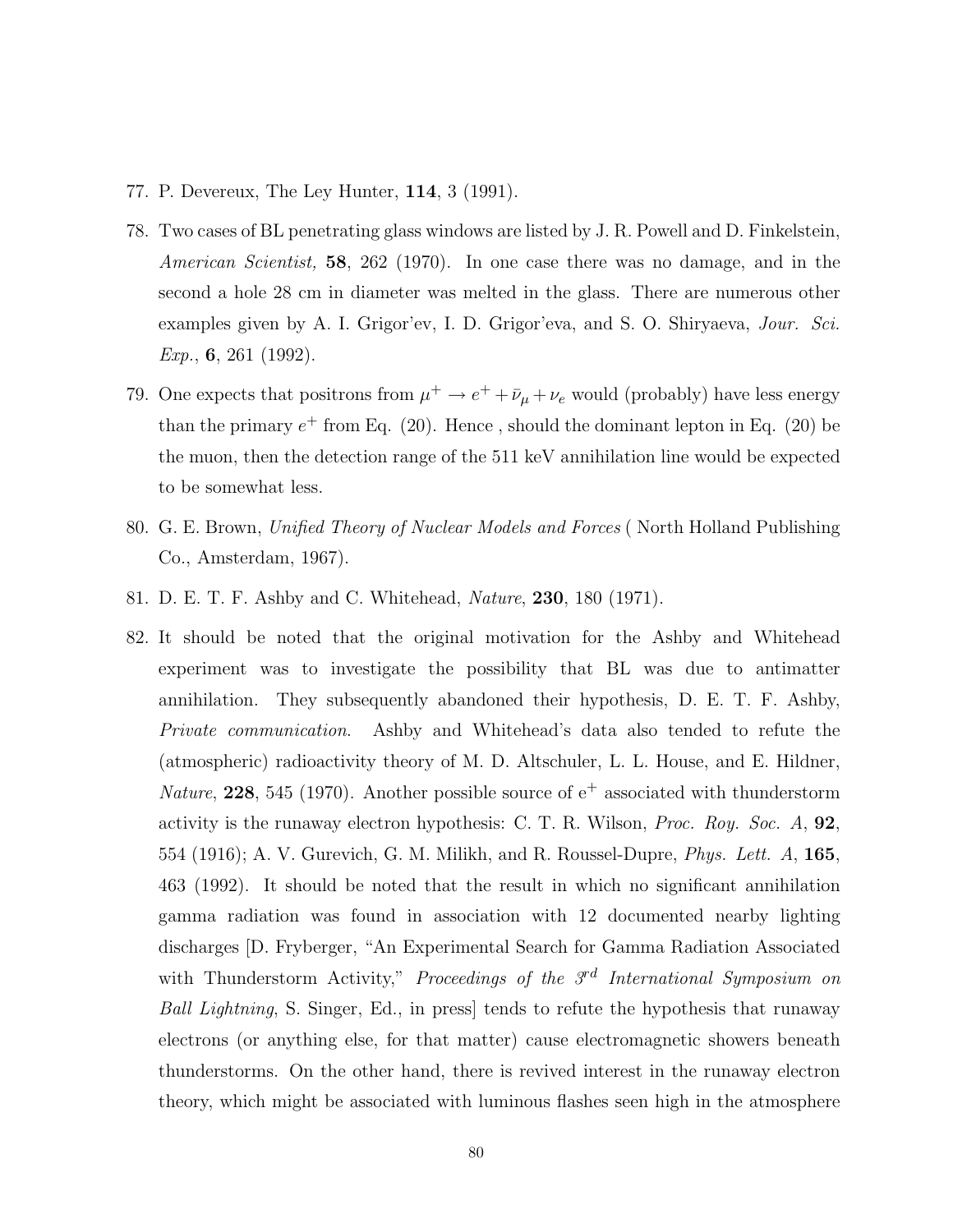and generally over thunderstorm activity. R. A. Kerr, Science, **264**, 1250 (1994). But the X-ray and gamma ray photons generated in electromagnetic showers in the atmosphere above thunderstorms would not be able to penetrate to ground level where the Ashby and Whitehead apparatus was located.

- 83. G. N. Shah, H. Razdan, C. L. Bhat, and Q. M. Ali, Nature, **313**, 773 (1985).
- 84. W. Cowgill, Scientific American, **55**, 389 (1886). This BL was described as "a vivid, dazzling light, which brilliantly illuminated the interior of the house." With such a description, it could exceed the typical  $68 \, W_W$  BL by an order of magnitude or so, entailing a radioactivity of perhaps  $2 \times 10^4$  Ci. The distance from the observers to the BL was evidently small, but there is no indication of the duration of the exposure.
- 85. A. A. Mill , Nature, **233**, 131 (1971); S. J. Fleming and M. J. Aitken, Nature, **252**, 220 (1974).
- 86. W. Morris, Daily Mail, Letter to Ed. (November 5, 1936); B. L. Goodlett, J. Inst. Elect. Eng., **81**, 1 (1937).
- 87. M. Stenhoff, Nature, **260**, 596 (1976); E. R. Wooding, ibid., **262**, 379 (1976).
- 88. A. Wittmann, Nature **232**, 625 (1971).
- 89. S. Singer, op. cit., p. 35; W. N. Charman, op. cit., p. 265; K. L. E. Nickel, in Ref. 5, quoting J. Schneider, Medizinisches vom Gewitterflug am August 6, 1938. Thermik **3**, p. 1920 (1950).
- 90. M. T. Dmitriev, V. M. Deriugin, and G. A. Kalinkevich, Zh. Tech. Fiz., **42**, 2187 (1972) [Sov. Phys.-Tech. Phys., **17**, 1724 (1973)].
- 91. Note that this mass differs somewhat from that of Eq. (4) in that the energy due to motion is not included.
- 92. F. W. Sears, Thermodynamics, the Kinetic Theory of Gases, and Statistical Mechanics,  $2^{nd}$  edn. (Addison-Wesley Publishing Co., Inc., Reading, MA, 1953).
- 93. E. Fermi, Thermodynamics (Dover Publications, Inc., New York, 1956), p. 25.